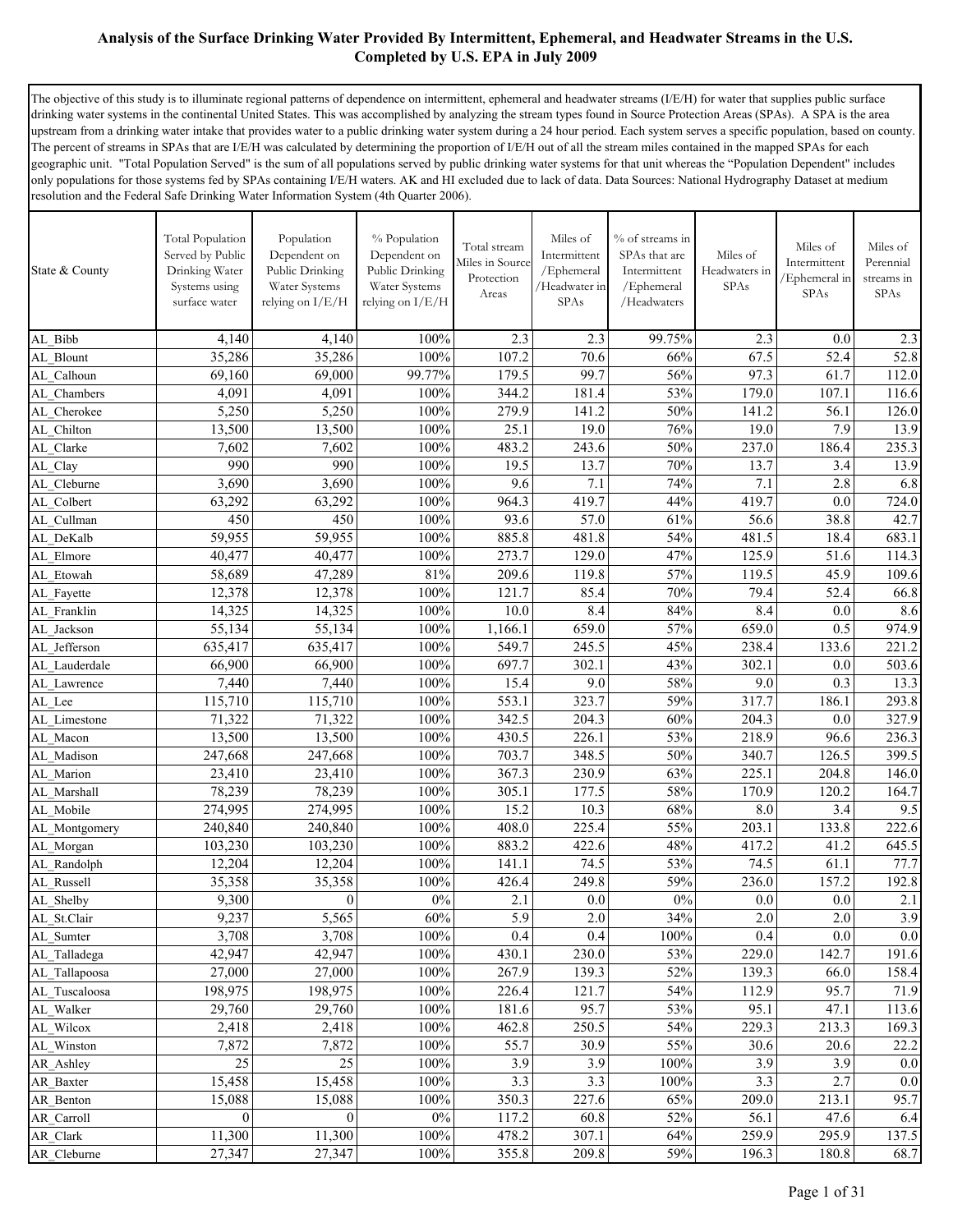| State & County                | Total Population<br>Served by Public<br>Drinking Water<br>Systems using<br>surface water | Population<br>Dependent on<br>Public Drinking<br>Water Systems<br>relying on I/E/H | % Population<br>Dependent on<br>Public Drinking<br>Water Systems<br>relying on I/E/H | Total stream<br>Miles in Source<br>Protection<br>Areas | Miles of<br>Intermittent<br>/Ephemeral<br>/Headwater in<br>SPAs | % of streams in<br>SPAs that are<br>Intermittent<br>/Ephemeral<br>/Headwaters | Miles of<br>Headwaters in<br>SPAs | Miles of<br>Intermittent<br>Ephemeral in<br>SPAs | Miles of<br>Perennial<br>streams in<br>SPAs |
|-------------------------------|------------------------------------------------------------------------------------------|------------------------------------------------------------------------------------|--------------------------------------------------------------------------------------|--------------------------------------------------------|-----------------------------------------------------------------|-------------------------------------------------------------------------------|-----------------------------------|--------------------------------------------------|---------------------------------------------|
| AR Columbia                   | 11,000                                                                                   | 11,000                                                                             | 100%                                                                                 | 67.1                                                   | 50.9                                                            | 76%                                                                           | 43.7                              | 48.9                                             | 18.1                                        |
| AR Conway                     | 19,685                                                                                   | 19,685                                                                             | 100%                                                                                 | 9.8                                                    | 7.8                                                             | 79%                                                                           | 6.2                               | 7.1                                              | 2.7                                         |
| AR Crawford                   | 7,998                                                                                    | 7,998                                                                              | 100%                                                                                 | 65.2                                                   | 46.6                                                            | 71%                                                                           | 42.4                              | 42.5                                             | 20.8                                        |
| AR Faulkner                   | 52,000                                                                                   | 52,000                                                                             | 100%                                                                                 | 140.8                                                  | 77.7                                                            | 55%                                                                           | 59.4                              | 72.1                                             | 65.3                                        |
| AR Franklin                   | 7,419                                                                                    | 7,419                                                                              | 100%                                                                                 | 271.3                                                  | 196.8                                                           | 73%                                                                           | 166.2                             | 189.2                                            | 78.5                                        |
| AR Fulton                     | 6,960                                                                                    | $\mathbf{0}$                                                                       | 0%                                                                                   | 1.3                                                    | 0.0                                                             | $0\%$                                                                         | 0.0                               | 0.0                                              | 1.3                                         |
| AR Garland                    | 87,515                                                                                   | 87,515                                                                             | 100%                                                                                 | 423.1                                                  | 241.0                                                           | 57%                                                                           | 232.8                             | 158.4                                            | 140.5                                       |
| AR Hempstead                  | 11,405                                                                                   | 11,405                                                                             | 100%                                                                                 | 187.1                                                  | 90.0                                                            | 48%                                                                           | 79.0                              | 62.5                                             | 54.9                                        |
| AR_HotSpring                  | 16,453                                                                                   | 16,453                                                                             | 100%                                                                                 | 356.1                                                  | 238.8                                                           | 67%                                                                           | 225.9                             | 188.3                                            | 93.0                                        |
| AR Howard                     | 6,278                                                                                    | 6,278<br>20,967                                                                    | 100%<br>100%                                                                         | 350.8                                                  | 237.3<br>423.7                                                  | 68%<br>67%                                                                    | 220.0                             | 183.8                                            | 117.2                                       |
| AR Independence<br>AR Johnson | 20,967<br>9,055                                                                          | 9,055                                                                              | 100%                                                                                 | 636.0<br>94.9                                          | 68.6                                                            | 72%                                                                           | 378.5<br>53.8                     | 378.1<br>65.6                                    | 214.1<br>26.1                               |
| AR LittleRiver                | 4,250                                                                                    | 4,250                                                                              | 100%                                                                                 | 8.6                                                    | 7.5                                                             | 88%                                                                           | 7.5                               | 0.0                                              | 8.6                                         |
| AR Logan                      | 9,359                                                                                    | 9,359                                                                              | 100%                                                                                 | 75.6                                                   | 65.6                                                            | 87%                                                                           | 56.6                              | 64.6                                             | 7.2                                         |
| AR Madison                    | $\boldsymbol{0}$                                                                         | $\mathbf{0}$                                                                       | $0\%$                                                                                | 109.6                                                  | 51.0                                                            | 47%                                                                           | 46.8                              | 36.3                                             | 5.3                                         |
| AR Marion                     | $\overline{2}$                                                                           | $\overline{2}$                                                                     | 100%                                                                                 | 314.7                                                  | 179.4                                                           | 57%                                                                           | 160.6                             | 152.6                                            | 28.4                                        |
| AR Miller                     | 28,775                                                                                   | 28,775                                                                             | 100%                                                                                 | 8.6                                                    | 7.5                                                             | 88%                                                                           | 7.5                               | 0.0                                              | 8.6                                         |
| AR Montgomery                 | 3,388                                                                                    | 3,388                                                                              | 100%                                                                                 | 118.9                                                  | 89.1                                                            | 75%                                                                           | 79.6                              | 75.6                                             | 43.2                                        |
| AR Nevada                     | 4,275                                                                                    | 4,275                                                                              | 100%                                                                                 | 201.9                                                  | 114.4                                                           | 57%                                                                           | 95.4                              | 112.3                                            | 89.3                                        |
| AR Ouachita                   | 13,010                                                                                   | 13,010                                                                             | 100%                                                                                 | 298.3                                                  | 174.6                                                           | 59%                                                                           | 114.0                             | 163.7                                            | 88.4                                        |
| AR Perry                      | 4,233                                                                                    | 4,233                                                                              | 100%                                                                                 | 5.6                                                    | 5.0                                                             | 90%                                                                           | 4.7                               | 5.0                                              | 0.0                                         |
| AR Pike                       | 3,907                                                                                    | 3,907                                                                              | 100%                                                                                 | 400.0                                                  | 278.0                                                           | 70%                                                                           | 257.1                             | 244.5                                            | 113.3                                       |
| AR Polk                       | 9,260                                                                                    | 9,260                                                                              | 100%                                                                                 | 300.9                                                  | 169.5                                                           | 56%                                                                           | 169.0                             | 26.5                                             | 253.3                                       |
| AR Pope                       | 33,011                                                                                   | 33,011                                                                             | 100%                                                                                 | 328.2                                                  | 249.4                                                           | 76%                                                                           | 207.3                             | 242.7                                            | 70.7                                        |
| AR Pulaski                    | 323,242                                                                                  | 323,242                                                                            | 100%                                                                                 | 155.6                                                  | 105.2                                                           | 68%                                                                           | 96.5                              | 73.9                                             | 46.7                                        |
| AR Randolph                   | 6,798                                                                                    | 6,798                                                                              | 100%                                                                                 | 239.0                                                  | 134.2                                                           | 56%                                                                           | 99.5                              | 131.9                                            | 60.0                                        |
| AR Saline                     | 19,900                                                                                   | 19,900                                                                             | 100%                                                                                 | 289.4                                                  | 195.9                                                           | 68%                                                                           | 171.1                             | 183.1                                            | 100.2                                       |
| AR Scott                      | 4,325                                                                                    | 4,325                                                                              | 100%                                                                                 | 18.0                                                   | 11.4                                                            | 63%                                                                           | 11.3                              | 8.0                                              | 8.6                                         |
| AR Searcy                     | 2,380                                                                                    | 2,380                                                                              | 100%<br>100%                                                                         | 1.1<br>279.3                                           | 1.1<br>186.2                                                    | 100%<br>67%                                                                   | 1.1<br>159.9                      | 1.1<br>162.2                                     | 0.0<br>97.5                                 |
| AR Sebastian                  | 98,506<br>5,723                                                                          | 98,506<br>$5,72\overline{3}$                                                       | 100%                                                                                 | 111.8                                                  | 62.9                                                            | 56%                                                                           | $62.\overline{9}$                 | 20.2                                             | 80.9                                        |
| AR_Sevier<br>AR_Sharp         | 780                                                                                      | 780                                                                                | 100%                                                                                 | 0.1                                                    | 0.1                                                             | 100%                                                                          | 0.0                               | 0.1                                              | 0.0                                         |
| AR_Stone                      | 6,892                                                                                    | 6,892                                                                              | 100%                                                                                 | 365.8                                                  | 235.9                                                           | 64%                                                                           | 193.0                             | 210.5                                            | 131.7                                       |
| AR VanBuren                   | 6,200                                                                                    | 6,200                                                                              | 100%                                                                                 | 143.7                                                  | 101.2                                                           | 70%                                                                           | 83.2                              | 100.2                                            | 28.7                                        |
| AR Washington                 | 4,307                                                                                    | 4,307                                                                              | 100%                                                                                 | 49.3                                                   | 34.2                                                            | 69%                                                                           | 30.3                              | 33.2                                             | 4.9                                         |
| AR White                      | 24,500                                                                                   | 24,500                                                                             | 100%                                                                                 | 326.6                                                  | 231.2                                                           | 71%                                                                           | 200.0                             | 223.6                                            | 97.4                                        |
| AR Yell                       | 5,209                                                                                    | 5,209                                                                              | 100%                                                                                 | 200.4                                                  | 150.0                                                           | 75%                                                                           | 102.1                             | 148.4                                            | 24.9                                        |
| AZ Cochise                    | 1,660                                                                                    | 1,660                                                                              | 100%                                                                                 | 8.4                                                    | 8.4                                                             | 100%                                                                          | 8.4                               | 8.4                                              | 0.0                                         |
| AZ Coconino                   | 82,058                                                                                   | 82,058                                                                             | 100%                                                                                 | 655.5                                                  | 487.2                                                           | 74%                                                                           | 336.8                             | 448.7                                            | 16.7                                        |
| AZ Gila                       | 674                                                                                      | 674                                                                                | 100%                                                                                 | 142.6                                                  | 118.4                                                           | 83%                                                                           | 95.9                              | 107.7                                            | 31.7                                        |
| AZ Graham                     | 800                                                                                      | 800                                                                                | 100%                                                                                 | 6.9                                                    | 6.9                                                             | 99.92%                                                                        | 5.0                               | 6.9                                              | 0.0                                         |
| AZ Greenlee                   | 1,879                                                                                    | 1,879                                                                              | 100%                                                                                 | 204.7                                                  | 182.5                                                           | 89%                                                                           | 125.0                             | 182.0                                            | 21.7                                        |
| AZ_LaPaz                      | 5,754                                                                                    | 5,754                                                                              | 100%                                                                                 | 1,361.1                                                | 1,224.5                                                         | 90%                                                                           | 823.7                             | 1,188.3                                          | 18.4                                        |
| AZ Maricopa                   | 3,014,148                                                                                | 3,014,148                                                                          | 100%                                                                                 | 2,594.7                                                | 1,848.9                                                         | 71%                                                                           | 843.4                             | 1,833.7                                          | 47.6                                        |
| AZ Mohave                     | 1,470                                                                                    | 1,470                                                                              | 100%                                                                                 | 843.6                                                  | 762.5                                                           | 90%                                                                           | 442.3                             | 733.4                                            | 0.0                                         |
| AZ_Pima                       | 240                                                                                      | 240                                                                                | 100%                                                                                 | 3.3                                                    | 3.3                                                             | 100%                                                                          | 3.3                               | 3.3                                              | 0.0                                         |
| AZ Yuma                       | 145,918                                                                                  | 145,918                                                                            | 100%                                                                                 | 2,297.8                                                | 1,755.3                                                         | 76%                                                                           | 484.7                             | 1,737.2                                          | 27.7                                        |
| CA Alameda                    | 1,830,111                                                                                | 1,830,111                                                                          | 100%<br>100%                                                                         | 708.9<br>21.1                                          | 321.0<br>18.9                                                   | 45%<br>90%                                                                    | $226.\overline{0}$                | 298.7                                            | 97.2<br>7.9                                 |
| CA_Alpine<br>CA Amador        | 3,775<br>21,597                                                                          | 3,775<br>21,597                                                                    | 100%                                                                                 | 790.5                                                  | 466.2                                                           | 59%                                                                           | 18.5<br>395.3                     | 11.4<br>374.0                                    | 279.5                                       |
| CA_Butte                      | 58,512                                                                                   | 58,512                                                                             | 100%                                                                                 | 225.0                                                  | 123.7                                                           | 55%                                                                           | 115.1                             | 100.5                                            | 67.0                                        |
| CA Calaveras                  | 45,543                                                                                   | 45,543                                                                             | 100%                                                                                 | 929.3                                                  | 638.1                                                           | 69%                                                                           | 504.9                             | 566.7                                            | 258.7                                       |
| CA_Colusa                     | 240                                                                                      | 240                                                                                | $100\%$                                                                              | 103.3                                                  | 75.5                                                            | 73%                                                                           | 71.0                              | 54.7                                             | 48.7                                        |
|                               |                                                                                          |                                                                                    |                                                                                      |                                                        |                                                                 |                                                                               |                                   |                                                  |                                             |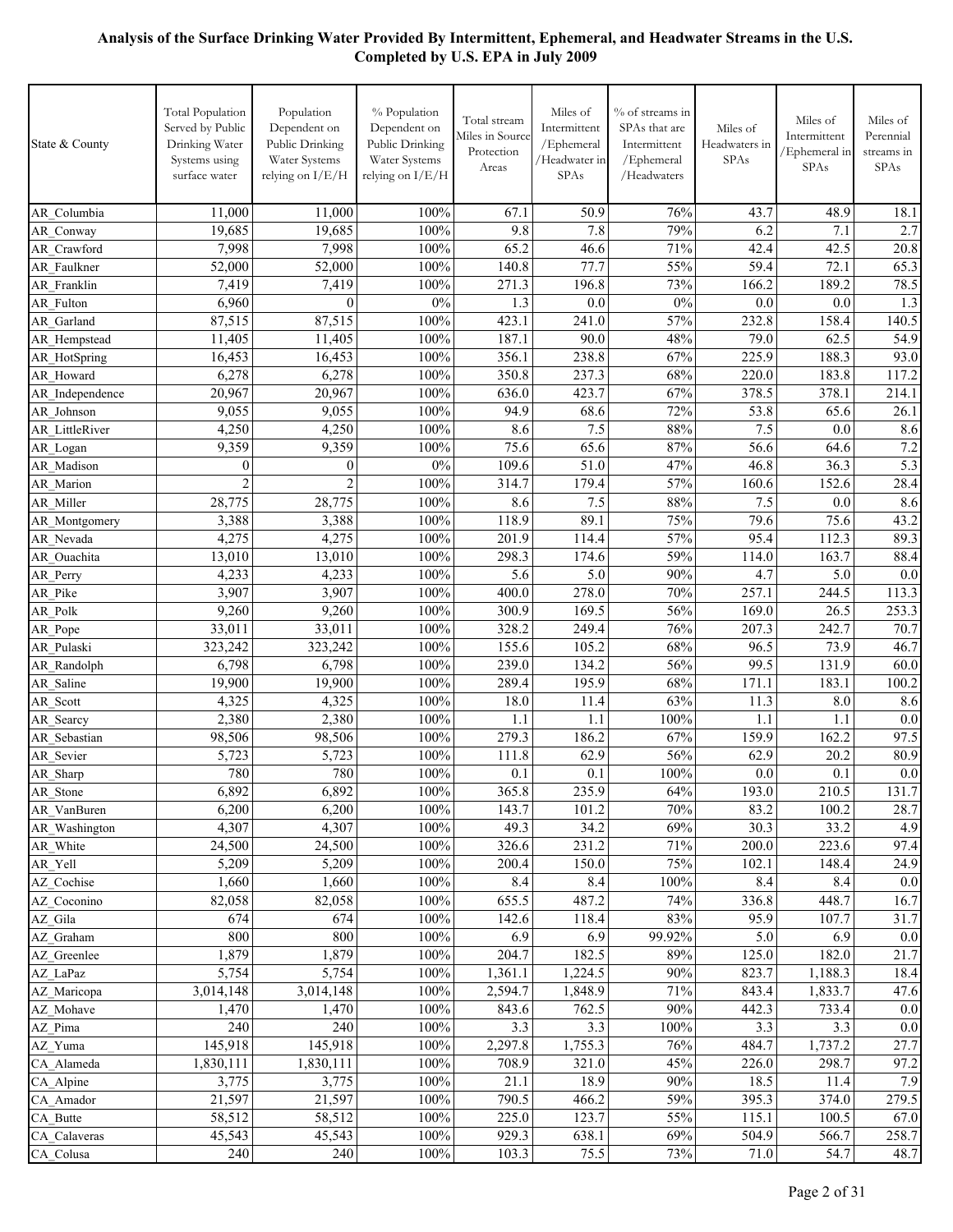| State & County           | <b>Total Population</b><br>Served by Public<br>Drinking Water<br>Systems using<br>surface water | Population<br>Dependent on<br>Public Drinking<br>Water Systems<br>relying on I/E/H | % Population<br>Dependent on<br>Public Drinking<br>Water Systems<br>relying on I/E/H | Total stream<br>Miles in Source<br>Protection<br>Areas | Miles of<br>Intermittent<br>/Ephemeral<br>/Headwater in<br>SPAs | % of streams in<br>SPAs that are<br>Intermittent<br>/Ephemeral<br>/Headwaters | Miles of<br>Headwaters in<br><b>SPAs</b> | Miles of<br>Intermittent<br>/Ephemeral in<br>SPAs | Miles of<br>Perennial<br>streams in<br>SPAs |
|--------------------------|-------------------------------------------------------------------------------------------------|------------------------------------------------------------------------------------|--------------------------------------------------------------------------------------|--------------------------------------------------------|-----------------------------------------------------------------|-------------------------------------------------------------------------------|------------------------------------------|---------------------------------------------------|---------------------------------------------|
| CA ContraCosta           | 250,295                                                                                         | 250,295                                                                            | 100%                                                                                 | 535.3                                                  | 192.2                                                           | 36%                                                                           | 103.6                                    | 171.4                                             | 40.8                                        |
| CA DelNorte              | 4,904                                                                                           | 4,904                                                                              | 100%                                                                                 | 605.0                                                  | 352.3                                                           | 58%                                                                           | 351.6                                    | 24.1                                              | 580.8                                       |
| CA ElDorado              | 193,357                                                                                         | 193,357                                                                            | 100%                                                                                 | 993.4                                                  | 545.6                                                           | 55%                                                                           | 527.7                                    | 322.7                                             | 578.8                                       |
| CA Fresno                | 11,232                                                                                          | 11,207                                                                             | 99.78%                                                                               | 2,571.8                                                | 842.8                                                           | 33%                                                                           | 457.8                                    | 611.0                                             | 423.3                                       |
| CA_Glenn                 | 300                                                                                             | 300                                                                                | 100%                                                                                 | 177.5                                                  | 140.3                                                           | 79%                                                                           | 99.2                                     | 135.3                                             | 27.7                                        |
| CA Humboldt              | 18,559                                                                                          | 18,534                                                                             | 99.87%                                                                               | 1,398.7                                                | 883.4                                                           | 63%                                                                           | 838.4                                    | 490.1                                             | 858.5                                       |
| CA Imperial              | 27,787                                                                                          | 27,627                                                                             | 99%                                                                                  | 1,503.9                                                | 254.9                                                           | 17%                                                                           | 92.5                                     | 169.0                                             | 141.3                                       |
| CA Inyo                  | 260                                                                                             | 260                                                                                | 100%                                                                                 | 221.5                                                  | 214.2                                                           | $\frac{1}{97\%}$                                                              | 130.0                                    | 214.2                                             | 0.6                                         |
| CA Kern                  | 292,661                                                                                         | 292,661                                                                            | 100%                                                                                 | 3,421.9                                                | 1,118.5                                                         | 33%                                                                           | 252.8                                    | 1,079.3                                           | 101.2                                       |
| CA_Kings                 | 11,116                                                                                          | 11,116                                                                             | 100%                                                                                 | 917.2                                                  | 217.9                                                           | 24%                                                                           | 25.5                                     | 206.5                                             | 44.6                                        |
| CA Lake                  | 35,791                                                                                          | 35,791                                                                             | 100%                                                                                 | 627.0                                                  | 409.9                                                           | 65%                                                                           | 339.6                                    | 284.4                                             | 216.1                                       |
| CA LosAngeles            | 691,455                                                                                         | 691,430                                                                            | 100%                                                                                 | 2,785.5                                                | 2,360.3                                                         | 85%                                                                           | 1,239.5                                  | 2,246.6                                           | 143.9                                       |
| CA Madera                | 8,385                                                                                           | 8,285                                                                              | 99%                                                                                  | 297.7                                                  | 234.7                                                           | 79%                                                                           | 176.7                                    | 199.9                                             | 61.7                                        |
| CA Marin                 | 256,447                                                                                         | 256,447                                                                            | 100%                                                                                 | 250.4                                                  | 161.4                                                           | 64%                                                                           | 149.0                                    | 112.7                                             | 109.2                                       |
| CA Mariposa              | 11,349                                                                                          | 11,349                                                                             | 100%                                                                                 | 807.6                                                  | 560.4                                                           | 69%                                                                           | 499.8                                    | 328.7                                             | 434.6                                       |
| CA Mendocino             | 21,455                                                                                          | 21,345                                                                             | 99.49%                                                                               | 922.0                                                  | 609.2                                                           | 66%                                                                           | 483.6                                    | 442.1                                             | 420.1                                       |
| CA Merced                | 8,953                                                                                           | 8,953                                                                              | 100%                                                                                 | 187.4                                                  | 132.1                                                           | 70%                                                                           | 80.4                                     | 122.5                                             | 0.0                                         |
| CA Mono                  | 14,901                                                                                          | 14,901                                                                             | 100%                                                                                 | 80.2                                                   | 49.8                                                            | 62%                                                                           | 49.8                                     | 5.8                                               | 63.4                                        |
| CA Monterey              | 90,839                                                                                          | 90,839                                                                             | 100%                                                                                 | 617.8                                                  | 455.5                                                           | 74%                                                                           | 383.6                                    | 362.5                                             | 233.3                                       |
| CA Napa                  | 7,965                                                                                           | 7,965                                                                              | 100%<br>100%                                                                         | 60.4<br>194.2                                          | 49.5<br>77.5                                                    | 82%<br>40%                                                                    | 43.2<br>75.4                             | 41.2<br>34.2                                      | 5.6<br>81.5                                 |
| CA Nevada                | 39,307<br>6,251                                                                                 | 39,307<br>6,251                                                                    | 100%                                                                                 | 113.8                                                  | 106.7                                                           | 94%                                                                           | 65.8                                     | 105.1                                             | 3.7                                         |
| CA Orange<br>CA Placer   | 137,500                                                                                         | 137,500                                                                            | 100%                                                                                 | 296.7                                                  | 138.7                                                           | 47%                                                                           | 130.1                                    | 40.5                                              | 168.9                                       |
| CA Plumas                | 5,491                                                                                           | 5,491                                                                              | 100%                                                                                 | 145.5                                                  | 98.3                                                            | 68%                                                                           | 94.1                                     | 38.9                                              | 85.6                                        |
| CA Riverside             | 252,118                                                                                         | 252,118                                                                            | 100%                                                                                 | 638.7                                                  | 503.1                                                           | 79%                                                                           | 245.3                                    | 451.4                                             | 51.4                                        |
| CA Sacramento            | 138,261                                                                                         | 138,261                                                                            | 100%                                                                                 | 648.5                                                  | 354.2                                                           | 55%                                                                           | 306.3                                    | 294.4                                             | 239.4                                       |
| CA SanBenito             | 497                                                                                             | 497                                                                                | 100%                                                                                 | 62.9                                                   | 62.9                                                            | 100%                                                                          | 29.2                                     | 61.8                                              | 1.0                                         |
| CA SanBernardino         | 389,798                                                                                         | 389,748                                                                            | 99.99%                                                                               | 2,143.7                                                | 1,773.1                                                         | 83%                                                                           | 1,119.3                                  | 1,680.7                                           | 147.1                                       |
| CA SanDiego              | 679,769                                                                                         | 679,769                                                                            | 100%                                                                                 | 241.3                                                  | 178.1                                                           | 74%                                                                           | 106.5                                    | 168.6                                             | 22.4                                        |
| CA SanFrancisco          | 3,650                                                                                           | 650                                                                                | 18%                                                                                  | 719.7                                                  | 434.9                                                           | 60%                                                                           | 388.0                                    | 179.5                                             | 444.8                                       |
| CA_SanJoaquin            | 6,700                                                                                           | 6,700                                                                              | 100%                                                                                 | 793.1                                                  | 225.7                                                           | 28%                                                                           | 109.6                                    | 187.8                                             | 87.1                                        |
| CA_SanMateo              | 130,203                                                                                         | 130,203                                                                            | $100\%$                                                                              | 221.1                                                  | 126.7                                                           | 57%                                                                           | 115.8                                    | 55.1                                              | 125.6                                       |
| CA SantaBarbara          | 110,941                                                                                         | 110,891                                                                            | 99.95%                                                                               | 2,488.5                                                | 715.5                                                           | 29%                                                                           | 198.1                                    | 684.7                                             | 124.6                                       |
| CA SantaClara            | 999,423                                                                                         | 999,423                                                                            | 100%                                                                                 | 257.9                                                  | 168.7                                                           | 65%                                                                           | 147.0                                    | 125.8                                             | 107.4                                       |
| CA SantaCruz             | 124,832                                                                                         | 124,632                                                                            | 99.84%                                                                               | 237.5                                                  | 141.8                                                           | 60%                                                                           | 139.7                                    | 24.2                                              | 207.3                                       |
| CA Shasta                | 36,632                                                                                          | 36,632                                                                             | 100%                                                                                 | 1,094.4                                                | 634.3                                                           | 58%                                                                           | 571.7                                    | 313.5                                             | 597.2                                       |
| CA_Sierra                | 696                                                                                             | 696                                                                                | 100%                                                                                 | 48.1                                                   | 29.8                                                            | 62%                                                                           | 29.8                                     | 2.6                                               | 44.1                                        |
| CA Siskiyou              | 4,832                                                                                           | 4,832                                                                              | 100%                                                                                 | 733.6                                                  | 481.6                                                           | 66%                                                                           | 451.7                                    | 206.4                                             | 506.0                                       |
| CA Solano                | 38,719                                                                                          | 38,719                                                                             | 100%                                                                                 | 48.5                                                   | 39.3                                                            | $81\%$                                                                        | 24.7                                     | 28.9                                              | 12.2                                        |
| CA Sonoma                | 11,302                                                                                          | 10,402                                                                             | 92%                                                                                  | 613.0                                                  | 341.3                                                           | 56%                                                                           | 321.8                                    | 205.6                                             | 346.9                                       |
| CA Stanislaus            | 3,161                                                                                           | 3,161                                                                              | 100%                                                                                 | 602.4                                                  | 244.6                                                           | 41%                                                                           | 163.5                                    | 238.6                                             | 61.3                                        |
| CA_Tehama                | 1,038                                                                                           | 1,038<br>14,933                                                                    | 100%<br>100%                                                                         | 219.9                                                  | 142.3<br>1,080.5                                                | 65%<br>62%                                                                    | 131.2<br>1,048.7                         | 102.1<br>368.1                                    | 113.2                                       |
| CA Trinity               | 14,933                                                                                          |                                                                                    | 100%                                                                                 | 1,731.1<br>806.6                                       | 489.2                                                           | 61%                                                                           | 377.6                                    | 200.8                                             | 1,268.5                                     |
| CA Tulare<br>CA Tuolumne | 18,363<br>61,522                                                                                | 18,363<br>60,522                                                                   | 98%                                                                                  | 1,016.8                                                | 692.4                                                           | 68%                                                                           | 557.1                                    | 552.6                                             | 485.8<br>277.5                              |
| CA_Ventura               | 174,250                                                                                         | 174,250                                                                            | 100%                                                                                 | 119.6                                                  | 92.8                                                            | 78%                                                                           | 65.1                                     | 86.5                                              | 13.1                                        |
| CA_Yolo                  | 200                                                                                             | 200                                                                                | 100%                                                                                 | 150.6                                                  | 96.9                                                            | 64%                                                                           | 82.4                                     | 74.4                                              | 19.5                                        |
| CA_Yuba                  | 12,182                                                                                          | 12,182                                                                             | 100%                                                                                 | 270.9                                                  | 168.8                                                           | 62%                                                                           | 140.5                                    | 146.1                                             | 75.1                                        |
| CO Adams                 | 326,345                                                                                         | 326,345                                                                            | 100%                                                                                 | 808.0                                                  | 353.5                                                           | 44%                                                                           | 265.0                                    | 305.6                                             | 190.9                                       |
| CO Arapahoe              | 346,541                                                                                         | 346,541                                                                            | 100%                                                                                 | 648.9                                                  | 385.2                                                           | 59%                                                                           | 351.9                                    | 313.8                                             | 231.1                                       |
| CO Archuleta             | 15,366                                                                                          | 15,366                                                                             | 100%                                                                                 | 294.3                                                  | 183.4                                                           | 62%                                                                           | 170.4                                    | 102.4                                             | 161.6                                       |
| CO Boulder               | 348,179                                                                                         | 348,179                                                                            | 100%                                                                                 | 1,001.3                                                | 477.4                                                           | 48%                                                                           | 354.8                                    | 260.6                                             | 462.2                                       |
| CO Broomfield            | 51,687                                                                                          | 51,687                                                                             | 100%                                                                                 | 3.7                                                    | 1.5                                                             | 42%                                                                           | 1.5                                      | $1.5$                                             | 0.0                                         |
|                          |                                                                                                 |                                                                                    |                                                                                      |                                                        |                                                                 |                                                                               |                                          |                                                   |                                             |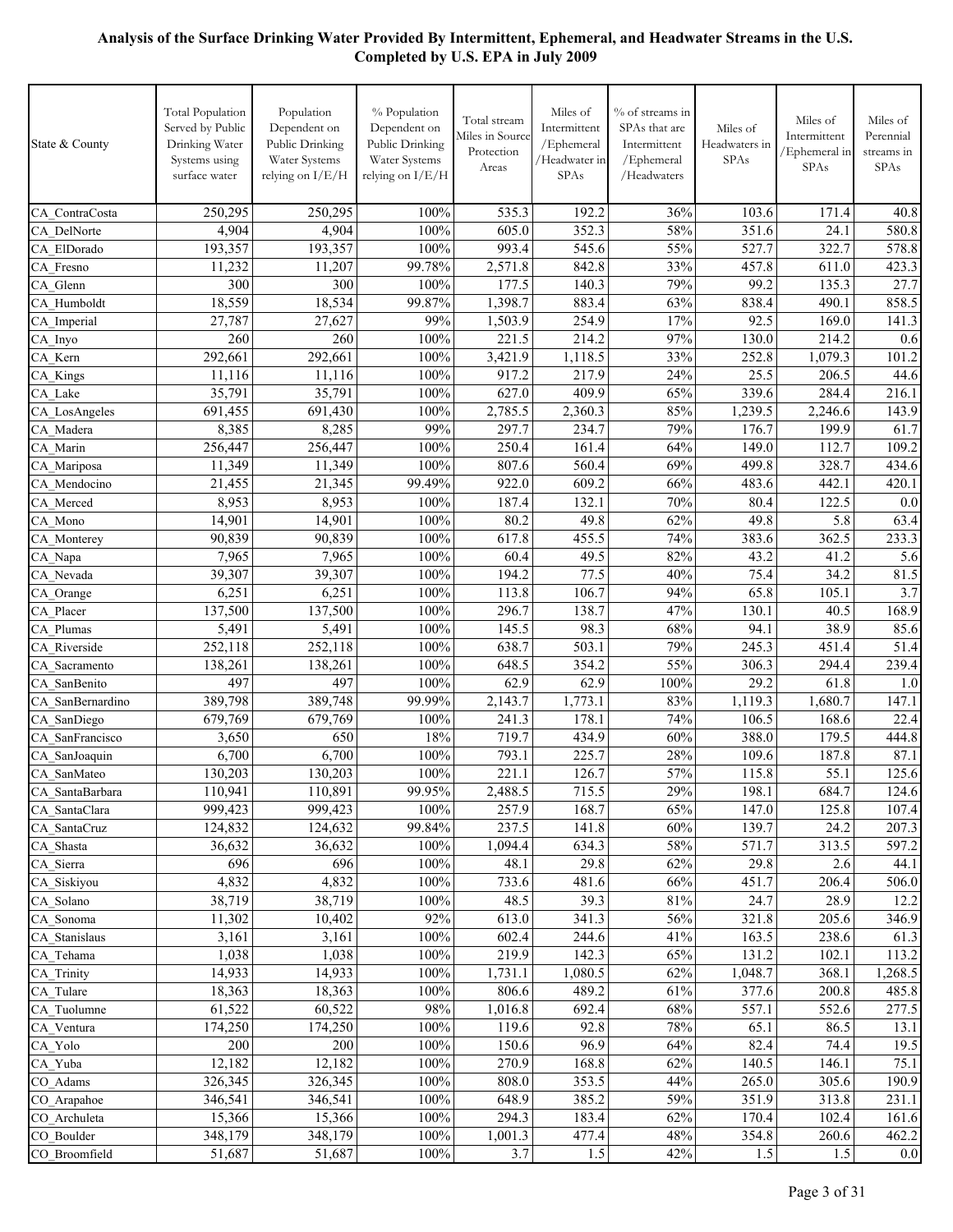| State & County               | <b>Total Population</b><br>Served by Public<br>Drinking Water<br>Systems using<br>surface water | Population<br>Dependent on<br>Public Drinking<br>Water Systems<br>relying on I/E/H | % Population<br>Dependent on<br>Public Drinking<br>Water Systems<br>relying on I/E/H | Total stream<br>Miles in Source<br>Protection<br>Areas | Miles of<br>Intermittent<br>/Ephemeral<br>/Headwater in<br>SPAs | % of streams in<br>SPAs that are<br>Intermittent<br>/Ephemeral<br>/Headwaters | Miles of<br>Headwaters in<br>SPAs | Miles of<br>Intermittent<br>/Ephemeral in<br>SPAs | Miles of<br>Perennial<br>streams in<br>SPAs |
|------------------------------|-------------------------------------------------------------------------------------------------|------------------------------------------------------------------------------------|--------------------------------------------------------------------------------------|--------------------------------------------------------|-----------------------------------------------------------------|-------------------------------------------------------------------------------|-----------------------------------|---------------------------------------------------|---------------------------------------------|
| CO Chaffee                   | 9,196                                                                                           | 9,196                                                                              | 100%                                                                                 | 231.3                                                  | 157.1                                                           | 68%                                                                           | 149.9                             | 84.0                                              | 138.6                                       |
| CO ClearCreek                | 18,178                                                                                          | 18,178                                                                             | 100%                                                                                 | 59.9                                                   | 46.0                                                            | 77%                                                                           | 46.0                              | 0.0                                               | 59.3                                        |
| CO Conejos                   | 205                                                                                             | 205                                                                                | 100%                                                                                 | 1.4                                                    | 1.4                                                             | 100%                                                                          | 0.0                               | 1.4                                               | 0.0                                         |
| CO Custer                    | 122                                                                                             | 88                                                                                 | 72%                                                                                  | 15.0                                                   | 4.7                                                             | 31%                                                                           | 4.7                               | 0.0                                               | 15.0                                        |
| CO Delta                     | 9,824                                                                                           | 9,824                                                                              | 100%                                                                                 | 590.0                                                  | 362.6                                                           | 61%                                                                           | 353.8                             | 164.9                                             | 366.1                                       |
| CO Denver                    | 1,000,000                                                                                       | 1,000,000                                                                          | 100%                                                                                 | 538.7                                                  | 321.9                                                           | 60%                                                                           | 317.8                             | 142.5                                             | 379.4                                       |
| CO Dolores                   | 1,200                                                                                           | 1,200                                                                              | 100%                                                                                 | 6.0                                                    | 6.0                                                             | 99.96%                                                                        | 6.0                               | 3.7                                               | 2.3                                         |
| CO Douglas                   | 88,042                                                                                          | $\theta$                                                                           | 0%                                                                                   | 1.4                                                    | 0.0                                                             | $0\%$                                                                         | 0.0                               | 0.0                                               | 0.0                                         |
| CO_Eagle                     | 62,279                                                                                          | 62,279                                                                             | 100%                                                                                 | 308.4                                                  | 216.8                                                           | 70%                                                                           | 197.9                             | 113.7                                             | 172.7                                       |
| CO ElPaso                    | 422,419                                                                                         | 421,644                                                                            | 99.82%                                                                               | 1,015.8                                                | 752.8                                                           | 74%                                                                           | 511.9                             | 636.4                                             | 223.9                                       |
| CO Fremont                   | 52,208                                                                                          | 51,541                                                                             | 99%                                                                                  | 1,229.1                                                | 837.5                                                           | 68%                                                                           | 647.3                             | 785.8                                             | 356.3                                       |
| CO_Garfield                  | 33,966                                                                                          | 33,966                                                                             | 100%                                                                                 | 1,963.4                                                | 1,171.5                                                         | 60%                                                                           | 976.4                             | 855.8                                             | 794.6                                       |
| CO Gilpin                    | 18,732                                                                                          | 18,732                                                                             | 100%                                                                                 | 30.9                                                   | 21.9                                                            | 71%                                                                           | 21.9                              | 2.5                                               | 28.4                                        |
| CO Grand                     | 23,446                                                                                          | 23,300                                                                             | 99%                                                                                  | 495.4                                                  | 263.7                                                           | 53%                                                                           | 247.4                             | 79.8                                              | 330.1                                       |
| CO Gunnison                  | 8,344                                                                                           | 6,639                                                                              | 80%                                                                                  | 922.2                                                  | 574.4                                                           | 62%                                                                           | 530.1                             | 303.6                                             | 566.5                                       |
| CO Hinsdale                  | 56                                                                                              | 56                                                                                 | 100%                                                                                 | 71.3                                                   | 43.6                                                            | 61%                                                                           | 43.6                              | 13.3                                              | 54.7                                        |
| CO Huerfano                  | 6,763                                                                                           | 6,763                                                                              | 100%                                                                                 | 216.5                                                  | 149.1                                                           | 69%                                                                           | 125.8                             | 97.7                                              | 106.0                                       |
| CO Jackson                   | 750                                                                                             | 750                                                                                | 100%                                                                                 | 185.9                                                  | 45.5                                                            | 24%                                                                           | 26.0                              | 35.2                                              | 73.1                                        |
| CO Jefferson                 | 208,573                                                                                         | 208,273                                                                            | 99.86%                                                                               | 554.9                                                  | 327.0                                                           | 59%                                                                           | 312.7                             | 74.5                                              | 417.9                                       |
| CO Lake                      | 9,828                                                                                           | 9,828                                                                              | 100%                                                                                 | 10.8                                                   | 7.1                                                             | 65%                                                                           | 7.1                               | 0.0                                               | 10.4                                        |
| CO LaPlata                   | 37,069                                                                                          | 36,969                                                                             | 99.73%                                                                               | 414.9                                                  | 245.2                                                           | 59%                                                                           | 240.0                             | 74.1                                              | 307.7                                       |
| CO Larimer                   | 166,406                                                                                         | 166,406                                                                            | 100%                                                                                 | 1,432.0                                                | 828.5                                                           | 58%                                                                           | 645.0                             | 638.4                                             | 522.2                                       |
| CO LasAnimas                 | 10,780                                                                                          | 10,780                                                                             | 100%                                                                                 | 43.0                                                   | 33.4                                                            | 78%                                                                           | 33.4                              | 0.0                                               | 42.9                                        |
| CO Mesa                      | 135,147                                                                                         | 135,147                                                                            | 100%                                                                                 | 1,428.1                                                | 1,045.7                                                         | 73%                                                                           | 824.7                             | 842.0                                             | 402.7                                       |
| CO Mineral                   | 1,808                                                                                           | 1,808                                                                              | 100%                                                                                 | 7.2                                                    | 7.2                                                             | 99.87%                                                                        | 7.2                               | 0.0                                               | 7.2                                         |
| CO Moffat                    | 10,251                                                                                          | 10,251                                                                             | 100%                                                                                 | 279.8                                                  | 206.8                                                           | 74%                                                                           | 155.0                             | 200.9                                             | 69.8                                        |
| CO Montezuma                 | 26,159                                                                                          | 26,159                                                                             | 100%                                                                                 | 346.8                                                  | 224.3                                                           | 65%                                                                           | 198.6                             | 195.4                                             | 124.1                                       |
| CO Montrose                  | 66                                                                                              | 66                                                                                 | 100%                                                                                 | 262.8                                                  | 142.2                                                           | 54%                                                                           | 110.6                             | 129.7                                             | 91.9                                        |
| CO_Morgan                    | 12,200                                                                                          | 12,200                                                                             | 100%                                                                                 | 3.7                                                    | 1.5                                                             | 42%                                                                           | 1.5                               | 1.5                                               | 0.0                                         |
| CO_Otero                     | 4,286                                                                                           | 4,286                                                                              | 100%                                                                                 | 486.9                                                  | 96.9                                                            | 20%                                                                           | 45.1                              | 87.5                                              | 20.5                                        |
| CO_Ouray                     | 1,200                                                                                           | 1,200                                                                              | 100%                                                                                 | 14.5                                                   | 14.5                                                            | 99.98%                                                                        | 14.5                              | 0.0                                               | 14.5                                        |
| $\overline{CO}$ _Park        | 660                                                                                             | 660                                                                                | 100%                                                                                 | 154.0                                                  | 93.3                                                            | 61%                                                                           | 93.3                              | 27.3                                              | 114.6                                       |
| CO_Pitkin                    | 39,830                                                                                          | 38,091                                                                             | 96%                                                                                  | 120.2                                                  | 74.9                                                            | 62%                                                                           | 74.9                              | 5.8                                               | 103.3                                       |
| $\overline{CO}$ _Pueblo      | 145,711                                                                                         | 145,711                                                                            | 100%                                                                                 | 1,274.6                                                | 971.8                                                           | 76%                                                                           | 603.3                             | 949.6                                             | 160.2                                       |
| CO_RioBlanco                 | 2,157                                                                                           | 2,157                                                                              | 100%                                                                                 | 654.3                                                  | 592.3                                                           | 91%                                                                           | 387.9                             | 586.5                                             | 61.6                                        |
| CO RioGrande                 | 1,800                                                                                           | 1,800                                                                              | 100%                                                                                 | 34.7                                                   | 34.4                                                            | 99%                                                                           | 22.8                              | 34.1                                              | 0.1                                         |
| CO_Routt                     | 21,134                                                                                          | 21,053                                                                             | 99.62%                                                                               | 586.0                                                  | 359.8                                                           | 61%                                                                           | 279.9                             | 293.7                                             | 263.9                                       |
| CO Saguache                  | 972                                                                                             | 972                                                                                | 100%                                                                                 | 14.3                                                   | 10.3                                                            | 73%                                                                           | 10.3                              | 8.4                                               | 5.8                                         |
| CO SanJuan                   | 1,540                                                                                           | 1,540                                                                              | 100%                                                                                 | 392.1                                                  | 169.6                                                           | 43%                                                                           | 155.0                             | 84.3                                              | 186.0                                       |
| CO SanMiguel                 | 9,990                                                                                           | 9,990                                                                              | 100%                                                                                 | 77.0                                                   | 45.6                                                            | 59%                                                                           | 25.7                              | 24.5                                              | 27.9                                        |
| CO Summit                    | 48,232                                                                                          | 48,232                                                                             | 100%                                                                                 | 121.7                                                  | 82.5                                                            | 68%                                                                           | 82.5                              | 4.1                                               | 110.0                                       |
| CO Teller                    | 18,066                                                                                          | 18,066                                                                             | 100%                                                                                 | 39.8                                                   | 29.4                                                            | 74%                                                                           | 23.3                              | 18.3                                              | 18.8                                        |
| CO Weld                      | 108,619                                                                                         | 108,619                                                                            | 100%                                                                                 | 794.4                                                  | 486.5                                                           | 61%                                                                           | 318.0                             | 441.5                                             | 220.5                                       |
| CT Fairfield                 | 640,391                                                                                         | 640,391                                                                            | 100%                                                                                 | 311.7                                                  | 192.8                                                           | 62%                                                                           | 192.8                             | 6.8                                               | 247.4                                       |
| CT Hartford<br>CT Litchfield | 686,427<br>47,278                                                                               | 686,427<br>47,278                                                                  | 100%<br>100%                                                                         | 275.2<br>47.5                                          | 162.8<br>30.3                                                   | 59%<br>64%                                                                    | 162.8<br>30.3                     | 19.8                                              | 201.3                                       |
| CT_Middlesex                 | 49,156                                                                                          | 49,156                                                                             | 100%                                                                                 | 385.4                                                  | 203.2                                                           | 53%                                                                           | 203.2                             | 0.0<br>24.5                                       | 41.8<br>279.2                               |
| CT_NewHaven                  | 677,002                                                                                         | 677,002                                                                            | 100%                                                                                 | 217.4                                                  | 148.8                                                           | 68%                                                                           | 148.1                             | 27.0                                              | 153.7                                       |
| CT_NewLondon                 | 110,900                                                                                         | 110,900                                                                            | 100%                                                                                 | 47.4                                                   | 36.0                                                            | 76%                                                                           | 36.0                              | 0.0                                               | 30.5                                        |
| CT_Tolland                   | 2,383                                                                                           | 2,383                                                                              | 100%                                                                                 | 9.7                                                    | 5.3                                                             | 54%                                                                           | 5.3                               | 0.0                                               | 8.1                                         |
| CT_Windham                   | 27,493                                                                                          | 27,493                                                                             | 100%                                                                                 | 167.8                                                  | 80.3                                                            | 48%                                                                           | 79.4                              | 8.7                                               | 142.7                                       |
| DE NewCastle                 | 281,400                                                                                         | 281,400                                                                            | 100%                                                                                 | 344.4                                                  | 183.6                                                           | 53%                                                                           | 183.3                             | 68.1                                              | 247.4                                       |
| FL_Bay                       | 11,588                                                                                          | 11,588                                                                             | $100\%$                                                                              | 3.1                                                    | 2.3                                                             | 76%                                                                           | 2.3                               | 0.0                                               | 2.3                                         |
|                              |                                                                                                 |                                                                                    |                                                                                      |                                                        |                                                                 |                                                                               |                                   |                                                   |                                             |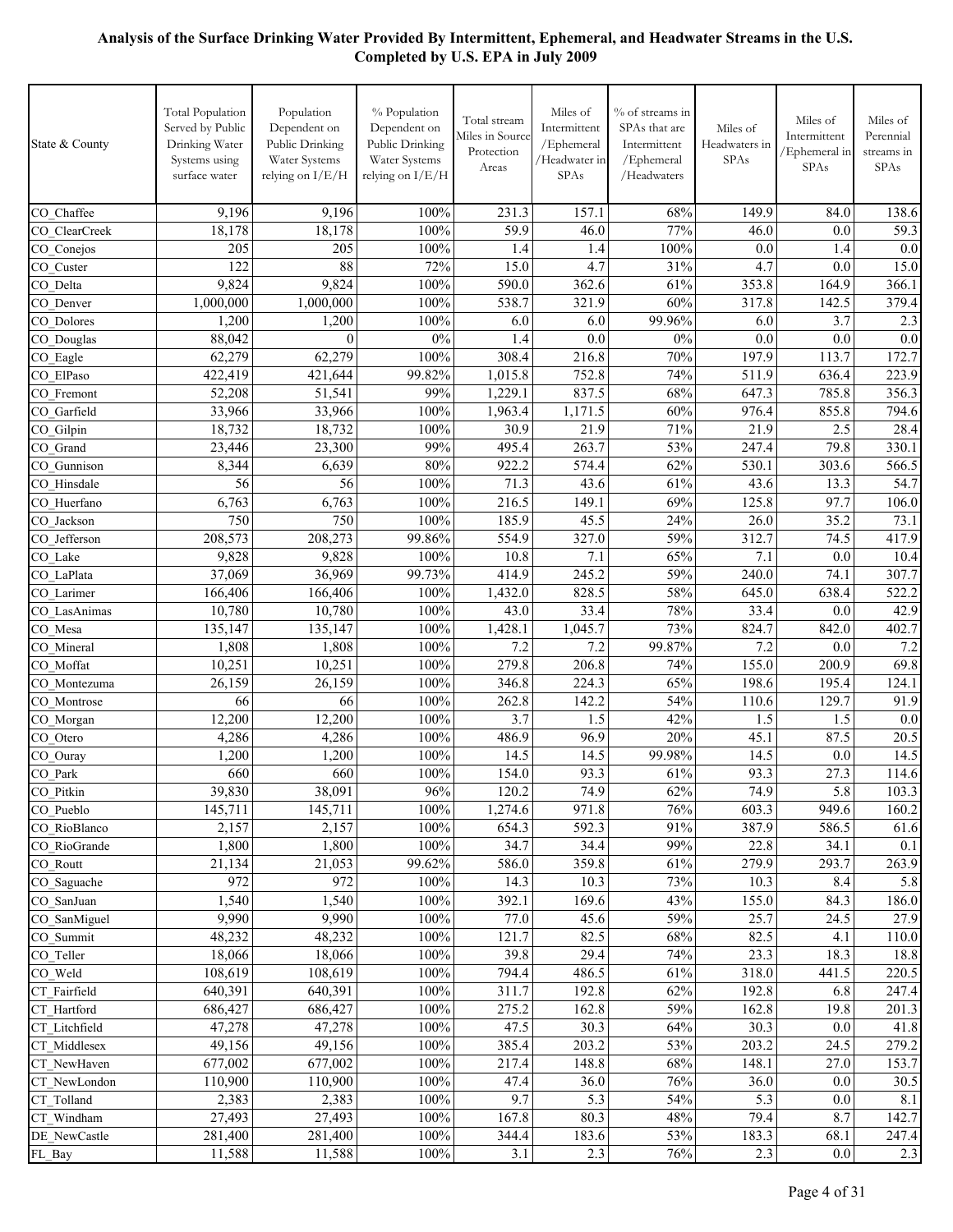| State & County          | <b>Total Population</b><br>Served by Public<br>Drinking Water<br>Systems using<br>surface water | Population<br>Dependent on<br>Public Drinking<br>Water Systems<br>relying on I/E/H | % Population<br>Dependent on<br>Public Drinking<br>Water Systems<br>relying on I/E/H | Total stream<br>Miles in Source<br>Protection<br>Areas | Miles of<br>Intermittent<br>/Ephemeral<br>/Headwater in<br>SPAs | % of streams in<br>SPAs that are<br>Intermittent<br>/Ephemeral<br>/Headwaters | Miles of<br>Headwaters in<br><b>SPAs</b> | Miles of<br>Intermittent<br>Ephemeral in<br><b>SPAs</b> | Miles of<br>Perennial<br>streams in<br>SPAs |
|-------------------------|-------------------------------------------------------------------------------------------------|------------------------------------------------------------------------------------|--------------------------------------------------------------------------------------|--------------------------------------------------------|-----------------------------------------------------------------|-------------------------------------------------------------------------------|------------------------------------------|---------------------------------------------------------|---------------------------------------------|
| FL Brevard              | 455,911                                                                                         | 455,911                                                                            | 100%                                                                                 | 22.4                                                   | 5.3                                                             | 23%                                                                           | 5.3                                      | 0.0                                                     | 1.1                                         |
| FL Charlotte            | 29,561                                                                                          | 29,561                                                                             | 100%                                                                                 | 201.0                                                  | 49.5                                                            | 25%                                                                           | 35.4                                     | 38.6                                                    | 43.9                                        |
| FL Collier              | 29,117                                                                                          | 29,117                                                                             | 100%                                                                                 | 9.6                                                    | 0.6                                                             | 6%                                                                            | 0.6                                      | 0.0                                                     | 0.6                                         |
| FL DeSoto               | 3,301                                                                                           | 3,301                                                                              | 100%                                                                                 | 200.5                                                  | 79.5                                                            | 40%                                                                           | 57.6                                     | 59.9                                                    | 91.8                                        |
| FL Hendry               | 809                                                                                             | 809                                                                                | 100%                                                                                 | 632.8                                                  | 90.7                                                            | 14%                                                                           | 63.4                                     | 49.3                                                    | 60.2                                        |
| FL Hillsborough         | 550,025                                                                                         | 550,025                                                                            | 100%                                                                                 | 443.0                                                  | 195.4                                                           | 44%                                                                           | 167.9                                    | 82.7                                                    | 269.6                                       |
| FL Lee                  | 223,602                                                                                         | 223,602                                                                            | 100%                                                                                 | 535.2                                                  | 50.8                                                            | 10%                                                                           | 28.4                                     | 32.1                                                    | 33.9                                        |
| FL Manatee              | 307,672                                                                                         | 307,672                                                                            | 100%                                                                                 | 108.4                                                  | 53.8                                                            | 50%                                                                           | 50.5                                     | 12.0                                                    | 62.5                                        |
| FL Okeechobee           | 20,000                                                                                          | 20,000                                                                             | 100%                                                                                 | 240.9                                                  | 33.4                                                            | 14%                                                                           | 33.4                                     | 0.7                                                     | 77.8                                        |
| FL PalmBeach            | 132,519                                                                                         | 132,519                                                                            | 100%                                                                                 | 481.1                                                  | 15.4                                                            | 3%                                                                            | 15.4                                     | 0.0                                                     | 10.4                                        |
| FL Sarasota             | 44,850                                                                                          | 44,850                                                                             | 100%                                                                                 | 76.8                                                   | 30.7                                                            | 40%                                                                           | 25.6                                     | 6.0                                                     | 12.6                                        |
| GA Baldwin              | 19,456                                                                                          | 19,456                                                                             | 100%<br>100%                                                                         | 277.7<br>2.9                                           | 137.4<br>2.7                                                    | 49%<br>95%                                                                    | 134.7<br>2.7                             | 86.3<br>2.7                                             | 85.9                                        |
| GA Banks                | 6,456<br>25,306                                                                                 | 6,456<br>25,306                                                                    | 100%                                                                                 | 130.3                                                  | 74.4                                                            | 57%                                                                           | 74.4                                     | 39.7                                                    | 0.1<br>89.7                                 |
| GA Barrow<br>GA Bartow  | 24,830                                                                                          | 24,830                                                                             | 100%                                                                                 | 2.1                                                    | 2.1                                                             | 100%                                                                          | 2.1                                      | 0.8                                                     | 0.0                                         |
| GA_Bibb                 | 133,900                                                                                         | 133,900                                                                            | 100%                                                                                 | 262.4                                                  | 139.9                                                           | 53%                                                                           | 139.4                                    | 91.5                                                    | 134.2                                       |
| GA Burke                | 5,813                                                                                           | 5,813                                                                              | 100%                                                                                 | 122.5                                                  | 78.1                                                            | 64%                                                                           | 78.1                                     | 43.7                                                    | 74.9                                        |
| GA Butts                | 18,393                                                                                          | 18,393                                                                             | 100%                                                                                 | 281.0                                                  | 132.8                                                           | 47%                                                                           | 132.0                                    | 47.4                                                    | 182.1                                       |
| GA Carroll              | 73,537                                                                                          | 73,537                                                                             | 100%                                                                                 | 169.7                                                  | 104.0                                                           | 61%                                                                           | 104.0                                    | 23.2                                                    | 133.3                                       |
| GA Catoosa              | 2,743                                                                                           | 2,743                                                                              | 100%                                                                                 | 152.6                                                  | 87.7                                                            | 57%                                                                           | 87.7                                     | 0.0                                                     | 151.4                                       |
| GA Chatham              | 10,500                                                                                          | 10,500                                                                             | 100%                                                                                 | 53.5                                                   | 17.4                                                            | 32%                                                                           | 17.4                                     | 3.8                                                     | 43.8                                        |
| GA Chattooga            | 12,486                                                                                          | 11,034                                                                             | 88%                                                                                  | 45.1                                                   | 34.8                                                            | 77%                                                                           | 30.8                                     | 26.0                                                    | 19.0                                        |
| GA Cherokee             | 159,689                                                                                         | 159,689                                                                            | 100%                                                                                 | 331.8                                                  | 186.2                                                           | 56%                                                                           | 185.5                                    | 122.0                                                   | 207.1                                       |
| GA Clarke               | 102,811                                                                                         | 102,811                                                                            | 100%                                                                                 | 238.1                                                  | 128.8                                                           | 54%                                                                           | 127.2                                    | 51.2                                                    | 182.3                                       |
| GA Clayton              | 270,000                                                                                         | 270,000                                                                            | 100%                                                                                 | 222.1                                                  | 122.1                                                           | 55%                                                                           | 117.5                                    | 40.3                                                    | 168.0                                       |
| GA Cobb                 | $\theta$                                                                                        | $\mathbf{0}$                                                                       | 0%                                                                                   | 241.5                                                  | 141.1                                                           | 58%                                                                           | 141.1                                    | 8.2                                                     | 181.8                                       |
| GA Columbia             | 93,600                                                                                          | 93,600                                                                             | 100%                                                                                 | 13.7                                                   | 8.0                                                             | 58%                                                                           | 8.0                                      | 1.4                                                     | 1.7                                         |
| GA Coweta               | 30,120                                                                                          | 30,120                                                                             | 100%                                                                                 | 113.8                                                  | 66.6                                                            | 58%                                                                           | 65.8                                     | 20.9                                                    | 87.4                                        |
| GA Dade                 | 16,900                                                                                          | 16,900                                                                             | 100%                                                                                 | 79.4                                                   | 39.1                                                            | 49%                                                                           | 39.1                                     | 0.0                                                     | 79.1                                        |
| GA Dawson               | 12,000                                                                                          | 12,000                                                                             | 100%                                                                                 | 83.4                                                   | 50.3                                                            | 60%                                                                           | 50.0                                     | 24.4                                                    | 57.7                                        |
| GA DeKalb               | 1,320,000                                                                                       | 1,320,000                                                                          | 100%                                                                                 | 475.3                                                  | 270.2                                                           | 57%                                                                           | 269.4                                    | 55.0                                                    | 334.4                                       |
| GA_Douglas              | 107,825                                                                                         | 107,825                                                                            | 100%                                                                                 | 89.0                                                   | 58.5                                                            | 66%                                                                           | 58.5                                     | 18.9                                                    | 67.1                                        |
| GA_Elbert               | 7,800<br>10,976                                                                                 | 7,800                                                                              | 100%                                                                                 | 57.0                                                   | 24.5                                                            | 43%                                                                           | 23.7                                     | 17.0                                                    | 37.8<br>229.8                               |
| GA_Fannin<br>GA_Fayette |                                                                                                 | 10,976<br>66,738                                                                   | 100%<br>100%                                                                         | 262.8<br>289.2                                         | 131.5<br>155.3                                                  | 50%<br>54%                                                                    | 131.5<br>147.7                           | 0.0<br>75.3                                             | 196.7                                       |
| GA_Floyd                | 66,738<br>97,551                                                                                | 93,703                                                                             | 96%                                                                                  | 505.7                                                  | 283.7                                                           | 56%                                                                           | 269.3                                    | 215.3                                                   | 226.2                                       |
| GA_Forsyth              | 119,919                                                                                         | 119,919                                                                            | 100%                                                                                 | 7.0                                                    | 4.8                                                             | 69%                                                                           | 4.8                                      | 0.5                                                     | 0.3                                         |
| GA Franklin             | 10,808                                                                                          | 10,808                                                                             | 100%                                                                                 | 129.7                                                  | 81.1                                                            | 63%                                                                           | 80.3                                     | 36.1                                                    | 89.3                                        |
| GA Fulton               | 57,860                                                                                          | 57,860                                                                             | 100%                                                                                 | 351.6                                                  | 192.1                                                           | 55%                                                                           | 191.3                                    | 41.7                                                    | 235.3                                       |
| GA Gilmer               | 13,629                                                                                          | 13,629                                                                             | 100%                                                                                 | 143.4                                                  | 73.7                                                            | 51%                                                                           | 73.7                                     | 31.4                                                    | 110.3                                       |
| GA Gordon               | 49,088                                                                                          | 49,088                                                                             | 100%                                                                                 | 227.6                                                  | 134.7                                                           | 59%                                                                           | 130.8                                    | 84.2                                                    | 141.4                                       |
| GA Greene               | 5,270                                                                                           | 5,270                                                                              | 100%                                                                                 | 254.8                                                  | 146.2                                                           | 57%                                                                           | 145.9                                    | 58.0                                                    | 194.0                                       |
| GA Gwinnett             | 751,850                                                                                         | 751,850                                                                            | $100\%$                                                                              | 18.0                                                   | 9.5                                                             | 53%                                                                           | 9.5                                      | 2.9                                                     | 2.8                                         |
| GA Habersham            | 16,075                                                                                          | 16,075                                                                             | 100%                                                                                 | 343.1                                                  | 210.6                                                           | 61%                                                                           | 210.0                                    | 121.8                                                   | 213.2                                       |
| GA_Hall                 | 126,620                                                                                         | 126,620                                                                            | 100%                                                                                 | 125.0                                                  | 60.7                                                            | 49%                                                                           | 60.3                                     | 33.7                                                    | 60.2                                        |
| GA_Hancock              | 3,861                                                                                           | 3,861                                                                              | 100%                                                                                 | 156.8                                                  | 81.1                                                            | 52%                                                                           | 81.1                                     | 41.6                                                    | 107.3                                       |
| GA_Haralson             | 9,050                                                                                           | 9,050                                                                              | 100%                                                                                 | 123.2                                                  | 72.6                                                            | 59%                                                                           | 72.3                                     | 23.6                                                    | 95.5                                        |
| GA Harris               | 19,837                                                                                          | 19,837                                                                             | 100%                                                                                 | 353.0                                                  | 171.5                                                           | 49%                                                                           | 169.7                                    | 88.2                                                    | 193.1                                       |
| GA_Hart                 | 7,116                                                                                           | 7,116                                                                              | 100%                                                                                 | 32.8                                                   | 19.1                                                            | 58%                                                                           | 18.6                                     | 8.3                                                     | 18.9                                        |
| GA_Heard                | 8,172                                                                                           | 8,172                                                                              | 100%                                                                                 | 148.9                                                  | 83.4                                                            | 56%                                                                           | 80.6                                     | 78.4                                                    | 69.2                                        |
| GA_Henry                | 148,517                                                                                         | 148,517                                                                            | 100%                                                                                 | 147.2                                                  | 83.7                                                            | 57%                                                                           | 83.4                                     | 46.7                                                    | 95.7                                        |
| GA Jackson              | 16,319                                                                                          | 16,319                                                                             | 100%                                                                                 | 224.6                                                  | 135.0                                                           | 60%                                                                           | 133.2                                    | 79.2                                                    | 142.7                                       |
| GA_Jasper               | 3,505                                                                                           | 3,505                                                                              | 100%                                                                                 | 19.7                                                   | 11.6                                                            | 59%                                                                           | 10.8                                     | 8.0                                                     | 10.9                                        |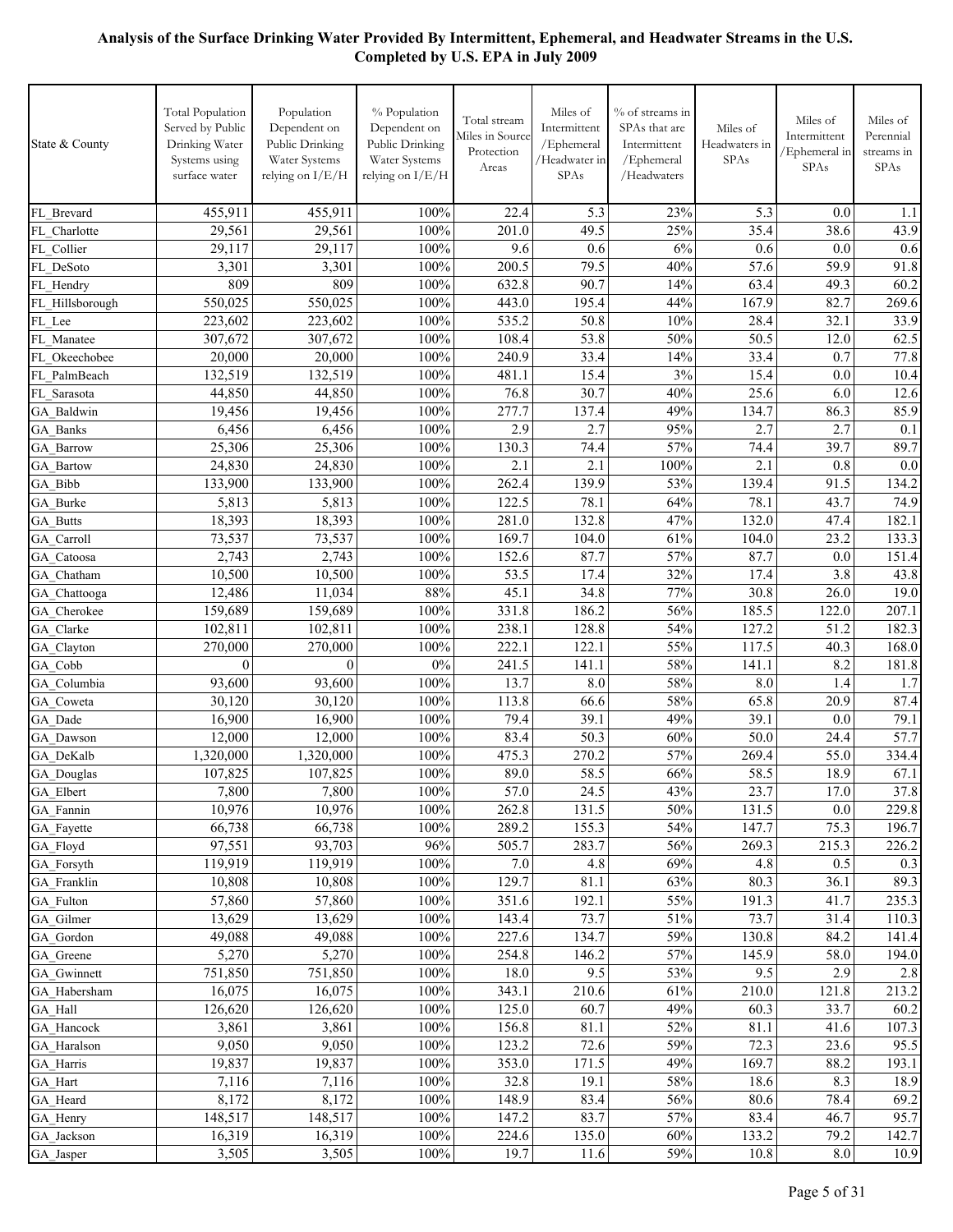| 7,249<br>7,249<br>100%<br>72.0<br>42.3<br>59%<br>40.8<br>GA Lamar                                                               | 28.5<br>39.4<br>5.0<br>13.0<br>22.4<br>18.2 | 38.0<br>239.4<br>38.1<br>36.1 |
|---------------------------------------------------------------------------------------------------------------------------------|---------------------------------------------|-------------------------------|
|                                                                                                                                 |                                             |                               |
| 17,500<br>17,500<br>100%<br>323.6<br>173.7<br>54%<br>171.9<br>GA Laurens                                                        |                                             |                               |
| 1,657<br>1,657<br>100%<br>48.5<br>30.3<br>62%<br>30.3<br>GA Lincoln                                                             |                                             |                               |
| 32.4<br>32.2<br>100%<br>66%<br>3,510<br>3,510<br>49.4<br>GA Lumpkin                                                             |                                             |                               |
| 51.3<br>59%<br>51.2<br>14,921<br>100%<br>87.6<br>14,921<br>GA McDuffie                                                          |                                             | 57.9                          |
| $46.\overline{5}$<br>6,627<br>6,627<br>100%<br>32.9<br>71%<br>30.0<br>GA Meriwether                                             |                                             | 26.1                          |
| 58.8<br>35.9<br>61%<br>34.7<br>7,400<br>7,400<br>100%<br>GA Monroe                                                              | 25.6                                        | 31.9                          |
| 4,750<br>100%<br>156.8<br>59%<br>156.4<br>4,750<br>264.3<br>GA_Morgan                                                           | 79.2                                        | 176.4                         |
| 100%<br>5.2<br>51%<br>5.2<br>26,913<br>26,913<br>10.3<br>GA Murray                                                              | 5.2                                         | 4.0                           |
| 8.4<br>7.5<br>100%<br>79%<br>229,000<br>229,000<br>10.6<br>GA Muscogee                                                          | 5.5                                         | 3.9                           |
| $0\%$<br>75.9<br>53%<br>74.4<br>$\theta$<br>143.6<br>$\mathbf{0}$<br>GA Newton                                                  | 40.7                                        | 97.5                          |
| 1,170<br>1,170<br>100%<br>1.5<br>1.5<br>100%<br>1.5<br>GA Oglethorpe                                                            | 0.0                                         | 1.5                           |
| 38.1<br>22.6<br>60%<br>21.6<br>19,131<br>19,131<br>100%<br>GA Pickens                                                           | 12.0                                        | 23.4                          |
| 764<br>100%<br>1.3<br>1.3<br>100%<br>764<br>0.0<br>GA Pike<br>41.5<br>40.0<br>6,500<br>6,500<br>100%<br>64.0<br>65%<br>GA Polk  | 1.3<br>26.6                                 | 0.0<br>33.4                   |
| 86.5<br>82.0<br>6,873<br>6,873<br>100%<br>160.7<br>54%<br>GA Putnam                                                             | 53.7                                        | 98.2                          |
| 429<br>49%<br>429<br>100%<br>80.6<br>39.9<br>39.6<br>GA Rabun                                                                   | 30.5                                        | 20.9                          |
| 204,000<br>100%<br>206.6<br>94.2<br>46%<br>94.2<br>204,000<br>GA Richmond                                                       | 31.4                                        | 119.0                         |
| 67,552<br>99.85%<br>81.8<br>40.1<br>49%<br>40.1<br>GA Rockdale<br>67,452                                                        | 26.1                                        | 53.8                          |
| 19,572<br>19,572<br>117.9<br>64.3<br>55%<br>60.0<br>100%<br>GA Spalding                                                         | 41.1                                        | 69.9                          |
| 2.6<br>2.6<br>2.6<br>99.78%<br>24,960<br>24,960<br>100%<br>GA Stephens                                                          | 1.0                                         | 1.2                           |
| 97.9<br>97.0<br>4,810<br>4,810<br>100%<br>150.3<br>65%<br>GA Towns                                                              | 82.0                                        | 62.5                          |
| 49,634<br>49,634<br>100%<br>551.2<br>285.5<br>52%<br>281.5<br>GA Troup                                                          | 177.0                                       | 226.1                         |
| 121.3<br>79.0<br>65%<br>77.7<br>12,370<br>12,370<br>100%<br>GA Union                                                            | 59.3                                        | 59.3                          |
| 73.2<br>71.5<br>10,510<br>10,510<br>100%<br>122.4<br>60%<br>GA Upson                                                            | 53.0                                        | 64.9                          |
| 0.3<br>0.3<br>100%<br>12%<br>36,000<br>36,000<br>2.6<br>GA Walker                                                               | 0.0                                         | 2.4                           |
| 80.1<br>80.1<br>25,974<br>25,974<br>100%<br>148.0<br>54%<br>GA Walton                                                           | 42.5                                        | 101.9                         |
| 2,800<br>2,800<br>100%<br>21.1<br>11.3<br>53%<br>11.3<br>GA Warren                                                              | 6.5                                         | 11.2                          |
| 100%<br>11.3<br>68%<br>11.3<br>3,370<br>3,370<br>16.7<br>GA White<br>100%<br>192.7<br>60%<br>192.5<br>99,315<br>322.5           | 7.0<br>78.1                                 | 8.8<br>240.4                  |
| 99,315<br>GA Whitfield<br>79%<br>6,157<br>6,157<br>100%<br>20.6<br>16.3<br>13.4<br>GA_Wilkes                                    | 12.3                                        | 6.6                           |
| 8.1<br>8.1<br>2,129<br>100%<br>10.6<br>77%<br>IA_Adair<br>2,129                                                                 | 8.1                                         | 2.5                           |
| 1,783<br>1,783<br>100%<br>50.8<br>41.9<br>$82\%$<br>37.9<br>IA_Adams                                                            | 37.6                                        | 3.7                           |
| 5.8<br>5.8<br>33,564<br>33,564<br>100%<br>6.2<br>94%<br>IA Appanoose                                                            | 2.2                                         | 1.9                           |
| 4,659<br>4,659<br>100%<br>13.0<br>7.3<br>56%<br>7.3<br>IA Clarke                                                                | 7.3                                         | $4.0\,$                       |
| 100%<br>3.2<br>2.2<br>69%<br>2.2<br>2,601<br>2,601<br>IA Davis                                                                  | 2.1                                         | $0.0\,$                       |
| 98%<br>4,537<br>4,537<br>100%<br>19.8<br>19.3<br>16.2<br>IA Decatur                                                             | 17.6                                        | 0.4                           |
| 26,839<br>306.2<br>51%<br>257.4<br>26,839<br>100%<br>596.0<br>IA DesMoines                                                      | 236.7                                       | 210.6                         |
| 37.9<br>32.7<br>8,640<br>8,640<br>$100\%$<br>57.6<br>66%<br>IA Dickinson                                                        | 20.1                                        | 2.2                           |
| 1,175<br>1,175<br>100%<br>76.0<br>53.0<br>70%<br>50.1<br>IA Guthrie                                                             | 44.7                                        | 18.9                          |
| 294.5<br>199.8<br>68%<br>171.0<br>84,403<br>84,403<br>$100\%$<br>IA Johnson                                                     | 175.7                                       | 71.1                          |
| 22,903<br>22,903<br>100%<br>556.6<br>342.2<br>61%<br>267.3<br>IA_Lee                                                            | 310.8                                       | 103.6                         |
| 8.7<br>97%<br>4,573<br>4,573<br>$100\%$<br>8.9<br>6.3<br>IA Lucas                                                               | 5.9                                         | 0.2                           |
| 4,768<br>4,768<br>100%<br>21.4<br>11.9<br>55%<br>11.9<br>IA Madison                                                             | 7.5                                         | 13.2                          |
| 9,909<br>9,909<br>100%<br>275.7<br>175.7<br>64%<br>134.7<br>IA Marion<br>85.7<br>4,886<br>4,886<br>100%<br>131.1<br>94.3<br>72% | 165.2<br>85.9                               | 54.2<br>43.9                  |
| IA_Page<br>224.2<br>221,414<br>221,414<br>100%<br>416.2<br>264.6<br>64%<br>IA Polk                                              | 230.5                                       | 105.8                         |
| 61,324<br>61,324<br>100%<br>389.7<br>224.5<br>58%<br>165.8<br>IA Pottawattamie                                                  | 212.8                                       | 94.8                          |
| 2.9<br>1,457<br>1,457<br>100%<br>5.8<br>4.2<br>72%<br>IA Poweshiek                                                              | 3.1                                         | 1.0                           |
| 100%<br>435.6<br>219.3<br>50%<br>200.4<br>IA_Scott<br>133,269<br>133,269                                                        | 184.3                                       | 144.4                         |
| 7,597<br>7,597<br>100%<br>46.9<br>62%<br>44.2<br>75.3<br>IA Union                                                               | 43.4                                        | 28.4                          |
| 24,998<br>24,998<br>100%<br>387.9<br>250.9<br>65%<br>210.7<br>IA Wapello                                                        | 243.6                                       | 94.2                          |
| 185,787<br>100%<br>222.4<br>126.2<br>185,787<br>57%<br>110.5<br>ID_Ada                                                          | 90.6                                        | 65.7                          |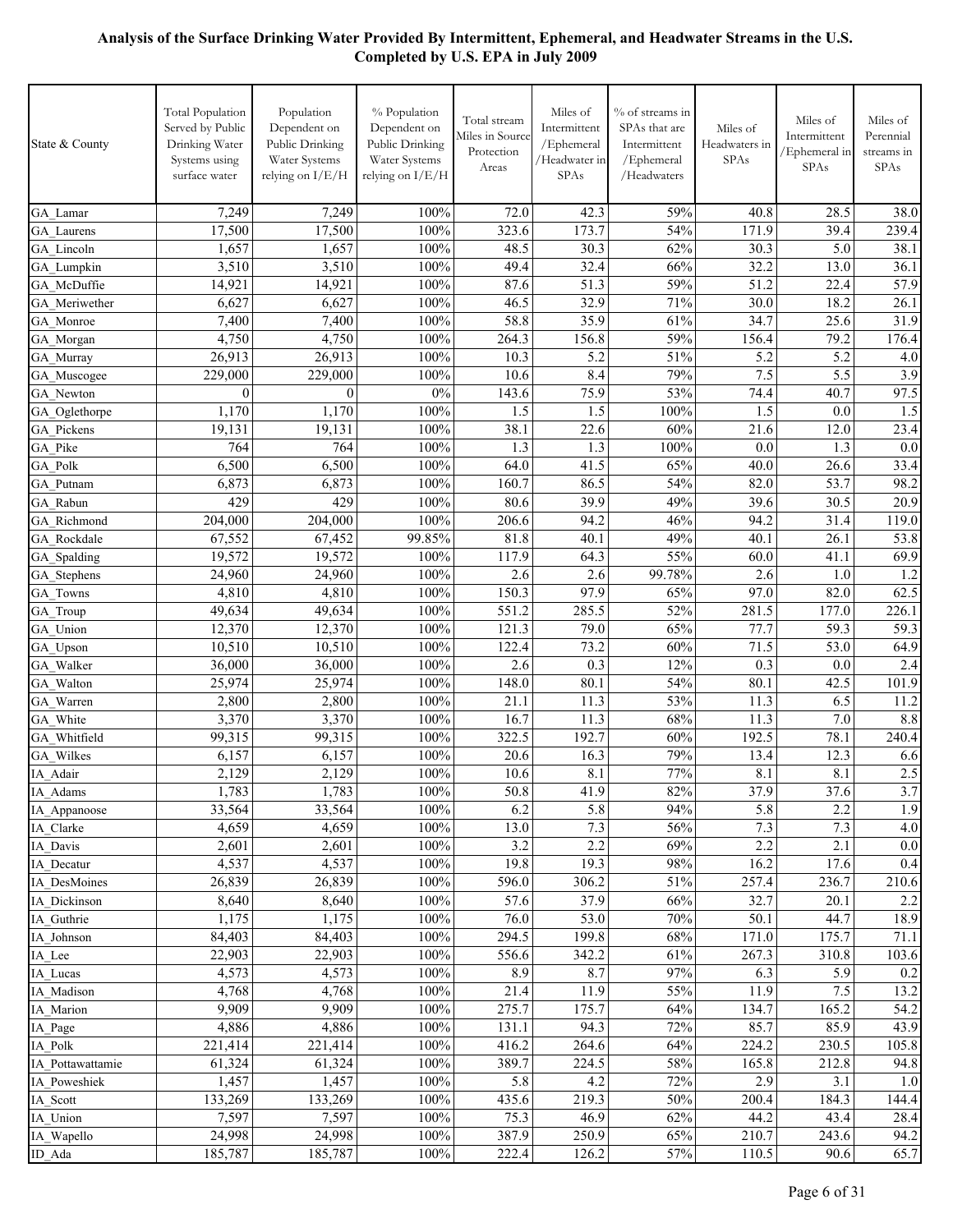| State & County                  | <b>Total Population</b><br>Served by Public<br>Drinking Water<br>Systems using<br>surface water | Population<br>Dependent on<br>Public Drinking<br>Water Systems<br>relying on I/E/H | % Population<br>Dependent on<br>Public Drinking<br>Water Systems<br>relying on I/E/H | Total stream<br>Miles in Source<br>Protection<br>Areas | Miles of<br>Intermittent<br>/Ephemeral<br>/Headwater in<br>SPAs | % of streams in<br>SPAs that are<br>Intermittent<br>/Ephemeral<br>/Headwaters | Miles of<br>Headwaters in<br>SPAs | Miles of<br>Intermittent<br>Ephemeral in<br>SPAs | Miles of<br>Perennial<br>streams in<br>SPAs |
|---------------------------------|-------------------------------------------------------------------------------------------------|------------------------------------------------------------------------------------|--------------------------------------------------------------------------------------|--------------------------------------------------------|-----------------------------------------------------------------|-------------------------------------------------------------------------------|-----------------------------------|--------------------------------------------------|---------------------------------------------|
| <b>ID</b> Bannock               | 613                                                                                             | 613                                                                                | 100%                                                                                 | 20.5                                                   | 14.3                                                            | 70%                                                                           | 5.6                               | 14.3                                             | 3.4                                         |
| ID Benewah                      | 3,637                                                                                           | 3,637                                                                              | 100%                                                                                 | 9.3                                                    | 8.0                                                             | 87%                                                                           | 8.0                               | 0.0                                              | 9.3                                         |
| ID Boise                        | 2,300                                                                                           | 2,300                                                                              | 100%                                                                                 | 718.9                                                  | 464.9                                                           | 65%                                                                           | 458.7                             | 52.3                                             | 639.5                                       |
| <b>ID</b> Bonner                | 12,259                                                                                          | 12,234                                                                             | 99.80%                                                                               | 1,086.8                                                | 610.3                                                           | 56%                                                                           | 546.7                             | 325.7                                            | 593.2                                       |
| <b>ID</b> Boundary              | 4,217                                                                                           | 4,217                                                                              | 100%                                                                                 | 514.1                                                  | 293.5                                                           | 57%                                                                           | 262.0                             | 123.8                                            | 346.5                                       |
| ID Caribou                      | 4,297                                                                                           | 4,297                                                                              | 100%                                                                                 | 19.1                                                   | 17.9                                                            | 94%                                                                           | 9.5                               | 8.4                                              | 1.6                                         |
| ID Clark                        | 250                                                                                             | 250                                                                                | 100%                                                                                 | 3.0                                                    | $\overline{3.0}$                                                | 100%                                                                          | 3.0                               | 0.0                                              | 3.0                                         |
| ID Clearwater                   | 4,707                                                                                           | 4,707                                                                              | 100%                                                                                 | 1,185.9                                                | 782.1                                                           | 66%                                                                           | 722.9                             | 500.7                                            | 547.4                                       |
| ID Custer                       | 847                                                                                             | 847                                                                                | 100%                                                                                 | 36.6                                                   | 23.3                                                            | 64%                                                                           | 23.3                              | 0.0                                              | 36.4                                        |
| ID Elmore                       | 50<br>498                                                                                       | 50<br>498                                                                          | 100%<br>100%                                                                         | 1.9<br>42.9                                            | 1.9<br>23.9                                                     | 99.67%                                                                        | 1.9<br>23.9                       | 1.9<br>6.2                                       | 0.0                                         |
| ID Idaho                        | 1,075                                                                                           | 1,075                                                                              | 100%                                                                                 | 369.0                                                  | 205.9                                                           | 56%<br>56%                                                                    | 178.6                             | 94.2                                             | 35.7<br>181.3                               |
| ID Kootenai<br>ID Latah         | 1,409                                                                                           | 1,409                                                                              | 100%                                                                                 | 365.5                                                  | 308.0                                                           | 84%                                                                           | 201.4                             | 290.6                                            | 74.7                                        |
| ID Lemhi                        | 3,080                                                                                           | 3,080                                                                              | 100%                                                                                 | 372.4                                                  | 221.4                                                           | 59%                                                                           | 202.2                             | 112.6                                            | 213.5                                       |
| ID Lewis                        | 1,495                                                                                           | 1,495                                                                              | 100%                                                                                 | 765.5                                                  | 527.7                                                           | 69%                                                                           | 466.8                             | 393.9                                            | 326.0                                       |
| <b>ID</b> NezPerce              | 14,262                                                                                          | 14,262                                                                             | 100%                                                                                 | 899.0                                                  | 581.7                                                           | 65%                                                                           | 478.4                             | 498.2                                            | 320.7                                       |
| ID Shoshone                     | 3,668                                                                                           | 3,668                                                                              | 100%                                                                                 | 58.6                                                   | 34.2                                                            | 58%                                                                           | 34.2                              | 0.0                                              | 57.4                                        |
| ID Valley                       | 2,232                                                                                           | 2,232                                                                              | 100%                                                                                 | 118.3                                                  | 60.8                                                            | 51%                                                                           | 57.7                              | 19.2                                             | 86.1                                        |
| ID Washington                   | 5,343                                                                                           | 5,343                                                                              | 100%                                                                                 | 1,447.4                                                | 648.9                                                           | 45%                                                                           | 393.8                             | 471.9                                            | 416.6                                       |
| IL Adams                        | 45,000                                                                                          | 45,000                                                                             | 100%                                                                                 | 186.9                                                  | 56.6                                                            | 30%                                                                           | 52.3                              | 39.2                                             | 66.7                                        |
| IL Alexander                    | 3,723                                                                                           | 3,723                                                                              | 100%                                                                                 | 903.4                                                  | 522.6                                                           | 58%                                                                           | 467.5                             | 372.3                                            | 305.7                                       |
| IL Bond                         | 5,600                                                                                           | 5,600                                                                              | 100%                                                                                 | 2.9                                                    | 2.9                                                             | 100%                                                                          | 2.9                               | 2.0                                              | 0.0                                         |
| IL Cass                         | 1,361                                                                                           | 1,361                                                                              | 100%                                                                                 | 15.6                                                   | 10.8                                                            | 69%                                                                           | 9.7                               | 10.4                                             | 5.2                                         |
| IL Christian                    | 22,191                                                                                          | 22,191                                                                             | 100%                                                                                 | 90.9                                                   | 58.7                                                            | 65%                                                                           | 47.8                              | 57.3                                             | 20.9                                        |
| IL Clay                         | 5,675                                                                                           | 5,675                                                                              | 100%                                                                                 | 147.6                                                  | 79.4                                                            | 54%                                                                           | 74.5                              | 47.5                                             | 100.1                                       |
| IL Clinton                      | 7,678                                                                                           | 7,678                                                                              | 100%                                                                                 | 285.2                                                  | 157.0                                                           | 55%                                                                           | 133.8                             | 133.1                                            | 92.4                                        |
| IL Coles<br>IL Cook             | 34,500<br>3,057,119                                                                             | 34,500                                                                             | 100%<br>2%                                                                           | 168.3<br>35.3                                          | 97.6<br>0.0                                                     | 58%<br>$0\%$                                                                  | 95.4<br>0.0                       | 62.4                                             | 95.3<br>0.0                                 |
| IL Cumberland                   | 1,854                                                                                           | 51,808<br>1,854                                                                    | 100%                                                                                 | 57.0                                                   | 36.3                                                            | 64%                                                                           | 36.3                              | 0.0<br>10.4                                      | 36.0                                        |
| IL_Edgar                        | 9,077                                                                                           | 9,077                                                                              | 100%                                                                                 | 19.7                                                   | 16.0                                                            | 81%                                                                           | 13.6                              | 13.1                                             | 4.2                                         |
| IL_Effingham                    | 14,684                                                                                          | 14,684                                                                             | 100%                                                                                 | 120.7                                                  | 70.1                                                            | 58%                                                                           | 70.1                              | 36.2                                             | 80.2                                        |
| $\overline{\text{IL}}$ Fayette  | 7,575                                                                                           | 7,575                                                                              | 100%                                                                                 | 192.9                                                  | 114.5                                                           | 59%                                                                           | 100.5                             | 92.7                                             | 90.1                                        |
| IL_Franklin                     | 2,928                                                                                           | 2,928                                                                              | 100%                                                                                 | 154.4                                                  | 87.0                                                            | 56%                                                                           | 72.7                              | 58.2                                             | 50.4                                        |
| $\overline{\text{IL}}_r$ Fulton | 14,732                                                                                          | 14,732                                                                             | 100%                                                                                 | 36.2                                                   | 25.7                                                            | 71%                                                                           | 18.4                              | 20.9                                             | 15.2                                        |
| IL_Greene                       | 4,100                                                                                           | 4,100                                                                              | 100%                                                                                 | 15.7                                                   | 10.8                                                            | 69%                                                                           | 10.6                              | 9.3                                              | 4.9                                         |
| IL_Hancock                      | 10,568                                                                                          | 10,568                                                                             | 100%                                                                                 | 986.0                                                  | 639.5                                                           | 65%                                                                           | 512.0                             | 583.1                                            | 181.7                                       |
| IL_Jackson                      | 25,598                                                                                          | 25,598                                                                             | 100%                                                                                 | 15.7                                                   | 9.9                                                             | 63%                                                                           | 7.8                               | 9.4                                              | 0.6                                         |
| IL_Jefferson                    | 17,951                                                                                          | 17,951                                                                             | 100%                                                                                 | 41.3                                                   | 30.8                                                            | 75%                                                                           | 26.9                              | 26.1                                             | 13.9                                        |
| IL Johnson                      | 5,139                                                                                           | 5,139                                                                              | 100%                                                                                 | 134.6                                                  | 81.3                                                            | 60%                                                                           | 74.2                              | 66.4                                             | 66.5                                        |
| IL Kane                         | 269,500                                                                                         | 269,500                                                                            | 100%                                                                                 | 204.1                                                  | 99.8                                                            | 49%                                                                           | 97.5                              | 40.0                                             | 108.1                                       |
| IL Kankakee                     | 76,299                                                                                          | 76,299                                                                             | 100%                                                                                 | 469.5                                                  | 173.2                                                           | 37%                                                                           | 151.2                             | 144.8                                            | 98.7                                        |
| IL_Lake                         | 191,537                                                                                         | 5,471                                                                              | $3\%$                                                                                | 35.0                                                   | 3.8                                                             | 11%                                                                           | 3.8                               | 3.8                                              | 18.8                                        |
| IL_LaSalle<br>IL Livingston     | 19,000<br>11,864                                                                                | 19,000<br>11,864                                                                   | 100%<br>100%                                                                         | 224.0<br>102.3                                         | 71.7<br>51.9                                                    | 32%<br>51%                                                                    | 56.6<br>42.2                      | 57.2<br>41.5                                     | 155.5<br>60.5                               |
| IL Macon                        | 81,860                                                                                          | 81,860                                                                             | 100%                                                                                 | 195.9                                                  | 120.8                                                           | 62%                                                                           | 110.0                             | 99.7                                             | 75.8                                        |
| IL_Macoupin                     | 17,832                                                                                          | 17,832                                                                             | 100%                                                                                 | 74.8                                                   | 58.7                                                            | 79%                                                                           | 52.6                              | 52.1                                             | 12.1                                        |
| IL Madison                      | 107,928                                                                                         | 107,928                                                                            | 100%                                                                                 | 1,043.6                                                | 580.7                                                           | 56%                                                                           | 484.6                             | 476.4                                            | 332.5                                       |
| IL Marion                       | 24,214                                                                                          | 24,214                                                                             | 100%                                                                                 | 112.9                                                  | 91.4                                                            | 81%                                                                           | 77.6                              | 80.6                                             | 17.3                                        |
| IL_McDonough                    | 12,615                                                                                          | 12,615                                                                             | 100%                                                                                 | 137.3                                                  | 72.4                                                            | 53%                                                                           | 69.0                              | 62.8                                             | 71.4                                        |
| IL_McLean                       | 75,975                                                                                          | 75,975                                                                             | 100%                                                                                 | 198.5                                                  | 120.2                                                           | 61%                                                                           | 103.0                             | 109.0                                            | 77.3                                        |
| IL_Montgomery                   | 12,574                                                                                          | 12,574                                                                             | 100%                                                                                 | 200.1                                                  | 137.7                                                           | 69%                                                                           | 118.8                             | 135.0                                            | 43.9                                        |
| IL_Morgan                       | 20,286                                                                                          | 20,286                                                                             | 100%                                                                                 | 53.6                                                   | 38.8                                                            | 72%                                                                           | 36.5                              | 30.5                                             | 13.9                                        |
| IL_Peoria                       | 136,000                                                                                         | 136,000                                                                            | 100%                                                                                 | 0.4                                                    | 0.4                                                             | 100%                                                                          | 0.4                               | 0.0                                              | 0.4                                         |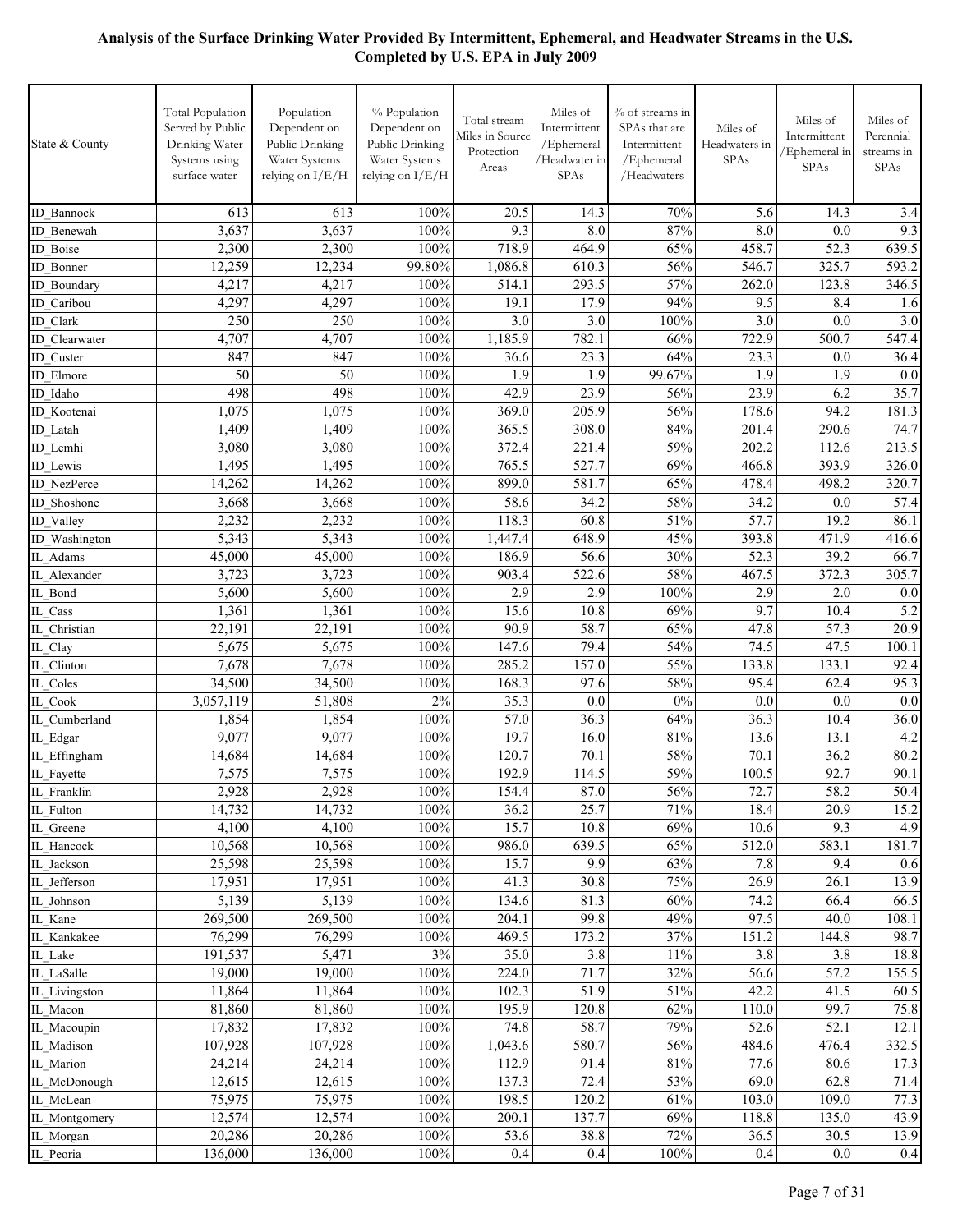| State & County            | <b>Total Population</b><br>Served by Public<br>Drinking Water<br>Systems using<br>surface water | Population<br>Dependent on<br>Public Drinking<br>Water Systems<br>relying on I/E/H | % Population<br>Dependent on<br>Public Drinking<br>Water Systems<br>relying on I/E/H | Total stream<br>Miles in Source<br>Protection<br>Areas | Miles of<br>Intermittent<br>/Ephemeral<br>/Headwater in<br>SPAs | % of streams in<br>SPAs that are<br>Intermittent<br>/Ephemeral<br>/Headwaters | Miles of<br>Headwaters in<br>SPAs | Miles of<br>Intermittent<br>/Ephemeral in<br>SPAs | Miles of<br>Perennial<br>streams in<br>SPAs |
|---------------------------|-------------------------------------------------------------------------------------------------|------------------------------------------------------------------------------------|--------------------------------------------------------------------------------------|--------------------------------------------------------|-----------------------------------------------------------------|-------------------------------------------------------------------------------|-----------------------------------|---------------------------------------------------|---------------------------------------------|
| IL_Perry                  | 6,296                                                                                           | 6,296                                                                              | 100%                                                                                 | 10.0                                                   | 7.0                                                             | 70%                                                                           | 6.5                               | 6.8                                               | 1.3                                         |
| IL_Pike                   | 4,211                                                                                           | 4,211                                                                              | 100%                                                                                 | 17.2                                                   | 12.7                                                            | 74%                                                                           | 12.4                              | 11.9                                              | 2.8                                         |
| IL Randolph               | 15,595                                                                                          | 15,595                                                                             | 100%                                                                                 | 1,123.3                                                | 712.0                                                           | 63%                                                                           | 562.7                             | 677.3                                             | 311.1                                       |
| IL Richland               | 9,016                                                                                           | 9,016                                                                              | 100%                                                                                 | 11.4                                                   | 7.0                                                             | 61%                                                                           | 6.2                               | 5.5                                               | 1.6                                         |
| IL RockIsland             | 112,702                                                                                         | 112,702                                                                            | 100%                                                                                 | 522.4                                                  | 269.9                                                           | 52%                                                                           | 249.8                             | 225.3                                             | 183.7                                       |
| IL Sangamon               | 129,489                                                                                         | 129,489                                                                            | 100%                                                                                 | 98.6                                                   | 55.4                                                            | 56%                                                                           | 49.6                              | 51.7                                              | 29.6                                        |
| IL St.Clair               | 155,683                                                                                         | 155,683                                                                            | 100%                                                                                 | 714.9                                                  | 408.0                                                           | 57%                                                                           | 304.3                             | 361.0                                             | 216.7                                       |
| IL Union                  | 1,031                                                                                           | 1,031                                                                              | 100%                                                                                 | 9.1                                                    | 5.8                                                             | 64%                                                                           | 5.8                               | 1.5                                               | 5.3                                         |
| IL Vermilion              | 39,502                                                                                          | 39,502                                                                             | 100%                                                                                 | 201.3                                                  | 123.8                                                           | 62%                                                                           | 111.0                             | 95.9                                              | 100.7                                       |
| IL Washington             | 3,320                                                                                           | 3,320                                                                              | 100%                                                                                 | 186.4                                                  | 102.0                                                           | 55%                                                                           | 85.5                              | 83.1                                              | 67.6                                        |
| IL Wayne                  | 8,031                                                                                           | 8,031                                                                              | 100%                                                                                 | 420.5                                                  | 274.1                                                           | 65%                                                                           | 219.7                             | 257.8                                             | 117.7                                       |
| IL Will                   | 5,604                                                                                           | 5,604                                                                              | 100%                                                                                 | 378.5                                                  | 206.7                                                           | 55%                                                                           | 177.3                             | 192.1                                             | 138.9                                       |
| IL Williamson             | 27,308                                                                                          | 27,308                                                                             | 100%                                                                                 | 59.6                                                   | 41.5                                                            | 70%                                                                           | 41.5                              | 29.3                                              | 10.6                                        |
| IN Allen                  | 250,000                                                                                         | 250,000                                                                            | 100%                                                                                 | 143.3                                                  | $81.\overline{7}$                                               | 57%                                                                           | 80.8                              | 59.1                                              | 55.7                                        |
| $IN_{\_} Cass$            | 12,861                                                                                          | 12,861                                                                             | 100%                                                                                 | 113.4                                                  | 58.5                                                            | 52%                                                                           | 56.4                              | 47.6                                              | 53.7                                        |
| IN_Clark                  | 9,698                                                                                           | 9,698                                                                              | 100%                                                                                 | 2.4                                                    | 2.4                                                             | 99.93%                                                                        | 2.4                               | 1.6                                               | 0.2                                         |
| IN Decatur                | 14,450                                                                                          | 14,450                                                                             | 100%                                                                                 | 173.5                                                  | 83.9                                                            | 48%                                                                           | 83.9                              | 0.7                                               | 170.8                                       |
| IN Delaware               | 74,950                                                                                          | 74,950                                                                             | 100%                                                                                 | 50.5                                                   | 18.0                                                            | 36%                                                                           | 18.0                              | 4.3                                               | 42.6                                        |
| IN Dubois                 | 34,340                                                                                          | 34,340                                                                             | 100%                                                                                 | 68.6                                                   | 28.8                                                            | 42%                                                                           | 28.8                              | 9.3                                               | 47.7                                        |
| IN Gibson                 | 2,800                                                                                           | 2,800                                                                              | 100%                                                                                 | 38.2                                                   | 22.9                                                            | 60%                                                                           | 22.2                              | 5.7                                               | 32.0                                        |
| IN Howard                 | 57,240                                                                                          | 57,240                                                                             | 100%                                                                                 | 32.8                                                   | 8.9                                                             | 27%                                                                           | 6.5                               | 7.1                                               | 21.1                                        |
| IN Jennings               | 6,614                                                                                           | 6,614                                                                              | 100%                                                                                 | 73.2                                                   | 47.8                                                            | 65%                                                                           | 47.8                              | 1.0                                               | 69.8                                        |
| IN Lake                   | 297,629                                                                                         | 85,997                                                                             | 29%                                                                                  | 55.1                                                   | 17.1                                                            | 31%                                                                           | 17.1                              | 3.0                                               | 18.9                                        |
| IN LaPorte                | 36,250                                                                                          | $\boldsymbol{0}$                                                                   | 0%                                                                                   | 0.1                                                    | 0.0                                                             | $0\%$                                                                         | 0.0                               | 0.0                                               | 0.0                                         |
| IN Lawrence               | 18,800                                                                                          | 18,800                                                                             | 100%                                                                                 | 172.4                                                  | 85.8                                                            | 50%                                                                           | 85.8                              | 18.5                                              | 101.8                                       |
| IN Marion                 | 810,197                                                                                         | 810,197                                                                            | 100%                                                                                 | 311.4                                                  | 146.7                                                           | 47%                                                                           | 139.7                             | 50.0                                              | 206.8                                       |
| IN Martin                 | 4,720                                                                                           | 4,720                                                                              | 100%                                                                                 | 9.4                                                    | 7.7                                                             | 82%                                                                           | 6.7                               | 1.0                                               | 4.5                                         |
| IN_Monroe                 | 69,331                                                                                          | 69,331                                                                             | 100%                                                                                 | 58.6                                                   | 28.1                                                            | 48%                                                                           | 28.1                              | 4.7                                               | 41.5                                        |
| IN_Orange                 | 3,510                                                                                           | 3,510                                                                              | 100%                                                                                 | 96.2                                                   | 67.0                                                            | 70%                                                                           | 38.2                              | 39.1                                              | 57.1                                        |
| IN_Pike                   | 881                                                                                             | 881                                                                                | 100%                                                                                 | 60.8                                                   | 22.7                                                            | 37%                                                                           | 21.7                              | 3.9                                               | 55.9                                        |
| IN_Posey                  | 8,912                                                                                           | 8,912                                                                              | 100%                                                                                 | 137.7                                                  | 62.5                                                            | 45%                                                                           | 61.2                              | 10.5                                              | 49.8                                        |
| IN_Ripley                 | 9,328                                                                                           | 9,328                                                                              | 100%                                                                                 | 90.5                                                   | 35.7                                                            | 39%                                                                           | 35.7                              | 11.7                                              | 73.0                                        |
| IN_Scott                  | 20,800                                                                                          | 20,800                                                                             | 100%                                                                                 | 85.7                                                   | 41.1                                                            | 48%                                                                           | 41.1                              | 12.6                                              | 68.0                                        |
| IN_Vanderburgh            | 158,628                                                                                         | 158,628                                                                            | 100%                                                                                 | 426.0                                                  | 197.2                                                           | 46%                                                                           | 192.3                             | 50.2                                              | 204.2                                       |
| IN Washington             | 6,719                                                                                           | 6,719                                                                              | 100%                                                                                 | 11.0                                                   | 9.2                                                             | 84%                                                                           | 9.2                               | 4.9                                               | 3.4                                         |
| IN_Wayne                  | 42,454                                                                                          | 42,454                                                                             | 100%                                                                                 | 121.1                                                  | 83.9                                                            | 69%                                                                           | 79.5                              | 75.8                                              | 41.7                                        |
| KS Allen                  | 7,893                                                                                           | 7,893                                                                              | 100%                                                                                 | 387.2                                                  | 266.8                                                           | 69%                                                                           | 229.1                             | 255.9                                             | 106.3<br>0.0                                |
| KS_Anderson               | 3,280<br>10,145                                                                                 | 3,280<br>10,145                                                                    | 100%<br>100%                                                                         | 1.2<br>523.7                                           | 1.2<br>284.4                                                    | 100%<br>54%                                                                   | 1.2<br>266.4                      | 1.2<br>212.6                                      | 223.7                                       |
| KS_Atchison<br>KS_Bourbon | 7,976                                                                                           | 7,976                                                                              | 100%                                                                                 | 42.9                                                   | 14.1                                                            | 33%                                                                           | 14.1                              | 10.2                                              | 32.7                                        |
| KS_Butler                 | 21,414                                                                                          | 21,414                                                                             | 100%                                                                                 | 195.1                                                  | 129.7                                                           | 66%                                                                           | 112.3                             | 123.2                                             | 44.7                                        |
| KS Cherokee               | 4,600                                                                                           | 4,600                                                                              | 100%                                                                                 | 13.1                                                   | 8.8                                                             | 67%                                                                           | 8.8                               | 1.8                                               | 11.3                                        |
| KS_Coffey                 | 2,721                                                                                           | 2,721                                                                              | 100%                                                                                 | 179.1                                                  | 100.6                                                           | 56%                                                                           | 93.2                              | 78.6                                              | 73.7                                        |
| KS Cowley                 | 11,741                                                                                          | 11,741                                                                             | 100%                                                                                 | 70.0                                                   | 53.9                                                            | 77%                                                                           | 46.5                              | 46.9                                              | 14.5                                        |
| KS Dickinson              | 2,475                                                                                           | 2,475                                                                              | 100%                                                                                 | 27.2                                                   | 21.2                                                            | 78%                                                                           | 17.0                              | 21.2                                              | 4.7                                         |
| KS_Douglas                | 92,464                                                                                          | 92,464                                                                             | 100%                                                                                 | 150.7                                                  | 93.0                                                            | 62%                                                                           | 81.6                              | 87.1                                              | 31.9                                        |
| $KS_Elk$                  | 1,783                                                                                           | 1,019                                                                              | 57%                                                                                  | 205.5                                                  | 154.7                                                           | 75%                                                                           | 122.5                             | 150.9                                             | 49.1                                        |
| KS_Ellsworth              | 2,626                                                                                           | 2,626                                                                              | 100%                                                                                 | 160.5                                                  | 128.8                                                           | $80\%$                                                                        | 88.6                              | 117.5                                             | 21.8                                        |
| KS_Franklin               | 15,704                                                                                          | 15,704                                                                             | 100%                                                                                 | 299.4                                                  | 175.4                                                           | 59%                                                                           | 137.1                             | 171.0                                             | 123.3                                       |
| KS_Geary                  | 434                                                                                             | 434                                                                                | 100%                                                                                 | 210.5                                                  | 137.8                                                           | 65%                                                                           | 90.1                              | 132.8                                             | 32.5                                        |
| KS_Greenwood              | 3,749                                                                                           | 3,749                                                                              | 100%                                                                                 | 35.7                                                   | 27.4                                                            | 77%                                                                           | 24.6                              | 25.7                                              | 5.4                                         |
| KS_Jackson                |                                                                                                 |                                                                                    | 100%                                                                                 | 34.7                                                   | 26.4                                                            | 76%                                                                           | 20.6                              | 26.4                                              | 8.3                                         |
| KS_Jefferson              | 1,190                                                                                           | 1,190                                                                              | 100%                                                                                 | 268.4                                                  | 178.0                                                           | 66%                                                                           | 168.6                             | 170.1                                             | 96.3                                        |
|                           |                                                                                                 |                                                                                    |                                                                                      |                                                        |                                                                 |                                                                               |                                   |                                                   |                                             |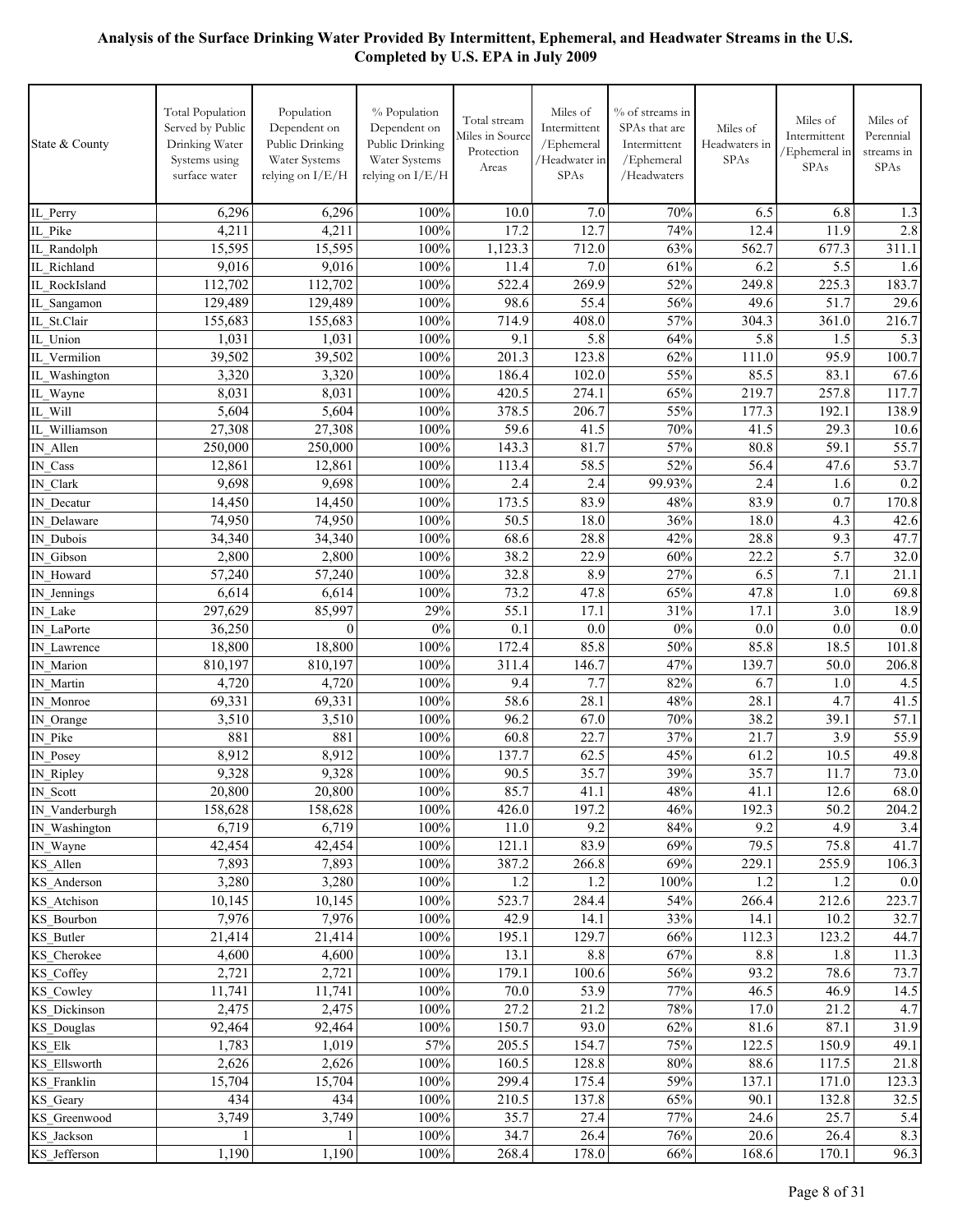| State & County                 | <b>Total Population</b><br>Served by Public<br>Drinking Water<br>Systems using<br>surface water | Population<br>Dependent on<br>Public Drinking<br>Water Systems<br>relying on I/E/H | % Population<br>Dependent on<br>Public Drinking<br>Water Systems<br>relying on I/E/H | Total stream<br>Miles in Source<br>Protection<br>Areas | Miles of<br>Intermittent<br>/Ephemeral<br>/Headwater in<br>SPAs | % of streams in<br>SPAs that are<br>Intermittent<br>/Ephemeral<br>/Headwaters | Miles of<br>Headwaters in<br><b>SPAs</b> | Miles of<br>Intermittent<br>/Ephemeral in<br>SPAs | Miles of<br>Perennial<br>streams in<br>SPAs |
|--------------------------------|-------------------------------------------------------------------------------------------------|------------------------------------------------------------------------------------|--------------------------------------------------------------------------------------|--------------------------------------------------------|-----------------------------------------------------------------|-------------------------------------------------------------------------------|------------------------------------------|---------------------------------------------------|---------------------------------------------|
| KS Johnson                     | 462,159                                                                                         | 462,159                                                                            | 100%                                                                                 | 769.4                                                  | 494.7                                                           | 64%                                                                           | 431.0                                    | 451.8                                             | 218.4                                       |
| KS Labette                     | 14,698                                                                                          | 14,698                                                                             | 100%                                                                                 | 698.4                                                  | 479.2                                                           | 69%                                                                           | 377.1                                    | 464.6                                             | 150.2                                       |
| KS Leavenworth                 | 34,993                                                                                          | 34,993                                                                             | 100%                                                                                 | 281.2                                                  | 164.0                                                           | 58%                                                                           | 146.4                                    | 142.4                                             | 92.3                                        |
| KS Linn                        | 2,486                                                                                           | 2,486                                                                              | 100%                                                                                 | 61.4                                                   | 54.3                                                            | 88%                                                                           | 38.0                                     | 53.5                                              | 7.1                                         |
| KS Lyon                        | 26,662                                                                                          | 26,662                                                                             | 100%                                                                                 | 32.9                                                   | 9.9                                                             | 30%                                                                           | 8.2                                      | 9.8                                               | 22.3                                        |
| KS Marion                      | 4,707                                                                                           | 4,707                                                                              | 100%                                                                                 | 108.3                                                  | 76.4                                                            | 71%                                                                           | 69.7                                     | 67.7                                              | 16.4                                        |
| KS Miami                       | 22,156                                                                                          | 22,156                                                                             | 100%                                                                                 | 283.0                                                  | 186.7                                                           | 66%                                                                           | 161.6                                    | 176.0                                             | 75.5                                        |
| KS Mitchell                    | 4,930                                                                                           | 4,930                                                                              | 100%                                                                                 | 162.4                                                  | 100.8                                                           | 62%                                                                           | 70.5                                     | 99.8                                              | 61.4                                        |
| KS Montgomery                  | 21,998                                                                                          | 21,998                                                                             | 100%                                                                                 | 459.4                                                  | 332.5                                                           | 72%                                                                           | 244.7                                    | 326.3                                             | 119.3                                       |
| KS Morris                      | 2,280                                                                                           | 2,280                                                                              | 100%                                                                                 | 9.1                                                    | 5.8                                                             | 64%                                                                           | 4.9                                      | 5.6                                               | 1.3                                         |
| KS Nemaha                      | 2,519                                                                                           | 2,519                                                                              | 100%                                                                                 | 23.0                                                   | 15.2                                                            | 66%                                                                           | 15.0                                     | 8.8                                               | 12.9                                        |
| KS Neosho                      | 11,178                                                                                          | 11,178                                                                             | 100%                                                                                 | 602.3                                                  | 412.2                                                           | 68%                                                                           | 347.8                                    | 403.9                                             | 128.4                                       |
| <b>KS</b> Norton               | 2,760                                                                                           | 2,760                                                                              | 100%                                                                                 | 3.8                                                    | 3.8                                                             | 100%                                                                          | 3.8                                      | 2.4                                               | 0.0                                         |
| KS_Osage                       | 5,295                                                                                           | 5,295                                                                              | 100%                                                                                 | 199.4                                                  | 137.2                                                           | 69%                                                                           | 120.8                                    | 116.6                                             | 28.1                                        |
| <b>KS</b> Russell              | 4,280                                                                                           | 4,280                                                                              | 100%                                                                                 | 318.9                                                  | 252.1                                                           | 79%                                                                           | 146.0                                    | 251.8                                             | 65.5                                        |
| KS Saline                      | 46,140                                                                                          | 46,140                                                                             | 100%                                                                                 | 89.3                                                   | 44.0                                                            | 49%                                                                           | 22.3                                     | 42.7                                              | 45.8                                        |
| KS Sedgwick                    | 357,698                                                                                         | 357,698                                                                            | 100%                                                                                 | 248.0                                                  | 200.3                                                           | 81%                                                                           | 162.4                                    | 185.0                                             | 24.2                                        |
| <b>KS</b> Shawnee              | 122,113                                                                                         | 122,113                                                                            | 100%                                                                                 | 392.7                                                  | 229.2                                                           | 58%                                                                           | 171.7                                    | 217.3                                             | 125.2                                       |
| KS Sherman                     | 4,361                                                                                           | 4,361                                                                              | 100%                                                                                 | 19.1                                                   | 19.1                                                            | 100%                                                                          | 19.1                                     | 19.1                                              | 0.0                                         |
| KS Sumner                      | 7,991<br>1,577                                                                                  | 7,991<br>1,577                                                                     | 100%<br>100%                                                                         | 291.9<br>27.6                                          | 240.0<br>24.8                                                   | 82%<br>90%                                                                    | 153.1<br>20.0                            | 239.3<br>23.8                                     | 49.6<br>0.5                                 |
| KS Wabaunsee<br>KS Wilson      | 5,840                                                                                           | 5,840                                                                              | 100%                                                                                 | 304.3                                                  | 223.2                                                           | 73%                                                                           | 174.3                                    | 220.9                                             | 81.2                                        |
| KS Woodson                     | 1,467                                                                                           | 1,467                                                                              | 100%                                                                                 | 14.0                                                   | 10.2                                                            | 73%                                                                           | 9.6                                      | 9.1                                               | 3.5                                         |
| KS Wyandotte                   | 143,801                                                                                         | 143,801                                                                            | 100%                                                                                 | 375.3                                                  | 247.5                                                           | 66%                                                                           | 227.2                                    | 212.5                                             | 115.9                                       |
| KY Adair                       | 5,402                                                                                           | 5,402                                                                              | 100%                                                                                 | 194.5                                                  | 106.8                                                           | 55%                                                                           | 106.8                                    | 50.2                                              | 122.9                                       |
| KY Allen                       | 7,755                                                                                           | 7,755                                                                              | 100%                                                                                 | 104.4                                                  | 52.3                                                            | 50%                                                                           | 52.2                                     | 24.9                                              | 52.5                                        |
| KY Anderson                    | 19,203                                                                                          | 19,203                                                                             | 100%                                                                                 | 129.1                                                  | 61.2                                                            | 47%                                                                           | 61.2                                     | 5.0                                               | 85.5                                        |
| KY Barren                      | 40,695                                                                                          | 40,695                                                                             | 100%                                                                                 | 143.3                                                  | 71.7                                                            | 50%                                                                           | 66.4                                     | 56.2                                              | 65.8                                        |
| KY Bell                        | 37,984                                                                                          | 37,984                                                                             | 100%                                                                                 | 22.3                                                   | 20.0                                                            | 90%                                                                           | 20.0                                     | 3.0                                               | 15.7                                        |
| KY Bourbon                     | 16,424                                                                                          | 16,424                                                                             | 100%                                                                                 | 110.9                                                  | 55.9                                                            | 50%                                                                           | 55.9                                     | 0.0                                               | 110.7                                       |
| KY Boyd                        | 49,335                                                                                          | 49,335                                                                             | 100%                                                                                 | 796.4                                                  | 409.6                                                           | 51%                                                                           | 406.3                                    | 119.4                                             | 534.5                                       |
| KY_Boyle                       | 34,282                                                                                          | 34,282                                                                             | 100%                                                                                 | 91.7                                                   | 38.1                                                            | 42%                                                                           | 38.1                                     | 0.0                                               | 67.5                                        |
| KY Breathitt                   | 7,722                                                                                           | 7,722                                                                              | $100\%$                                                                              | 221.2                                                  | 120.6                                                           | 55%                                                                           | 118.2                                    | 86.5                                              | 134.7                                       |
| KY Breckinridge                | 14,790                                                                                          | 14,790                                                                             | 100%                                                                                 | 15.8                                                   | 6.8                                                             | 43%                                                                           | 6.8                                      | 4.4                                               | 6.5                                         |
| KY Bullitt                     | 365                                                                                             | 365                                                                                | 100%                                                                                 | 174.7                                                  | 93.2                                                            | 53%                                                                           | 93.2                                     | 25.7                                              | 128.1                                       |
| KY Butler                      | 16,854                                                                                          | 16,854                                                                             | 100%                                                                                 | 347.3                                                  | 172.3                                                           | 50%                                                                           | 171.1                                    | 79.2                                              | 205.1                                       |
| KY Caldwell                    | 11,593                                                                                          | 11,593                                                                             | 100%                                                                                 | 85.4                                                   | 47.0                                                            | 55%                                                                           | 43.0                                     | 23.0                                              | 47.2                                        |
| KY Carter                      | 33,805                                                                                          | 33,805                                                                             | 100%                                                                                 | 192.4                                                  | 112.5                                                           | 58%                                                                           | 109.8                                    | 55.0                                              | 116.6                                       |
| KY_Casey                       | 3,274                                                                                           | 3,274                                                                              | 100%                                                                                 | 3.4                                                    | 3.4                                                             | 99%                                                                           | 3.4                                      | 0.6                                               | 2.8                                         |
| KY Christian                   | 36,102                                                                                          | 36,102                                                                             | 100%                                                                                 | 39.6                                                   | 18.8                                                            | 48%                                                                           | 18.8                                     | 7.1                                               | 26.2                                        |
| KY_Clark                       | 34,119                                                                                          | 34,119<br>13,680                                                                   | 100%                                                                                 | 233.6                                                  | 107.2                                                           | 46%                                                                           | 107.2                                    | 28.6                                              | 153.5                                       |
| KY_Clay                        | 13,680<br>16,335                                                                                | 16,335                                                                             | 100%<br>100%                                                                         | 206.0                                                  | 126.5<br>11.9                                                   | 61%<br>85%                                                                    | 125.7<br>9.9                             | 105.8<br>5.5                                      | 100.1<br>7.5                                |
| KY Clinton                     | 3,033                                                                                           | 3,033                                                                              | 100%                                                                                 | 14.1<br>1.5                                            | 1.5                                                             | $100\%$                                                                       | 1.5                                      | $0.0\,$                                           | 0.8                                         |
| KY Crittenden<br>KY Cumberland | 10,461                                                                                          | 10,461                                                                             | 100%                                                                                 | 290.7                                                  | 177.8                                                           | 61%                                                                           | 177.6                                    | 38.0                                              | 208.0                                       |
| KY Edmonson                    | 30,112                                                                                          | 30,112                                                                             | 100%                                                                                 | 132.4                                                  | 60.1                                                            | 45%                                                                           | 57.2                                     | 48.1                                              | 39.0                                        |
| KY_Estill                      | 7,215                                                                                           | 7,215                                                                              | 100%                                                                                 | 223.4                                                  | 115.5                                                           | 52%                                                                           | 114.5                                    | 68.4                                              | $\overline{122.5}$                          |
| KY_Fayette                     | 354,473                                                                                         | 354,473                                                                            | 100%                                                                                 | 238.0                                                  | 117.8                                                           | 50%                                                                           | 117.8                                    | 41.7                                              | 152.0                                       |
| KY_Fleming                     | 5,115                                                                                           | 5,115                                                                              | 100%                                                                                 | 1.8                                                    | 1.8                                                             | $100\%$                                                                       | 1.8                                      | 0.0                                               | 1.1                                         |
| KY Floyd                       | 48,979                                                                                          | 48,979                                                                             | 100%                                                                                 | 173.4                                                  | 99.0                                                            | 57%                                                                           | 98.1                                     | 47.4                                              | 125.8                                       |
| KY Franklin                    | 50,706                                                                                          | 50,706                                                                             | 100%                                                                                 | 128.1                                                  | 63.8                                                            | 50%                                                                           | 63.8                                     | 8.7                                               | 79.8                                        |
| KY Garrard                     | 5,940                                                                                           | 5,940                                                                              | 100%                                                                                 | 191.4                                                  | 84.1                                                            | 44%                                                                           | 84.1                                     | 12.1                                              | 141.6                                       |
| KY_Grant                       | 25,105                                                                                          | 25,105                                                                             | 100%                                                                                 | $8.8\,$                                                | 4.1                                                             | 46%                                                                           | 4.1                                      | 1.7                                               | 2.9                                         |
|                                |                                                                                                 |                                                                                    |                                                                                      |                                                        |                                                                 |                                                                               |                                          |                                                   |                                             |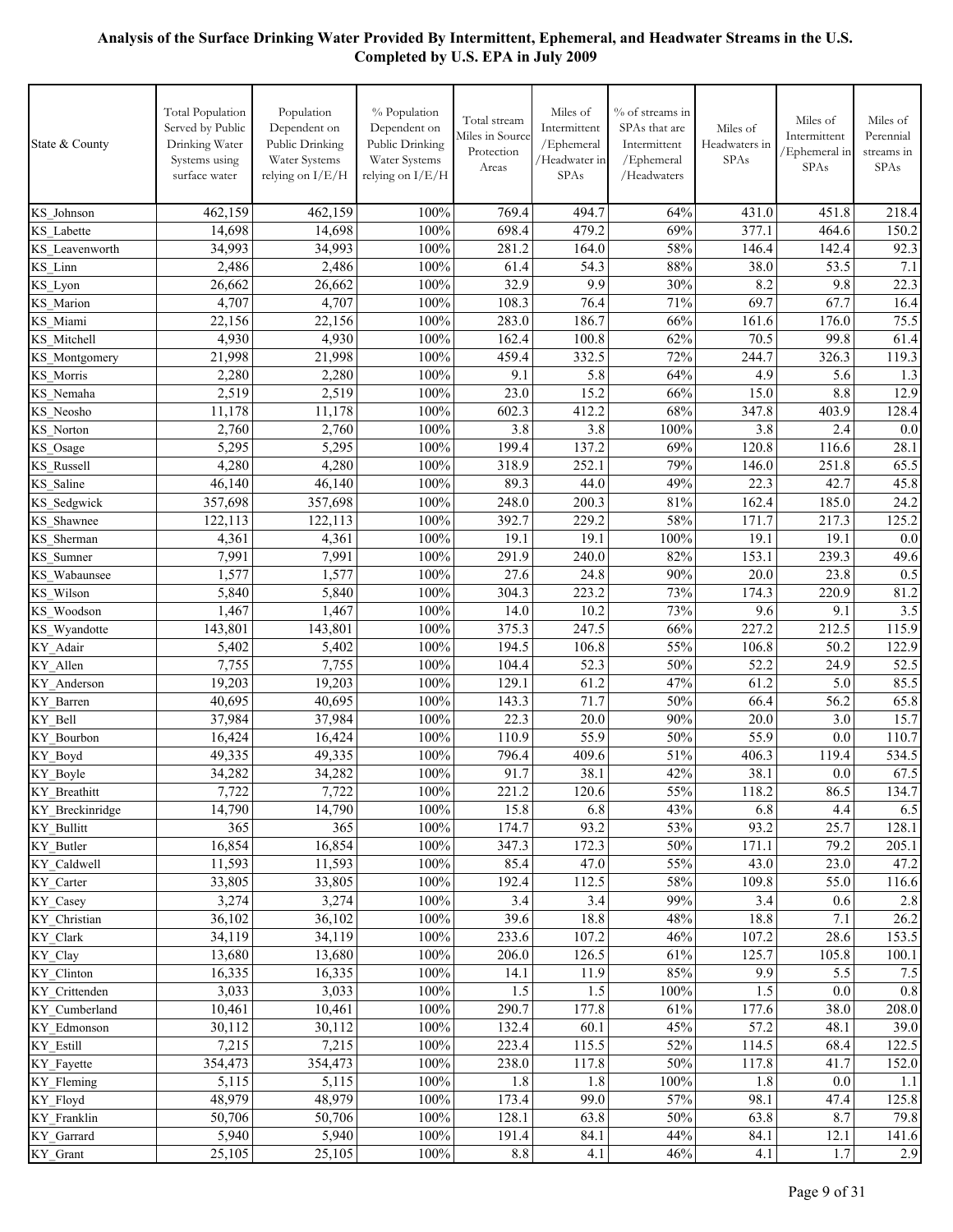| State & County           | <b>Total Population</b><br>Served by Public<br>Drinking Water<br>Systems using<br>surface water | Population<br>Dependent on<br>Public Drinking<br>Water Systems<br>relying on I/E/H | % Population<br>Dependent on<br>Public Drinking<br>Water Systems<br>relying on I/E/H | Total stream<br>Miles in Source<br>Protection<br>Areas | Miles of<br>Intermittent<br>/Ephemeral<br>/Headwater in<br>SPAs | % of streams in<br>SPAs that are<br>Intermittent<br>/Ephemeral<br>/Headwaters | Miles of<br>Headwaters in<br>SPAs | Miles of<br>Intermittent<br>/Ephemeral in<br>SPAs | Miles of<br>Perennial<br>streams in<br><b>SPAs</b> |
|--------------------------|-------------------------------------------------------------------------------------------------|------------------------------------------------------------------------------------|--------------------------------------------------------------------------------------|--------------------------------------------------------|-----------------------------------------------------------------|-------------------------------------------------------------------------------|-----------------------------------|---------------------------------------------------|----------------------------------------------------|
| KY_Grayson               | 28,219                                                                                          | 28,219                                                                             | 100%                                                                                 | 128.5                                                  | 59.6                                                            | 46%                                                                           | 55.3                              | 14.9                                              | 87.4                                               |
| KY Green                 | 2,396                                                                                           | 2,396                                                                              | 100%                                                                                 | 46.1                                                   | 23.2                                                            | 50%                                                                           | 21.4                              | 9.8                                               | 36.2                                               |
| KY Greenup               | 21,067                                                                                          | 21,067                                                                             | 100%                                                                                 | 821.0                                                  | 421.8                                                           | 51%                                                                           | 417.4                             | 121.5                                             | 568.1                                              |
| KY Hardin                | 152,065                                                                                         | 152,065                                                                            | 100%                                                                                 | 138.7                                                  | 65.5                                                            | 47%                                                                           | 57.4                              | 51.1                                              | 85.2                                               |
| KY Harlan                | 18,295                                                                                          | 18,295                                                                             | 100%                                                                                 | 158.8                                                  | 101.2                                                           | 64%                                                                           | 100.4                             | 81.2                                              | 77.6                                               |
| KY_Harrison              | 8,712                                                                                           | 8,712                                                                              | 100%                                                                                 | 230.5                                                  | 116.7                                                           | 51%                                                                           | 115.7                             | 15.3                                              | 215.1                                              |
| KY Hart                  | 19,368                                                                                          | 19,368                                                                             | 100%                                                                                 | 67.1                                                   | 15.2                                                            | 23%                                                                           | 15.2                              | 9.4                                               | 57.7                                               |
| KY Henderson             | 32,676                                                                                          | 32,676                                                                             | 100%                                                                                 | 749.2                                                  | 355.4                                                           | 47%                                                                           | 348.6                             | 62.2                                              | 442.3                                              |
| <b>KY</b> Hopkins        | 37,594                                                                                          | 37,594                                                                             | 100%                                                                                 | 503.4                                                  | 283.7                                                           | 56%                                                                           | 276.9                             | 95.9                                              | 278.0                                              |
| KY Jackson               | 16,557                                                                                          | 16,557                                                                             | 100%                                                                                 | 3.0                                                    | 3.0                                                             | 99.73%                                                                        | 3.0                               | 3.0                                               | 0.0                                                |
| KY Jefferson             | 836,926                                                                                         | 836,926                                                                            | 100%                                                                                 | 386.3                                                  | 231.5                                                           | 60%                                                                           | 231.5                             | 34.6                                              | 269.4                                              |
| KY Jessamine             | 29,136                                                                                          | 29,136                                                                             | 100%                                                                                 | 265.1                                                  | 104.2                                                           | 39%                                                                           | 104.2                             | 26.6                                              | 136.6                                              |
| KY Johnson               | 19,785                                                                                          | 19,785                                                                             | 100%                                                                                 | 229.9                                                  | 130.9                                                           | 57%                                                                           | 113.2                             | 77.6                                              | 140.3                                              |
| KY Kenton                | 248,064                                                                                         | 248,064                                                                            | 100%                                                                                 | 808.4                                                  | 466.3                                                           | 58%                                                                           | 455.0                             | 214.0                                             | 491.1                                              |
| KY_Knott                 | 300                                                                                             | 300<br>27,228                                                                      | 100%                                                                                 | 73.1                                                   | 48.8<br>152.9                                                   | 67%                                                                           | 43.4<br>151.8                     | 47.6                                              | 25.4                                               |
| KY_Knox<br>KY_Larue      | 27,228<br>5,501                                                                                 | 5,501                                                                              | 100%<br>100%                                                                         | 273.4<br>44.7                                          | 29.8                                                            | 56%<br>67%                                                                    | 29.8                              | 103.0<br>0.0                                      | 170.4<br>44.7                                      |
| KY Laurel                | 47,384                                                                                          | 47,384                                                                             | 100%                                                                                 | 119.5                                                  | 66.3                                                            | 56%                                                                           | 65.6                              | 49.4                                              | 59.7                                               |
| KY Lawrence              | 7,498                                                                                           | 7,498                                                                              | 100%                                                                                 | 135.6                                                  | 68.8                                                            | 51%                                                                           | 68.8                              | 30.7                                              | 75.0                                               |
| KY Lee                   | 7,352                                                                                           | 7,352                                                                              | 100%                                                                                 | 250.2                                                  | 151.4                                                           | 61%                                                                           | 150.9                             | 84.9                                              | 161.7                                              |
| KY Leslie                | 10,652                                                                                          | 10,652                                                                             | 100%                                                                                 | 129.1                                                  | 66.7                                                            | 52%                                                                           | 66.7                              | 57.6                                              | 71.4                                               |
| KY Letcher               | 14,559                                                                                          | 14,559                                                                             | 100%                                                                                 | 198.3                                                  | 117.1                                                           | 59%                                                                           | 107.5                             | 109.5                                             | 88.5                                               |
| KY Lincoln               | 10,316                                                                                          | 10,316                                                                             | 100%                                                                                 | 2.1                                                    | 2.1                                                             | 100%                                                                          | 2.1                               | 0.8                                               | 1.0                                                |
| KY Livingston            | 10,022                                                                                          | 10,022                                                                             | 100%                                                                                 | 377.5                                                  | 213.7                                                           | 57%                                                                           | 201.4                             | 91.5                                              | 175.2                                              |
| KY_Lyon                  | 6,000                                                                                           | 6,000                                                                              | 100%                                                                                 | 426.1                                                  | 239.2                                                           | 56%                                                                           | 226.6                             | 92.6                                              | 169.9                                              |
| KY Madison               | 53,501                                                                                          | 53,501                                                                             | 100%                                                                                 | 192.0                                                  | 102.9                                                           | 54%                                                                           | 102.4                             | 37.8                                              | 114.9                                              |
| KY Magoffin              | 3,250                                                                                           | 3,250                                                                              | 100%                                                                                 | 71.8                                                   | 46.2                                                            | 64%                                                                           | 39.6                              | 46.2                                              | 25.6                                               |
| KY Marion                | 8,300                                                                                           | 8,300                                                                              | 100%                                                                                 | 137.1                                                  | 80.6                                                            | 59%                                                                           | 80.6                              | 0.0                                               | 136.6                                              |
| KY Martin                | 10,461                                                                                          | 10,461                                                                             | 100%                                                                                 | 200.8                                                  | 103.6                                                           | 52%                                                                           | 102.4                             | 61.6                                              | 138.6                                              |
| KY_Mason                 | 17,276                                                                                          | 17,276                                                                             | 100%                                                                                 | 582.0                                                  | 356.7                                                           | 61%                                                                           | 342.9                             | 210.1                                             | 283.1                                              |
| KY_McCracken             | 49,000                                                                                          | 49,000                                                                             | 100%                                                                                 | 1,055.3                                                | 571.8                                                           | 54%                                                                           | 538.0                             | 337.7                                             | 433.1                                              |
| KY_McCreary              | 20,249                                                                                          | 20,249                                                                             | 100%                                                                                 | 18.8                                                   | 12.3                                                            | 65%                                                                           | 12.3                              | 4.9                                               | 12.6                                               |
| KY_McLean                | 4,092                                                                                           | 4,092                                                                              | 100%                                                                                 | 278.6                                                  | 137.1                                                           | 49%                                                                           | 127.9                             | 35.4                                              | 186.7                                              |
| KY_Menifee               | 25                                                                                              | 25                                                                                 | 100%                                                                                 | 1.0                                                    | 1.0                                                             | 100%                                                                          | 1.0                               | 1.0                                               | 0.0                                                |
| KY_Mercer                | 13,969                                                                                          | 13,969                                                                             | 100%                                                                                 | 188.8                                                  | 68.5                                                            | 36%                                                                           | 68.5                              | 0.3                                               | 124.8                                              |
| KY_Monroe                | 4,105                                                                                           | 4,105                                                                              | 100%                                                                                 | 7.4                                                    | 4.8                                                             | 65%                                                                           | 4.8                               | 0.0                                               | 5.9                                                |
| KY_Montgomery            | 18,213                                                                                          | 18,213                                                                             | 100%                                                                                 | 106.0                                                  | 60.5                                                            | 57%                                                                           | 58.7                              | 36.5                                              | 67.6                                               |
| KY_Morgan                | 2,950                                                                                           | 2,950                                                                              | 100%                                                                                 | 137.8                                                  | 74.9                                                            | 54%                                                                           | 74.0                              | 52.6                                              | 76.3                                               |
| KY Muhlenberg            | 14,804                                                                                          | 14,804<br>34,650                                                                   | 100%<br>100%                                                                         | 254.2<br>159.6                                         | 129.0<br>98.1                                                   | 51%<br>61%                                                                    | 117.1<br>98.1                     | 75.7<br>23.9                                      | 133.0<br>133.0                                     |
| KY_Nelson<br>KY Nicholas | 34,650<br>7,728                                                                                 | 7,728                                                                              | 100%                                                                                 | 265.5                                                  | 151.3                                                           | 57%                                                                           | 151.3                             | 76.6                                              | 188.0                                              |
| KY_Ohio                  | 22,451                                                                                          | 22,451                                                                             | 100%                                                                                 | 311.2                                                  | 155.3                                                           | $50\%$                                                                        | 149.6                             | 82.1                                              | 184.0                                              |
| KY Owen                  | 8,181                                                                                           | 8,181                                                                              | 100%                                                                                 | 37.2                                                   | 19.5                                                            | 52%                                                                           | 19.5                              | 0.0                                               | 36.7                                               |
| KY Owsley                | 5,775                                                                                           | 5,775                                                                              | 100%                                                                                 | 113.6                                                  | 64.4                                                            | 57%                                                                           | 64.1                              | 46.9                                              | 66.7                                               |
| KY Pendleton             | 3,630                                                                                           | 3,630                                                                              | 100%                                                                                 | 127.3                                                  | 61.4                                                            | 48%                                                                           | 61.4                              | 0.0                                               | 127.3                                              |
| KY_Perry                 | 22,932                                                                                          | 22,932                                                                             | 100%                                                                                 | 156.2                                                  | 77.6                                                            | $50\%$                                                                        | 74.6                              | 63.3                                              | 92.8                                               |
| KY_Pike                  | 35,202                                                                                          | 35,202                                                                             | 100%                                                                                 | 385.4                                                  | 224.3                                                           | 58%                                                                           | 213.9                             | 203.1                                             | 161.7                                              |
| KY_Powell                | 25                                                                                              | 25                                                                                 | 100%                                                                                 | 134.4                                                  | 79.9                                                            | 59%                                                                           | 78.7                              | 40.3                                              | 93.9                                               |
| KY_Pulaski               | 37,155                                                                                          | 37,155                                                                             | 100%                                                                                 | 222.4                                                  | 91.9                                                            | 41%                                                                           | 80.0                              | 45.8                                              | 92.1                                               |
| KY_Rockcastle            | 6,720                                                                                           | 6,720                                                                              | 100%                                                                                 | 16.8                                                   | 11.0                                                            | 65%                                                                           | 11.0                              | 5.4                                               | 7.0                                                |
| KY_Rowan                 | 17,538                                                                                          | 17,538                                                                             | 100%                                                                                 | 171.1                                                  | 97.7                                                            | 57%                                                                           | 97.7                              | 45.0                                              | 79.5                                               |
| KY_Russell               | 10,646                                                                                          | 10,646                                                                             | 100%                                                                                 | 39.3                                                   | 22.0                                                            | 56%                                                                           | 22.0                              | 3.9                                               | 29.8                                               |
| KY_Scott                 | 37,043                                                                                          | 37,043                                                                             | $100\%$                                                                              | 67.5                                                   | 38.3                                                            | 57%                                                                           | 38.3                              | 2.8                                               | 64.7                                               |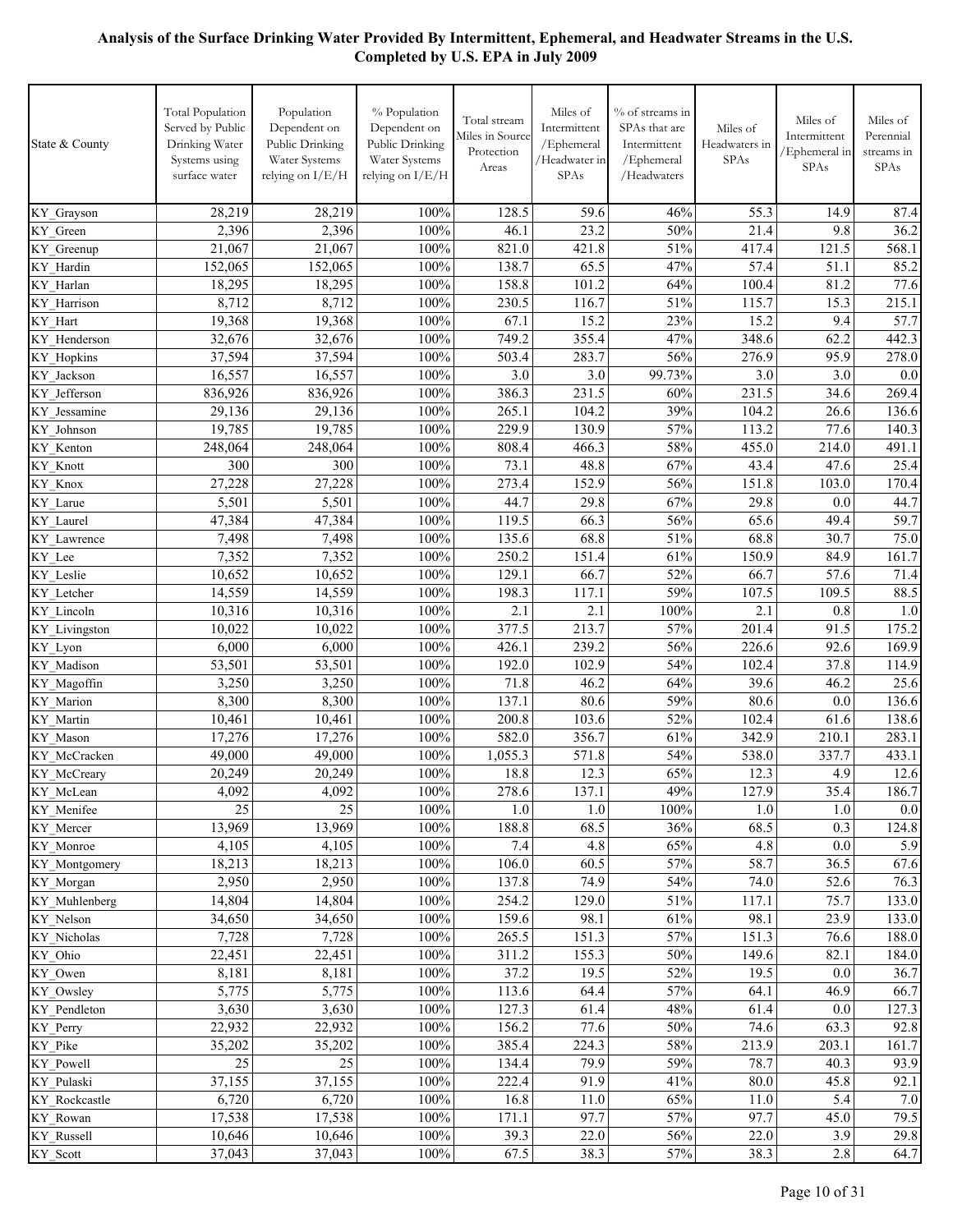| State & County               | <b>Total Population</b><br>Served by Public<br>Drinking Water<br>Systems using<br>surface water | Population<br>Dependent on<br>Public Drinking<br>Water Systems<br>relying on I/E/H | % Population<br>Dependent on<br>Public Drinking<br>Water Systems<br>relying on I/E/H | Total stream<br>Miles in Source<br>Protection<br>Areas | Miles of<br>Intermittent<br>/Ephemeral<br>/Headwater in<br>SPAs | % of streams in<br>SPAs that are<br>Intermittent<br>/Ephemeral<br>/Headwaters | Miles of<br>Headwaters in<br><b>SPAs</b> | Miles of<br>Intermittent<br>Ephemeral in<br>SPAs | Miles of<br>Perennial<br>streams in<br><b>SPAs</b> |
|------------------------------|-------------------------------------------------------------------------------------------------|------------------------------------------------------------------------------------|--------------------------------------------------------------------------------------|--------------------------------------------------------|-----------------------------------------------------------------|-------------------------------------------------------------------------------|------------------------------------------|--------------------------------------------------|----------------------------------------------------|
| KY Shelby                    | 26,110                                                                                          | 26,110                                                                             | 100%                                                                                 | 20.9                                                   | 12.4                                                            | 59%                                                                           | 12.4                                     | 0.0                                              | 14.6                                               |
| KY Simpson                   | 13,510                                                                                          | 13,510                                                                             | 100%                                                                                 | 55.6                                                   | 31.2                                                            | 56%                                                                           | 24.2                                     | 23.4                                             | 32.2                                               |
| KY Taylor                    | 28,545                                                                                          | 28,545                                                                             | 100%                                                                                 | 124.7                                                  | 73.6                                                            | 59%                                                                           | 73.6                                     | 29.8                                             | 84.1                                               |
| KY Todd                      | 25                                                                                              | 25                                                                                 | 100%                                                                                 | 8.0                                                    | 4.1                                                             | 52%                                                                           | 4.1                                      | 0.0                                              | 8.0                                                |
| KY_Trigg                     | 23,615                                                                                          | 23,615                                                                             | 100%                                                                                 | 105.8                                                  | 36.2                                                            | 34%                                                                           | 34.1                                     | 15.8                                             | 87.2                                               |
| KY Union                     | 10,191                                                                                          | 10,191                                                                             | 100%                                                                                 | 653.6                                                  | 357.9                                                           | 55%                                                                           | 319.4                                    | 174.1                                            | 262.6                                              |
| KY Warren                    | 54,300                                                                                          | 54,300                                                                             | 100%                                                                                 | 35.2                                                   | 0.7                                                             | 2%                                                                            | 0.7                                      | 0.0                                              | 33.3                                               |
| KY Washington                | 13,220                                                                                          | 13,220                                                                             | 100%                                                                                 | 4.9                                                    | 4.9                                                             | 99.69%                                                                        | 4.9                                      | 1.0                                              | 2.4                                                |
| KY Wayne                     | 25,740                                                                                          | 25,740                                                                             | 100%                                                                                 | 193.0                                                  | 67.9                                                            | 35%                                                                           | 63.1                                     | 21.6                                             | 78.2                                               |
| KY Webster                   | 9,735                                                                                           | 9,735                                                                              | 100%                                                                                 | 390.4                                                  | 224.1                                                           | 57%                                                                           | 221.8                                    | 38.4                                             | 245.2                                              |
| KY_Whitley                   | 25,333                                                                                          | 25,333                                                                             | 100%                                                                                 | 262.8                                                  | 129.3                                                           | 49%                                                                           | 129.3                                    | 84.0                                             | 169.7                                              |
| KY Wolfe                     | 5,940                                                                                           | 5,940                                                                              | 100%                                                                                 | 5.6                                                    | 4.2                                                             | 75%                                                                           | 4.2                                      | 1.1                                              | 4.5                                                |
| KY Woodford                  | 18,315                                                                                          | 18,315                                                                             | 100%                                                                                 | 139.8                                                  | 60.8                                                            | 43%                                                                           | 60.8                                     | 5.0                                              | 88.4                                               |
| LA Ascension                 | 16,899                                                                                          | 16,899                                                                             | 100%                                                                                 | 86.1                                                   | 19.1                                                            | 22%                                                                           | 18.1                                     | 3.2                                              | 22.4                                               |
| LA Assumption                | 22,862                                                                                          | 22,862                                                                             | 100%                                                                                 | 26.0                                                   | 2.6                                                             | 10%                                                                           | 2.6                                      | 0.0                                              | 2.6                                                |
| LA Bossier                   | 59,611                                                                                          | 59,611                                                                             | 100%                                                                                 | 68.1                                                   | 22.1                                                            | 32%                                                                           | 17.2                                     | 19.2                                             | 2.5                                                |
| LA Caddo                     | 233,952                                                                                         | 233,952                                                                            | 100%                                                                                 | 338.9                                                  | 193.0                                                           | 57%                                                                           | 180.6                                    | 89.5                                             | 149.0                                              |
| LA Calcasieu                 | 4,650                                                                                           | 4,650                                                                              | 100%                                                                                 | 23.4                                                   | 6.9                                                             | 29%                                                                           | 6.9                                      | 6.9                                              | 0.0                                                |
| LA Concordia                 | 4,626                                                                                           | 4,626                                                                              | 100%                                                                                 | 7.8                                                    | 6.4                                                             | 82%                                                                           | 6.4                                      | 0.0                                              | 1.0                                                |
| LA DeSoto                    | 12,794                                                                                          | 12,794                                                                             | 100%                                                                                 | 226.7                                                  | 104.5                                                           | 46%                                                                           | 70.1                                     | 64.3                                             | 125.0                                              |
| LA Grant                     | 316                                                                                             | 316                                                                                | 100%                                                                                 | 3.5                                                    | 3.5                                                             | 100%                                                                          | 3.5                                      | 3.5                                              | 0.0                                                |
| LA Iberville                 | 13,128                                                                                          | 13,128                                                                             | 100%                                                                                 | 336.4                                                  | 139.6                                                           | 42%                                                                           | 118.0                                    | 82.1                                             | 122.6                                              |
| LA Jefferson                 | 546,809                                                                                         | 546,809                                                                            | 100%                                                                                 | 123.3                                                  | 6.8                                                             | 6%                                                                            | 6.8                                      | 0.0                                              | 12.9                                               |
| LA Lafourche                 | 94,570                                                                                          | 94,570                                                                             | 100%                                                                                 | 336.4                                                  | 37.5                                                            | 11%                                                                           | 1.4                                      | 36.2                                             | 15.3                                               |
| LA Natchitoches              | 30,458<br>486,240                                                                               | 30,458                                                                             | 100%<br>100%                                                                         | 143.8                                                  | 67.7<br>6.8                                                     | 47%<br>6%                                                                     | 62.3<br>6.8                              | 25.3<br>0.0                                      | 96.5<br>12.9                                       |
| LA_Orleans                   | 52,572                                                                                          | 486,240<br>52,572                                                                  | 100%                                                                                 | 123.3<br>221.4                                         | 79.6                                                            | 36%                                                                           | 64.0                                     | 48.0                                             | 103.7                                              |
| LA_Ouachita                  | 30,379                                                                                          | 28,979                                                                             | 95%                                                                                  | 380.2                                                  | 4.5                                                             | $1\%$                                                                         | 4.5                                      | 0.0                                              | 29.1                                               |
| LA Plaquemines<br>LA Rapides | 19,500                                                                                          | 19,500                                                                             | 100%                                                                                 | 49.2                                                   | 28.6                                                            | 58%                                                                           | 28.6                                     | 18.2                                             | 31.0                                               |
| LA RedRiver                  | 1,950                                                                                           | 1,950                                                                              | 100%                                                                                 | 37.3                                                   | 15.5                                                            | 42%                                                                           | 15.5                                     | 12.2                                             | 25.0                                               |
| LA Sabine                    | 10,337                                                                                          | 10,337                                                                             | 100%                                                                                 | 439.1                                                  | 215.2                                                           | 49%                                                                           | 215.2                                    | 54.2                                             | 188.7                                              |
| LA St.Bernard                | 33,430                                                                                          | 33,430                                                                             | 100%                                                                                 | 354.8                                                  | 5.1                                                             | $1\%$                                                                         | 5.1                                      | 0.0                                              | 25.0                                               |
| LA_St.Charles                | 44,775                                                                                          | 44,775                                                                             | $100\%$                                                                              | 132.6                                                  | $8.3\,$                                                         | $6\%$                                                                         | 8.3                                      | 0.8                                              | 13.6                                               |
| LA_St.James                  | 23,601                                                                                          | 23,601                                                                             | $100\%$                                                                              | 103.2                                                  | 14.9                                                            | 14%                                                                           | 13.9                                     | 3.5                                              | 16.8                                               |
| LA St.Mary                   | 54,104                                                                                          | 40,728                                                                             | 75%                                                                                  | 1,445.0                                                | 182.2                                                           | 13%                                                                           | 151.1                                    | 41.8                                             | 299.0                                              |
| LA Tensas                    | 5,418                                                                                           | 5,418                                                                              | $100\%$                                                                              | 21.0                                                   | 17.7                                                            | $84\%$                                                                        | 10.5                                     | 9.4                                              | 5.3                                                |
| LA Terrebonne                | 98,578                                                                                          | 98,578                                                                             | 100%                                                                                 | 530.4                                                  | 48.8                                                            | $9\%$                                                                         | 9.5                                      | 39.3                                             | 49.0                                               |
| MA Barnstable                | 77,500                                                                                          | $\boldsymbol{0}$                                                                   | $0\%$                                                                                | 3.9                                                    | $0.0\,$                                                         | $0\%$                                                                         | 0.0                                      | 0.0                                              | 0.0                                                |
| MA Berkshire                 | 112,268                                                                                         | 112,268                                                                            | 100%                                                                                 | 280.3                                                  | 169.6                                                           | 60%                                                                           | 169.6                                    | 9.4                                              | 250.3                                              |
| MA Bristol                   | 309,485                                                                                         | 309,485                                                                            | $100\%$                                                                              | 77.7                                                   | 45.8                                                            | 59%                                                                           | 45.8                                     | 1.2                                              | 46.4                                               |
| MA Essex                     | 583,539                                                                                         | 583,539                                                                            | $100\%$                                                                              | 698.4                                                  | 346.5                                                           | $50\%$                                                                        | 342.7                                    | 28.8                                             | 503.6                                              |
| MA Franklin                  | 40,011                                                                                          | 40,011                                                                             | 100%                                                                                 | 209.9                                                  | 130.9                                                           | 62%                                                                           | 129.4                                    | 38.0                                             | 168.6                                              |
| MA Hampden                   | 372,248                                                                                         | 372,248                                                                            | $100\%$                                                                              | 208.2                                                  | 135.2                                                           | 65%                                                                           | 133.4                                    | 52.9                                             | 127.7                                              |
| MA Hampshire                 | 74,320                                                                                          | 74,320                                                                             | $100\%$                                                                              | 41.7                                                   | 31.0                                                            | 74%                                                                           | 29.9                                     | 7.6                                              | 30.8                                               |
| MA Middlesex                 | 475,616                                                                                         | 475,616                                                                            | 100%                                                                                 | 881.7                                                  | 407.9                                                           | 46%                                                                           | 402.5                                    | 36.2                                             | 646.4                                              |
| MA Plymouth                  | 203,673                                                                                         | 187,921                                                                            | 92%                                                                                  | 26.4                                                   | 12.1                                                            | 46%                                                                           | 11.8                                     | 0.4                                              | 14.5                                               |
| MA Suffolk                   | 2,360,000                                                                                       | 2,360,000                                                                          | 100%                                                                                 | 435.0                                                  | 201.5                                                           | 46%                                                                           | 196.8                                    | 46.6                                             | 246.7                                              |
| MA Worcester                 | 400,501                                                                                         | 400,501                                                                            | 100%                                                                                 | 295.4                                                  | 182.1                                                           | 62%                                                                           | 181.2                                    | 14.4                                             | 208.8                                              |
| MD_Allegany                  | 43,896                                                                                          | 43,871                                                                             | 99.94%                                                                               | 355.3                                                  | 231.2                                                           | 65%                                                                           | 229.4                                    | 48.9                                             | 293.0                                              |
| MD AnneArundel               | 50,001                                                                                          | 50,001                                                                             | 100%                                                                                 | 98.3                                                   | 56.9                                                            | 58%                                                                           | 56.9                                     | 27.1                                             | 68.9                                               |
| MD Baltimore                 | 1,600,100                                                                                       | 1,600,100                                                                          | 100%                                                                                 | 835.2                                                  | 443.5                                                           | 53%                                                                           | 441.2                                    | 53.5                                             | 647.3                                              |
| MD Carroll                   | 62,556                                                                                          | 62,556                                                                             | 100%                                                                                 | 168.7                                                  | 96.3                                                            | 57%                                                                           | 96.1                                     | 35.2                                             | 110.7                                              |
| MD_Cecil                     | 24,045                                                                                          | 24,045                                                                             | 100%                                                                                 | 689.4                                                  | 360.5                                                           | 52%                                                                           | 360.0                                    | 13.7                                             | 581.1                                              |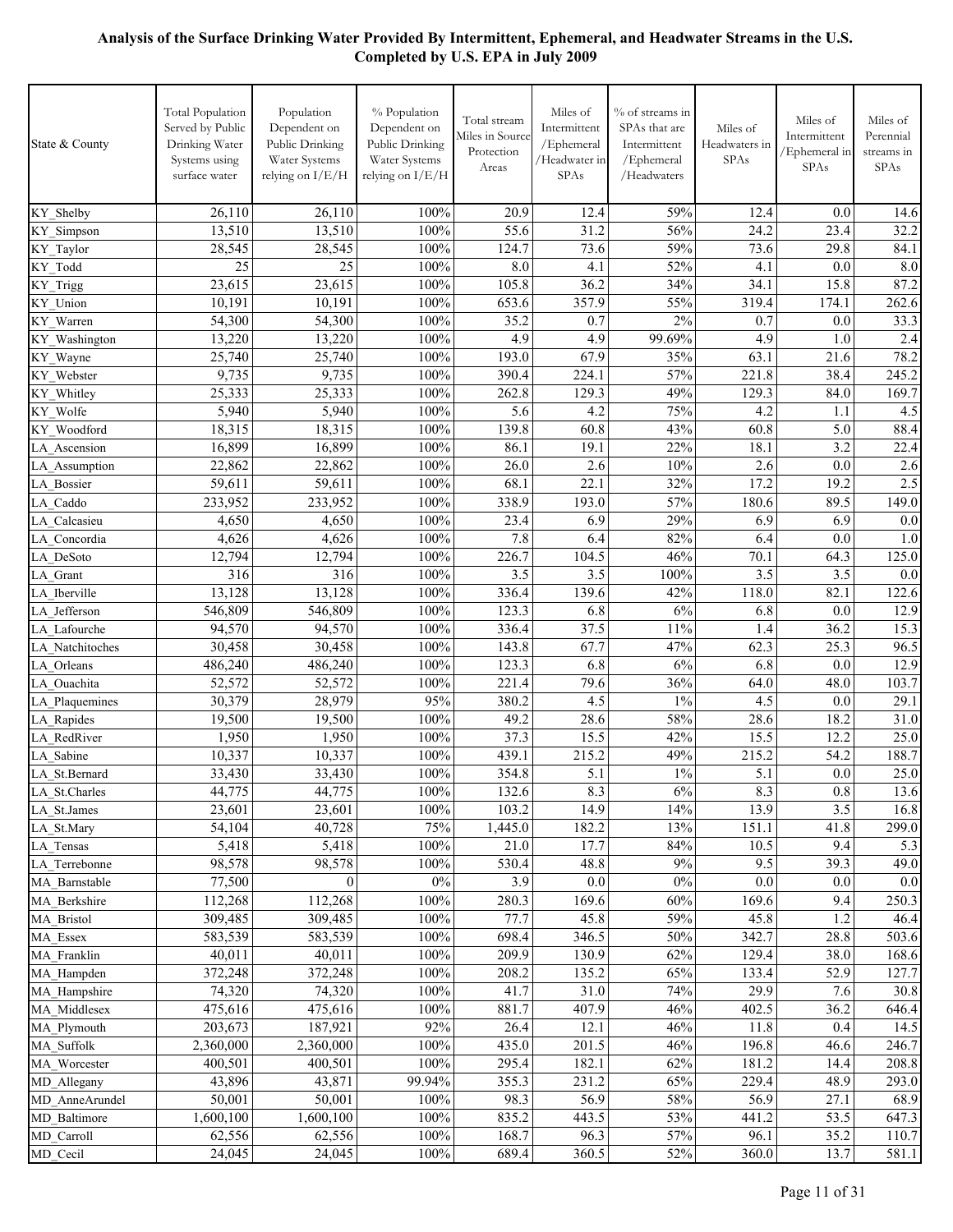| State & County              | <b>Total Population</b><br>Served by Public<br>Drinking Water<br>Systems using<br>surface water | Population<br>Dependent on<br>Public Drinking<br>Water Systems<br>relying on I/E/H | % Population<br>Dependent on<br>Public Drinking<br>Water Systems<br>relying on I/E/H | Total stream<br>Miles in Source<br>Protection<br>Areas | Miles of<br>Intermittent<br>/Ephemeral<br>/Headwater in<br>SPAs | % of streams in<br>SPAs that are<br>Intermittent<br>/Ephemeral<br>/ $Headwaters$ | Miles of<br>Headwaters in<br>SPAs | Miles of<br>Intermittent<br>/Ephemeral in<br>SPAs | Miles of<br>Perennial<br>streams in<br>SPAs |
|-----------------------------|-------------------------------------------------------------------------------------------------|------------------------------------------------------------------------------------|--------------------------------------------------------------------------------------|--------------------------------------------------------|-----------------------------------------------------------------|----------------------------------------------------------------------------------|-----------------------------------|---------------------------------------------------|---------------------------------------------|
| MD Frederick                | 117,389                                                                                         | 117,389                                                                            | 100%                                                                                 | 959.3                                                  | 522.3                                                           | 54%                                                                              | 517.8                             | 198.5                                             | 625.1                                       |
| MD Garrett                  | 4,122                                                                                           | 3,892                                                                              | 94%                                                                                  | 373.1                                                  | 205.2                                                           | 55%                                                                              | 205.2                             | 0.0                                               | 346.4                                       |
| MD Harford                  | 151,189                                                                                         | 151,189                                                                            | 100%                                                                                 | 978.6                                                  | 536.1                                                           | 55%                                                                              | 533.9                             | 36.8                                              | 814.0                                       |
| MD Montgomery               | 1,846,500                                                                                       | 1,846,500                                                                          | 100%                                                                                 | 745.8                                                  | 415.3                                                           | 56%                                                                              | 412.3                             | 164.7                                             | 463.4                                       |
| MD Washington               | 90,473                                                                                          | 90,473                                                                             | 100%                                                                                 | 487.6                                                  | 223.3                                                           | 46%                                                                              | 219.4                             | 53.5                                              | 309.9                                       |
| ME Androscoggin             | 42,281                                                                                          | 42,281                                                                             | 100%                                                                                 | $18.\overline{5}$                                      | 17.4                                                            | 94%                                                                              | 17.4                              | 0.0                                               | 11.7                                        |
| ME Aroostook                | 19,090                                                                                          | 19,090                                                                             | 100%                                                                                 | 734.5                                                  | 401.6                                                           | 55%                                                                              | 401.2                             | 73.3                                              | 548.3                                       |
| ME Cumberland               | 138,430                                                                                         | 138,430                                                                            | 100%                                                                                 | 149.8                                                  | 72.0                                                            | 48%                                                                              | 70.7                              | 8.2                                               | 64.4                                        |
| ME Franklin                 | 3,771                                                                                           | 3,771                                                                              | 100%                                                                                 | 12.3                                                   | 12.3                                                            | 99.89%                                                                           | 12.3                              | 0.0                                               | 12.1                                        |
| ME Hancock                  | 16,217                                                                                          | 15,154                                                                             | 93%                                                                                  | 36.8                                                   | 25.2                                                            | 69%                                                                              | 25.2                              | 4.4                                               | 16.1                                        |
| ME Kennebec                 | 38,955                                                                                          | 38,955                                                                             | 100%                                                                                 | 101.7                                                  | 69.1                                                            | 68%                                                                              | 68.1                              | 11.1                                              | 43.0                                        |
| ME Knox                     | 19,578                                                                                          | 19,285                                                                             | 99%                                                                                  | 16.6                                                   | 3.7                                                             | 22%                                                                              | 3.7                               | 0.0                                               | 2.2                                         |
| ME Lincoln                  | 9,173                                                                                           | 9,173                                                                              | 100%                                                                                 | 1.3                                                    | 1.3                                                             | 100%                                                                             | 1.3                               | 0.0                                               | 0.1                                         |
| ME Oxford                   | 2,763                                                                                           | 2,763                                                                              | 100%                                                                                 | 24.2                                                   | 23.9                                                            | 98%                                                                              | 23.9                              | 0.0                                               | 17.4                                        |
| ME Penobscot                | 43,815                                                                                          | 43,815                                                                             | 100%                                                                                 | 155.0                                                  | 69.9                                                            | 45%                                                                              | 69.9                              | 2.3                                               | 60.9                                        |
| ME Piscataquis              | 4,073                                                                                           | 4,073                                                                              | 100%                                                                                 | 112.8                                                  | 70.2                                                            | 62%                                                                              | 69.8                              | 10.2                                              | 70.4                                        |
| ME_Sagadahoc                | 9,545                                                                                           | 9,320                                                                              | 98%                                                                                  | 68.3                                                   | 29.4                                                            | 43%                                                                              | 27.9                              | 11.5                                              | 24.8                                        |
| ME Somerset                 | 12,532                                                                                          | 12,532                                                                             | 100%                                                                                 | 465.5                                                  | 245.2                                                           | 53%                                                                              | 243.0                             | 54.0                                              | 298.0                                       |
| ME Washington               | 1,870                                                                                           | 1,870                                                                              | 100%                                                                                 | 18.5                                                   | 11.7                                                            | 64%                                                                              | 11.7                              | 2.2                                               | 10.2                                        |
| ME York                     | 93,948                                                                                          | 93,848                                                                             | 99.89%                                                                               | 390.7                                                  | 212.0                                                           | 54%                                                                              | 209.8                             | 29.0                                              | 298.4                                       |
| MI Alpena                   | 11,304                                                                                          | 11,304                                                                             | 100%                                                                                 | 2.5                                                    | 0.0                                                             | $1\%$                                                                            | 0.0                               | 0.0                                               | 0.0                                         |
| MI Arenac                   | 1                                                                                               |                                                                                    | 100%                                                                                 | 2.9                                                    | 0.0                                                             | 0%                                                                               | 0.0                               | 0.0                                               | 0.0                                         |
| MI Baraga                   | 4,540                                                                                           | 2,240                                                                              | 49%                                                                                  | 6.4                                                    | 0.0                                                             | 0%                                                                               | 0.0                               | 0.0                                               | 0.0                                         |
| MI Bay                      | 36,817                                                                                          | 36,817                                                                             | 100%                                                                                 | 5.0                                                    | 0.0                                                             | $0\%$                                                                            | 0.0                               | 0.0                                               | 0.0                                         |
| MI Berrien                  | 29,797                                                                                          | 9,790                                                                              | 33%                                                                                  | 14.5                                                   | 4.1                                                             | 28%                                                                              | 0.0                               | 4.1                                               | 0.0                                         |
| MI Charlevoix               | 2,994                                                                                           | $\mathbf{0}$                                                                       | 0%                                                                                   | 3.0                                                    | 0.0                                                             | 0%                                                                               | 0.0                               | 0.0                                               | 0.0                                         |
| MI Chippewa                 | 15,110                                                                                          | 14,689                                                                             | 97%                                                                                  | 15.1                                                   | 0.2                                                             | $1\%$                                                                            | 0.0                               | 0.2                                               | 0.0                                         |
| MI Delta                    | 18,305                                                                                          | $\mathbf{0}$                                                                       | 0%                                                                                   | 15.5                                                   | 0.0                                                             | 0%                                                                               | 0.0                               | 0.0                                               | 0.0                                         |
| MI Genesee                  | 124,943                                                                                         | 124,943                                                                            | 100%                                                                                 | 178.8                                                  | 83.9                                                            | 47%                                                                              | 74.6                              | 55.7                                              | 112.8                                       |
| MI GrandTraverse            | 14,532                                                                                          | $\mathbf{0}$                                                                       | 0%                                                                                   | 1.3                                                    | 0.0                                                             | $0\%$                                                                            | 0.0                               | 0.0                                               | 0.0                                         |
| MI Gratiot                  | 9,275                                                                                           | 9,275                                                                              | 100%                                                                                 | 121.6                                                  | 54.3                                                            | 45%                                                                              | 49.7                              | 49.8                                              | 33.3                                        |
| MI Huron                    | 2,875                                                                                           | 1,987                                                                              | 69%                                                                                  | 5.9                                                    | 0.0                                                             | $0\%$                                                                            | 0.0                               | 0.0                                               | 0.0                                         |
| MI Iosco                    | 1                                                                                               | $\overline{0}$                                                                     | $0\%$                                                                                | 3.7                                                    | $\overline{0.0}$                                                | $0\%$                                                                            | 0.0                               | 0.0                                               | 0.0                                         |
| MI Isabella                 | 25,983                                                                                          | 25,983                                                                             | 100%                                                                                 | 91.0                                                   | 43.6                                                            | 48%                                                                              | 42.3                              | 39.3                                              | 41.0                                        |
| MI Kent                     | 319,069                                                                                         | $\Omega$                                                                           | $0\%$                                                                                | 11.2                                                   | $0.0\,$                                                         | 0%                                                                               | $0.0\,$                           | 0.0                                               | 0.0                                         |
| MI Lenawee                  | 26,504                                                                                          | 26,504                                                                             | 100%                                                                                 | 256.5                                                  | 111.2                                                           | 43%                                                                              | 87.9                              | 101.3                                             | 80.6                                        |
| MI Mackinac                 | 3,369                                                                                           | $\mathbf{0}$                                                                       | $0\%$                                                                                | 4.1                                                    | $0.0\,$                                                         | $0\%$                                                                            | 0.0                               | 0.0                                               | 0.0                                         |
| MI Macomb                   | 31,125                                                                                          | 31,125                                                                             | 100%                                                                                 | 8.4                                                    | 6.5                                                             | 78%                                                                              | 4.9                               | 6.1                                               | 1.5                                         |
| MI Marquette                | 22,196                                                                                          | 22,196                                                                             | 100%                                                                                 | 4.8                                                    | $0.0\,$                                                         | $0\%$                                                                            | $0.0\,$                           | 0.0                                               | 0.0                                         |
| MI Mason                    | 8,357                                                                                           | $\boldsymbol{0}$                                                                   | $0\%$                                                                                | 2.4                                                    | 0.0                                                             | $0\%$                                                                            | $0.0\,$                           | 0.0                                               | 0.0                                         |
| MI Menominee                | 9,398                                                                                           | 9,398                                                                              | 100%                                                                                 | 2.1                                                    | $0.0\,$                                                         | $1\%$                                                                            | $0.0\,$                           | 0.0                                               | 0.0                                         |
| MI Monroe                   | 65,008                                                                                          | $\boldsymbol{0}$                                                                   | $0\%$                                                                                | 13.8                                                   | $0.0\,$                                                         | $0\%$                                                                            | $0.0\,$                           | $0.0\,$                                           | 0.0                                         |
| MI Muskegon                 | 52,154                                                                                          | $\boldsymbol{0}$                                                                   | 0%                                                                                   | 4.8                                                    | 0.0                                                             | $0\%$                                                                            | 0.0                               | 0.0                                               | 0.0                                         |
| MI Ontonagon                | 2,919                                                                                           | $\boldsymbol{0}$                                                                   | $0\%$                                                                                | 2.2                                                    | 0.0                                                             | $0\%$                                                                            | 0.0                               | 0.0                                               | 0.0                                         |
| MI Ottawa                   | 35,048                                                                                          | $\mathbf{0}$                                                                       | $0\%$                                                                                | 8.6<br>2.3                                             | 0.0<br>1.7                                                      | $0\%$<br>75%                                                                     | 0.0<br>0.0                        | $0.0\,$<br>1.7                                    | 0.0                                         |
| MI Sanilac                  | 1,104                                                                                           | 1,104                                                                              | 100%                                                                                 | 65.2                                                   | 17.6                                                            |                                                                                  | 17.6                              |                                                   | 0.0                                         |
| MI Schoolcraft              | 3,874<br>28,010                                                                                 | 3,874<br>28,010                                                                    | 100%<br>100%                                                                         | 202.1                                                  |                                                                 | 27%<br>61%                                                                       | 101.5                             | 0.4<br>116.5                                      | 43.2<br>48.2                                |
| MI St.Clair                 | 5,021                                                                                           | $\mathbf{0}$                                                                       | $0\%$                                                                                | 2.1                                                    | 123.1<br>$0.0\,$                                                | $0\%$                                                                            | $0.0\,$                           |                                                   | 0.0                                         |
| MI VanBuren<br>MI Washtenaw | 114,000                                                                                         | 114,000                                                                            | 100%                                                                                 | 149.0                                                  | 77.7                                                            | 52%                                                                              | 61.8                              | 0.0<br>65.1                                       | 53.4                                        |
| MI Wayne                    | 953,903                                                                                         | 927,393                                                                            | 97%                                                                                  | 143.9                                                  | 26.8                                                            | 19%                                                                              | 20.1                              | 21.1                                              | 62.0                                        |
| MN_Clay                     | 35,000                                                                                          | 35,000                                                                             | 100%                                                                                 | 70.5                                                   | 31.6                                                            | 45%                                                                              | 25.7                              | 31.6                                              | 23.7                                        |
| MN_Cook                     | 2,064                                                                                           | 2,039                                                                              | 99%                                                                                  | 99.5                                                   | 51.1                                                            | $51\%$                                                                           | 51.1                              | $0.0\,$                                           | 29.8                                        |
|                             |                                                                                                 |                                                                                    |                                                                                      |                                                        |                                                                 |                                                                                  |                                   |                                                   |                                             |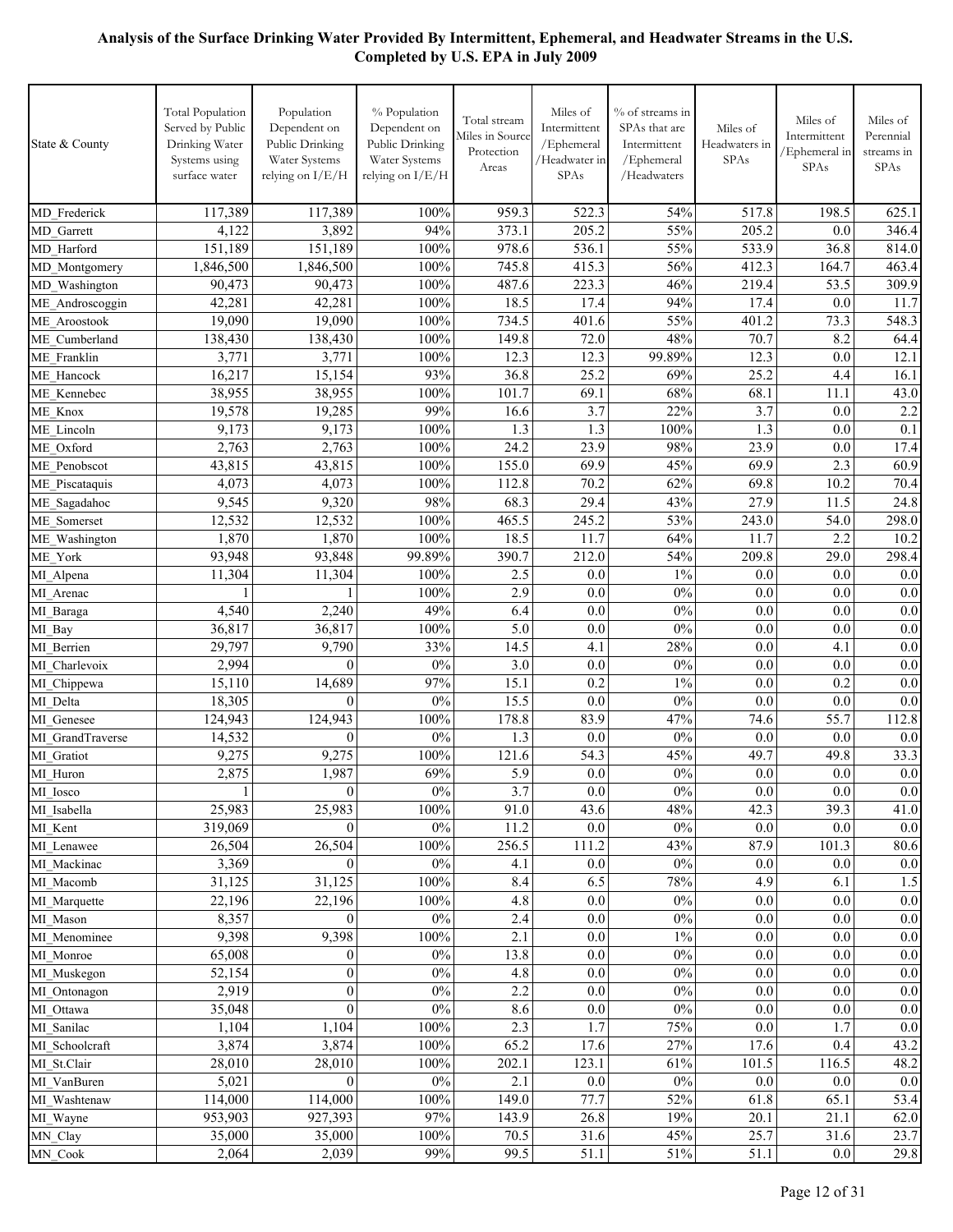| State & County             | <b>Total Population</b><br>Served by Public<br>Drinking Water<br>Systems using<br>surface water | Population<br>Dependent on<br>Public Drinking<br>Water Systems<br>relying on I/E/H | % Population<br>Dependent on<br>Public Drinking<br>Water Systems<br>relying on I/E/H | Total stream<br>Miles in Source<br>Protection<br>Areas | Miles of<br>Intermittent<br>/Ephemeral<br>/Headwater in<br>SPAs | % of streams in<br>SPAs that are<br>Intermittent<br>/Ephemeral<br>/Headwaters | Miles of<br>Headwaters in<br><b>SPAs</b> | Miles of<br>Intermittent<br>Ephemeral in<br>SPAs | Miles of<br>Perennial<br>streams in<br>SPAs |
|----------------------------|-------------------------------------------------------------------------------------------------|------------------------------------------------------------------------------------|--------------------------------------------------------------------------------------|--------------------------------------------------------|-----------------------------------------------------------------|-------------------------------------------------------------------------------|------------------------------------------|--------------------------------------------------|---------------------------------------------|
| MN_Hennepin                | 382,618                                                                                         | 382,618                                                                            | 100%                                                                                 | 272.2                                                  | 127.4                                                           | 47%                                                                           | 109.8                                    | 87.6                                             | 101.1                                       |
| MN Koochiching             | 6,572                                                                                           | 6,572                                                                              | 100%                                                                                 | 127.6                                                  | 29.5                                                            | 23%                                                                           | 29.5                                     | 0.0                                              | 28.6                                        |
| MN Lake                    | 6,016                                                                                           | 2,153                                                                              | 36%                                                                                  | 47.7                                                   | 21.5                                                            | 45%                                                                           | 21.5                                     | 0.0                                              | 14.5                                        |
| MN Martin                  | 10,729                                                                                          | 10,729                                                                             | 100%                                                                                 | 35.8                                                   | 20.1                                                            | 56%                                                                           | 16.1                                     | 8.2                                              | 5.2                                         |
| MN OtterTail               | 14,033                                                                                          | 14,033                                                                             | 100%                                                                                 | 31.9                                                   | 3.7                                                             | 12%                                                                           | 2.7                                      | 1.6                                              | 18.8                                        |
| MN Pennington              | 8,476                                                                                           | 8,476                                                                              | 100%                                                                                 | 478.2                                                  | 100.7                                                           | 21%                                                                           | 48.7                                     | 99.7                                             | 32.1                                        |
| MN Polk                    | 7,934                                                                                           | 7,934                                                                              | 100%                                                                                 | 100.6                                                  | 31.8                                                            | 32%                                                                           | 22.3                                     | 31.0                                             | 44.3                                        |
| MN_Ramsey                  | 414,735                                                                                         | 414,735                                                                            | 100%                                                                                 | 11.1                                                   | 9.6                                                             | 86%                                                                           | 9.6                                      | 0.0                                              | 0.7                                         |
| MN St.Louis                | 114,768                                                                                         | 28,986                                                                             | 25%                                                                                  | 209.9                                                  | 88.4                                                            | 42%                                                                           | 86.7                                     | 6.1                                              | 100.9                                       |
| MN Stearns                 | 65,653                                                                                          | 65,653                                                                             | 100%                                                                                 | 260.9                                                  | 119.7                                                           | 46%                                                                           | 83.3                                     | 88.0                                             | 114.6                                       |
| MO Adair                   | 17,000                                                                                          | 17,000                                                                             | 100%                                                                                 | 31.9                                                   | 26.2                                                            | 82%                                                                           | 21.7                                     | 24.4                                             | 1.2                                         |
| MO Andrew                  | 4,800                                                                                           | 4,800                                                                              | 100%                                                                                 | 0.3                                                    | 0.3                                                             | 100%                                                                          | 0.3                                      | 0.0                                              | 0.0                                         |
| MO Audrain                 | 2,529                                                                                           | 2,529                                                                              | 100%                                                                                 | 7.3                                                    | 6.8                                                             | 92%                                                                           | 5.7                                      | 6.4                                              | 0.0                                         |
| MO Barton                  | 4,425                                                                                           | 4,425                                                                              | 100%                                                                                 | 6.7                                                    | 5.4                                                             | 82%                                                                           | 5.0                                      | 4.7                                              | 0.0                                         |
| MO Bates                   | 8,753<br>16,996                                                                                 | 8,753<br>16,996                                                                    | 100%<br>100%                                                                         | 460.1<br>99.6                                          | 348.0<br>54.4                                                   | 76%<br>55%                                                                    | 252.5<br>42.0                            | 337.6<br>52.8                                    | 109.4<br>35.4                               |
| MO Butler<br>MO Caldwell   | 2,204                                                                                           | 2,204                                                                              | 100%                                                                                 | 12.4                                                   | 12.3                                                            | 99.47%                                                                        | 10.2                                     | 3.9                                              | 7.4                                         |
| MO CapeGirardeau           | 36,701                                                                                          | 36,701                                                                             | 100%                                                                                 | 487.5                                                  | 236.0                                                           | 48%                                                                           | 213.2                                    | 161.4                                            | 216.4                                       |
| MO Cass                    | 465,800                                                                                         | 465,800                                                                            | 100%                                                                                 | 830.9                                                  | 549.7                                                           | 66%                                                                           | 471.2                                    | 495.5                                            | 244.6                                       |
| MO Clark                   | 385                                                                                             | 385                                                                                | 100%                                                                                 | 83.7                                                   | 65.0                                                            | 78%                                                                           | 54.7                                     | 64.1                                             | 19.4                                        |
| MO Clay                    | 9,408                                                                                           | 9,408                                                                              | 100%                                                                                 | 114.8                                                  | 72.1                                                            | 63%                                                                           | 60.2                                     | 65.0                                             | 16.5                                        |
| MO Clinton                 | 12,142                                                                                          | 12,142                                                                             | 100%                                                                                 | 88.1                                                   | 50.3                                                            | 57%                                                                           | 46.1                                     | 35.1                                             | 35.8                                        |
| MO Cole                    | 29,500                                                                                          | 29,500                                                                             | 100%                                                                                 | 5.8                                                    | 5.2                                                             | 91%                                                                           | 3.7                                      | 5.2                                              | 0.0                                         |
| MO Cooper                  | 9,216                                                                                           | 9,216                                                                              | 100%                                                                                 | 626.8                                                  | 415.2                                                           | 66%                                                                           | 315.9                                    | 400.3                                            | 122.3                                       |
| MO Daviess                 | 950                                                                                             | 950                                                                                | 100%                                                                                 | 10.1                                                   | 8.9                                                             | 89%                                                                           | 8.9                                      | 5.3                                              | 0.9                                         |
| MO DeKalb                  | 1,100                                                                                           | 1,100                                                                              | 100%                                                                                 | 5.6                                                    | 5.5                                                             | 99.88%                                                                        | 5.5                                      | 1.9                                              | 2.7                                         |
| MO Gentry                  | 1,212                                                                                           | 1,212                                                                              | 100%                                                                                 | 3.7                                                    | 3.7                                                             | 99%                                                                           | 3.7                                      | 3.4                                              | 0.0                                         |
| MO Greene                  | 151,000                                                                                         | 151,000                                                                            | 100%                                                                                 | 190.4                                                  | 127.9                                                           | 67%                                                                           | 119.2                                    | 110.0                                            | 52.8                                        |
| MO Grundy                  | 6,500                                                                                           | 6,500                                                                              | 100%                                                                                 | 275.9                                                  | 196.6                                                           | 71%                                                                           | 142.0                                    | 193.2                                            | 57.1                                        |
| MO Harrison                | 4,060                                                                                           | 4,060                                                                              | 100%                                                                                 | 81.0                                                   | 24.5                                                            | 30%                                                                           | 20.1                                     | 16.2                                             | 64.2                                        |
| MO_Henry                   | 12,767                                                                                          | 12,767                                                                             | 100%                                                                                 | 144.5                                                  | 74.9                                                            | 52%                                                                           | 67.3                                     | 52.3                                             | 74.4                                        |
| MO_Howard                  | 4,278                                                                                           | 4,278                                                                              | 100%                                                                                 | 624.3                                                  | 405.1                                                           | 65%                                                                           | 265.4                                    | 389.8                                            | 129.3                                       |
| MO Iron                    | 1,470                                                                                           | 1,470                                                                              | 100%                                                                                 | 18.7                                                   | 15.2                                                            | $81\%$                                                                        | $10.0\,$                                 | 12.5                                             | 5.9                                         |
| MO Jackson                 | 1,000                                                                                           | 1,000                                                                              | 100%                                                                                 | 1.4                                                    | 1.4                                                             | $100\%$                                                                       | 1.4                                      | 1.0                                              | 0.0                                         |
| MO_Jasper                  | 50,700                                                                                          | 50,700                                                                             | 100%                                                                                 | 86.0                                                   | 48.0                                                            | 56%                                                                           | 48.0                                     | 33.4                                             | 50.3                                        |
| MO Jefferson               | 20,250<br>2,389                                                                                 | 20,250<br>2,389                                                                    | 100%<br>100%                                                                         | 1,057.0                                                | 678.8<br>3.6                                                    | 64%                                                                           | 534.5<br>3.6                             | 623.6                                            | 260.4                                       |
| MO Johnson<br>MO Lafayette | 11,510                                                                                          | 11,510                                                                             | 100%                                                                                 | 3.6<br>743.3                                           | 471.5                                                           | 100%<br>63%                                                                   | 388.4                                    | 2.0<br>437.7                                     | 0.0<br>205.0                                |
| MO Linn                    | 7,960                                                                                           | 7,960                                                                              | 100%                                                                                 | 150.9                                                  | 89.0                                                            | 59%                                                                           | 86.1                                     | 83.5                                             | 66.8                                        |
| MO Macon                   | 5,800                                                                                           | 5,800                                                                              | 100%                                                                                 | 44.5                                                   | 9.3                                                             | 21%                                                                           | 9.3                                      | 9.3                                              | 22.9                                        |
| MO Madison                 | 4,202                                                                                           | 4,202                                                                              | 100%                                                                                 | 109.1                                                  | 79.7                                                            | 73%                                                                           | 69.3                                     | 75.0                                             | 28.3                                        |
| MO Marion                  | 21,063                                                                                          | 21,063                                                                             | 100%                                                                                 | 777.3                                                  | 387.2                                                           | 50%                                                                           | 332.6                                    | 333.3                                            | 297.9                                       |
| MO Monroe                  | 2,725                                                                                           | 2,725                                                                              | 100%                                                                                 | 164.4                                                  | 89.6                                                            | 55%                                                                           | 88.7                                     | 84.6                                             | 68.4                                        |
| MO_Montgomery              | 1,440                                                                                           | 1,440                                                                              | 100%                                                                                 | 35.0                                                   | 26.7                                                            | 76%                                                                           | 20.7                                     | 25.4                                             | 8.7                                         |
| MO Newton                  | 11,103                                                                                          | 11,103                                                                             | 100%                                                                                 | 62.7                                                   | 28.8                                                            | 46%                                                                           | 27.5                                     | 22.3                                             | 40.3                                        |
| MO_Nodaway                 | 9,872                                                                                           | 9,872                                                                              | 100%                                                                                 | 84.8                                                   | 40.2                                                            | 47%                                                                           | 31.7                                     | 34.2                                             | 49.0                                        |
| MO Perry                   | 6,933                                                                                           | 6,933                                                                              | 100%                                                                                 | 96.0                                                   | 61.7                                                            | 64%                                                                           | 59.5                                     | 35.3                                             | 55.2                                        |
| MO_Pettis                  | 20,339                                                                                          | 20,339                                                                             | 100%                                                                                 | 16.3                                                   | 11.2                                                            | 69%                                                                           | 11.2                                     | 10.2                                             | 4.9                                         |
| MO Pike                    | 9,165                                                                                           | 9,165                                                                              | 100%                                                                                 | 665.5                                                  | 360.3                                                           | 54%                                                                           | 306.7                                    | 327.3                                            | 162.7                                       |
| MO Pulaski                 | 24,000                                                                                          | 24,000                                                                             | 100%                                                                                 | 166.0                                                  | 130.4                                                           | 79%                                                                           | 94.0                                     | 127.3                                            | 17.9                                        |
| MO Putnam                  | 1,972                                                                                           | 1,972                                                                              | 100%                                                                                 | 10.1                                                   | 7.1                                                             | 70%                                                                           | 4.9                                      | 6.7                                              | 0.0                                         |
| MO_Randolph                | 13,971                                                                                          | 13,971                                                                             | 100%                                                                                 | 91.5                                                   | 54.3                                                            | 59%                                                                           | 50.9                                     | 46.0                                             | 22.6                                        |
| MO_Scotland                | 2,000                                                                                           | 2,000                                                                              | 100%                                                                                 | 4.5                                                    | 4.5                                                             | 100%                                                                          | 4.5                                      | 1.5                                              | 0.9                                         |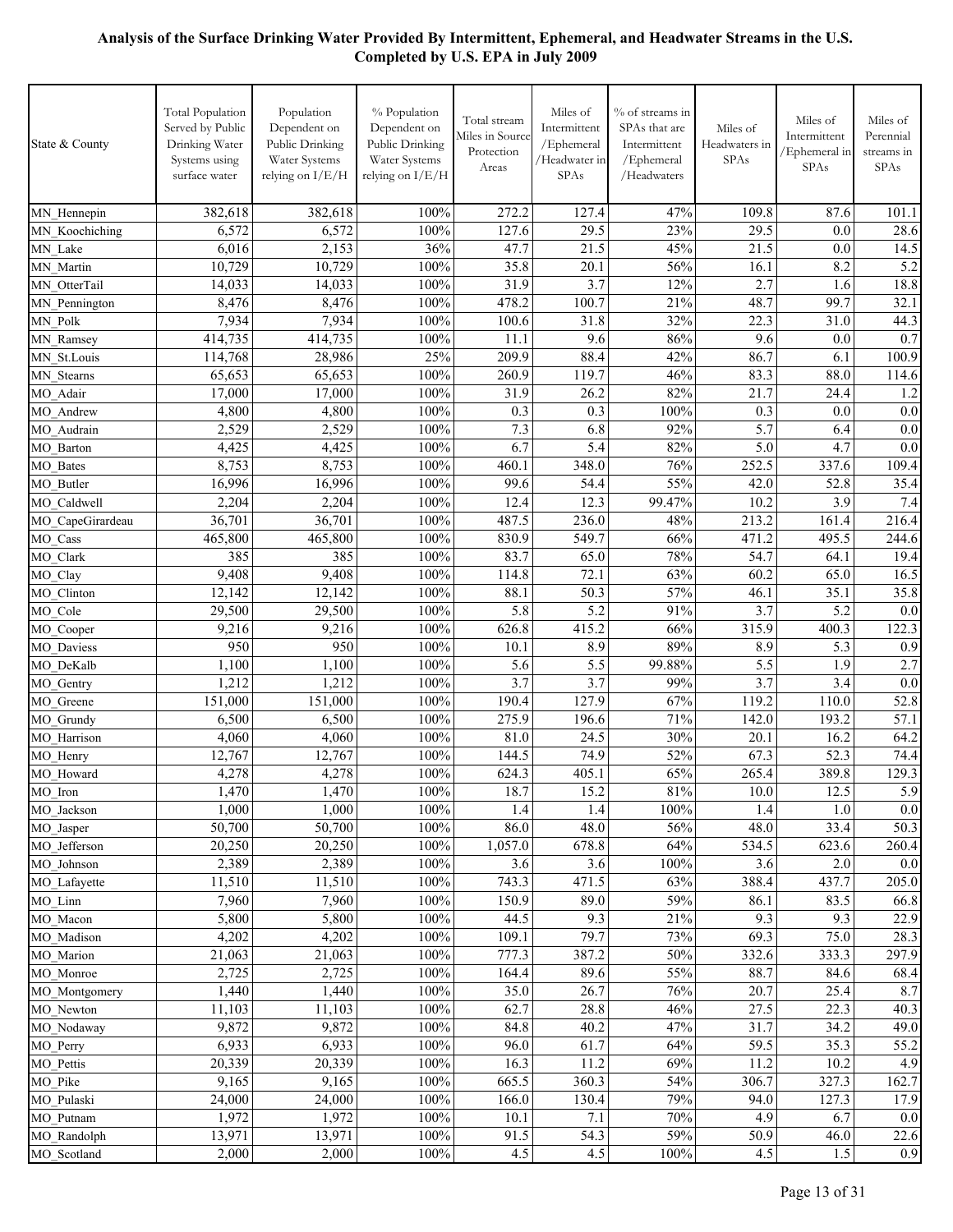| State & County             | <b>Total Population</b><br>Served by Public<br>Drinking Water<br>Systems using<br>surface water | Population<br>Dependent on<br>Public Drinking<br>Water Systems<br>relying on I/E/H | % Population<br>Dependent on<br>Public Drinking<br>Water Systems<br>relying on I/E/H | Total stream<br>Miles in Source<br>Protection<br>Areas | Miles of<br>Intermittent<br>/Ephemeral<br>/Headwater in<br>SPAs | % of streams in<br>SPAs that are<br>Intermittent<br>/Ephemeral<br>/Headwaters | Miles of<br>Headwaters in<br>SPAs | Miles of<br>Intermittent<br>/Ephemeral in<br>SPAs | Miles of<br>Perennial<br>streams in<br><b>SPAs</b> |
|----------------------------|-------------------------------------------------------------------------------------------------|------------------------------------------------------------------------------------|--------------------------------------------------------------------------------------|--------------------------------------------------------|-----------------------------------------------------------------|-------------------------------------------------------------------------------|-----------------------------------|---------------------------------------------------|----------------------------------------------------|
| MO Shelby                  | 1,640                                                                                           | 1,640                                                                              | 100%                                                                                 | 144.6                                                  | 108.1                                                           | 75%                                                                           | 83.2                              | 107.0                                             | 36.5                                               |
| MO St.Francois             | 800                                                                                             | 800                                                                                | 100%                                                                                 | 6.4                                                    | 4.3                                                             | 67%                                                                           | 2.3                               | 4.3                                               | 0.0                                                |
| MO St.Louis                | 1,447,600                                                                                       | 1,447,600                                                                          | 100%                                                                                 | 1,774.0                                                | 1,040.5                                                         | 59%                                                                           | 860.5                             | 934.1                                             | 487.9                                              |
| MO Sullivan                | 3,325                                                                                           | 3,325                                                                              | 100%                                                                                 | 72.8                                                   | 49.6                                                            | 68%                                                                           | 41.1                              | 46.6                                              | 23.7                                               |
| MO Taney                   | 10,700                                                                                          | 10,700                                                                             | 100%                                                                                 | 174.9                                                  | 81.9                                                            | 47%                                                                           | 79.0                              | 48.1                                              | 21.2                                               |
| MO Wayne                   | 2,487                                                                                           | 2,487                                                                              | 100%                                                                                 | 275.7                                                  | 207.0                                                           | 75%                                                                           | 161.1                             | 201.2                                             | 60.5                                               |
| MS Hinds                   | 108,537                                                                                         | 108,537                                                                            | 100%                                                                                 | 10.6                                                   | 6.5                                                             | 62%                                                                           | 6.5                               | 4.5                                               | 5.0                                                |
| MS Itawamba                | 25                                                                                              | 25                                                                                 | 100%                                                                                 | 175.0                                                  | 98.8                                                            | 56%                                                                           | 71.4                              | 95.4                                              | 70.8                                               |
| MS Tishomingo              | 1,479                                                                                           | 1,479                                                                              | 100%                                                                                 | 161.4                                                  | 104.6                                                           | 65%                                                                           | 102.7                             | 93.2                                              | 46.3                                               |
| MT Beaverhead              | 513<br>3,540                                                                                    | 478<br>3,540                                                                       | 93%<br>100%                                                                          | 9.7                                                    | 6.8<br>321.5                                                    | 70%<br>63%                                                                    | 3.2<br>258.5                      | 6.1<br>235.6                                      | 2.9                                                |
| MT BigHorn                 | 2,120                                                                                           | 2,120                                                                              | 100%                                                                                 | 511.5<br>69.8                                          | 67.9                                                            | 97%                                                                           | 26.1                              | 67.8                                              | 175.1<br>0.0                                       |
| MT Blaine<br>MT Carbon     | 2,000                                                                                           | 2,000                                                                              | 100%                                                                                 | 65.2                                                   | 39.4                                                            | 60%                                                                           | 37.2                              | 25.3                                              | 36.2                                               |
| MT Cascade                 | 60,267                                                                                          | 60,267                                                                             | 100%                                                                                 | 145.5                                                  | 65.6                                                            | 45%                                                                           | 46.2                              | 51.7                                              | 57.5                                               |
| MT Chouteau                | 500                                                                                             | 500                                                                                | 100%                                                                                 | 281.3                                                  | 203.8                                                           | 72%                                                                           | 117.2                             | 201.1                                             | 37.2                                               |
| MT Custer                  | 8,800                                                                                           | 8,800                                                                              | 100%                                                                                 | 189.1                                                  | 137.9                                                           | 73%                                                                           | 70.0                              | 137.9                                             | 37.1                                               |
| MT Dawson                  | 4,806                                                                                           | 4,806                                                                              | 100%                                                                                 | 260.9                                                  | 169.6                                                           | 65%                                                                           | 99.0                              | 165.5                                             | 14.0                                               |
| MT DeerLodge               | 25                                                                                              | 25                                                                                 | 100%                                                                                 | 1.9                                                    | 0.0                                                             | 0%                                                                            | 0.0                               | 0.0                                               | 1.5                                                |
| MT_Fergus                  | 55                                                                                              | 55                                                                                 | 100%                                                                                 | 2.3                                                    | 0.0                                                             | 2%                                                                            | 0.0                               | 0.0                                               | 2.3                                                |
| MT Flathead                | 10,788                                                                                          | 10,788                                                                             | 100%                                                                                 | 30.6                                                   | 28.4                                                            | 93%                                                                           | 24.7                              | 4.7                                               | 21.5                                               |
| MT Gallatin                | 43,944                                                                                          | 43,636                                                                             | 99%                                                                                  | 35.0                                                   | 18.0                                                            | 51%                                                                           | 18.0                              | 1.2                                               | 32.5                                               |
| MT Garfield                | 50                                                                                              | 50                                                                                 | 100%                                                                                 | 55.1                                                   | 49.9                                                            | 91%                                                                           | 31.4                              | 48.2                                              | 0.0                                                |
| MT Glacier                 | 7,417                                                                                           | 7,417                                                                              | 100%                                                                                 | 364.8                                                  | 214.0                                                           | 59%                                                                           | 119.6                             | 190.4                                             | 80.6                                               |
| MT Granite                 | 925                                                                                             | 925                                                                                | 100%                                                                                 | 0.2                                                    | 0.2                                                             | 100%                                                                          | 0.2                               | 0.0                                               | 0.2                                                |
| MT Hill                    | 11,610                                                                                          | 11,610                                                                             | 100%                                                                                 | 222.6                                                  | 135.1                                                           | 61%                                                                           | 72.5                              | 131.7                                             | 58.7                                               |
| MT Jefferson               | 197<br>124                                                                                      | 197                                                                                | 100%<br>$0\%$                                                                        | 2.9<br>1.8                                             | 0.4<br>0.0                                                      | 14%<br>0%                                                                     | 0.4<br>0.0                        | 0.4<br>0.0                                        | 2.5                                                |
| MT JudithBasin<br>MT Lake  | 2,679                                                                                           | $\mathbf{0}$<br>2,679                                                              | 100%                                                                                 | 75.6                                                   | 58.6                                                            | 78%                                                                           | 47.0                              | 32.8                                              | 1.8<br>24.9                                        |
| MT Liberty                 | 950                                                                                             | 950                                                                                | 100%                                                                                 | 131.9                                                  | 76.9                                                            | 58%                                                                           | 57.7                              | 69.6                                              | 5.9                                                |
| MT Lincoln                 | 4,695                                                                                           | 4,695                                                                              | 100%                                                                                 | 26.4                                                   | 19.9                                                            | 75%                                                                           | 19.2                              | 9.3                                               | 15.6                                               |
| MT McCone                  | 50                                                                                              | $\theta$                                                                           | 0%                                                                                   | 9.2                                                    | 0.0                                                             | $0\%$                                                                         | 0.0                               | 0.0                                               | 0.0                                                |
| MT_Meagher                 | 1,060                                                                                           | 1,060                                                                              | 100%                                                                                 | 7.7                                                    | 5.2                                                             | 68%                                                                           | 5.2                               | 0.0                                               | $7.7\,$                                            |
| MT_Mineral                 | 400                                                                                             | 400                                                                                | 100%                                                                                 | 8.7                                                    | 5.1                                                             | $58\%$                                                                        | 0.0                               | 5.1                                               | 0.0                                                |
| MT Missoula                | 1,792                                                                                           | 1,792                                                                              | 100%                                                                                 | 12.3                                                   | 10.4                                                            | 84%                                                                           | 8.6                               | 4.7                                               | 6.4                                                |
| MT Musselshell             | 170                                                                                             | 170                                                                                | 100%                                                                                 | 209.7                                                  | 136.2                                                           | 65%                                                                           | 42.3                              | 131.3                                             | 35.3                                               |
| MT Park                    | 700                                                                                             | $\mathbf{0}$                                                                       | $0\%$                                                                                | 1.9                                                    | $0.0\,$                                                         | 0%                                                                            | 0.0                               | 0.0                                               | 1.9                                                |
| MT Pondera                 | 3,718                                                                                           | 3,718                                                                              | $100\%$                                                                              | 104.0                                                  | 69.2                                                            | 67%                                                                           | 60.3                              | 62.5                                              | $0.0\,$                                            |
| MT Powell                  | 25                                                                                              | 25                                                                                 | 100%                                                                                 | 1.7                                                    | 1.7                                                             | 100%                                                                          | 1.7                               | 0.0                                               | 1.7                                                |
| MT Ravalli                 | 2,720                                                                                           | 2,720                                                                              | 100%                                                                                 | 620.0                                                  | 320.5                                                           | 52%                                                                           | 216.2                             | 192.3                                             | 316.6                                              |
| MT Richland                | 25<br>716                                                                                       | 25<br>716                                                                          | 100%                                                                                 | 180.3                                                  | 127.3                                                           | 71%                                                                           | 50.7<br>55.6                      | 122.6                                             | 5.2                                                |
| MT Roosevelt<br>MT Rosebud | 3,944                                                                                           | 3,944                                                                              | 100%<br>100%                                                                         | 229.3<br>419.6                                         | 115.2<br>291.8                                                  | $50\%$<br>70%                                                                 | 165.0                             | 114.5<br>279.6                                    | 56.5<br>23.0                                       |
| MT Sanders                 | 1,907                                                                                           | 57                                                                                 | $3\%$                                                                                | 15.4                                                   | 4.6                                                             | 30%                                                                           | $0.0\,$                           | 4.6                                               | 6.3                                                |
| MT SilverBow               | 38,000                                                                                          | 38,000                                                                             | 100%                                                                                 | 443.2                                                  | 264.5                                                           | 60%                                                                           | 223.9                             | 133.0                                             | 259.4                                              |
| MT Stillwater              | 131                                                                                             | 70                                                                                 | 53%                                                                                  | 12.7                                                   | 3.4                                                             | 26%                                                                           | 0.0                               | 3.4                                               | 9.4                                                |
| MT_Teton                   | 167                                                                                             | 167                                                                                | 100%                                                                                 | 174.1                                                  | 93.4                                                            | 54%                                                                           | 62.3                              | 89.4                                              | 29.7                                               |
| MT_Toole                   | 75                                                                                              | 75                                                                                 | 100%                                                                                 | 330.1                                                  | 270.7                                                           | 82%                                                                           | 52.9                              | 269.4                                             | 10.7                                               |
| MT_Valley                  | 3,547                                                                                           | 3,493                                                                              | 98%                                                                                  | 283.7                                                  | 98.9                                                            | 35%                                                                           | 94.9                              | 32.3                                              | 9.2                                                |
| MT_Yellowstone             | 126,249                                                                                         | 12,249                                                                             | 10%                                                                                  | 444.2                                                  | 229.6                                                           | 52%                                                                           | 162.1                             | 218.3                                             | 72.1                                               |
| NC Alamance                | 66,082                                                                                          | 66,082                                                                             | 100%                                                                                 | 304.8                                                  | 150.5                                                           | 49%                                                                           | 149.2                             | 44.6                                              | 234.6                                              |
| NC_Anson                   | 18,155                                                                                          | 18,155                                                                             | 100%                                                                                 | 24.7                                                   | 15.6                                                            | 63%                                                                           | 15.6                              | 1.5                                               | 19.8                                               |
| NC Ashe                    | 1,763                                                                                           | 1,763                                                                              | 100%                                                                                 | 61.3                                                   | 24.0                                                            | 39%                                                                           | 24.0                              | 0.0                                               | 60.5                                               |
| NC Brunswick               | 72,290                                                                                          | 72,290                                                                             | 100%                                                                                 | 96.5                                                   | 38.7                                                            | 40%                                                                           | 38.7                              | 0.0                                               | 53.6                                               |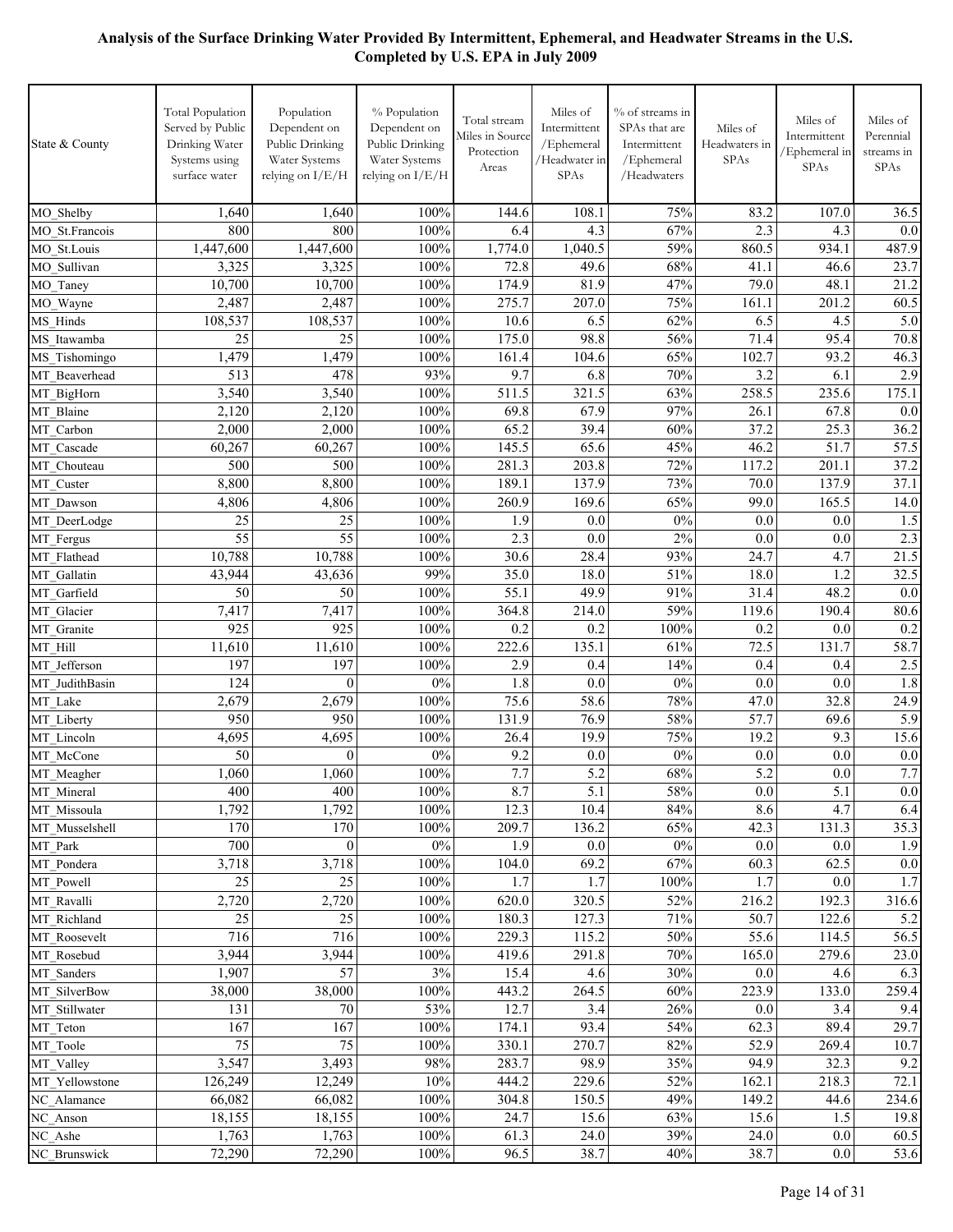| State & County                | <b>Total Population</b><br>Served by Public<br>Drinking Water<br>Systems using<br>surface water | Population<br>Dependent on<br>Public Drinking<br>Water Systems<br>relying on I/E/H | % Population<br>Dependent on<br>Public Drinking<br>Water Systems<br>relying on I/E/H | Total stream<br>Miles in Source<br>Protection<br>Areas | Miles of<br>Intermittent<br>/Ephemeral<br>/Headwater in<br>SPAs | % of streams in<br>SPAs that are<br>Intermittent<br>/Ephemeral<br>/Headwaters | Miles of<br>Headwaters in<br><b>SPAs</b> | Miles of<br>Intermittent<br>Ephemeral in<br>SPAs | Miles of<br>Perennial<br>streams in<br>SPAs |
|-------------------------------|-------------------------------------------------------------------------------------------------|------------------------------------------------------------------------------------|--------------------------------------------------------------------------------------|--------------------------------------------------------|-----------------------------------------------------------------|-------------------------------------------------------------------------------|------------------------------------------|--------------------------------------------------|---------------------------------------------|
| NC Buncombe                   | 137,650                                                                                         | 137,650                                                                            | 100%                                                                                 | 289.3                                                  | 180.6                                                           | 62%                                                                           | 180.6                                    | 0.0                                              | 286.1                                       |
| NC Burke                      | 37,217                                                                                          | 37,217                                                                             | 100%                                                                                 | 439.4                                                  | 209.6                                                           | 48%                                                                           | 209.6                                    | 31.6                                             | 378.9                                       |
| NC Cabarrus                   | 69,670                                                                                          | 69,670                                                                             | 100%                                                                                 | 154.9                                                  | 104.6                                                           | 68%                                                                           | 103.7                                    | 33.4                                             | 115.5                                       |
| NC Caldwell                   | 28,322                                                                                          | 28,322                                                                             | 100%                                                                                 | 347.5                                                  | 183.3                                                           | 53%                                                                           | 183.3                                    | 10.5                                             | 315.2                                       |
| NC Caswell                    | 2,716                                                                                           | 2,716                                                                              | 100%                                                                                 | 64.9                                                   | 48.4                                                            | 75%                                                                           | 46.8                                     | 31.8                                             | 32.6                                        |
| NC Catawba                    | 73,652                                                                                          | 73,652                                                                             | 100%                                                                                 | 252.7                                                  | 135.7                                                           | 54%                                                                           | 135.7                                    | 18.6                                             | 206.0                                       |
| NC Chatham                    | 26,053                                                                                          | 26,053                                                                             | 100%                                                                                 | 576.0                                                  | 321.8                                                           | 56%                                                                           | 312.8                                    | 210.3                                            | 317.7                                       |
| NC Cherokee                   | 7,652                                                                                           | 7,652                                                                              | 100%                                                                                 | 305.0                                                  | 197.8                                                           | 65%                                                                           | 195.9                                    | 33.6                                             | 254.6                                       |
| NC Cleveland                  | 89,581                                                                                          | 89,581                                                                             | 100%                                                                                 | 311.9                                                  | 153.1                                                           | 49%                                                                           | 152.2                                    | 8.0                                              | 295.2                                       |
| NC Columbus                   | 925                                                                                             | 925                                                                                | 100%                                                                                 | 151.2                                                  | 55.1                                                            | 36%                                                                           | 54.6                                     | 0.5                                              | 82.0                                        |
| NC Cumberland                 | 179,025                                                                                         | 179,025                                                                            | 100%                                                                                 | 337.9                                                  | 187.3                                                           | 55%                                                                           | 179.3                                    | 88.1                                             | 200.0                                       |
| NC Dare                       | 3,125                                                                                           | $\theta$                                                                           | $0\%$                                                                                | 10.5                                                   | 0.0                                                             | $0\%$                                                                         | 0.0                                      | 0.0                                              | 0.0                                         |
| NC Davidson                   | 181,609                                                                                         | 181,609                                                                            | 100%                                                                                 | 838.1                                                  | 453.5                                                           | 54%                                                                           | 450.7                                    | 147.7                                            | 539.7                                       |
| NC Davie                      | 29,796                                                                                          | 29,796                                                                             | 100%                                                                                 | 607.0                                                  | 350.3                                                           | 58%                                                                           | 347.7                                    | 205.2                                            | 362.3                                       |
| NC Durham                     | 225,714<br>11,925                                                                               | 225,714<br>11,925                                                                  | 100%<br>100%                                                                         | 214.9<br>358.1                                         | 110.6<br>199.0                                                  | 51%<br>56%                                                                    | 108.5<br>181.3                           | 36.3<br>155.4                                    | 164.3<br>183.0                              |
| NC Edgecombe<br>NC Forsyth    | 286,028                                                                                         | 286,028                                                                            | 100%                                                                                 | 560.4                                                  | 329.7                                                           | 59%                                                                           | 324.8                                    | 189.5                                            | 301.9                                       |
| NC Franklin                   | 6,468                                                                                           | 6,468                                                                              | 100%                                                                                 | 170.5                                                  | 87.7                                                            | 51%                                                                           | 77.9                                     | 47.1                                             | 117.9                                       |
| NC Gaston                     | 115,240                                                                                         | 115,240                                                                            | 100%                                                                                 | 373.6                                                  | 183.5                                                           | 49%                                                                           | 182.7                                    | 24.1                                             | 270.3                                       |
| NC Graham                     | 3,950                                                                                           | 3,950                                                                              | 100%                                                                                 | 408.9                                                  | 246.1                                                           | 60%                                                                           | 246.1                                    | 0.0                                              | 331.5                                       |
| NC Granville                  | 15,357                                                                                          | 15,357                                                                             | 100%                                                                                 | 77.1                                                   | 42.0                                                            | 54%                                                                           | 40.2                                     | 22.3                                             | 44.7                                        |
| NC Guilford                   | 346,867                                                                                         | 346,867                                                                            | 100%                                                                                 | 200.0                                                  | 113.5                                                           | 57%                                                                           | 113.2                                    | 12.7                                             | 141.8                                       |
| NC Halifax                    | 26,483                                                                                          | 26,483                                                                             | 100%                                                                                 | 289.7                                                  | 169.1                                                           | 58%                                                                           | 164.9                                    | 97.5                                             | 73.4                                        |
| NC Harnett                    | 89,201                                                                                          | 89,201                                                                             | 100%                                                                                 | 291.0                                                  | 173.2                                                           | 60%                                                                           | 161.0                                    | 122.4                                            | 135.6                                       |
| NC Haywood                    | 34,415                                                                                          | 34,415                                                                             | 100%                                                                                 | 216.6                                                  | 139.2                                                           | 64%                                                                           | 139.2                                    | 0.0                                              | 215.5                                       |
| NC Henderson                  | 53,950                                                                                          | 53,950                                                                             | 100%                                                                                 | 95.9                                                   | 48.9                                                            | 51%                                                                           | 48.9                                     | 0.0                                              | 95.7                                        |
| NC Iredell                    | 51,589                                                                                          | 51,589                                                                             | 100%                                                                                 | 113.6                                                  | 69.2                                                            | 61%                                                                           | 68.8                                     | 32.1                                             | 75.0                                        |
| NC Jackson                    | 13,482                                                                                          | 13,482                                                                             | 100%                                                                                 | 177.0                                                  | 94.6                                                            | 53%                                                                           | 94.6                                     | 0.0                                              | 152.3                                       |
| NC Johnston                   | 68,076                                                                                          | 68,076                                                                             | 100%                                                                                 | 178.1                                                  | 103.5                                                           | 58%                                                                           | 100.2                                    | 74.5                                             | 98.0                                        |
| NC_Lee                        | 44,550                                                                                          | 44,550                                                                             | 100%                                                                                 | 196.4                                                  | 103.9                                                           | 53%                                                                           | $103.\overline{3}$                       | 49.1                                             | 143.9                                       |
| NC Lincoln                    | 34,396                                                                                          | 34,396                                                                             | 100%                                                                                 | 87.9                                                   | 49.2                                                            | 56%                                                                           | $48.\overline{8}$                        | 27.1                                             | 56.6                                        |
| NC Macon                      | 16,055                                                                                          | 16,055                                                                             | 100%                                                                                 | 71.8                                                   | 42.0                                                            | 58%                                                                           | 42.0                                     | 0.0                                              | 70.8                                        |
| NC_Madison                    | 3,102                                                                                           | 3,102                                                                              | 100%                                                                                 | 3.1                                                    | 3.1                                                             | 100%                                                                          | 3.1                                      | 0.0                                              | 3.1                                         |
| NC_McDowell                   | 8,498                                                                                           | 8,498                                                                              | 100%                                                                                 | 50.2                                                   | 37.0                                                            | 74%                                                                           | 34.7                                     | 20.6                                             | 27.7                                        |
| NC_Mecklenburg<br>NC Mitchell | 761,830<br>5,600                                                                                | 761,830<br>5,600                                                                   | 100%<br>100%                                                                         | 16.6<br>86.7                                           | 6.1<br>50.6                                                     | 37%<br>58%                                                                    | 6.1<br>50.6                              | 0.0<br>0.0                                       | 3.9<br>86.6                                 |
| NC Montgomery                 | 14,250                                                                                          | 14,250                                                                             | 100%                                                                                 | 207.5                                                  | 118.1                                                           | 57%                                                                           | 118.1                                    | 7.1                                              | 135.5                                       |
| NC Moore                      | 16,008                                                                                          | 16,008                                                                             | 100%                                                                                 | 376.6                                                  | 223.8                                                           | 59%                                                                           | 217.4                                    | 139.1                                            | 229.5                                       |
| NC_Nash                       | 57,158                                                                                          | 57,158                                                                             | 100%                                                                                 | 143.7                                                  | 80.9                                                            | 56%                                                                           | 75.6                                     | 52.7                                             | 76.0                                        |
| NC NewHanover                 | 132,936                                                                                         | 132,936                                                                            | 100%                                                                                 | 96.5                                                   | 38.7                                                            | 40%                                                                           | 38.7                                     | 0.0                                              | 53.6                                        |
| NC_Orange                     | 96,070                                                                                          | 96,070                                                                             | 100%                                                                                 | 174.7                                                  | 104.3                                                           | 60%                                                                           | 101.7                                    | 57.4                                             | 105.8                                       |
| NC_Person                     | 13,135                                                                                          | 13,135                                                                             | 100%                                                                                 | 157.7                                                  | 84.4                                                            | 54%                                                                           | 84.0                                     | 23.4                                             | 97.9                                        |
| NC_Pitt                       | 83,210                                                                                          | 83,210                                                                             | 100%                                                                                 | 262.4                                                  | 126.1                                                           | 48%                                                                           | 112.8                                    | 90.2                                             | 75.0                                        |
| NC_Polk                       | 5,548                                                                                           | 5,548                                                                              | 100%                                                                                 | 15.9                                                   | 9.7                                                             | 61%                                                                           | 9.7                                      | 0.0                                              | 14.4                                        |
| NC Randolph                   | 37,305                                                                                          | 37,305                                                                             | 100%                                                                                 | 274.4                                                  | 160.4                                                           | 58%                                                                           | 158.0                                    | 84.9                                             | 174.5                                       |
| NC_Richmond                   | 40,004                                                                                          | 40,004                                                                             | 100%                                                                                 | 583.7                                                  | 341.1                                                           | 58%                                                                           | 340.1                                    | 32.2                                             | 479.1                                       |
| NC_Robeson                    | 26,000                                                                                          | 26,000                                                                             | 100%                                                                                 | 200.1                                                  | 55.8                                                            | 28%                                                                           | 47.0                                     | 24.5                                             | 107.2                                       |
| NC_Rockingham                 | 37,516                                                                                          | 37,516                                                                             | 100%                                                                                 | 553.1                                                  | 284.0                                                           | 51%                                                                           | 282.8                                    | 151.7                                            | 343.9                                       |
| NC_Rowan                      | 87,100                                                                                          | 87,100                                                                             | 100%                                                                                 | 231.5                                                  | 123.8                                                           | 53%                                                                           | 123.8                                    | 38.0                                             | 158.0                                       |
| NC_Rutherford                 | 29,475                                                                                          | 29,475                                                                             | 100%                                                                                 | 200.0                                                  | 105.4                                                           | 53%                                                                           | 105.4                                    | 34.1                                             | 164.5                                       |
| NC Stanly                     | 19,986                                                                                          | 19,986                                                                             | 100%                                                                                 | 590.5                                                  | 322.5                                                           | 55%                                                                           | 322.1                                    | 68.7                                             | 353.6                                       |
| NC_Stokes                     | 20,490                                                                                          | 20,490                                                                             | 100%                                                                                 | 338.9                                                  | 199.0                                                           | 59%                                                                           | 195.0                                    | 132.0                                            | 175.6                                       |
| NC_Surry                      | 21,228                                                                                          | 21,228                                                                             | $100\%$                                                                              | 334.6                                                  | 210.3                                                           | 63%                                                                           | 203.6                                    | 118.8                                            | 212.7                                       |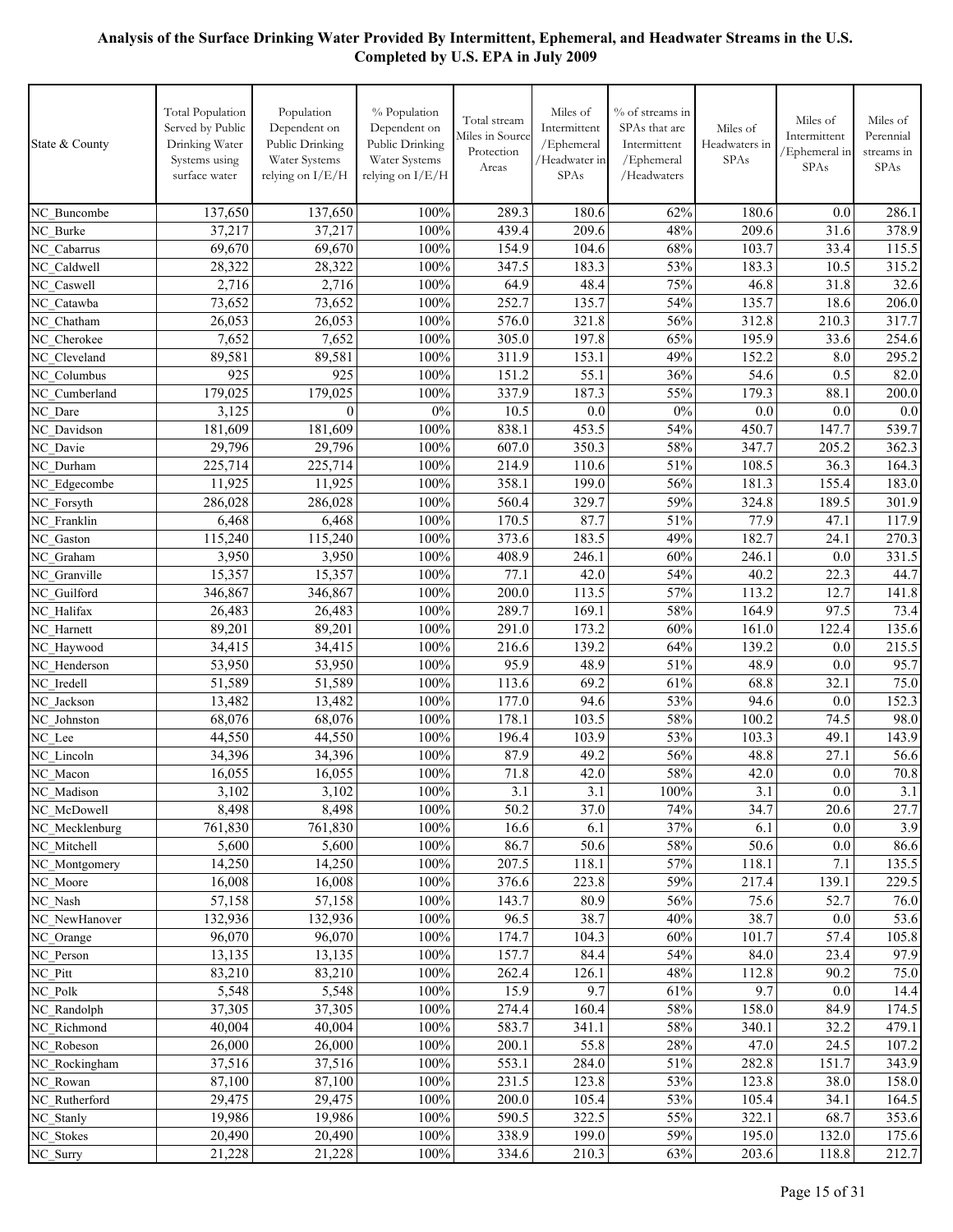| State & County              | <b>Total Population</b><br>Served by Public<br>Drinking Water<br>Systems using<br>surface water | Population<br>Dependent on<br>Public Drinking<br>Water Systems<br>relying on I/E/H | % Population<br>Dependent on<br>Public Drinking<br>Water Systems<br>relying on I/E/H | Total stream<br>Miles in Source<br>Protection<br>Areas | Miles of<br>Intermittent<br>/Ephemeral<br>/Headwater in<br>SPAs | % of streams in<br>SPAs that are<br>Intermittent<br>/Ephemeral<br>/Headwaters | Miles of<br>Headwaters in<br>SPAs | Miles of<br>Intermittent<br>Ephemeral in<br>SPAs | Miles of<br>Perennial<br>streams in<br>SPAs |
|-----------------------------|-------------------------------------------------------------------------------------------------|------------------------------------------------------------------------------------|--------------------------------------------------------------------------------------|--------------------------------------------------------|-----------------------------------------------------------------|-------------------------------------------------------------------------------|-----------------------------------|--------------------------------------------------|---------------------------------------------|
| NC Swain                    | 3,800                                                                                           | 3,800                                                                              | 100%                                                                                 | 64.3                                                   | 40.4                                                            | 63%                                                                           | 40.4                              | 0.0                                              | 64.3                                        |
| NC Transylvania             | 8,680                                                                                           | 8,680                                                                              | 100%                                                                                 | 19.1                                                   | 13.3                                                            | 70%                                                                           | 13.3                              | 0.0                                              | 19.1                                        |
| NC Union                    | 32,454                                                                                          | 32,454                                                                             | 100%                                                                                 | 29.4                                                   | 21.1                                                            | 72%                                                                           | 21.1                              | 2.4                                              | 21.6                                        |
| NC Vance                    | 17,000                                                                                          | 17,000                                                                             | 100%                                                                                 | 11.2                                                   | 4.3                                                             | 39%                                                                           | 3.6                               | 3.2                                              | 4.8                                         |
| NC Wake                     | 540,143                                                                                         | 540,143                                                                            | 100%                                                                                 | 355.5                                                  | 215.0                                                           | 60%                                                                           | 211.3                             | 128.0                                            | 190.9                                       |
| NC_Watauga                  | 31,611                                                                                          | 31,611                                                                             | 100%                                                                                 | 59.1                                                   | 40.3                                                            | 68%                                                                           | 40.3                              | 0.0                                              | 57.9                                        |
| NC Wayne                    | 34,415                                                                                          | 34,415                                                                             | 100%                                                                                 | 79.3                                                   | 49.8                                                            | 63%                                                                           | 46.8                              | $\overline{2}1.3$                                | 57.0                                        |
| NC Wilkes                   | 9,196                                                                                           | 9,196                                                                              | 100%                                                                                 | 253.5                                                  | 151.6                                                           | 60%                                                                           | 151.6                             | 0.8                                              | 236.1                                       |
| NC Wilson                   | 48,400                                                                                          | 48,400                                                                             | 100%                                                                                 | 306.1                                                  | 185.0                                                           | 60%                                                                           | 176.4                             | 133.1                                            | 153.2                                       |
| NC Yadkin                   | 8,013                                                                                           | 8,013<br>3,760                                                                     | 100%<br>100%                                                                         | 80.6<br>67.9                                           | 51.2<br>43.9                                                    | 63%<br>65%                                                                    | 50.0<br>43.9                      | 28.0                                             | 51.5                                        |
| NC Yancey<br>ND Barnes      | 3,760<br>6,889                                                                                  | 6,889                                                                              | 100%                                                                                 | 89.7                                                   | 67.9                                                            | 76%                                                                           | 43.7                              | 0.0<br>64.4                                      | 67.9<br>14.7                                |
| ND Burleigh                 | 55,532                                                                                          | 55,532                                                                             | 100%                                                                                 | 220.2                                                  | 167.2                                                           | 76%                                                                           | 92.9                              | 160.6                                            | 10.8                                        |
| ND Cass                     | 90,599                                                                                          | 90,599                                                                             | 100%                                                                                 | 112.9                                                  | 43.7                                                            | 39%                                                                           | 33.0                              | 43.7                                             | 54.0                                        |
| ND Cavalier                 | 2,101                                                                                           | 2,101                                                                              | 100%                                                                                 | 60.3                                                   | 53.8                                                            | 89%                                                                           | 30.2                              | 53.6                                             | 0.0                                         |
| ND GrandForks               | 49,321                                                                                          | 49,321                                                                             | 100%                                                                                 | 207.1                                                  | 90.0                                                            | 43%                                                                           | 61.2                              | 89.2                                             | 78.7                                        |
| ND McLean                   | 3,483                                                                                           | 3,483                                                                              | 100%                                                                                 | 546.0                                                  | 327.6                                                           | 60%                                                                           | 207.7                             | 278.1                                            | 38.7                                        |
| ND Mercer                   | 720                                                                                             | 720                                                                                | 100%                                                                                 | 496.6                                                  | 279.8                                                           | 56%                                                                           | 199.3                             | 223.7                                            | 41.3                                        |
| ND Morton                   | 16,718                                                                                          | 16,718                                                                             | 100%                                                                                 | 3.8                                                    | 2.7                                                             | 71%                                                                           | 2.7                               | 2.4                                              | 0.0                                         |
| ND Mountrail                | 981                                                                                             | 981                                                                                | 100%                                                                                 | 71.8                                                   | 54.7                                                            | 76%                                                                           | 41.8                              | 54.7                                             | 15.2                                        |
| ND Pembina                  | 1,992                                                                                           | 1,992                                                                              | 100%                                                                                 | 397.7                                                  | 182.4                                                           | 46%                                                                           | 119.8                             | 175.4                                            | 111.1                                       |
| ND Stark                    | 6,995                                                                                           | 6,995                                                                              | 100%                                                                                 | 2.3                                                    | 2.3                                                             | 99%                                                                           | 2.3                               | 1.5                                              | 0.0                                         |
| ND Traill                   | 1,953                                                                                           | 1,953                                                                              | 100%                                                                                 | 61.4                                                   | 9.3                                                             | 15%                                                                           | 3.0                               | 9.3                                              | 51.9                                        |
| ND Walsh                    | 6,051                                                                                           | 6,051                                                                              | 100%                                                                                 | 252.2                                                  | 146.1                                                           | 58%                                                                           | 80.3                              | 134.7                                            | 74.7                                        |
| ND Ward                     | 36,567                                                                                          | 36,567                                                                             | 100%                                                                                 | 109.2                                                  | 67.9                                                            | 62%                                                                           | 30.7                              | 62.4                                             | 45.3                                        |
| ND Williams                 | 12,512                                                                                          | 12,512                                                                             | 100%                                                                                 | 428.8                                                  | 222.1                                                           | 52%                                                                           | 99.4                              | 216.1                                            | 38.3                                        |
| NE Cass                     | 2,500                                                                                           | 2,500                                                                              | 100%                                                                                 | 8.9                                                    | 8.6                                                             | 97%                                                                           | 8.6                               | 1.9                                              | 4.3                                         |
| NE Cedar                    | 2,000                                                                                           | 2,000                                                                              | 100%                                                                                 | 6.4                                                    | $\overline{3.9}$                                                | 60%                                                                           | 3.9                               | 2.1                                              | 0.0                                         |
| NE Dawes                    | 7,134                                                                                           | 7,134                                                                              | 100%<br>100%                                                                         | 27.1<br>387.4                                          | 20.5<br>225.6                                                   | 76%<br>58%                                                                    | 15.3<br>171.3                     | 19.8<br>206.9                                    | 6.2<br>83.2                                 |
| NE Douglas<br>NE_Washington | 506,420<br>7,512                                                                                | 506,420<br>7,512                                                                   | 100%                                                                                 | 324.6                                                  | 127.3                                                           | 39%                                                                           | 108.1                             | 80.4                                             | 69.0                                        |
| NH Belknap                  | 15,235                                                                                          | 15,235                                                                             | 100%                                                                                 | 105.0                                                  | 51.5                                                            | 49%                                                                           | 45.3                              | 23.3                                             | 17.3                                        |
| NH Carroll                  | 6,891                                                                                           | 6,866                                                                              | 99.64%                                                                               | 32.9                                                   | 16.2                                                            | 49%                                                                           | 12.4                              | 5.0                                              | 22.4                                        |
| NH Cheshire                 | 26,730                                                                                          | 26,680                                                                             | 99.81%                                                                               | 542.7                                                  | 324.7                                                           | 60%                                                                           | 317.2                             | 71.6                                             | 421.9                                       |
| NH Coos                     | 14,713                                                                                          | 14,580                                                                             | 99%                                                                                  | 39.4                                                   | 22.9                                                            | 58%                                                                           | 22.9                              | 0.8                                              | 38.1                                        |
| NH Grafton                  | 33,575                                                                                          | 33,365                                                                             | 99%                                                                                  | 373.4                                                  | 211.9                                                           | 57%                                                                           | 211.9                             | 13.0                                             | 332.0                                       |
| NH Hillsborough             | 226,143                                                                                         | 226,143                                                                            | 100%                                                                                 | 499.3                                                  | 251.4                                                           | 50%                                                                           | 243.1                             | 80.4                                             | 341.3                                       |
| NH Merrimack                | 46,845                                                                                          | 46,845                                                                             | 100%                                                                                 | 6.7                                                    | 4.5                                                             | 67%                                                                           | 4.5                               | 0.0                                              | 4.3                                         |
| NH Rockingham               | 67,043                                                                                          | 67,000                                                                             | 99.94%                                                                               | 151.3                                                  | 83.0                                                            | 55%                                                                           | 82.1                              | 7.0                                              | 126.1                                       |
| NH Strafford                | 48,150                                                                                          | 48,150                                                                             | 100%                                                                                 | 253.9                                                  | 130.9                                                           | 52%                                                                           | 130.1                             | 25.3                                             | 214.0                                       |
| NH Sullivan                 | 18,332                                                                                          | 18,332                                                                             | 100%                                                                                 | 345.9                                                  | 220.4                                                           | 64%                                                                           | 210.2                             | 152.7                                            | 153.8                                       |
| NJ Atlantic                 | 150,000                                                                                         | 150,000                                                                            | 100%                                                                                 | 12.3                                                   | 9.5                                                             | 77%                                                                           | 9.5                               | $0.0\,$                                          | 9.4                                         |
| NJ_Bergen                   | 773,458                                                                                         | 773,458                                                                            | 100%                                                                                 | 99.0                                                   | 48.1                                                            | 49%                                                                           | 45.2                              | 8.8                                              | 76.2                                        |
| NJ Burlington               | 278,709                                                                                         | 278,709                                                                            | 100%                                                                                 | 589.0                                                  | 237.6                                                           | 40%                                                                           | 237.6                             | 27.1                                             | 422.9                                       |
| NJ Essex                    | 490,230                                                                                         | 490,230                                                                            | 100%                                                                                 | 117.0                                                  | 58.2                                                            | 50%                                                                           | 58.2                              | 0.0                                              | 102.3                                       |
| NJ Hudson                   | 229,000                                                                                         | 229,000                                                                            | 100%                                                                                 | 108.1                                                  | 46.5                                                            | 43%                                                                           | 46.5                              | 0.0                                              | 87.9                                        |
| NJ Hunterdon                | 4,400                                                                                           | 4,400                                                                              | 100%                                                                                 | 41.3                                                   | 16.3                                                            | 39%                                                                           | 16.3                              | 0.0                                              | 38.5                                        |
| NJ Mercer                   | 205,000                                                                                         | 205,000                                                                            | 100%<br>100%                                                                         | 379.8<br>498.7                                         | 159.5<br>251.7                                                  | 42%<br>50%                                                                    | 155.3                             | 41.4<br>39.7                                     | 228.5                                       |
| NJ Middlesex<br>NJ Monmouth | 356,878<br>378,678                                                                              | 356,878<br>378,678                                                                 | 100%                                                                                 | 174.0                                                  | 112.5                                                           | 65%                                                                           | 251.7<br>112.5                    | 0.0                                              | 387.2<br>162.3                              |
| NJ Morris                   | 84,819                                                                                          | 84,819                                                                             | 100%                                                                                 | 60.7                                                   | 26.8                                                            | 44%                                                                           | 26.8                              | 1.1                                              | 45.5                                        |
| NJ Ocean                    | 80,494                                                                                          | 80,494                                                                             | 100%                                                                                 | 84.6                                                   | 51.1                                                            | 60%                                                                           | 51.1                              | 1.4                                              | 78.6                                        |
| NJ_Passaic                  | 544,900                                                                                         | 544,900                                                                            | $100\%$                                                                              | 281.0                                                  | 136.4                                                           | 49%                                                                           | 136.4                             | 8.2                                              | 215.2                                       |
|                             |                                                                                                 |                                                                                    |                                                                                      |                                                        |                                                                 |                                                                               |                                   |                                                  |                                             |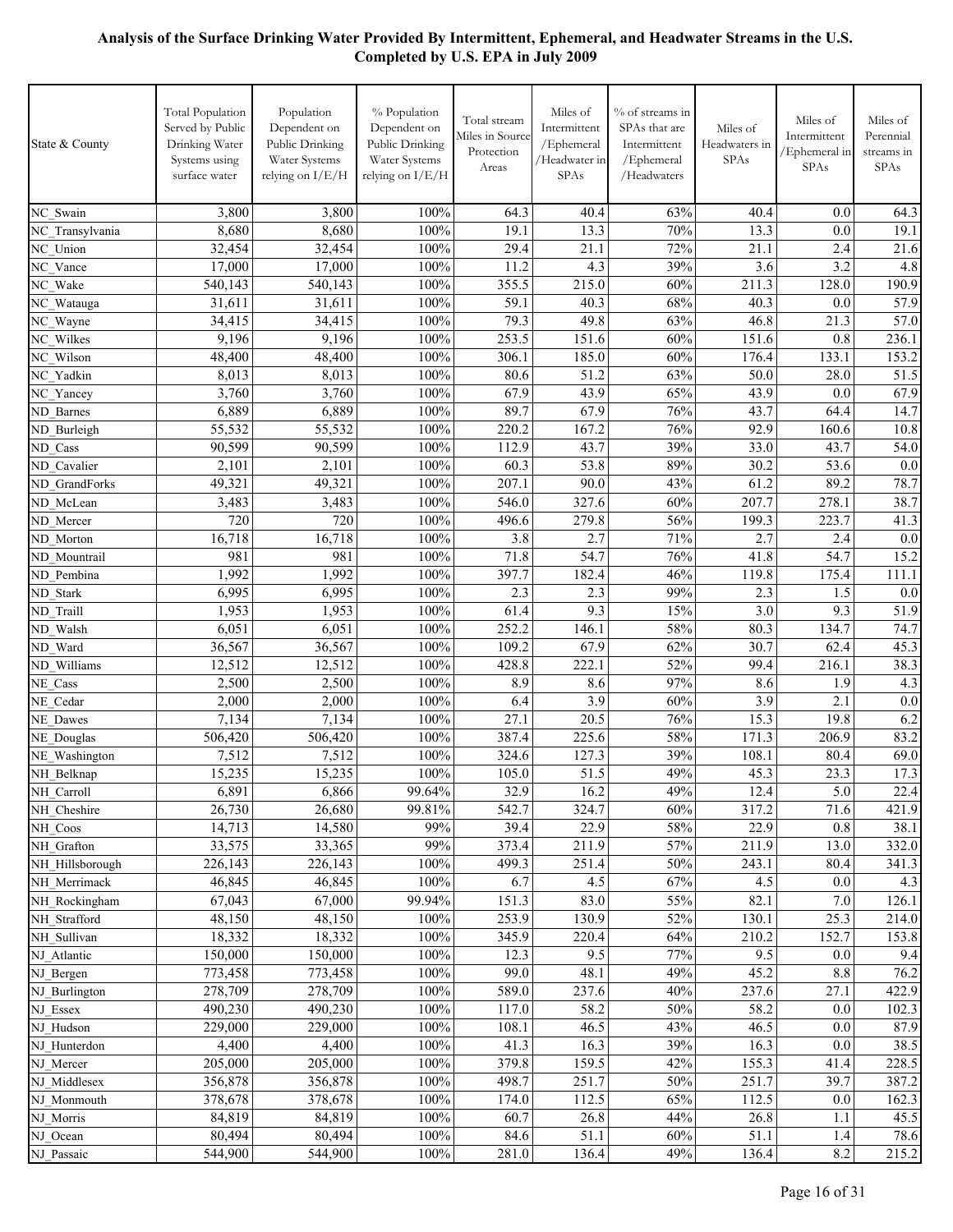| State & County              | <b>Total Population</b><br>Served by Public<br>Drinking Water<br>Systems using<br>surface water | Population<br>Dependent on<br>Public Drinking<br>Water Systems<br>relying on I/E/H | % Population<br>Dependent on<br>Public Drinking<br>Water Systems<br>relying on I/E/H | Total stream<br>Miles in Source<br>Protection<br>Areas | Miles of<br>Intermittent<br>/Ephemeral<br>/Headwater in<br>SPAs | % of streams in<br>SPAs that are<br>Intermittent<br>/Ephemeral<br>/Headwaters | Miles of<br>Headwaters in<br>SPAs | Miles of<br>Intermittent<br>/Ephemeral in<br>SPAs | Miles of<br>Perennial<br>streams in<br>SPAs |
|-----------------------------|-------------------------------------------------------------------------------------------------|------------------------------------------------------------------------------------|--------------------------------------------------------------------------------------|--------------------------------------------------------|-----------------------------------------------------------------|-------------------------------------------------------------------------------|-----------------------------------|---------------------------------------------------|---------------------------------------------|
| NJ Salem                    | 6,199                                                                                           | 6,199                                                                              | 100%                                                                                 | 11.1                                                   | 8.2                                                             | 74%                                                                           | 5.8                               | 3.2                                               | 6.1                                         |
| NJ Sussex                   | 17,437                                                                                          | 17,437                                                                             | 100%                                                                                 | 25.3                                                   | 14.0                                                            | 55%                                                                           | 14.0                              | 0.0                                               | 20.4                                        |
| NJ Union                    | 635,887                                                                                         | 635,887                                                                            | 100%                                                                                 | 272.4                                                  | 125.6                                                           | 46%                                                                           | 125.6                             | 8.2                                               | 230.0                                       |
| NJ Warren                   | 22,000                                                                                          | 22,000                                                                             | 100%                                                                                 | 4.1                                                    | 4.1                                                             | 100%                                                                          | 4.1                               | 0.0                                               | 4.0                                         |
| NM Bernalillo               | 1,200                                                                                           | 1,200                                                                              | 100%                                                                                 | $\overline{2.7}$                                       | 2.7                                                             | 100%                                                                          | 2.7                               | 2.7                                               | 0.0                                         |
| NM Catron                   | 172                                                                                             | 172                                                                                | 100%                                                                                 | 6.6                                                    | 6.6                                                             | $100\%$                                                                       | 6.6                               | 6.6                                               | 0.0                                         |
| NM Colfax                   | 14,129                                                                                          | 14,069                                                                             | 99.58%                                                                               | 428.3                                                  | 230.4                                                           | 54%                                                                           | 190.5                             | 175.5                                             | 175.4                                       |
| NM Grant                    | 700                                                                                             | 700                                                                                | 100%                                                                                 | 2.0                                                    | 2.0                                                             | 100%                                                                          | 0.0                               | 2.0                                               | 0.0                                         |
| NM Lincoln                  | 12,805                                                                                          | 12,805                                                                             | 100%                                                                                 | 128.5                                                  | 98.4                                                            | 77%                                                                           | 82.2                              | 65.6                                              | 61.7                                        |
| NM McKinley                 | 125                                                                                             | 125                                                                                | 100%                                                                                 | 3.7                                                    | 3.7                                                             | 100%                                                                          | 3.7                               | 3.7                                               | 0.0                                         |
| NM Mora                     | 754                                                                                             | 629                                                                                | 83%                                                                                  | 61.1                                                   | $\overline{52.2}$                                               | 85%                                                                           | 8.3                               | 46.4                                              | 14.7                                        |
| NM Otero                    | 48,948                                                                                          | 48,948                                                                             | 100%                                                                                 | 527.2                                                  | 460.0                                                           | 87%                                                                           | 164.7                             | 446.5                                             | 52.4                                        |
| NM RioArriba                | 3,402                                                                                           | 3,352                                                                              | 99%                                                                                  | 391.9                                                  | 204.4                                                           | 52%                                                                           | 159.6                             | 156.1                                             | 137.8                                       |
| NM Sandoval                 | 2,690                                                                                           | 2,690                                                                              | 100%                                                                                 | 22.0                                                   | 18.2                                                            | 83%                                                                           | 13.8                              | 16.3                                              | 5.8                                         |
| NM SanJuan                  | 82,185                                                                                          | 82,185                                                                             | 100%                                                                                 | 1,086.2                                                | 691.8                                                           | 64%                                                                           | 521.8                             | 661.2                                             | 99.3                                        |
| NM SanMiguel                | 19,965                                                                                          | 19,900                                                                             | 99.67%                                                                               | 304.0                                                  | 208.3                                                           | 69%                                                                           | 139.2                             | 183.8                                             | 84.0                                        |
| NM SantaFe                  | 85,065                                                                                          | 85,065                                                                             | 100%                                                                                 | 42.0                                                   | 33.3                                                            | 79%                                                                           | 29.6                              | 27.1                                              | 13.3                                        |
| NM Socorro                  | 8,706                                                                                           | 8,706                                                                              | 100%                                                                                 | 2.3                                                    | 2.3                                                             | 100%                                                                          | 2.3                               | 2.3                                               | 0.0                                         |
| NM Taos                     | 360                                                                                             | 360                                                                                | 100%                                                                                 | 16.9                                                   | 16.9                                                            | 99.83%                                                                        | 16.9                              | 14.7                                              | 2.2                                         |
| NV Clark                    | 8,000                                                                                           | 8,000                                                                              | 100%                                                                                 | 1.0                                                    | 1.0                                                             | 98%                                                                           | 1.0                               | 0.0                                               | 1.0                                         |
| NV Elko                     | 30                                                                                              | 30                                                                                 | 100%                                                                                 | 3.5                                                    | 3.5                                                             | 100%                                                                          | 3.5                               | 0.0                                               | 3.5                                         |
| NV Eureka                   | 527                                                                                             | 527                                                                                | 100%                                                                                 | 21.3                                                   | 20.7                                                            | 97%                                                                           | 0.0                               | 20.7                                              | 0.6                                         |
| NV Humboldt                 | 9,143                                                                                           | 9,143                                                                              | 100%                                                                                 | 21.4                                                   | 13.5                                                            | 63%                                                                           | 0.0                               | 13.5                                              | 6.6                                         |
| NV Washoe                   | 92                                                                                              | 92                                                                                 | 100%                                                                                 | 0.7                                                    | 0.7                                                             | 100%                                                                          | 0.0                               | 0.7                                               | 0.0                                         |
| NV WhitePine                | 6,000                                                                                           | 6,000                                                                              | 100%                                                                                 | 0.9                                                    | 0.6                                                             | 73%                                                                           | 0.0                               | 0.6                                               | 0.0                                         |
| NY Albany                   | 272,821                                                                                         | 272,821                                                                            | 100%<br>89%                                                                          | 505.4<br>175.9                                         | 275.8<br>101.5                                                  | 55%<br>58%                                                                    | 275.8<br>99.8                     | 0.0<br>48.3                                       | 432.2                                       |
| NY_Allegany                 | 10,235<br>47,600                                                                                | 9,110                                                                              | 100%                                                                                 |                                                        | 162.4                                                           | 55%                                                                           | 162.4                             |                                                   | 125.1                                       |
| NY Broome                   | 18,700                                                                                          | 47,600<br>18,700                                                                   | 100%                                                                                 | 296.0<br>115.8                                         | 62.2                                                            | 54%                                                                           | 62.2                              | 10.1<br>7.5                                       | 247.9<br>103.1                              |
| NY Cattaraugus<br>NY Cayuga | 34,603                                                                                          | 34,603                                                                             | 100%                                                                                 | 341.6                                                  | 225.3                                                           | 66%                                                                           | 225.3                             | 0.0                                               | 240.4                                       |
| NY_Chautauqua               | 44,298                                                                                          | 44,048                                                                             | 99%                                                                                  | 81.8                                                   | 61.5                                                            | 75%                                                                           | 61.5                              | 0.0                                               | 69.8                                        |
| NY_Chemung                  | 65,000                                                                                          | 65,000                                                                             | 100%                                                                                 | 257.3                                                  | 139.7                                                           | 54%                                                                           | 135.7                             | 21.8                                              | 205.1                                       |
| NY_Chenango                 | 9,188                                                                                           | 9,188                                                                              | 100%                                                                                 | 9.7                                                    | 7.5                                                             | 77%                                                                           | $7.5\,$                           | 0.0                                               | 8.6                                         |
| NY_Clinton                  | 24,205                                                                                          | 23,416                                                                             | 97%                                                                                  | 277.0                                                  | 104.1                                                           | 38%                                                                           | 104.1                             | 3.6                                               | 109.2                                       |
| NY_Columbia                 | 10,684                                                                                          | 10,684                                                                             | 100%                                                                                 | 17.0                                                   | 16.9                                                            | 99.74%                                                                        | 16.9                              | 0.0                                               | 15.6                                        |
| NY_Delaware                 | 3,976                                                                                           | 3,557                                                                              | 89%                                                                                  | 62.0                                                   | 43.9                                                            | 71%                                                                           | 43.9                              | 0.0                                               | 60.4                                        |
| NY Dutchess                 | 34,815                                                                                          | 34,815                                                                             | 100%                                                                                 | 844.6                                                  | 366.3                                                           | 43%                                                                           | 366.3                             | 9.3                                               | 640.4                                       |
| NY_Erie                     | 594,549                                                                                         | 318,454                                                                            | 54%                                                                                  | 37.5                                                   | 17.6                                                            | 47%                                                                           | 15.7                              | 11.7                                              | 8.5                                         |
| NY_Essex                    | 24,117                                                                                          | 24,083                                                                             | 99.86%                                                                               | 512.3                                                  | 210.9                                                           | 41%                                                                           | 208.1                             | 4.6                                               | 337.8                                       |
| NY_Franklin                 | 24,435                                                                                          | 24,435                                                                             | 100%                                                                                 | 240.7                                                  | 140.7                                                           | 58%                                                                           | 140.3                             | 23.8                                              | 172.9                                       |
| NY_Fulton                   | 26,942                                                                                          | 26,562                                                                             | 99%                                                                                  | 38.9                                                   | 24.0                                                            | 62%                                                                           | 24.0                              | 0.0                                               | 35.1                                        |
| NY_Genesee                  | 16,310                                                                                          | 16,310                                                                             | 100%                                                                                 | 101.5                                                  | 53.8                                                            | 53%                                                                           | 50.6                              | 40.0                                              | 61.0                                        |
| NY_Greene                   | 21,156                                                                                          | 20,956                                                                             | 99%                                                                                  | 169.1                                                  | 107.3                                                           | 63%                                                                           | 107.3                             | 0.0                                               | 143.7                                       |
| NY Hamilton                 | 1,605                                                                                           | 1,573                                                                              | 98%                                                                                  | 64.7                                                   | 40.9                                                            | 63%                                                                           | 40.9                              | 0.0                                               | 48.0                                        |
| NY Herkimer                 | 25,639                                                                                          | 24,731                                                                             | 96%                                                                                  | 161.8                                                  | 111.3                                                           | 69%                                                                           | 111.3                             | 0.0                                               | 138.4                                       |
| NY_Jefferson                | 48,749                                                                                          | 45,907                                                                             | 94%                                                                                  | 301.8                                                  | 143.0                                                           | 47%                                                                           | 140.7                             | 10.0                                              | 178.2                                       |
| NY_Kings                    | 6,552,718                                                                                       | 6,552,718                                                                          | 100%                                                                                 | 633.9                                                  | 322.9                                                           | 51%                                                                           | 322.9                             | 5.2                                               | 450.0                                       |
| NY_Lewis                    | 5,986                                                                                           | 5,936                                                                              | 99%                                                                                  | 178.7                                                  | 117.9                                                           | 66%                                                                           | 117.9                             | 0.0                                               | 175.3                                       |
| NY_Livingston               | 24,993                                                                                          | 24,993                                                                             | 100%                                                                                 | 117.6                                                  | 86.1                                                            | 73%                                                                           | 86.1                              | 4.2                                               | 94.7                                        |
| NY_Madison                  | 12,245                                                                                          | 12,150                                                                             | 99%                                                                                  | 30.4                                                   | 19.5                                                            | 64%                                                                           | 19.5                              | 0.0                                               | 29.0                                        |
| NY_Monroe                   | 532,500                                                                                         | 524,000                                                                            | 98%                                                                                  | 86.7                                                   | 62.0                                                            | 72%                                                                           | 61.3                              | 4.8                                               | 68.8                                        |
| NY_Montgomery               | 28,375                                                                                          | 28,375                                                                             | 100%                                                                                 | 85.0                                                   | 51.6                                                            | 61%                                                                           | 51.6                              | 0.0                                               | 76.7                                        |
| NY_NewYork                  | 1,000,000                                                                                       | 1,000,000                                                                          | $100\%$                                                                              | 461.1                                                  | 219.3                                                           | $48\%$                                                                        | 218.7                             | 9.9                                               | 306.3                                       |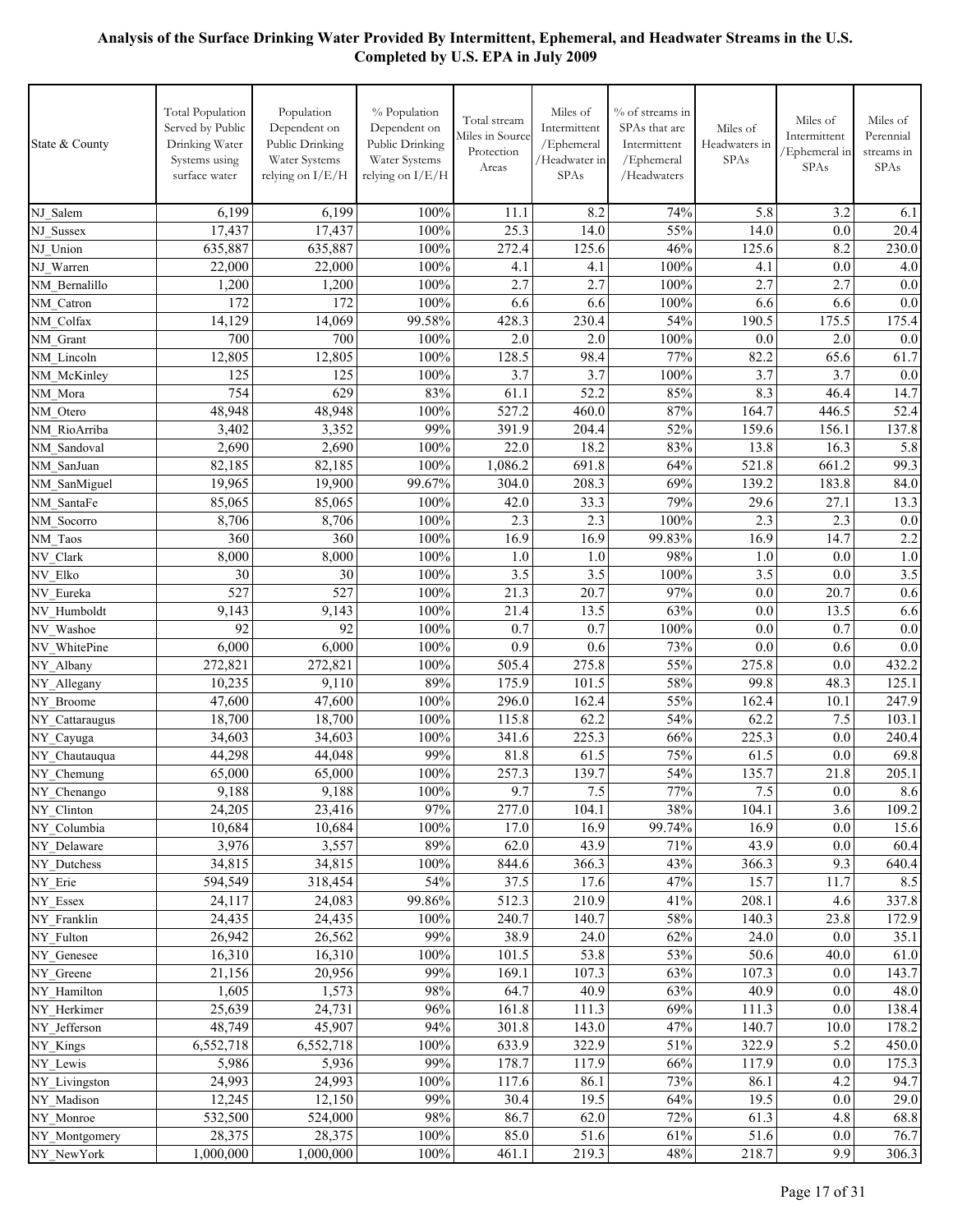| State & County                  | <b>Total Population</b><br>Served by Public<br>Drinking Water<br>Systems using<br>surface water | Population<br>Dependent on<br>Public Drinking<br>Water Systems<br>relying on I/E/H | % Population<br>Dependent on<br>Public Drinking<br>Water Systems<br>relying on I/E/H | Total stream<br>Miles in Source<br>Protection<br>Areas | Miles of<br>Intermittent<br>/Ephemeral<br>/Headwater in<br>SPAs | % of streams in<br>SPAs that are<br>Intermittent<br>/Ephemeral<br>/Headwaters | Miles of<br>Headwaters in<br><b>SPAs</b> | Miles of<br>Intermittent<br>Ephemeral in<br><b>SPAs</b> | Miles of<br>Perennial<br>streams in<br>SPAs |
|---------------------------------|-------------------------------------------------------------------------------------------------|------------------------------------------------------------------------------------|--------------------------------------------------------------------------------------|--------------------------------------------------------|-----------------------------------------------------------------|-------------------------------------------------------------------------------|------------------------------------------|---------------------------------------------------------|---------------------------------------------|
| NY_Niagara                      | 111,134                                                                                         | 111,134                                                                            | 100%                                                                                 | 305.6                                                  | 157.1                                                           | 51%                                                                           | 128.4                                    | 107.7                                                   | 122.5                                       |
| NY Oneida                       | 159,791                                                                                         | 159,721                                                                            | 99.96%                                                                               | 343.4                                                  | 187.4                                                           | 55%                                                                           | 187.4                                    | 0.0                                                     | 308.7                                       |
| NY_Onondaga                     | 449,129                                                                                         | 448,679                                                                            | 99.90%                                                                               | 126.5                                                  | 75.4                                                            | 60%                                                                           | 75.4                                     | 0.0                                                     | 84.2                                        |
| NY Ontario                      | 30,993                                                                                          | 30,993                                                                             | 100%                                                                                 | 329.8                                                  | 226.3                                                           | 69%                                                                           | 226.3                                    | 0.0                                                     | 208.7                                       |
| NY_Orange                       | 175,544                                                                                         | 175,544                                                                            | 100%                                                                                 | 624.3                                                  | 295.8                                                           | 47%                                                                           | 295.0                                    | 5.8                                                     | 478.2                                       |
| NY Orleans                      | 7,418                                                                                           | $\theta$                                                                           | $0\%$                                                                                | 4.6                                                    | 0.0                                                             | 0%                                                                            | 0.0                                      | 0.0                                                     | 0.0                                         |
| NY Oswego                       | 35,420                                                                                          | 29,400                                                                             | 83%                                                                                  | 3.4                                                    | 0.0                                                             | $0\%$                                                                         | 0.0                                      | 0.0                                                     | 0.0                                         |
| NY_Otsego                       | 20,653                                                                                          | 20,553                                                                             | 99.52%                                                                               | 134.5                                                  | 78.8                                                            | 59%                                                                           | 78.8                                     | 0.0                                                     | 117.0                                       |
| NY Putnam                       | 10,489                                                                                          | 10,489                                                                             | 100%                                                                                 | 545.4                                                  | 250.9                                                           | 46%                                                                           | 250.9                                    | 2.9                                                     | 418.0                                       |
| NY Rensselaer                   | 49,170                                                                                          | 49,170                                                                             | 100%                                                                                 | 49.4                                                   | 26.9                                                            | 55%                                                                           | 26.9                                     | 0.0                                                     | 40.3                                        |
| NY Rockland                     | 305,880                                                                                         | 305,880                                                                            | 100%                                                                                 | 64.5                                                   | 40.3                                                            | 62%                                                                           | 40.3                                     | 6.0                                                     | 43.3                                        |
| NY Saratoga                     | 58,750                                                                                          | 58,725                                                                             | 99.96%                                                                               | 540.2                                                  | 279.1                                                           | 52%                                                                           | 279.1                                    | 0.0                                                     | 410.7                                       |
| NY Schenectady                  | 453                                                                                             | 453                                                                                | 100%                                                                                 | 8.2                                                    | 7.2                                                             | 89%                                                                           | 7.2                                      | 0.0                                                     | 7.5                                         |
| NY Schoharie                    | 7,853                                                                                           | 7,828                                                                              | 99.68%                                                                               | 164.3                                                  | 107.4                                                           | 65%                                                                           | 107.4                                    | 0.0                                                     | 159.8                                       |
| NY_Schuyler                     | 2,304                                                                                           | 2,304                                                                              | 100%                                                                                 | 6.0                                                    | 6.0                                                             | 100%                                                                          | 6.0                                      | 0.0                                                     | 5.2                                         |
| NY_Seneca                       | 16,956                                                                                          | 16,956                                                                             | 100%                                                                                 | 288.3                                                  | 198.5                                                           | 69%                                                                           | 198.5                                    | 0.0                                                     | 180.3                                       |
| NY St.Lawrence                  | 50,719                                                                                          | 50,169                                                                             | 99%                                                                                  | 923.5                                                  | 435.2                                                           | 47%                                                                           | 421.9                                    | 174.5                                                   | 519.6                                       |
| NY Steuben                      | 10,086                                                                                          | 10,086                                                                             | 100%                                                                                 | 157.9                                                  | 112.4                                                           | 71%                                                                           | 112.4                                    | 0.0                                                     | 132.0                                       |
| NY Sullivan                     | 16,102                                                                                          | 16,102                                                                             | 100%                                                                                 | 13.7                                                   | 10.9                                                            | 80%                                                                           | 10.9                                     | 0.0                                                     | 9.1                                         |
| NY Tioga                        | 4,830                                                                                           | 4,830                                                                              | 100%                                                                                 | 100.7                                                  | 61.7                                                            | 61%                                                                           | 61.7                                     | 0.0                                                     | 100.3                                       |
| NY Tompkins                     | 93,457                                                                                          | 93,457                                                                             | 100%                                                                                 | 177.2<br>911.8                                         | 111.8                                                           | 63%                                                                           | 111.8<br>434.9                           | 0.0                                                     | 172.7                                       |
| NY Ulster                       | 56,765<br>41,438                                                                                | 55,773<br>41,102                                                                   | 98%<br>99%                                                                           | 295.0                                                  | 434.9<br>166.1                                                  | 48%<br>56%                                                                    | 166.1                                    | 10.8<br>1.9                                             | 690.1<br>192.5                              |
| NY Warren                       | 9,927                                                                                           | 9,927                                                                              | 100%                                                                                 | 197.9                                                  | 92.4                                                            | 47%                                                                           | 92.4                                     | 0.0                                                     | 121.6                                       |
| NY Washington<br>NY_Wayne       | 38,315                                                                                          | 21,653                                                                             | 57%                                                                                  | 35.2                                                   | 11.1                                                            | 31%                                                                           | 11.1                                     | 0.0                                                     | 23.3                                        |
| NY Westchester                  | 170,585                                                                                         | 170,585                                                                            | 100%                                                                                 | 156.0                                                  | 71.2                                                            | 46%                                                                           | 71.2                                     | 0.0                                                     | 99.2                                        |
| NY Wyoming                      | 14,715                                                                                          | 14,615                                                                             | 99%                                                                                  | 31.8                                                   | $20.\overline{9}$                                               | 66%                                                                           | 20.9                                     | 11.4                                                    | 14.0                                        |
| NY Yates                        | 6,112                                                                                           | 5,962                                                                              | 98%                                                                                  | 90.5                                                   | 60.7                                                            | 67%                                                                           | 60.7                                     | 0.0                                                     | 55.9                                        |
| OH Allen                        | 74,750                                                                                          | 74,750                                                                             | 100%                                                                                 | 203.6                                                  | 133.9                                                           | 66%                                                                           | 116.2                                    | 121.9                                                   | 76.7                                        |
| OH_Ashland                      | 1,522                                                                                           | 1,522                                                                              | 100%                                                                                 | 4.2                                                    | 4.2                                                             | 100%                                                                          | 4.2                                      | 1.3                                                     | 1.8                                         |
| OH_Ashtabula                    | 56,426                                                                                          | 3,088                                                                              | 5%                                                                                   | 154.9                                                  | 103.8                                                           | 67%                                                                           | 93.1                                     | 84.8                                                    | 55.2                                        |
| OH Athens                       | 305                                                                                             | 305                                                                                | 100%                                                                                 | 41.7                                                   | 24.5                                                            | 59%                                                                           | 21.8                                     | 23.4                                                    | 11.4                                        |
| OH Belmont                      | 18,287                                                                                          | 18,287                                                                             | $100\%$                                                                              | 17.3                                                   | 15.1                                                            | 87%                                                                           | 14.4                                     | 11.0                                                    | 2.9                                         |
| OH Brown                        | 4,965                                                                                           | 4,965                                                                              | 100%                                                                                 | 45.3                                                   | 34.9                                                            | 77%                                                                           | 33.8                                     | 30.7                                                    | 12.3                                        |
| OH_Carroll                      | 3,400                                                                                           | 3,400                                                                              | 100%                                                                                 | 80.1                                                   | 50.9                                                            | 64%                                                                           | 48.7                                     | 47.9                                                    | 22.9                                        |
| OH Clermont                     | 104,402                                                                                         | 104,402                                                                            | 100%                                                                                 | 33.2                                                   | 23.8                                                            | 71%                                                                           | 23.3                                     | 12.1                                                    | 19.4                                        |
| OH Clinton                      | 16,421                                                                                          | 16,421                                                                             | 100%                                                                                 | 198.6                                                  | 129.0                                                           | 65%                                                                           | 126.5                                    | 104.7                                                   | 84.2                                        |
| OH Columbiana                   | 46,963                                                                                          | 46,963                                                                             | 100%                                                                                 | 797.3                                                  | 477.3                                                           | 60%                                                                           | 441.6                                    | 386.9                                                   | 309.7                                       |
| OH Coshocton                    | 411                                                                                             | 411                                                                                | 100%                                                                                 | 5.5                                                    | 4.7                                                             | 86%                                                                           | 4.7                                      | 2.9                                                     | 2.6                                         |
| OH Crawford                     | 25,552                                                                                          | 25,552                                                                             | $100\%$                                                                              | 70.8                                                   | 41.6                                                            | 59%                                                                           | 41.6                                     | 23.1                                                    | 45.7                                        |
| OH Cuyahoga                     | 1,518,970                                                                                       | 1,518,970                                                                          | 100%                                                                                 | 55.9                                                   | 15.6                                                            | 28%                                                                           | 10.3                                     | 15.6                                                    | 12.4                                        |
| OH Darke                        | 13,200                                                                                          | 13,200                                                                             | $100\%$                                                                              | 113.9                                                  | 60.6                                                            | 53%                                                                           | 60.2                                     | 36.6                                                    | 63.6                                        |
| OH Defiance                     | 17,000                                                                                          | 17,000                                                                             | 100%                                                                                 | 125.4                                                  | 69.5                                                            | 55%                                                                           | 65.1                                     | 62.6                                                    | 32.1                                        |
| OH Delaware                     | 161,445                                                                                         | 161,445                                                                            | 100%                                                                                 | 294.6                                                  | 188.8                                                           | 64%                                                                           | 177.0                                    | 157.4                                                   | 102.3                                       |
| OH Erie                         | 47,571                                                                                          | 10,927                                                                             | 23%                                                                                  | 75.3                                                   | 26.8                                                            | 36%                                                                           | 26.8                                     | 17.0                                                    | 45.0                                        |
| OH Fayette                      | 14,200                                                                                          | 14,200                                                                             | 100%                                                                                 | 25.5                                                   | 7.7                                                             | 30%                                                                           | 7.7                                      | 7.7                                                     | 17.8                                        |
| OH Franklin<br>$\rm OH\_Fulton$ | 1,024,591<br>20,437                                                                             | 1,024,591<br>20,437                                                                | 100%<br>100%                                                                         | 483.9<br>783.6                                         | 297.1<br>497.8                                                  | 61%<br>64%                                                                    | 288.1<br>447.1                           | 206.4<br>421.6                                          | 201.0<br>285.6                              |
| OH_Guernsey                     | 16,265                                                                                          | 16,265                                                                             | 100%                                                                                 | 107.4                                                  | 59.1                                                            | 55%                                                                           | 56.4                                     | 45.1                                                    | 61.3                                        |
| OH Hamilton                     | 813,000                                                                                         | 813,000                                                                            | 100%                                                                                 | 521.9                                                  | 316.8                                                           | 61%                                                                           | 307.8                                    | 133.4                                                   | 291.6                                       |
| OH_Hancock                      | 41,700                                                                                          | 41,700                                                                             | 100%                                                                                 | 114.6                                                  | 65.6                                                            | 57%                                                                           | 64.9                                     | 46.6                                                    | 43.1                                        |
| OH Harrison                     | 3,308                                                                                           | 3,308                                                                              | $100\%$                                                                              | 54.4                                                   | 33.8                                                            | 62%                                                                           | 33.8                                     | 14.9                                                    | 36.5                                        |
| OH_Henry                        | 11,468                                                                                          | 11,468                                                                             | 100%                                                                                 | 803.6                                                  | 531.9                                                           | 66%                                                                           | 456.9                                    | 492.6                                                   | 212.9                                       |
|                                 |                                                                                                 |                                                                                    |                                                                                      |                                                        |                                                                 |                                                                               |                                          |                                                         |                                             |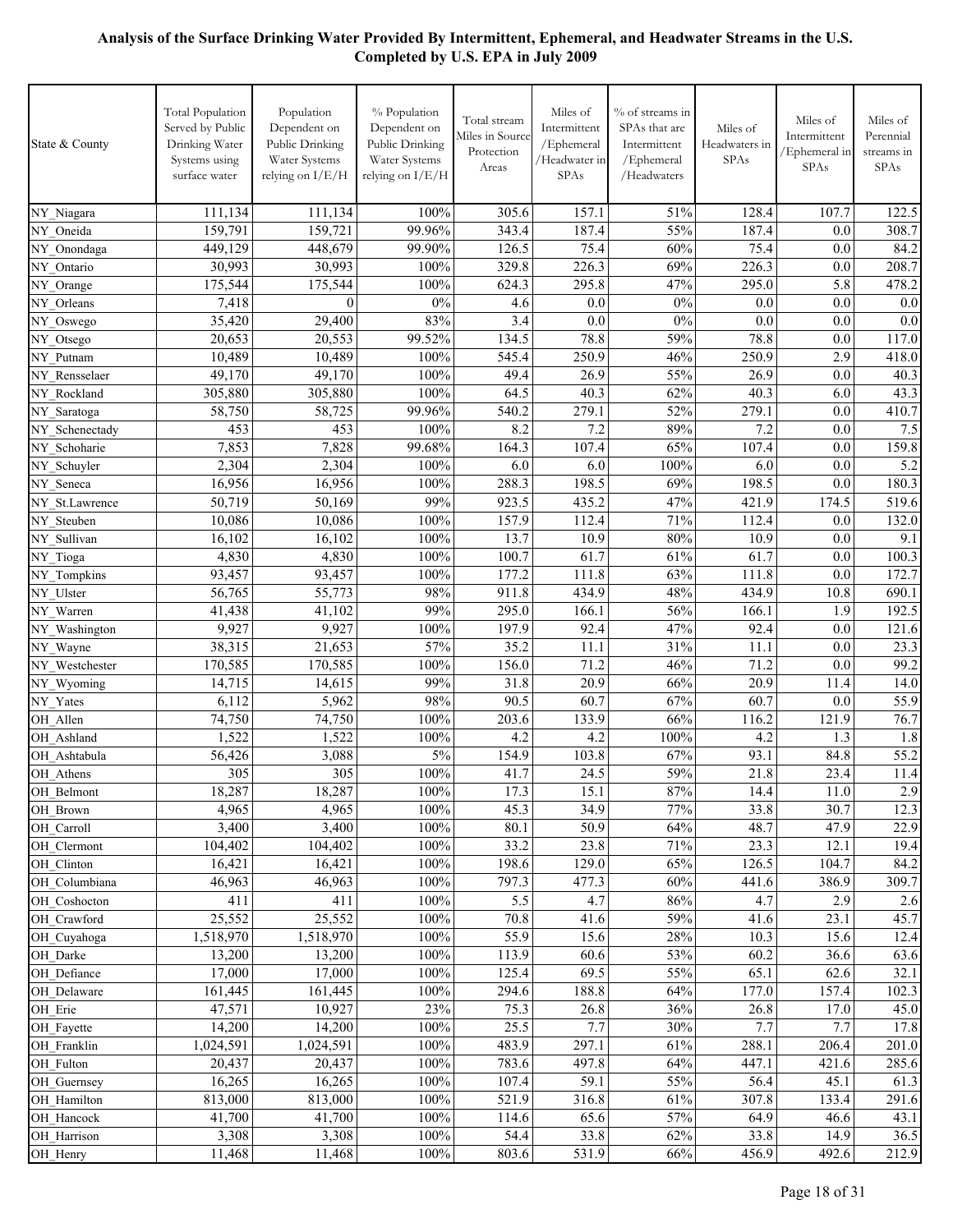| State & County           | Total Population<br>Served by Public<br>Drinking Water<br>Systems using<br>surface water | Population<br>Dependent on<br>Public Drinking<br>Water Systems<br>relying on I/E/H | % Population<br>Dependent on<br>Public Drinking<br>Water Systems<br>relying on I/E/H | Total stream<br>Miles in Source<br>Protection<br>Areas | Miles of<br>Intermittent<br>/Ephemeral<br>/Headwater in<br>SPAs | % of streams in<br>SPAs that are<br>Intermittent<br>/Ephemeral<br>/Headwaters | Miles of<br>Headwaters in<br><b>SPAs</b> | Miles of<br>Intermittent<br>/Ephemeral in<br><b>SPAs</b> | Miles of<br>Perennial<br>streams in<br><b>SPAs</b> |
|--------------------------|------------------------------------------------------------------------------------------|------------------------------------------------------------------------------------|--------------------------------------------------------------------------------------|--------------------------------------------------------|-----------------------------------------------------------------|-------------------------------------------------------------------------------|------------------------------------------|----------------------------------------------------------|----------------------------------------------------|
| OH Highland              | 7,000                                                                                    | 7,000                                                                              | 100%                                                                                 | 35.1                                                   | 26.1                                                            | 74%                                                                           | 24.9                                     | 21.2                                                     | 13.6                                               |
| OH Hocking               | 200                                                                                      | 200                                                                                | 100%                                                                                 | 1.0                                                    | 1.0                                                             | 100%                                                                          | 1.0                                      | 1.0                                                      | 0.0                                                |
| OH Huron                 | 36,644                                                                                   | 36,644                                                                             | 100%                                                                                 | 422.2                                                  | 263.1                                                           | 62%                                                                           | 247.2                                    | 223.1                                                    | 190.9                                              |
| OH Jackson               | 16,691                                                                                   | 16,691                                                                             | 100%                                                                                 | 84.9                                                   | 66.1                                                            | 78%                                                                           | 57.0                                     | 63.1                                                     | 14.0                                               |
| OH Jefferson             | 29,017                                                                                   | 29,017                                                                             | 100%                                                                                 | 810.3                                                  | 490.7                                                           | 61%                                                                           | 452.2                                    | 357.4                                                    | 360.0                                              |
| OH Lake                  | 229,263                                                                                  | 110,317                                                                            | 48%                                                                                  | 177.4                                                  | 85.4                                                            | 48%                                                                           | 81.3                                     | 52.4                                                     | 82.1                                               |
| OH_Lawrence              | 20,692                                                                                   | 20,692                                                                             | 100%                                                                                 | 1,059.5                                                | 553.0                                                           | 52%                                                                           | 549.2                                    | 141.4                                                    | 754.0                                              |
| OH_Licking               | 48,000                                                                                   | 48,000                                                                             | 100%                                                                                 | 178.3                                                  | 119.9                                                           | 67%<br>58%                                                                    | 116.8<br>99.2                            | 97.0<br>87.5                                             | 81.1                                               |
| OH Lorain                | 199,830<br>379,335                                                                       | 199,830<br>$\theta$                                                                | 100%<br>$0\%$                                                                        | 182.6<br>4.0                                           | 105.4<br>0.0                                                    | 0%                                                                            | 0.0                                      | 0.0                                                      | 86.8<br>0.0                                        |
| OH Lucas<br>OH Mahoning  | 61,900                                                                                   | 61,900                                                                             | 100%                                                                                 | 136.9                                                  | 88.8                                                            | 65%                                                                           | 82.8                                     | 73.0                                                     | 48.7                                               |
| OH Marion                | 47,000                                                                                   | 47,000                                                                             | 100%                                                                                 | 159.1                                                  | 97.4                                                            | 61%                                                                           | 73.7                                     | 93.2                                                     | 60.7                                               |
| OH Mercer                | 11,546                                                                                   | 11,546                                                                             | 100%                                                                                 | 133.4                                                  | 75.9                                                            | 57%                                                                           | 54.6                                     | 72.5                                                     | 47.4                                               |
| OH Miami                 | 20,883                                                                                   | 20,883                                                                             | 100%                                                                                 | 275.3                                                  | 173.9                                                           | 63%                                                                           | 156.0                                    | 148.6                                                    | 117.7                                              |
| OH Monroe                | 2,598                                                                                    | 2,598                                                                              | 100%                                                                                 | 39.3                                                   | 27.4                                                            | 70%                                                                           | 26.9                                     | 20.6                                                     | 17.8                                               |
| OH_Muskingum             | 9,592                                                                                    | 9,592                                                                              | 100%                                                                                 | 164.8                                                  | 100.7                                                           | 61%                                                                           | 100.7                                    | 66.3                                                     | 95.7                                               |
| OH Noble                 | 7,550                                                                                    | 7,550                                                                              | 100%                                                                                 | 16.7                                                   | 13.6                                                            | 82%                                                                           | 13.0                                     | 11.9                                                     | 0.0                                                |
| OH Ottawa                | 24.645                                                                                   | 3,510                                                                              | 14%                                                                                  | 26.3                                                   | 0.0                                                             | 0%                                                                            | 0.0                                      | 0.0                                                      | 0.0                                                |
| OH Paulding              | 3,595                                                                                    | 3,595                                                                              | 100%                                                                                 | 112.4                                                  | 86.3                                                            | 77%                                                                           | 73.2                                     | 68.7                                                     | 39.7                                               |
| OH Perry                 | 9,696                                                                                    | 9,696                                                                              | 100%                                                                                 | 23.0                                                   | 18.3                                                            | 80%                                                                           | 17.4                                     | 9.7                                                      | 10.9                                               |
| OH Pike                  | 1,500                                                                                    | 1,500                                                                              | 100%                                                                                 | 317.6                                                  | 184.9                                                           | 58%                                                                           | 162.8                                    | 169.8                                                    | 101.8                                              |
| OH Portage               | 16,942                                                                                   | 16,942                                                                             | 100%                                                                                 | 133.9                                                  | 88.4                                                            | 66%                                                                           | 87.8                                     | 66.0                                                     | 45.3                                               |
| OH Putnam                | 4,367                                                                                    | 4,367                                                                              | 100%                                                                                 | 165.6                                                  | 84.7                                                            | 51%                                                                           | 82.8                                     | 35.2                                                     | 122.5                                              |
| OH Richland              | 60,860                                                                                   | 60,860                                                                             | 100%                                                                                 | 96.2                                                   | 64.6                                                            | 67%                                                                           | 63.1                                     | 44.9                                                     | 45.3                                               |
| OH Sandusky<br>OH Scioto | 25,584<br>39,300                                                                         | 25,584<br>39,300                                                                   | 100%<br>100%                                                                         | 291.1<br>686.9                                         | 147.4<br>352.1                                                  | 51%<br>51%                                                                    | 124.1<br>350.5                           | 95.9<br>72.2                                             | 117.7<br>504.8                                     |
| OH Seneca                | 34,562                                                                                   | 34,562                                                                             | 100%                                                                                 | 277.5                                                  | 175.8                                                           | 63%                                                                           | 156.0                                    | 117.9                                                    | 139.4                                              |
| OH Shelby                | 20,211                                                                                   | 20,211                                                                             | 100%                                                                                 | 202.2                                                  | 128.6                                                           | 64%                                                                           | 111.1                                    | 116.7                                                    | 82.7                                               |
| OH Stark                 | 23,000                                                                                   | 23,000                                                                             | 100%                                                                                 | 41.3                                                   | 29.1                                                            | 71%                                                                           | 27.7                                     | 24.2                                                     | 8.4                                                |
| OH_Summit                | 309,000                                                                                  | 309,000                                                                            | 100%                                                                                 | 112.4                                                  | 72.6                                                            | 65%                                                                           | 60.3                                     | 55.5                                                     | 47.2                                               |
| OH_Trumbull              | 59,279                                                                                   | 59,279                                                                             | 100%                                                                                 | 767.5                                                  | 493.0                                                           | 64%                                                                           | 475.7                                    | 305.0                                                    | 334.4                                              |
| OH_Tuscarawas            | 9,224                                                                                    | 9,224                                                                              | 100%                                                                                 | 55.2                                                   | 18.8                                                            | 34%                                                                           | 18.8                                     | 14.2                                                     | 41.0                                               |
| OH_Union                 | 18,000                                                                                   | 18,000                                                                             | 100%                                                                                 | 55.9                                                   | 30.6                                                            | 55%                                                                           | 30.4                                     | 29.0                                                     | 25.9                                               |
| OH VanWert               | 10,690                                                                                   | 10,690                                                                             | 100%                                                                                 | 20.8                                                   | 4.3                                                             | 21%                                                                           | 4.3                                      | 4.3                                                      | 16.5                                               |
| OH Wood                  | 33,361                                                                                   | 33,361                                                                             | 100%                                                                                 | 654.3                                                  | 371.6                                                           | 57%                                                                           | 300.8                                    | 304.9                                                    | 266.2                                              |
| OH Wyandot               | 6,600                                                                                    | 6,600                                                                              | 100%                                                                                 | 68.5                                                   | 33.6                                                            | 49%                                                                           | 30.2                                     | 31.5                                                     | 35.4                                               |
| OK_Adair                 | 3,951                                                                                    | 3,951                                                                              | 100%                                                                                 | 31.2                                                   | 27.6                                                            | 89%                                                                           | 19.3                                     | 25.7                                                     | 3.6                                                |
| OK Atoka                 | 6,993                                                                                    | 6,993                                                                              | 100%                                                                                 | 163.8                                                  | 92.6                                                            | 57%                                                                           | 89.5                                     | 48.6                                                     | 91.0                                               |
| OK Bryan<br>OK Caddo     | 21,815<br>6,645                                                                          | 21,815<br>6,645                                                                    | 100%<br>100%                                                                         | 78.5<br>68.5                                           | 55.5<br>32.4                                                    | 71%<br>47%                                                                    | 44.3<br>32.4                             | 55.0<br>16.3                                             | 23.0<br>42.4                                       |
| OK Carter                | 38,411                                                                                   | 38,411                                                                             | 100%                                                                                 | 30.4                                                   | 18.6                                                            | 61%                                                                           | 16.4                                     | 15.7                                                     | 7.0                                                |
| OK Cherokee              | 26,681                                                                                   | 26,681                                                                             | 100%                                                                                 | 1,096.5                                                | 739.2                                                           | 67%                                                                           | 636.0                                    | 692.3                                                    | 263.4                                              |
| OK Choctaw               | 5,622                                                                                    | 5,622                                                                              | 100%                                                                                 | 196.9                                                  | 100.9                                                           | 51%                                                                           | 100.9                                    | 42.2                                                     | 99.8                                               |
| OK Cleveland             | 89,952                                                                                   | 89,952                                                                             | 100%                                                                                 | 55.5                                                   | 25.1                                                            | 45%                                                                           | 25.1                                     | 7.4                                                      | 30.4                                               |
| OK_Coal                  | 2,005                                                                                    | 2,005                                                                              | 100%                                                                                 | 23.4                                                   | 18.6                                                            | $80\%$                                                                        | 18.5                                     | 10.2                                                     | 10.6                                               |
| OK Comanche              | 92,783                                                                                   | 92,783                                                                             | 100%                                                                                 | 238.4                                                  | 147.3                                                           | 62%                                                                           | 121.0                                    | 137.1                                                    | 63.4                                               |
| OK_Cotton                | 3,803                                                                                    | 3,803                                                                              | 100%                                                                                 | 93.6                                                   | 48.7                                                            | 52%                                                                           | 42.0                                     | 42.5                                                     | 35.6                                               |
| OK_Craig                 | 8,934                                                                                    | 8,934                                                                              | 100%                                                                                 | 202.8                                                  | 121.5                                                           | 60%                                                                           | 100.6                                    | 87.7                                                     | 21.3                                               |
| OK_Creek                 | 29,036                                                                                   | 29,036                                                                             | 100%                                                                                 | 274.8                                                  | 187.7                                                           | 68%                                                                           | 159.1                                    | 181.7                                                    | 74.8                                               |
| OK Custer                | 8,895                                                                                    | 8,895                                                                              | 100%                                                                                 | 160.4                                                  | 106.4                                                           | 66%                                                                           | 87.6                                     | 98.4                                                     | 28.8                                               |
| OK_Delaware              | 19,765                                                                                   | 19,765                                                                             | 100%                                                                                 | 587.2                                                  | 386.7                                                           | 66%                                                                           | 327.4                                    | 341.0                                                    | 144.3                                              |
| OK Garvin                | 9,936                                                                                    | 9,936                                                                              | 100%                                                                                 | 51.1                                                   | 36.8                                                            | 72%                                                                           | 32.1                                     | 30.6                                                     | 7.9                                                |
| OK_Grady                 | 15,875                                                                                   | 15,875                                                                             | 100%                                                                                 | 27.5                                                   | 23.4                                                            | $85\%$                                                                        | 8.3                                      | 22.0                                                     | 5.5                                                |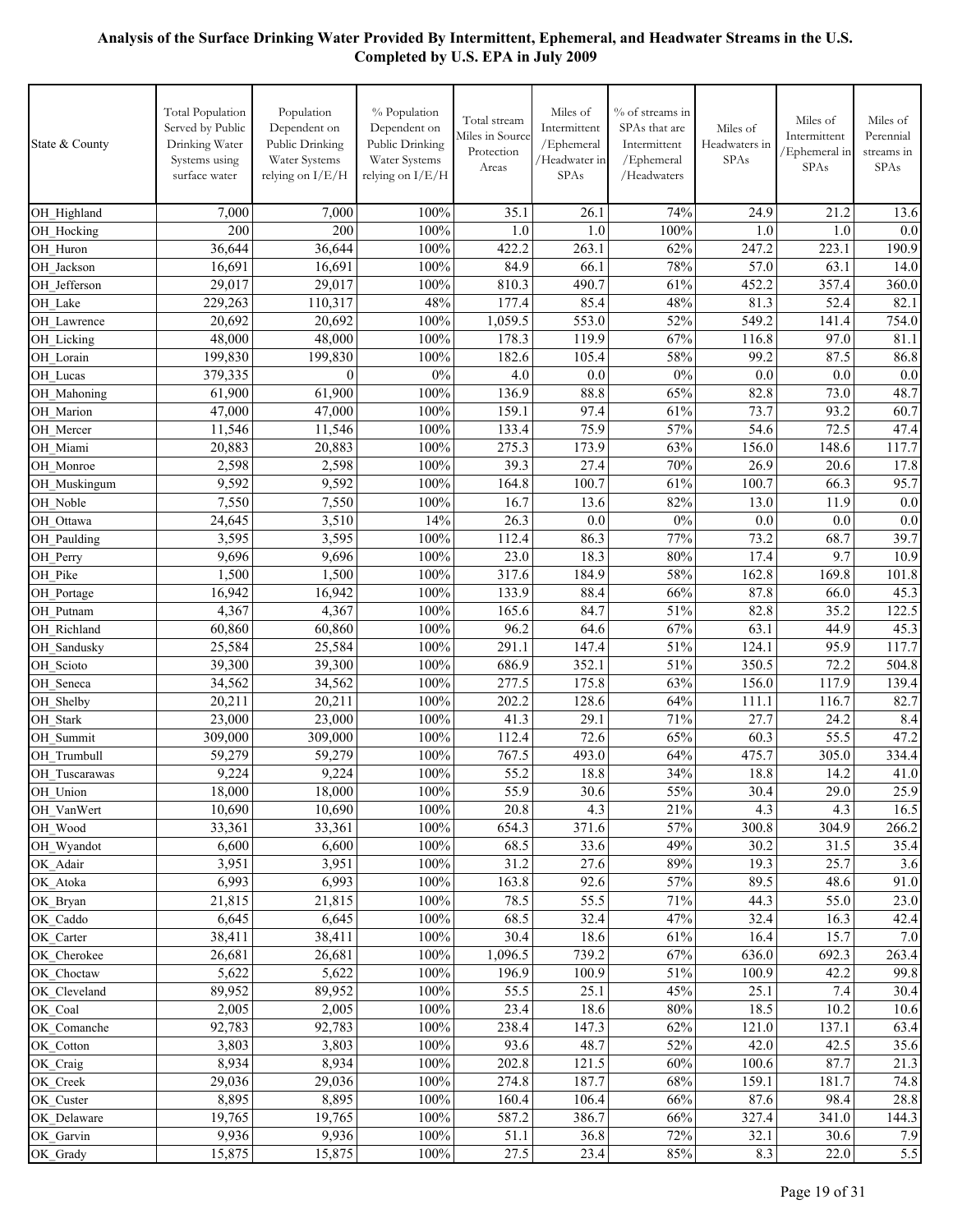| Public Drinking<br>Public Drinking<br>Drinking Water<br>State & County<br>/Ephemeral<br>Intermittent<br>Headwaters in<br>Protection<br>Water Systems<br>Water Systems<br>/Headwater in<br>/Ephemeral<br>Systems using<br>Areas<br>relying on I/E/H<br>relying on I/E/H<br>SPAs<br>surface water<br>/Headwaters | SPAs          | Intermittent<br>Ephemeral in<br><b>SPAs</b> | Perennial<br>streams in<br>SPAs |
|----------------------------------------------------------------------------------------------------------------------------------------------------------------------------------------------------------------------------------------------------------------------------------------------------------------|---------------|---------------------------------------------|---------------------------------|
| 5,731<br>5,731<br>100%<br>17.4<br>13.5<br>78%<br>OK Haskell                                                                                                                                                                                                                                                    | 12.9          | 12.6                                        | 3.5                             |
| 7,762<br>7,762<br>100%<br>40.2<br>33.2<br>83%<br>OK Hughes                                                                                                                                                                                                                                                     | 29.8          | 31.5                                        | 6.4                             |
| 21,477<br>100%<br>87.2<br>83%<br>21,477<br>104.8<br>OK Jackson                                                                                                                                                                                                                                                 | 57.1          | 80.4                                        | 9.0                             |
| 32.4<br>100%<br>69.8<br>OK Jefferson<br>1,988<br>1,988<br>46%                                                                                                                                                                                                                                                  | 30.9          | 31.0                                        | 21.8                            |
| 61.2<br>30.5<br>4,862<br>4,862<br>100%<br>50%<br>OK Johnston                                                                                                                                                                                                                                                   | 29.5          | 20.5                                        | 38.1                            |
| 99.6<br>63%<br>33,587<br>33,587<br>100%<br>157.9<br>OK_Kay                                                                                                                                                                                                                                                     | 70.3          | 96.0                                        | 44.9                            |
| 5,506<br>5,506<br>100%<br>294.9<br>220.5<br>75%<br>OK Kiowa                                                                                                                                                                                                                                                    | 165.0         | 197.0                                       | 48.4                            |
| 4,018<br>8.0<br>7.7<br>96%<br>4,018<br>100%<br>OK Latimer                                                                                                                                                                                                                                                      | 7.7           | 6.4                                         | 0.0                             |
| 29.8<br>6,834<br>100%<br>68%<br>6,834<br>44.0<br>OK LeFlore                                                                                                                                                                                                                                                    | 29.0          | 18.4                                        | 19.9                            |
| 6,829<br>6,829<br>100%<br>327.8<br>85%<br>385.0<br>OK Lincoln<br>11,595<br>100%<br>31.0<br>75%                                                                                                                                                                                                                 | 230.6<br>25.6 | 322.2<br>30.5                               | 51.3                            |
| 11,595<br>41.1<br>OK Logan<br>19.4<br>100%<br>28.3<br>17,152<br>17,152<br>68%                                                                                                                                                                                                                                  | 19.4          | 11.8                                        | 6.3<br>13.9                     |
| OK Marshall<br>15,686<br>100%<br>684.7<br>424.4<br>15,686<br>62%<br>OK Mayes                                                                                                                                                                                                                                   | 356.9         | 335.6                                       | 139.2                           |
| 100%<br>239.0<br>62%<br>16,810<br>16,810<br>382.4<br>OK McCurtain                                                                                                                                                                                                                                              | 232.7         | 97.4                                        | 169.3                           |
| 14,291<br>100%<br>255.4<br>14,291<br>459.1<br>56%<br>OK McIntosh                                                                                                                                                                                                                                               | 222.8         | 201.0                                       | 18.9                            |
| 9,934<br>9,934<br>83.6<br>63.6<br>100%<br>76%<br>OK_Murray                                                                                                                                                                                                                                                     | 44.1          | 55.1                                        | 19.6                            |
| 511.8<br>338.1<br>47,092<br>47,092<br>100%<br>66%<br>OK_Muskogee                                                                                                                                                                                                                                               | 294.4         | 302.0                                       | 106.9                           |
| 6,035<br>6,035<br>100%<br>219.3<br>131.1<br>60%<br>OK Noble                                                                                                                                                                                                                                                    | 117.4         | 107.9                                       | 43.2                            |
| 4,725<br>4,725<br>100%<br>311.2<br>183.8<br>59%<br>OK Nowata                                                                                                                                                                                                                                                   | 174.5         | 132.3                                       | 165.9                           |
| 32.1<br>4,052<br>4,052<br>100%<br>35.1<br>91%<br>OK Okfuskee                                                                                                                                                                                                                                                   | 29.6          | 16.7                                        | 13.4                            |
| 38.8<br>749,933<br>100%<br>76.0<br>51%<br>749,933<br>OK Oklahoma                                                                                                                                                                                                                                               | 37.7          | 19.6                                        | 38.6                            |
| 78.5<br>57.9<br>20,482<br>100%<br>74%<br>20,482<br>OK_Okmulgee                                                                                                                                                                                                                                                 | 51.2          | 52.4                                        | 9.6                             |
| 118.3<br>53%<br>17,766<br>17,766<br>100%<br>223.4<br>OK Osage                                                                                                                                                                                                                                                  | 105.7         | 87.6                                        | 111.8                           |
| 26.5<br>1,118<br>1,118<br>100%<br>44.1<br>60%<br>OK Ottawa                                                                                                                                                                                                                                                     | 26.0          | 17.2                                        | 12.1                            |
| 5,662<br>5,662<br>100%<br>84.7<br>67.4<br>80%<br>OK Pawnee                                                                                                                                                                                                                                                     | 59.0          | 63.0                                        | 17.6                            |
| 100%<br>40,000<br>40,000<br>193.0<br>107.4<br>56%<br>OK Payne                                                                                                                                                                                                                                                  | 98.4          | 86.1                                        | 43.2                            |
| 31,158<br>31,158<br>100%<br>147.5<br>223.9<br>66%<br>OK Pittsburg                                                                                                                                                                                                                                              | 126.6         | 139.8                                       | 38.3                            |
| 40.9<br>100%<br>44.9<br>91%<br>36,648<br>36,648<br>OK Pottawatomie<br>100%<br>212.2<br>6,946<br>6,946<br>344.3<br>62%                                                                                                                                                                                          | 32.8<br>201.6 | 34.2<br>157.2                               | 0.3<br>163.8                    |
| OK Pushmataha<br>778<br>778<br>100%<br>4.7<br>7.1<br>66%<br>OK RogerMills                                                                                                                                                                                                                                      | 4.7           | 4.7                                         | 2.1                             |
| 42,209<br>100%<br>102.8<br>43%<br>42,209<br>236.3<br>OK_Rogers                                                                                                                                                                                                                                                 | 88.7          | 67.5                                        | 81.6                            |
| OK_Seminole<br>62.8<br>3,562<br>3,562<br>100%<br>83.4<br>75%                                                                                                                                                                                                                                                   | 56.7          | 51.8                                        | 22.4                            |
| 31,658<br>100%<br>154.6<br>31,658<br>246.1<br>63%<br>OK Sequoyah                                                                                                                                                                                                                                               | 131.3         | 134.4                                       | 46.1                            |
| OK_Stephens<br>100%<br>76.3<br>56%<br>24,665<br>24,665<br>136.5                                                                                                                                                                                                                                                | 68.1          | 62.6                                        | 50.3                            |
| 52.9<br>48.5<br>92%<br>OK_Tillman<br>4,637<br>4,637<br>100%                                                                                                                                                                                                                                                    | 36.0          | 45.3                                        | 0.8                             |
| 95.1<br>OK_Tulsa<br>588,268<br>588,268<br>100%<br>180.5<br>53%                                                                                                                                                                                                                                                 | 80.6          | 60.2                                        | 32.9                            |
| 100%<br>463.4<br>263.0<br>57%<br>OK Wagoner<br>48,151<br>48,151                                                                                                                                                                                                                                                | 246.6         | 180.3                                       | 152.3                           |
| 35,907<br>100%<br>185.0<br>53%<br>OK Washington<br>35,907<br>346.6                                                                                                                                                                                                                                             | 141.6         | 147.2                                       | 159.9                           |
| 52.1<br>38.2<br>10,345<br>10,345<br>100%<br>73%<br>OR Baker                                                                                                                                                                                                                                                    | 31.5          | 18.2                                        | 26.7                            |
| 60,165<br>100%<br>453.1<br>254.0<br>56%<br>60,165<br>OR Benton                                                                                                                                                                                                                                                 | 209.1         | 193.5                                       | 194.4                           |
| 160,675<br>160,085<br>99.63%<br>1,051.8<br>604.9<br>58%<br>OR Clackamas                                                                                                                                                                                                                                        | 590.2         | 116.8                                       | 882.3                           |
| 98%<br>93.6<br>35,308<br>34,658<br>126.0<br>74%<br>OR Clatsop                                                                                                                                                                                                                                                  | 93.6          | 2.3                                         | 123.0                           |
| 13,290<br>13,260<br>99.77%<br>968.3<br>486.4<br>50%<br>OR Columbia                                                                                                                                                                                                                                             | 469.2         | 108.1                                       | 640.0                           |
| 100%<br>392.3<br>59%<br>50,956<br>50,956<br>667.9<br>OR Coos                                                                                                                                                                                                                                                   | 389.4         | 30.9                                        | 627.9                           |
| 400<br>400<br>100%<br>3.5<br>3.5<br>99.75%<br>OR Crook<br>5,286<br>5,286<br>100%<br>457.3<br>793.5<br>58%<br>OR Curry                                                                                                                                                                                          | 1.9<br>454.9  | 1.6<br>32.0                                 | 1.9<br>705.7                    |
| 3.7<br>3.7<br>52,320<br>52,320<br>100%<br>$100\%$<br>OR Deschutes                                                                                                                                                                                                                                              | 3.7           | 0.0                                         | 3.7                             |
| 99.89%<br>1,702.9<br>OR_Douglas<br>84,141<br>84,046<br>2,757.6<br>62%                                                                                                                                                                                                                                          | 1,671.6       | 273.0                                       | 2,344.8                         |
| OR_Grant<br>3,413<br>2,791<br>82%<br>5.8<br>45%<br>12.8                                                                                                                                                                                                                                                        | 4.2           | 1.5                                         | 10.6                            |
| 10.3<br>OR HoodRiver<br>17,775<br>75%<br>16.6<br>62%<br>13,275                                                                                                                                                                                                                                                 | 7.9           | 8.1                                         | 7.5                             |
| OR_Jackson<br>99.93%<br>1,430.6<br>725.8<br>114,924<br>114,849<br>51%                                                                                                                                                                                                                                          | 671.6         | 287.5                                       | 836.2                           |
| 12,315<br>99%<br>21.7<br>52%<br>OR Jefferson<br>12,451<br>11.3                                                                                                                                                                                                                                                 | 4.4           | 7.4                                         | 12.4                            |
| 34,185<br>34,185<br>100%<br>1,585.4<br>879.2<br>55%<br>OR_Josephine                                                                                                                                                                                                                                            | 857.2         | 196.3                                       | 1,174.5                         |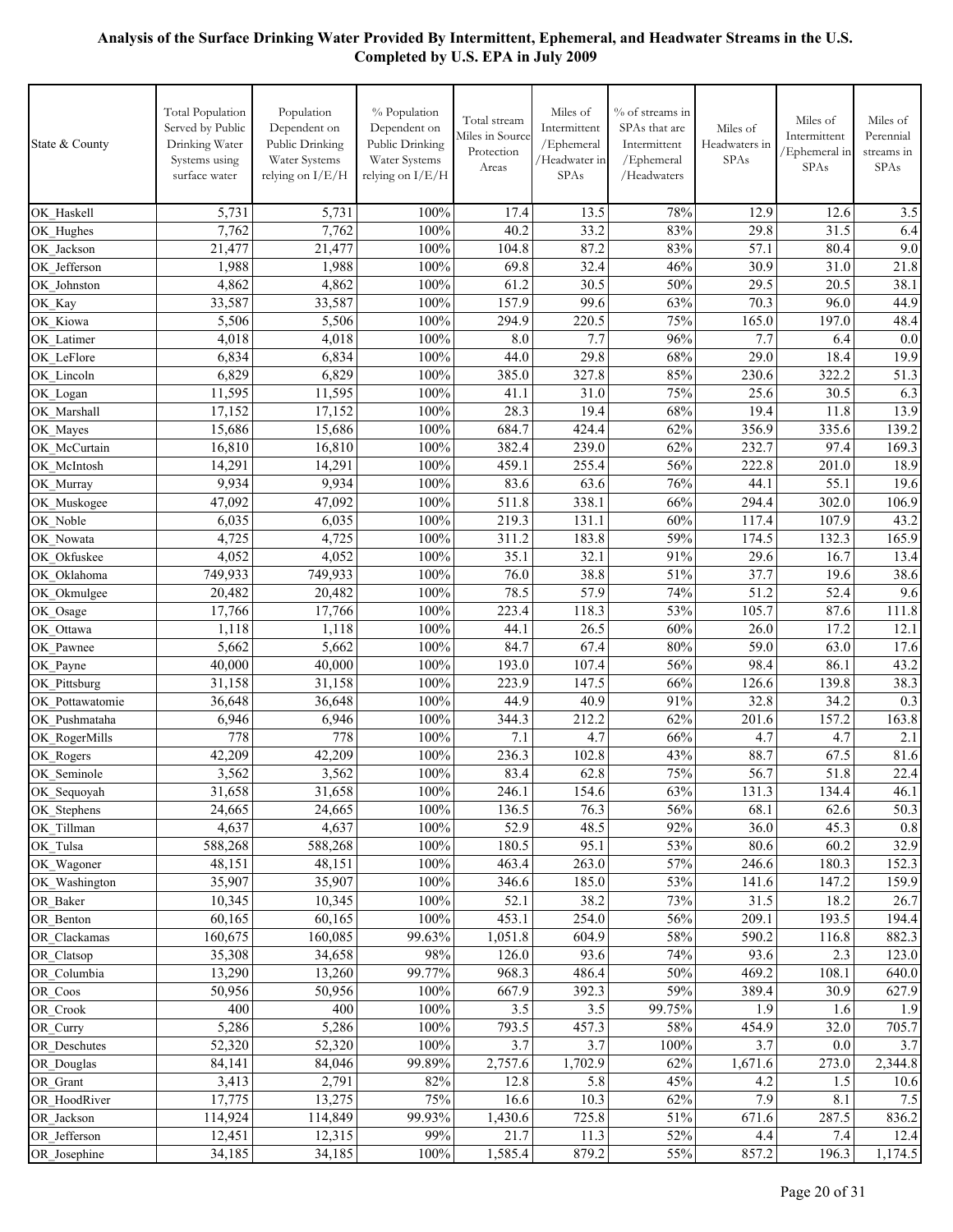| State & County              | Total Population<br>Served by Public<br>Drinking Water<br>Systems using<br>surface water | Population<br>Dependent on<br>Public Drinking<br>Water Systems<br>relying on I/E/H | % Population<br>Dependent on<br>Public Drinking<br>Water Systems<br>relying on I/E/H | Total stream<br>Miles in Source<br>Protection<br>Areas | Miles of<br>Intermittent<br>/Ephemeral<br>/Headwater in<br>SPAs | % of streams in<br>SPAs that are<br>Intermittent<br>/Ephemeral<br>/Headwaters | Miles of<br>Headwaters in<br><b>SPAs</b> | Miles of<br>Intermittent<br>Ephemeral in<br>SPAs | Miles of<br>Perennial<br>streams in<br>SPAs |
|-----------------------------|------------------------------------------------------------------------------------------|------------------------------------------------------------------------------------|--------------------------------------------------------------------------------------|--------------------------------------------------------|-----------------------------------------------------------------|-------------------------------------------------------------------------------|------------------------------------------|--------------------------------------------------|---------------------------------------------|
| OR Klamath                  | 110                                                                                      | 110                                                                                | 100%                                                                                 | 5.4                                                    | 5.3                                                             | 99%                                                                           | 5.3                                      | 0.9                                              | 4.4                                         |
| OR Lake                     | 2,800                                                                                    | 2,800                                                                              | 100%                                                                                 | 2.8                                                    | 2.8                                                             | 100%                                                                          | 1.9                                      | 1.0                                              | 1.9                                         |
| OR Lane                     | 249.742                                                                                  | 249,567                                                                            | 99.93%                                                                               | 1,444.0                                                | 887.8                                                           | 61%                                                                           | 875.5                                    | 59.9                                             | 1,284.6                                     |
| OR Lincoln                  | 46,767                                                                                   | 46,737                                                                             | 99.94%                                                                               | 440.4                                                  | 271.4                                                           | 62%                                                                           | 268.8                                    | 36.6                                             | 376.9                                       |
| OR Linn                     | 73,860                                                                                   | 73,650                                                                             | 99.72%                                                                               | 1,843.3                                                | 1,074.1                                                         | 58%                                                                           | 953.8                                    | 435.2                                            | 1,171.8                                     |
| OR Malheur                  | 11,390                                                                                   | 11,390                                                                             | 100%                                                                                 | 276.8                                                  | 94.6                                                            | 34%                                                                           | 42.6                                     | 80.2                                             | 48.1                                        |
| OR Marion                   | 20,135                                                                                   | 20,135                                                                             | 100%                                                                                 | 1,187.0                                                | 696.9                                                           | 59%                                                                           | 642.5                                    | 248.3                                            | 803.0                                       |
| OR Morrow                   | 50                                                                                       | 50                                                                                 | 100%                                                                                 | 1.5                                                    | 1.5                                                             | 100%                                                                          | 1.5                                      | 0.0                                              | 1.5                                         |
| OR Multnomah                | 542,755                                                                                  | 542,500                                                                            | 99.95%                                                                               | 135.6                                                  | 91.0                                                            | 67%                                                                           | 89.7                                     | 30.6                                             | 94.0                                        |
| OR Polk                     | 19,636                                                                                   | 19,636                                                                             | 100%                                                                                 | 120.9                                                  | 74.1                                                            | 61%                                                                           | 74.1                                     | 11.1                                             | 108.4                                       |
| OR Sherman                  | 1,001                                                                                    | 1,001                                                                              | 100%                                                                                 | 1.9                                                    | 1.9                                                             | 99.55%                                                                        | 0.0                                      | 1.9                                              | 0.0                                         |
| OR Tillamook                | 17,698                                                                                   | 16,303                                                                             | 92%                                                                                  | 91.5                                                   | 54.0                                                            | 59%                                                                           | 54.0                                     | 1.4                                              | 74.7                                        |
| OR Umatilla                 | 32,835                                                                                   | 32,800                                                                             | 99.89%                                                                               | 1,404.6                                                | 644.2                                                           | 46%                                                                           | 294.6                                    | 608.6                                            | 122.6                                       |
| OR Union                    | 40                                                                                       | 40                                                                                 | 100%                                                                                 | 0.3                                                    | 0.0                                                             | 4%                                                                            | 0.0                                      | 0.0                                              | 0.0                                         |
| OR Wallowa                  | 3,997                                                                                    | 1,507                                                                              | 38%                                                                                  | 51.5                                                   | 27.3                                                            | 53%                                                                           | 26.2                                     | 1.1                                              | 36.7                                        |
| OR Wasco                    | 13.670                                                                                   | 12,950                                                                             | 95%                                                                                  | 53.8                                                   | 42.5                                                            | 79%                                                                           | 28.1                                     | 27.0                                             | 22.7                                        |
| OR Washington               | 24,429                                                                                   | 24,299                                                                             | 99.47%                                                                               | 197.8                                                  | 100.3                                                           | 51%                                                                           | 100.3                                    | 13.3                                             | 168.6                                       |
| OR Wheeler                  | 635                                                                                      | 635                                                                                | 100%                                                                                 | 4.3                                                    | 4.3                                                             | 100%                                                                          | 4.3                                      | 0.0                                              | 4.3                                         |
| OR Yamhill                  | 65,230                                                                                   | 65,200                                                                             | 99.95%                                                                               | 428.7                                                  | 255.7                                                           | 60%                                                                           | 253.8                                    | 24.7                                             | 392.3                                       |
| PA Adams                    | 20,000                                                                                   | 20,000                                                                             | 100%                                                                                 | 157.9                                                  | 100.3                                                           | 64%                                                                           | 100.3                                    | 0.0                                              | 154.7                                       |
| PA Allegheny                | 1,351,362                                                                                | 1,351,362                                                                          | 100%                                                                                 | 1,847.5                                                | 1,094.3                                                         | 59%                                                                           | 1,035.4                                  | 718.3                                            | 889.2                                       |
| PA_Armstrong                | 19,307                                                                                   | 19,307                                                                             | 100%                                                                                 | 1,313.2                                                | 753.5                                                           | 57%                                                                           | 745.8                                    | 396.8                                            | 695.0                                       |
| PA Beaver                   | 66,723                                                                                   | 66,723                                                                             | 100%                                                                                 | 864.8                                                  | 514.7                                                           | 60%                                                                           | 472.6                                    | 404.9                                            | 339.0                                       |
| PA Bedford                  | 7,396                                                                                    | 7,396                                                                              | 100%                                                                                 | 308.2                                                  | 183.8                                                           | 60%                                                                           | 179.0                                    | 114.5                                            | 161.0                                       |
| PA Berks                    | 131,108                                                                                  | 131,108                                                                            | 100%                                                                                 | 290.3                                                  | 158.2                                                           | 54%                                                                           | 156.6                                    | 24.0                                             | 232.7                                       |
| PA Blair                    | 69,340                                                                                   | 69,340                                                                             | 100%                                                                                 | 83.2                                                   | 61.9                                                            | 74%                                                                           | 61.5                                     | 31.7                                             | 47.5                                        |
| PA Bucks                    | 162,427                                                                                  | 162,427                                                                            | 100%                                                                                 | 765.9                                                  | 336.7                                                           | 44%                                                                           | 332.4                                    | 50.7                                             | 526.7                                       |
| PA Butler                   | 79,185                                                                                   | 79,185                                                                             | 100%                                                                                 | 518.8                                                  | 283.0                                                           | 55%                                                                           | 278.8                                    | 179.8                                            | 264.1                                       |
| PA Cambria                  | 106,062                                                                                  | 106,062                                                                            | 100%                                                                                 | 256.8                                                  | 180.3                                                           | 70%                                                                           | 177.0                                    | 128.2                                            | 110.2                                       |
| PA Cameron                  | 3,918                                                                                    | 3,918                                                                              | 100%                                                                                 | 202.4                                                  | 124.1                                                           | 61%                                                                           | 122.1                                    | 81.2                                             | 120.6                                       |
| PA Carbon                   | 11,274                                                                                   | 11,274                                                                             | 100%                                                                                 | 211.4                                                  | 112.0                                                           | 53%                                                                           | 109.2                                    | 21.6                                             | 150.3                                       |
| PA Centre                   | 70,706                                                                                   | 70,706                                                                             | 100%                                                                                 | 53.4                                                   | 33.1                                                            | 62%                                                                           | 31.2                                     | 19.3                                             | 33.7                                        |
| PA Chester                  | 140,938                                                                                  | 140,938                                                                            | 100%                                                                                 | 371.9                                                  | 216.2                                                           | $58\%$                                                                        | 213.8                                    | 77.1                                             | 257.5                                       |
| PA_Clarion                  | 19,082                                                                                   | 19,082                                                                             | 100%                                                                                 | 392.6                                                  | 228.3                                                           | 58%                                                                           | 227.8                                    | 120.5                                            | 234.9                                       |
| PA Clearfield               | 40,207                                                                                   | 40,207                                                                             | 100%                                                                                 | 544.0                                                  | 315.9                                                           | 58%                                                                           | 312.4                                    | 92.3                                             | 394.9                                       |
| PA Clinton                  | 33,052                                                                                   | 33,052                                                                             | 100%                                                                                 | 210.7                                                  | 126.1                                                           | 60%                                                                           | 126.0                                    | 55.4                                             | 152.3                                       |
| PA Columbia                 | 21,500                                                                                   | 21,500                                                                             | 100%                                                                                 | 202.9                                                  | 99.0                                                            | 49%                                                                           | 99.0                                     | 34.4                                             | 167.8                                       |
| PA_Crawford                 | 2,900<br>164,253                                                                         | 2,900<br>164,253                                                                   | 100%<br>100%                                                                         | 148.0<br>263.5                                         | 74.9<br>147.3                                                   | 51%<br>56%                                                                    | 70.6<br>146.9                            | 38.8<br>40.2                                     | 101.6<br>212.3                              |
| PA Cumberland<br>PA Dauphin | 231,058                                                                                  | 231,058                                                                            | 100%                                                                                 | 1,049.8                                                | 536.5                                                           | 51%                                                                           | 532.2                                    | 169.9                                            | 721.5                                       |
| PA Delaware                 | 131,070                                                                                  | 131,070                                                                            | 100%                                                                                 | 151.2                                                  | 85.0                                                            | 56%                                                                           | 82.2                                     | 19.1                                             | 123.2                                       |
| PA_Elk                      | 31,980                                                                                   | 31,980                                                                             | 100%                                                                                 | 100.4                                                  | 69.6                                                            | 69%                                                                           | 69.1                                     | 30.0                                             | 67.9                                        |
| PA_Erie                     | 190,489                                                                                  | 10,489                                                                             | 6%                                                                                   | 109.0                                                  | 70.2                                                            | 64%                                                                           | 67.2                                     | 33.3                                             | 57.8                                        |
| PA Fayette                  | 260,765                                                                                  | 260,765                                                                            | 100%                                                                                 | 1,709.3                                                | 971.7                                                           | 57%                                                                           | 950.2                                    | 500.0                                            | 1,018.1                                     |
| PA Franklin                 | 54,826                                                                                   | 54,826                                                                             | 100%                                                                                 | 94.2                                                   | 70.2                                                            | 74%                                                                           | 70.2                                     | 1.9                                              | 87.4                                        |
| PA Greene                   | 50,345                                                                                   | 50,345                                                                             | 100%                                                                                 | 860.4                                                  | 498.5                                                           | 58%                                                                           | 490.0                                    | 176.8                                            | 590.9                                       |
| PA Huntingdon               | 21,175                                                                                   | 21,175                                                                             | 100%                                                                                 | 311.9                                                  | 182.3                                                           | 58%                                                                           | 180.0                                    | 122.4                                            | 136.2                                       |
| PA Indiana                  | 33,692                                                                                   | 33,692                                                                             | 100%                                                                                 | 198.1                                                  | 117.1                                                           | 59%                                                                           | 115.0                                    | 76.0                                             | 109.6                                       |
| PA_Jefferson                | 22,033                                                                                   | 22,033                                                                             | 100%                                                                                 | 200.3                                                  | 138.2                                                           | 69%                                                                           | 135.9                                    | 43.9                                             | 153.3                                       |
| PA Juniata                  | 4,450                                                                                    | 4,450                                                                              | 100%                                                                                 | 23.8                                                   | 10.9                                                            | 46%                                                                           | 10.9                                     | 5.6                                              | 17.8                                        |
| PA Lackawanna               | 150,225                                                                                  | 150,225                                                                            | 100%                                                                                 | 108.9                                                  | 67.9                                                            | 62%                                                                           | 67.1                                     | 5.6                                              | 87.8                                        |
| PA Lancaster                | 192,938                                                                                  | 192,938                                                                            | 100%                                                                                 | 966.0                                                  | 465.2                                                           | 48%                                                                           | 460.3                                    | 137.3                                            | 723.7                                       |
| PA_Lawrence                 | 62,821                                                                                   | 62,821                                                                             | 100%                                                                                 | 293.8                                                  | 181.1                                                           | 62%                                                                           | 179.2                                    | 67.8                                             | 201.1                                       |
|                             |                                                                                          |                                                                                    |                                                                                      |                                                        |                                                                 |                                                                               |                                          |                                                  |                                             |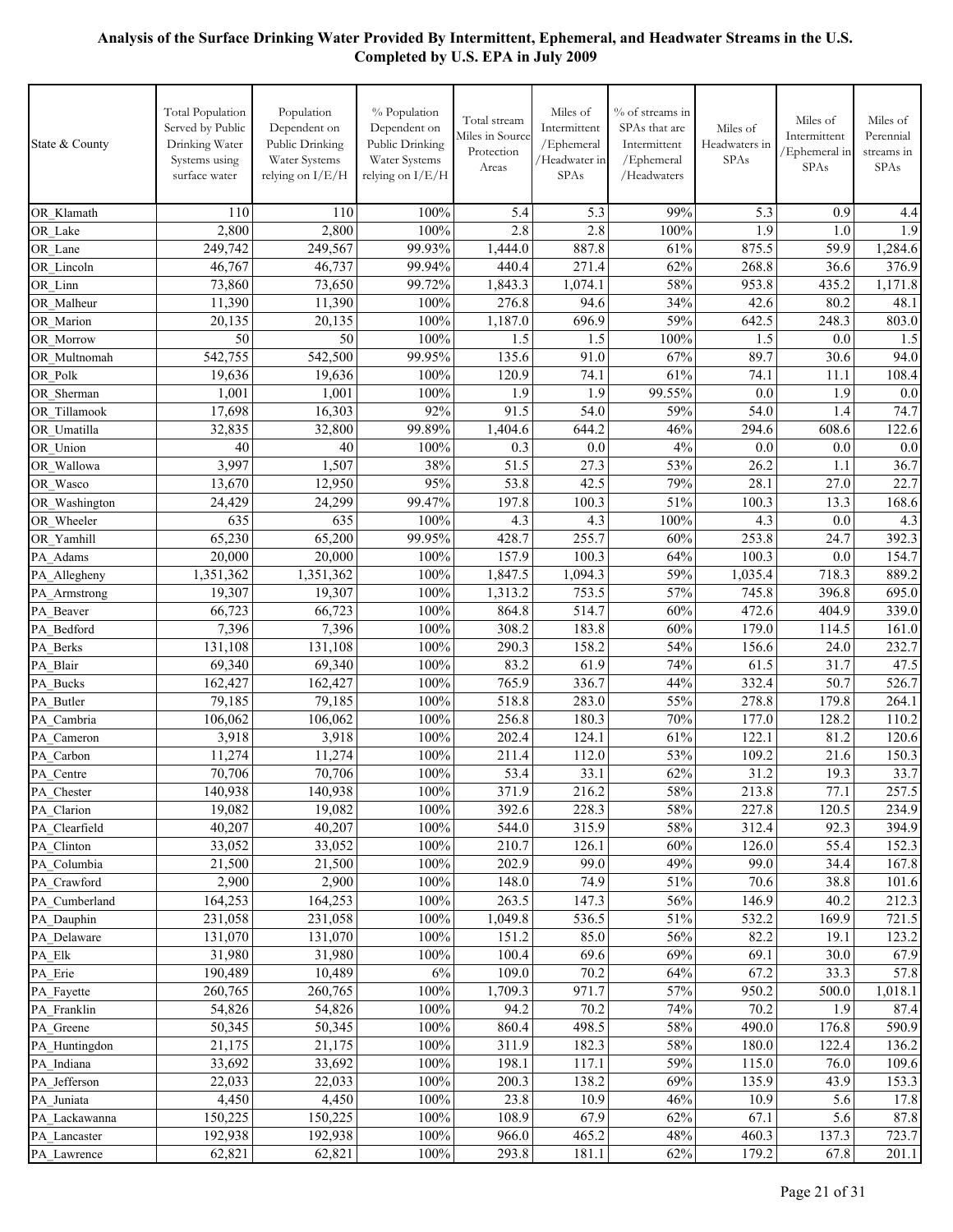| State & County                    | <b>Total Population</b><br>Served by Public<br>Drinking Water<br>Systems using<br>surface water | Population<br>Dependent on<br>Public Drinking<br>Water Systems<br>relying on I/E/H | % Population<br>Dependent on<br>Public Drinking<br>Water Systems<br>relying on I/E/H | Total stream<br>Miles in Source<br>Protection<br>Areas | Miles of<br>Intermittent<br>/Ephemeral<br>/Headwater in<br>SPAs | % of streams in<br>SPAs that are<br>Intermittent<br>/Ephemeral<br>/Headwaters | Miles of<br>Headwaters in<br><b>SPAs</b> | Miles of<br>Intermittent<br>/Ephemeral in<br>SPAs | Miles of<br>Perennial<br>streams in<br><b>SPAs</b> |
|-----------------------------------|-------------------------------------------------------------------------------------------------|------------------------------------------------------------------------------------|--------------------------------------------------------------------------------------|--------------------------------------------------------|-----------------------------------------------------------------|-------------------------------------------------------------------------------|------------------------------------------|---------------------------------------------------|----------------------------------------------------|
| PA Lebanon                        | 57,000                                                                                          | 57,000                                                                             | 100%                                                                                 | 102.5                                                  | 54.7                                                            | 53%                                                                           | 54.7                                     | 15.5                                              | 78.0                                               |
| PA Lehigh                         | 109,650                                                                                         | 109,650                                                                            | 100%                                                                                 | 268.0                                                  | 134.5                                                           | 50%                                                                           | 132.5                                    | 25.8                                              | 204.9                                              |
| PA_Luzerne                        | 235,609                                                                                         | 235.609                                                                            | 100%                                                                                 | 349.4                                                  | 217.2                                                           | 62%                                                                           | 217.2                                    | 31.4                                              | 273.2                                              |
| PA Lycoming                       | 60,025                                                                                          | 60,025                                                                             | 100%                                                                                 | 231.6                                                  | 144.1                                                           | 62%                                                                           | 142.7                                    | 39.8                                              | 159.3                                              |
| PA McKean                         | 23,395                                                                                          | 23,395                                                                             | 100%                                                                                 | 18.0                                                   | 14.7                                                            | 82%                                                                           | 14.7                                     | 7.5                                               | 8.7                                                |
| PA Mercer                         | 63,699                                                                                          | 63,699                                                                             | 100%                                                                                 | 478.8                                                  | 326.2                                                           | 68%                                                                           | 317.3                                    | 89.5                                              | 330.1                                              |
| PA Mifflin                        | 27,250                                                                                          | 27,250                                                                             | 100%                                                                                 | 21.5                                                   | 15.4                                                            | 72%                                                                           | 13.3                                     | 7.4                                               | 12.7                                               |
| PA Monroe                         | 35,415                                                                                          | 35,415                                                                             | 100%                                                                                 | 149.1                                                  | 90.2                                                            | 60%                                                                           | 89.3                                     | 17.5                                              | 122.3                                              |
| PA Montgomery                     | 1,034,457                                                                                       | 1,034,457                                                                          | 100%                                                                                 | 947.2                                                  | 533.4                                                           | 56%                                                                           | 528.5                                    | 184.3                                             | 674.1                                              |
| PA Montour                        | 4,897                                                                                           | 4,897                                                                              | 100%                                                                                 | 496.1                                                  | 268.7                                                           | 54%                                                                           | 266.2                                    | 113.9                                             | 327.9                                              |
| PA Northampton                    | 270,152                                                                                         | 270,152                                                                            | 100%                                                                                 | 563.7                                                  | 273.9                                                           | 49%                                                                           | 271.8                                    | 25.8                                              | 417.7                                              |
| PA Northumberland                 | 84,421                                                                                          | 84,421                                                                             | 100%                                                                                 | 1,257.0                                                | 680.3                                                           | 54%                                                                           | 663.1                                    | 325.4                                             | 805.8                                              |
| PA Perry                          | 2,812                                                                                           | 2,812                                                                              | 100%                                                                                 | 344.9                                                  | 181.4                                                           | 53%                                                                           | 180.1                                    | 57.8                                              | 241.6                                              |
| PA Philadelphia                   | 1,600,000                                                                                       | 1,600,000                                                                          | 100%                                                                                 | 775.2                                                  | 340.1                                                           | 44%                                                                           | 340.1                                    | 65.9                                              | 539.0                                              |
| PA Potter                         | 1,370                                                                                           | 1,370                                                                              | 100%                                                                                 | 5.5                                                    | 2.7                                                             | 50%                                                                           | 2.7                                      | 1.4                                               | 4.1                                                |
| PA Schuylkill                     | 86,337                                                                                          | 86,337                                                                             | 100%                                                                                 | 77.1                                                   | 72.3                                                            | 94%                                                                           | 72.3                                     | 23.0                                              | 43.3                                               |
| PA Snyder                         | 5,856                                                                                           | 5,856                                                                              | 100%                                                                                 | 777.6                                                  | 417.3                                                           | 54%                                                                           | 406.8                                    | 219.1                                             | 465.1                                              |
| PA Somerset                       | 21,717                                                                                          | 21,717                                                                             | 100%                                                                                 | 198.7                                                  | 128.1                                                           | 64%                                                                           | 124.8                                    | 91.3                                              | 99.1                                               |
| PA Susquehanna                    | 8,399                                                                                           | 8,399                                                                              | 100%                                                                                 | 52.9                                                   | 26.2                                                            | 49%                                                                           | 26.2                                     | 0.4                                               | 42.2                                               |
| PA Tioga                          | 12,473                                                                                          | 12,473                                                                             | 100%                                                                                 | 23.5                                                   | 17.9                                                            | 76%                                                                           | 17.9                                     | 8.6                                               | 13.5                                               |
| PA Union                          | 3,725                                                                                           | 3,725                                                                              | 100%                                                                                 | 34.0                                                   | 20.0                                                            | 59%                                                                           | 20.0                                     | 6.9                                               | 27.1                                               |
| PA Venango                        | 2,015                                                                                           | 2,015                                                                              | 100%                                                                                 | 271.7<br>10.8                                          | 149.4<br>9.2                                                    | 55%<br>85%                                                                    | 146.9<br>9.2                             | 66.9                                              | 157.7                                              |
| PA Warren                         | 1,034<br>40,870                                                                                 | 1,034<br>40,870                                                                    | 100%<br>100%                                                                         | 748.1                                                  | 436.5                                                           | 58%                                                                           | 424.7                                    | 3.0<br>296.8                                      | 7.8<br>372.6                                       |
| PA Washington<br>PA Westmoreland  | 244,362                                                                                         | 244,362                                                                            | 100%                                                                                 | 928.0                                                  | 574.5                                                           | 62%                                                                           | 548.7                                    | 372.6                                             | 451.6                                              |
| PA_York                           | 219,669                                                                                         | 219,669                                                                            | 100%                                                                                 | 815.2                                                  | 406.0                                                           | 50%                                                                           | 400.7                                    | 104.0                                             | 583.8                                              |
| RI Bristol                        | 51,000                                                                                          | 51,000                                                                             | 100%                                                                                 | 45.4                                                   | 34.1                                                            | 75%                                                                           | 34.1                                     | 8.4                                               | 34.7                                               |
| RI Newport                        | 49,487                                                                                          | 49,487                                                                             | 100%                                                                                 | 27.9                                                   | 16.7                                                            | 60%                                                                           | 16.7                                     | 0.0                                               | 18.9                                               |
| RI Providence                     | 463,306                                                                                         | 463,306                                                                            | 100%                                                                                 | 181.0                                                  | 115.9                                                           | 64%                                                                           | 115.9                                    | 24.9                                              | 116.8                                              |
| RI Washington                     | 16,539                                                                                          | 1,100                                                                              | 7%                                                                                   | 16.2                                                   | 2.5                                                             | 16%                                                                           | 2.5                                      | 0.0                                               | 1.7                                                |
| SC Abbeville                      | 6,381                                                                                           | 6,381                                                                              | 100%                                                                                 | 169.6                                                  | 91.7                                                            | 54%                                                                           | 90.9                                     | 54.4                                              | 100.5                                              |
| SC_Aiken                          | 69,180                                                                                          | 69,180                                                                             | 100%                                                                                 | 478.3                                                  | 225.3                                                           | 47%                                                                           | 220.2                                    | 91.3                                              | 255.9                                              |
| SC_Anderson                       | 1,496                                                                                           | 1,496                                                                              | 100%                                                                                 | 202.5                                                  | $11\overline{4.5}$                                              | 57%                                                                           | 114.5                                    | 0.0                                               | 175.2                                              |
| <b>SC</b> Beaufort                | 98,492                                                                                          | 98,492                                                                             | 100%                                                                                 | 65.0                                                   | 22.8                                                            | 35%                                                                           | 16.9                                     | 6.0                                               | 47.5                                               |
| <b>SC</b> Berkeley                | 25                                                                                              | 25                                                                                 | 100%                                                                                 | 57.7                                                   | 15.6                                                            | 27%                                                                           | 15.6                                     | 4.7                                               | $0.0\,$                                            |
| SC Charleston                     | 219,748                                                                                         | 219,748                                                                            | $100\%$                                                                              | 291.0                                                  | 124.2                                                           | 43%                                                                           | 117.6                                    | 16.2                                              | 210.3                                              |
| SC Cherokee                       | 22,132                                                                                          | 22,132                                                                             | $100\%$                                                                              | 271.0                                                  | 148.8                                                           | 55%                                                                           | 148.8                                    | 5.0                                               | 247.7                                              |
| SC Chester                        | 14,240                                                                                          | 14,240                                                                             | 100%                                                                                 | 224.9                                                  | 133.9                                                           | 60%                                                                           | 133.7                                    | 66.0                                              | 123.8                                              |
| SC Chesterfield                   | 6,450                                                                                           | 6,450                                                                              | 100%                                                                                 | 357.5                                                  | 187.5                                                           | 52%                                                                           | 184.2                                    | 86.8                                              | 221.8                                              |
| SC_Edgefield                      | 21,453                                                                                          | 21,453                                                                             | $100\%$                                                                              | 430.5                                                  | 197.9                                                           | 46%                                                                           | 197.0                                    | 57.8                                              | 245.2                                              |
| SC Fairfield                      | 8,319                                                                                           | 8,319                                                                              | 100%                                                                                 | 3.7                                                    | 3.7                                                             | 100%                                                                          | 3.7                                      | 0.0                                               | 3.4                                                |
| SC Georgetown                     | 42,216                                                                                          | 42,216                                                                             | $100\%$                                                                              | 201.9                                                  | 87.4                                                            | 43%                                                                           | 74.3                                     | 60.0                                              | 43.1                                               |
| SC_Greenville                     | 389,446                                                                                         | 389,446                                                                            | $100\%$                                                                              | 139.3                                                  | 85.2                                                            | 61%                                                                           | 85.2                                     | 0.0                                               | 120.5                                              |
| SC Greenwood                      | 46,374                                                                                          | 46,374                                                                             | 100%                                                                                 | 218.1                                                  | 122.8                                                           | 56%                                                                           | 114.5                                    | 112.6                                             | 61.5                                               |
| SC_Horry                          | 145,469                                                                                         | 145,469                                                                            | 100%                                                                                 | 61.7                                                   | 4.9                                                             | $8\%$                                                                         | 2.3                                      | 4.0                                               | 10.9                                               |
| SC Kershaw                        | 33,492                                                                                          | 33,492                                                                             | 100%                                                                                 | 439.9                                                  | 251.8                                                           | 57%                                                                           | 247.8                                    | 144.2                                             | 219.8                                              |
| SC Lancaster                      | 2,525<br>24,277                                                                                 | 2,525<br>24,277                                                                    | 100%<br>100%                                                                         | 270.7<br>269.9                                         | 138.1<br>146.0                                                  | 51%<br>54%                                                                    | 135.8<br>144.5                           | 56.2<br>4.9                                       | 168.7<br>255.0                                     |
| <b>SC</b> Laurens<br>SC_Lexington | 38,061                                                                                          | 38,061                                                                             | 100%                                                                                 | 385.6                                                  | 187.7                                                           | 49%                                                                           | 183.0                                    | 38.8                                              | 222.9                                              |
| SC_Marion                         | 10,987                                                                                          | 10,987                                                                             | 100%                                                                                 | 62.5                                                   | 24.0                                                            | 38%                                                                           | 24.0                                     | 12.3                                              | 38.2                                               |
| SC Marlboro                       | 2,038                                                                                           | 2,038                                                                              | $100\%$                                                                              | 158.0                                                  | 90.2                                                            | 57%                                                                           | 90.2                                     | 24.0                                              | 104.6                                              |
| SC_Newberry                       | 13,043                                                                                          | 13,043                                                                             | 100%                                                                                 | 276.6                                                  | 125.3                                                           | 45%                                                                           | 125.3                                    | 9.1                                               | 254.7                                              |
| SC_Oconee                         | 53,417                                                                                          | 53,417                                                                             | 100%                                                                                 | 124.2                                                  | 74.8                                                            | $60\%$                                                                        | 74.3                                     | 55.6                                              | 62.7                                               |
|                                   |                                                                                                 |                                                                                    |                                                                                      |                                                        |                                                                 |                                                                               |                                          |                                                   |                                                    |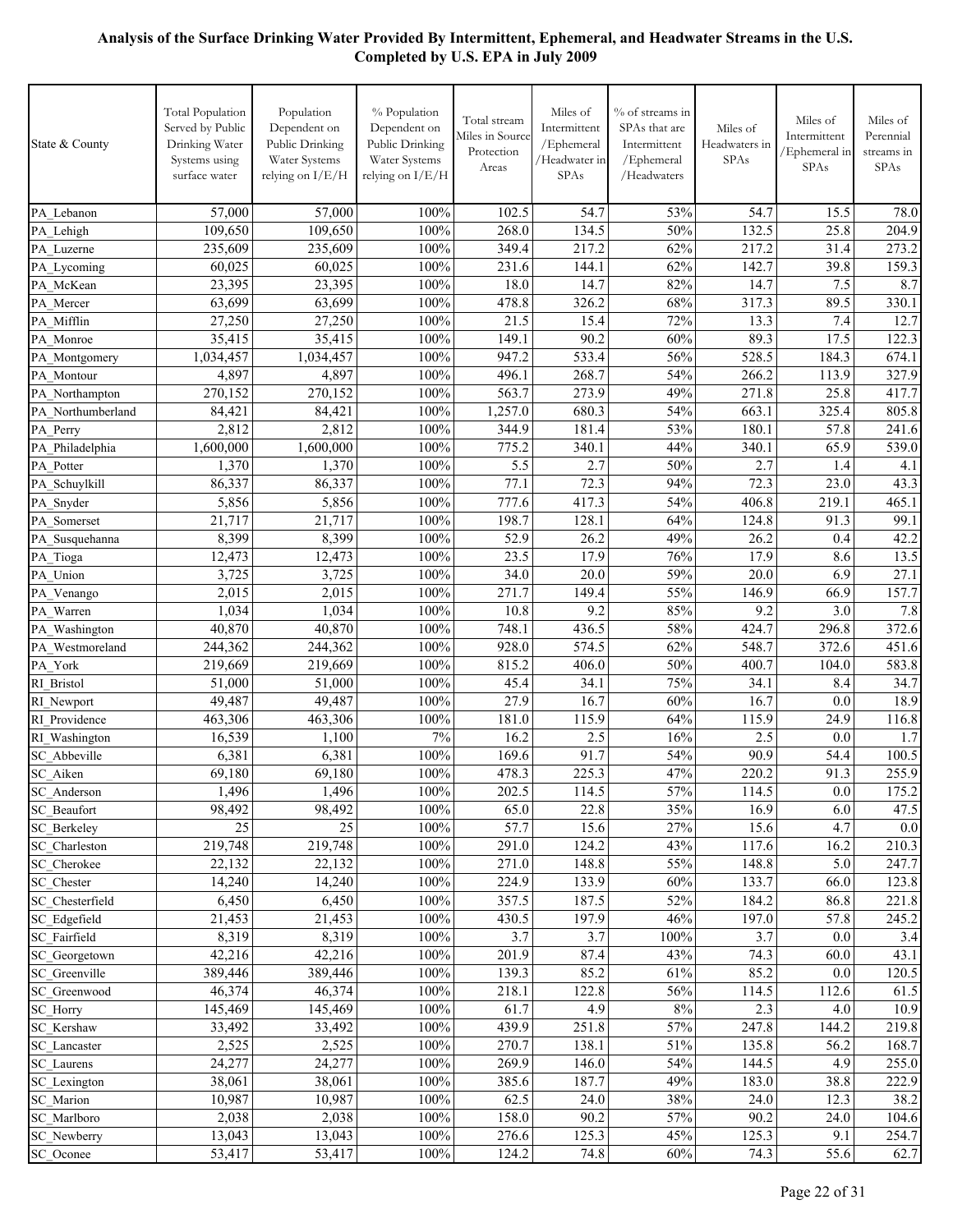| State & County             | <b>Total Population</b><br>Served by Public<br>Drinking Water<br>Systems using<br>surface water | Population<br>Dependent on<br>Public Drinking<br>Water Systems<br>relying on I/E/H | % Population<br>Dependent on<br>Public Drinking<br>Water Systems<br>relying on I/E/H | Total stream<br>Miles in Source<br>Protection<br>Areas | Miles of<br>Intermittent<br>/Ephemeral<br>/Headwater in<br>SPAs | % of streams in<br>SPAs that are<br>Intermittent<br>/Ephemeral<br>/Headwaters | Miles of<br>Headwaters in<br><b>SPAs</b> | Miles of<br>Intermittent<br>/Ephemeral in<br>SPAs | Miles of<br>Perennial<br>streams in<br><b>SPAs</b> |
|----------------------------|-------------------------------------------------------------------------------------------------|------------------------------------------------------------------------------------|--------------------------------------------------------------------------------------|--------------------------------------------------------|-----------------------------------------------------------------|-------------------------------------------------------------------------------|------------------------------------------|---------------------------------------------------|----------------------------------------------------|
| SC_Orangeburg              | 53,628                                                                                          | 53,628                                                                             | 100%                                                                                 | 86.4                                                   | 35.1                                                            | 41%                                                                           | 33.6                                     | 17.1                                              | 65.1                                               |
| <b>SC</b> Pickens          | 43,151                                                                                          | 43,151                                                                             | 100%                                                                                 | 287.9                                                  | 158.8                                                           | 55%                                                                           | 158.8                                    | 4.9                                               | 268.2                                              |
| <b>SC</b> Richland         | 301,500                                                                                         | 301,500                                                                            | 100%                                                                                 | 397.3                                                  | 194.5                                                           | 49%                                                                           | 189.8                                    | 36.2                                              | 238.5                                              |
| SC Spartanburg             | 177,851                                                                                         | 177,851                                                                            | 100%                                                                                 | 116.9                                                  | 58.2                                                            | 50%                                                                           | 56.9                                     | 16.3                                              | 80.1                                               |
| SC Union                   | 13,217                                                                                          | 13,217                                                                             | 100%                                                                                 | 278.9                                                  | 141.7                                                           | 51%                                                                           | 141.7                                    | 0.0                                               | 234.8                                              |
| SC York                    | 74,611                                                                                          | 74,611                                                                             | 100%                                                                                 | 237.1                                                  | 110.8                                                           | 47%                                                                           | 110.1                                    | 4.9                                               | 151.8                                              |
| SD Aurora                  | 2,300                                                                                           | 2,300                                                                              | 100%                                                                                 | 298.7                                                  | 175.5                                                           | 59%                                                                           | 110.1                                    | 154.4                                             | 34.0                                               |
| SD BonHomme                | 12,332                                                                                          | 12,332                                                                             | 100%                                                                                 | 51.7                                                   | 33.4                                                            | 65%                                                                           | 26.9                                     | 29.7                                              | 12.1                                               |
| SD Brown                   | 24,658                                                                                          | 24,658                                                                             | 100%                                                                                 | 37.5                                                   | 0.0                                                             | $0\%$                                                                         | 0.0                                      | 0.0                                               | 37.5                                               |
| SD Brule                   | 2,338                                                                                           | 2,338                                                                              | 100%                                                                                 | 301.0                                                  | 174.7                                                           | 58%                                                                           | 106.2                                    | 154.5                                             | 39.0                                               |
| SD Buffalo                 | 25                                                                                              | 25                                                                                 | 100%                                                                                 | 1.9                                                    | 1.9                                                             | 100%                                                                          | 1.9                                      | 1.8                                               | 0.0                                                |
| SD CharlesMix              | 4,238                                                                                           | 4,238                                                                              | 100%                                                                                 | 13.4                                                   | 13.4                                                            | 99.80%                                                                        | 13.4                                     | 11.0                                              | 0.0                                                |
| SD Codington               | 20,237                                                                                          | 20,237                                                                             | 100%                                                                                 | 26.5                                                   | 4.8                                                             | 18%                                                                           | 0.0                                      | 4.8                                               | 21.6                                               |
| SD Custer                  | 400                                                                                             | 400                                                                                | 100%                                                                                 | 1.2                                                    | 1.2                                                             | 100%                                                                          | 1.2                                      | 1.2                                               | 0.0                                                |
| SD_Dewey                   | 2,875                                                                                           | 2,875                                                                              | 100%                                                                                 | 38.8                                                   | 25.5                                                            | 66%                                                                           | 24.3                                     | 20.4                                              | 10.3                                               |
| SD Hughes                  | 8,868                                                                                           | 8,868                                                                              | 100%                                                                                 | 238.9                                                  | 95.1                                                            | 40%                                                                           | 68.3                                     | 63.8                                              | 0.0                                                |
| SD Lawrence                | $\mathbf{0}$                                                                                    | $\theta$                                                                           | 0%                                                                                   | 92.4                                                   | 65.9                                                            | 71%                                                                           | 51.6                                     | 58.6                                              | 20.9                                               |
| SD Lyman                   | 390                                                                                             | 390                                                                                | 100%                                                                                 | 8.4                                                    | 8.4                                                             | 100%                                                                          | 8.4                                      | 7.4                                               | 0.0                                                |
| SD Meade                   | 7,500                                                                                           | 7,500                                                                              | 100%                                                                                 | 74.0                                                   | 51.3                                                            | 69%                                                                           | 35.3                                     | 50.4                                              | 22.5                                               |
| SD Minnehaha               | 134,000                                                                                         | 134,000                                                                            | 100%                                                                                 | 68.7                                                   | 33.7                                                            | 49%                                                                           | 23.2                                     | 33.7                                              | 35.0                                               |
| SD Pennington              | 57,983                                                                                          | 57,983                                                                             | 100%                                                                                 | 123.6                                                  | 96.2                                                            | 78%                                                                           | 61.5                                     | 90.1                                              | 32.7                                               |
| SD Walworth                | 17,574                                                                                          | 17,574                                                                             | 100%                                                                                 | 525.7                                                  | 334.9                                                           | 64%                                                                           | 265.4                                    | 291.3                                             | 6.4                                                |
| SD Yankton                 | 13,703                                                                                          | 13,703                                                                             | 100%                                                                                 | 534.7                                                  | 399.6                                                           | 75%                                                                           | 287.7                                    | 365.4                                             | 44.5                                               |
| TN Anderson                | 66,895                                                                                          | 66,895                                                                             | 100%                                                                                 | 389.8                                                  | 187.6                                                           | 48%                                                                           | 187.6                                    | 0.0                                               | 234.0                                              |
| TN Bedford                 | 44,025                                                                                          | 44,025                                                                             | 100%                                                                                 | 228.7                                                  | 112.8                                                           | 49%                                                                           | 112.8                                    | 0.0                                               | 217.3                                              |
| TN Benton                  | 9,648                                                                                           | 9,648                                                                              | 100%                                                                                 | 838.7                                                  | 472.6                                                           | 56%                                                                           | 472.6                                    | 0.0                                               | 676.0                                              |
| TN Bledsoe                 | 1,000                                                                                           | 1,000                                                                              | 100%                                                                                 | 88.4                                                   | 51.8                                                            | 59%                                                                           | 51.8                                     | 0.0                                               | 86.7                                               |
| TN Blount                  | 93,183                                                                                          | 93,183                                                                             | 100%                                                                                 | 399.5                                                  | 260.4                                                           | 65%                                                                           | 260.4                                    | 0.0                                               | 396.5                                              |
| TN Bradley                 | 74,495                                                                                          | 74,495                                                                             | 100%                                                                                 | 391.1                                                  | 207.6                                                           | 53%                                                                           | 207.6                                    | 0.0                                               | 326.6                                              |
| TN Campbell                | 36,663                                                                                          | 36,663                                                                             | 100%                                                                                 | 73.4                                                   | 26.3                                                            | 36%                                                                           | 26.3                                     | 5.8                                               | 49.7                                               |
| TN Cannon                  | 8,612                                                                                           | 8,612                                                                              | 100%                                                                                 | 74.6                                                   | 53.0                                                            | 71%                                                                           | 51.5                                     | 36.5                                              | 37.9                                               |
| TN Carter                  | 3,683                                                                                           | 3,584                                                                              | 97%                                                                                  | 8.5                                                    | 2.8                                                             | 33%                                                                           | 2.8                                      | 0.0                                               | 7.4                                                |
| TN Cheatham                | 32,262                                                                                          | 32,262                                                                             | $100\%$                                                                              | 305.7                                                  | 173.2                                                           | 57%                                                                           | 169.6                                    | 55.2                                              | 246.0                                              |
| TN Claiborne               | 21,599                                                                                          | 21,599                                                                             | 100%                                                                                 | 108.6                                                  | 51.1                                                            | 47%                                                                           | 45.4                                     | 39.7                                              | 67.4                                               |
| TN Clay                    | 9,020                                                                                           | 9,020                                                                              | 100%                                                                                 | 366.3                                                  | 225.1                                                           | 61%                                                                           | 224.2                                    | 64.9                                              | 200.4                                              |
| TN Cocke                   | 24,835                                                                                          | 24,705                                                                             | 99.48%                                                                               | 4.2                                                    | 2.8                                                             | 68%                                                                           | 2.8                                      | 0.0                                               | 4.1                                                |
| TN Coffee<br>TN Cumberland | 2,925<br>45,625                                                                                 | 2,925<br>45,625                                                                    | 100%<br>100%                                                                         | 38.5<br>23.3                                           | 24.9<br>16.0                                                    | 65%<br>69%                                                                    | 24.9<br>16.0                             | 0.0<br>0.0                                        | 28.2<br>18.7                                       |
| TN Davidson                | 515,483                                                                                         | 515,483                                                                            | 100%                                                                                 | 718.9                                                  | 391.7                                                           | 54%                                                                           | 378.6                                    | 167.7                                             | 394.6                                              |
| TN Decatur                 | 7,039                                                                                           | 7,039                                                                              | 100%                                                                                 | 216.6                                                  | 139.3                                                           | 64%                                                                           | 139.1                                    | 0.8                                               | 186.3                                              |
| TN DeKalb                  | 5,737                                                                                           | 5,737                                                                              | 100%                                                                                 | 168.5                                                  | 87.5                                                            | 52%                                                                           | 87.5                                     | $0.0\,$                                           | 119.6                                              |
| TN Dickson                 | 46,535                                                                                          | 46,535                                                                             | 100%                                                                                 | 615.0                                                  | 366.7                                                           | 60%                                                                           | 360.3                                    | 119.2                                             | 422.0                                              |
| TN Fentress                | 3,621                                                                                           | 3,621                                                                              | 100%                                                                                 | 19.8                                                   | 15.3                                                            | 77%                                                                           | 15.3                                     | 0.0                                               | 18.9                                               |
| TN Franklin                | 23,435                                                                                          | 23,435                                                                             | 100%                                                                                 | 143.7                                                  | 70.5                                                            | 49%                                                                           | 70.5                                     | 0.0                                               | 109.7                                              |
| TN Giles                   | 9,823                                                                                           | 9,823                                                                              | 100%                                                                                 | 240.1                                                  | 144.8                                                           | 60%                                                                           | 144.8                                    | 0.0                                               | 238.9                                              |
| TN Greene                  | 28,020                                                                                          | 28,020                                                                             | 100%                                                                                 | 434.3                                                  | 270.5                                                           | 62%                                                                           | 270.5                                    | 0.0                                               | 417.0                                              |
| TN Grundy                  | 14,877                                                                                          | 14,877                                                                             | 100%                                                                                 | 7.2                                                    | 7.1                                                             | 99.84%                                                                        | 7.1                                      | 0.0                                               | 5.2                                                |
| TN_Hamblen                 | 30,877                                                                                          | 30,877                                                                             | 100%                                                                                 | 20.8                                                   | 9.0                                                             | 44%                                                                           | 9.0                                      | 0.0                                               | 19.7                                               |
| TN Hamilton                | 233,820                                                                                         | 233,820                                                                            | 100%                                                                                 | 528.0                                                  | 293.6                                                           | 56%                                                                           | 293.6                                    | 0.0                                               | 355.8                                              |
| TN Hancock                 | 2,156                                                                                           | 2,156                                                                              | 100%                                                                                 | 193.2                                                  | 129.5                                                           | 67%                                                                           | 125.6                                    | 54.0                                              | 115.5                                              |
| TN Hardin                  | 6,146                                                                                           | 6,146                                                                              | 100%                                                                                 | 5.1                                                    | 3.3                                                             | 64%                                                                           | 3.3                                      | 0.0                                               | 1.9                                                |
| TN Hawkins                 | 23,102                                                                                          | 23,102                                                                             | 100%                                                                                 | 263.7                                                  | 141.7                                                           | 54%                                                                           | 141.7                                    | 0.0                                               | 225.8                                              |
| TN Henderson               | 22,963                                                                                          | 22,963                                                                             | 100%                                                                                 | 22.1                                                   | 13.7                                                            | 62%                                                                           | 13.7                                     | 0.0                                               | 15.4                                               |
|                            |                                                                                                 |                                                                                    |                                                                                      |                                                        |                                                                 |                                                                               |                                          |                                                   |                                                    |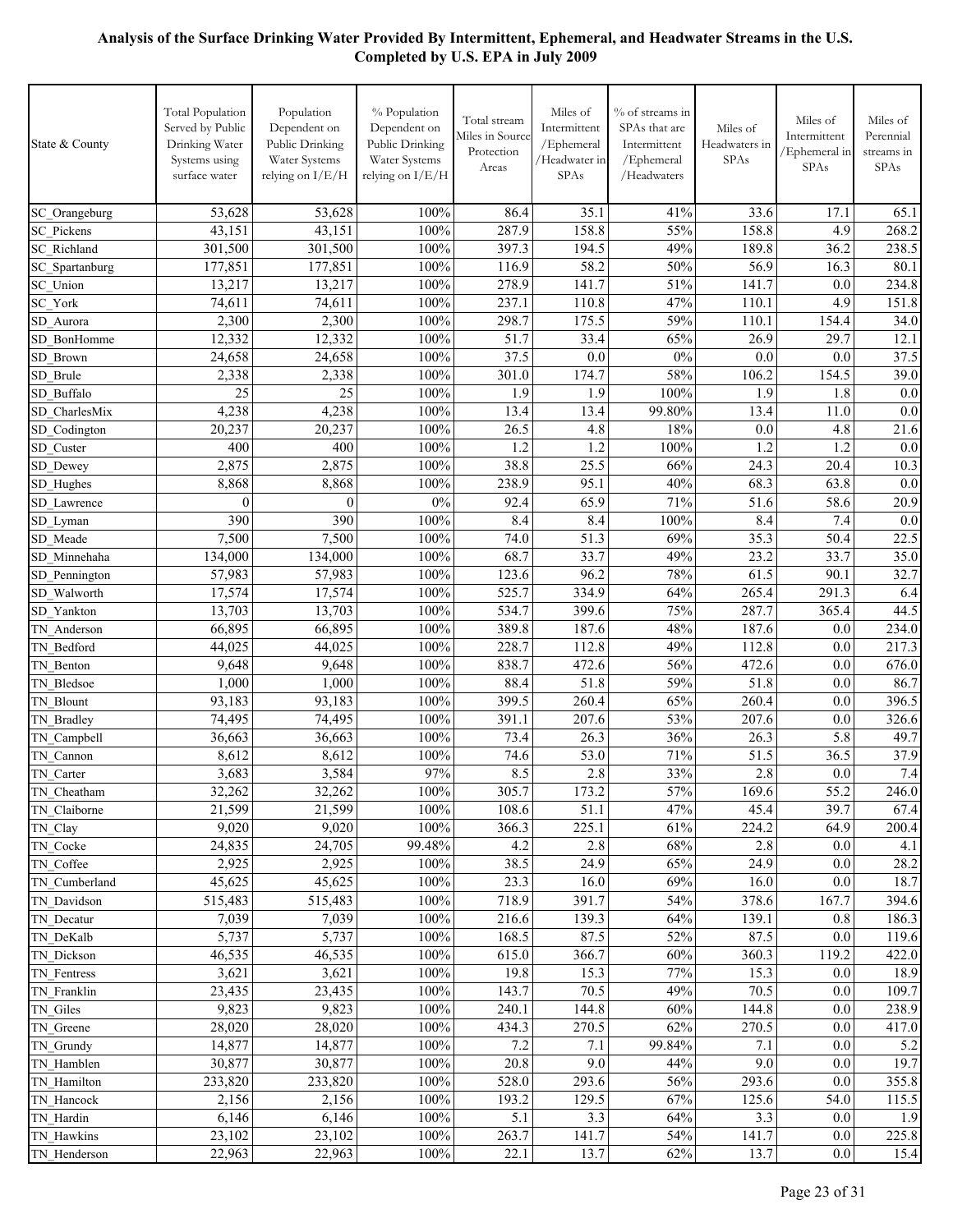| State & County | <b>Total Population</b><br>Served by Public<br>Drinking Water<br>Systems using<br>surface water | Population<br>Dependent on<br>Public Drinking<br>Water Systems<br>relying on I/E/H | % Population<br>Dependent on<br>Public Drinking<br>Water Systems<br>relying on I/E/H | Total stream<br>Miles in Source<br>Protection<br>Areas | Miles of<br>Intermittent<br>/Ephemeral<br>/Headwater in<br>SPAs | % of streams in<br>SPAs that are<br>Intermittent<br>/Ephemeral<br>/ $Headwaters$ | Miles of<br>Headwaters in<br>SPAs | Miles of<br>Intermittent<br>/Ephemeral in<br>SPAs | Miles of<br>Perennial<br>streams in<br><b>SPAs</b> |
|----------------|-------------------------------------------------------------------------------------------------|------------------------------------------------------------------------------------|--------------------------------------------------------------------------------------|--------------------------------------------------------|-----------------------------------------------------------------|----------------------------------------------------------------------------------|-----------------------------------|---------------------------------------------------|----------------------------------------------------|
| TN Henry       | 25                                                                                              | 25                                                                                 | 100%                                                                                 | 1.0                                                    | 1.0                                                             | 100%                                                                             | 1.0                               | 1.0                                               | 0.0                                                |
| TN Hickman     | 20,230                                                                                          | 20,230                                                                             | 100%                                                                                 | 533.0                                                  | 317.4                                                           | 60%                                                                              | 317.4                             | 0.0                                               | 532.4                                              |
| TN Houston     | 6,666                                                                                           | 6,666                                                                              | 100%                                                                                 | 133.4                                                  | 81.9                                                            | 61%                                                                              | 78.6                              | 40.4                                              | 87.0                                               |
| TN Humphreys   | 9,650                                                                                           | 9,650                                                                              | 100%                                                                                 | 986.9                                                  | 574.2                                                           | 58%                                                                              | 574.2                             | 0.0                                               | 823.1                                              |
| TN Jackson     | 1,537                                                                                           | 1,537                                                                              | 100%                                                                                 | 12.6                                                   | 9.9                                                             | 78%                                                                              | 9.9                               | 4.9                                               | 7.0                                                |
| TN Jefferson   | 8,664                                                                                           | 8,664                                                                              | 100%                                                                                 | 6.4                                                    | 6.3                                                             | 98%                                                                              | 6.3                               | 0.0                                               | 6.3                                                |
| TN Johnson     | 10,401                                                                                          | 10,401                                                                             | 100%                                                                                 | 87.4                                                   | 66.2                                                            | 76%                                                                              | 66.2                              | 6.5                                               | 80.9                                               |
| TN Knox        | 433,345                                                                                         | 433,345                                                                            | 100%                                                                                 | 719.9                                                  | 371.5                                                           | 52%                                                                              | 371.5                             | $0.0\,$                                           | 582.1                                              |
| TN Lawrence    | 18,374                                                                                          | 18,374                                                                             | 100%                                                                                 | 76.9                                                   | 49.6                                                            | 65%                                                                              | 49.6                              | 0.0                                               | 76.0                                               |
| TN Lincoln     | 11,324                                                                                          | 11,324                                                                             | 100%                                                                                 | 190.2                                                  | 111.5                                                           | 59%                                                                              | 111.5                             | 0.0                                               | 188.9                                              |
| TN Loudon      | 30,502                                                                                          | 30,502                                                                             | 100%                                                                                 | 448.7                                                  | 225.7                                                           | 50%                                                                              | 225.7                             | 0.0                                               | 271.6                                              |
| TN Macon       | 14,657                                                                                          | 14,657                                                                             | 100%                                                                                 | 188.9                                                  | 107.3                                                           | 57%                                                                              | 106.6                             | 62.8                                              | 126.2                                              |
| TN Marion      | 22,116                                                                                          | 22,116                                                                             | 100%                                                                                 | 792.3                                                  | 467.7                                                           | 59%                                                                              | 467.7                             | 0.5                                               | 723.9                                              |
| TN Marshall    | 17,211                                                                                          | 17,211                                                                             | 100%                                                                                 | 153.1                                                  | 62.3                                                            | 41%                                                                              | 62.3                              | 0.0                                               | 127.1                                              |
| TN Maury       | 82,560                                                                                          | 82,560                                                                             | 100%                                                                                 | 311.4                                                  | 133.5                                                           | 43%                                                                              | 133.5                             | 0.0                                               | 254.9                                              |
| TN McMinn      | 15,865                                                                                          | 15,865                                                                             | 100%                                                                                 | 646.8                                                  | 361.5                                                           | 56%                                                                              | 361.5                             | 0.0                                               | 553.0                                              |
| TN Monroe      | 19,862                                                                                          | 19,862                                                                             | 100%                                                                                 | 417.3                                                  | 230.0                                                           | 55%                                                                              | 230.0                             | 0.0                                               | 330.3                                              |
| TN Montgomery  | 190,298                                                                                         | 190,298                                                                            | 100%                                                                                 | 887.2                                                  | 575.2                                                           | 65%                                                                              | 536.2                             | 206.3                                             | 596.4                                              |
| TN Moore       | 4,817                                                                                           | 4,817                                                                              | 100%                                                                                 | 14.0                                                   | 8.5                                                             | 61%                                                                              | 8.5                               | 0.0                                               | 8.4                                                |
| TN_Morgan      | 5,779                                                                                           | 5,779                                                                              | 100%                                                                                 | 80.6                                                   | 49.5                                                            | 61%                                                                              | 49.5                              | 0.0                                               | 80.6                                               |
| TN Overton     | 12,937                                                                                          | 12,937                                                                             | 100%                                                                                 | 54.9                                                   | 34.9                                                            | 64%                                                                              | 34.9                              | 0.0                                               | 54.0                                               |
| TN Perry       | 7,624                                                                                           | 7,624                                                                              | 100%                                                                                 | 247.5                                                  | 134.6                                                           | 54%                                                                              | 134.6                             | 0.0                                               | 247.0                                              |
| TN Pickett     | 4,893                                                                                           | 4,893                                                                              | 100%                                                                                 | 68.2                                                   | 29.4                                                            | 43%                                                                              | 29.3                              | 7.2                                               | 32.1                                               |
| TN Polk        | 3,552                                                                                           | 3,247                                                                              | 91%                                                                                  | 4.2                                                    | 2.8                                                             | 68%                                                                              | 2.8                               | 0.0                                               | 2.3                                                |
| TN Putnam      | 37,380                                                                                          | 37,380                                                                             | 100%                                                                                 | 46.8                                                   | 29.4                                                            | 63%                                                                              | 29.4                              | 1.1                                               | 39.5                                               |
| TN Rhea        | 22,607                                                                                          | 22,607                                                                             | 100%                                                                                 | 596.8                                                  | 332.1                                                           | 56%                                                                              | 332.1                             | 0.0                                               | 477.7                                              |
| TN Roane       | 41,452                                                                                          | 41,452                                                                             | 100%                                                                                 | 831.7                                                  | 456.6                                                           | 55%                                                                              | 456.6                             | 0.0                                               | 671.8                                              |
| TN Robertson   | 40,321                                                                                          | 40,321                                                                             | 100%                                                                                 | 127.1                                                  | 35.7                                                            | 28%                                                                              | 35.5                              | 0.4                                               | 126.7                                              |
| TN Rutherford  | 296,699                                                                                         | 296,699                                                                            | 100%                                                                                 | 281.4                                                  | 114.7                                                           | 41%                                                                              | 105.3                             | 47.1                                              | 210.8                                              |
| TN Scott       | 22,932                                                                                          | 22,932                                                                             | 100%                                                                                 | 160.7                                                  | 92.0                                                            | 57%                                                                              | 91.2                              | 4.2                                               | 155.7                                              |
| TN_Sequatchie  | 6,192                                                                                           | 6,192                                                                              | 100%                                                                                 | 170.7                                                  | 102.5                                                           | 60%                                                                              | 102.5                             | 0.0                                               | 170.7                                              |
| TN_Sevier      | 51,081                                                                                          | 51,081                                                                             | 100%                                                                                 | 414.1                                                  | 266.3                                                           | 64%                                                                              | 266.3                             | 0.0                                               | 406.4                                              |
| TN Smith       | 10,029                                                                                          | 10,029                                                                             | 100%                                                                                 | 250.2                                                  | 139.7                                                           | $56\%$                                                                           | 132.6                             | 79.6                                              | 124.7                                              |
| TN Stewart     | 7,749                                                                                           | 7,749                                                                              | 100%                                                                                 | 512.6                                                  | 310.5                                                           | 61%                                                                              | 292.1                             | 171.1                                             | 253.1                                              |
| TN Sullivan    | 132,816                                                                                         | 132,816                                                                            | 100%                                                                                 | 597.8                                                  | 343.2                                                           | 57%                                                                              | 343.2                             | 28.4                                              | 453.4                                              |
| TN Sumner      | 171,018                                                                                         | 171,018                                                                            | 100%                                                                                 | 541.2                                                  | 287.2                                                           | 53%                                                                              | 285.7                             | 32.9                                              | 387.2                                              |
| TN Trousdale   | 7,793                                                                                           | 7,793                                                                              | 100%                                                                                 | 330.4                                                  | 177.2                                                           | 54%                                                                              | 177.2                             | 22.9                                              | 254.8                                              |
| TN Unicoi      | 225                                                                                             | 175                                                                                | 78%                                                                                  | 2.3                                                    | $0.0\,$                                                         | $0\%$                                                                            | $0.0\,$                           | 0.0                                               | 0.3                                                |
| TN Union       | 7,598                                                                                           | 7,598                                                                              | 100%                                                                                 | 8.5                                                    | 6.2                                                             | 74%                                                                              | 6.2                               | 0.0                                               | 8.5                                                |
| TN VanBuren    | 4,841                                                                                           | 4,841                                                                              | 100%                                                                                 | 243.8                                                  | 123.0                                                           | 50%                                                                              | 123.0                             | 0.0                                               | 237.1                                              |
| TN Warren      | 53,421                                                                                          | 53,421                                                                             | 100%                                                                                 | 343.1                                                  | 190.9                                                           | 56%                                                                              | 190.9                             | 5.4                                               | 336.4                                              |
| TN Washington  | 111,531                                                                                         | 111,531                                                                            | 100%                                                                                 | 797.5                                                  | 502.5                                                           | 63%                                                                              | 502.5                             | 0.0                                               | 729.2                                              |
| TN_Wayne       | 6,520                                                                                           | 6,520                                                                              | 100%                                                                                 | 647.7                                                  | 360.5                                                           | 56%                                                                              | 360.5                             | 0.1                                               | 574.6                                              |
| TN White       | 12,462                                                                                          | 12,462                                                                             | 100%                                                                                 | 69.4                                                   | 33.2                                                            | 48%                                                                              | 33.2                              | 0.0                                               | 68.3                                               |
| TN Williamson  | 52,098                                                                                          | 52,098                                                                             | 100%                                                                                 | 118.6                                                  | 64.9                                                            | 55%                                                                              | 64.9                              | $0.0\,$                                           | 118.1                                              |
| TN Wilson      | 75,320                                                                                          | 75,320                                                                             | 100%                                                                                 | 584.4                                                  | 318.9                                                           | 55%                                                                              | 317.7                             | 13.8                                              | 441.8                                              |
| TX Anderson    | 18,260                                                                                          | 18,260                                                                             | 100%                                                                                 | 124.6                                                  | 59.3                                                            | 48%                                                                              | 53.2                              | 35.1                                              | 87.3                                               |
| TX Archer      | 3,550                                                                                           | 3,550                                                                              | 100%                                                                                 | 156.3                                                  | 132.8                                                           | 85%                                                                              | 94.8                              | 127.8                                             | 3.9                                                |
| TX Bandera     | 1,777                                                                                           | 1,777                                                                              | 100%                                                                                 | 137.6                                                  | 100.3                                                           | 73%                                                                              | 72.1                              | 99.0                                              | 29.5                                               |
| TX_Bee         | 18,585                                                                                          | 18,585                                                                             | 100%                                                                                 | 169.6                                                  | 133.1                                                           | 78%                                                                              | 87.2                              | 130.2                                             | 24.2                                               |
| TX Bell        | 59,702                                                                                          | 59,702                                                                             | 100%                                                                                 | 197.3                                                  | 104.5                                                           | 53%                                                                              | 96.8                              | 81.7                                              | 48.8                                               |
| TX Bexar       | 113,280                                                                                         | 113,280                                                                            | 100%                                                                                 | 119.4                                                  | 79.6                                                            | 67%                                                                              | 51.9                              | 78.2                                              | 30.0                                               |
| TX_Blanco      | 3,258                                                                                           | 3,258                                                                              | 100%                                                                                 | 231.3                                                  | 157.0                                                           | 68%                                                                              | 145.4                             | 143.7                                             | 57.1                                               |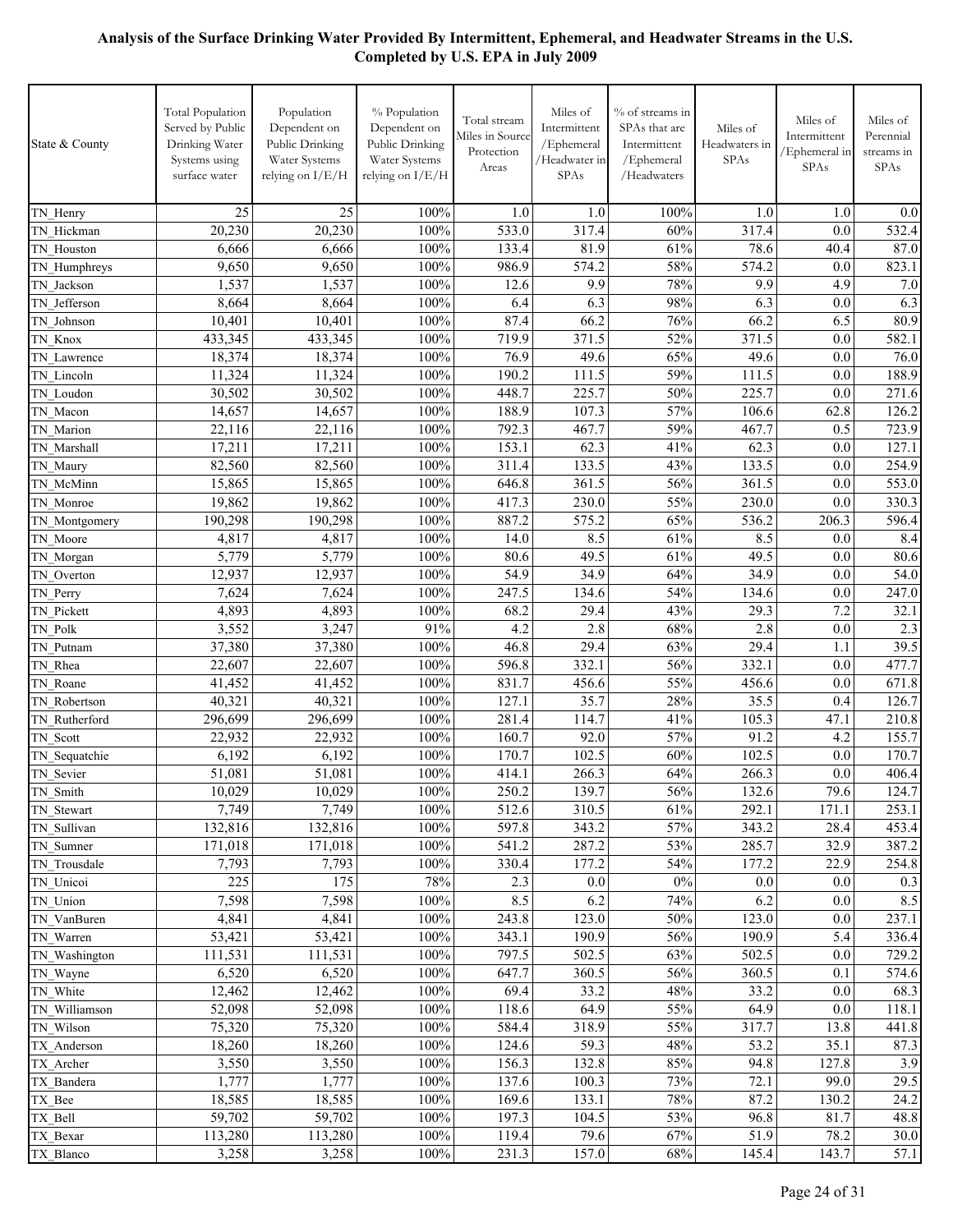| State & County             | <b>Total Population</b><br>Served by Public<br>Drinking Water<br>Systems using<br>surface water | Population<br>Dependent on<br>Public Drinking<br>Water Systems<br>relying on I/E/H | % Population<br>Dependent on<br>Public Drinking<br>Water Systems<br>relying on I/E/H | Total stream<br>Miles in Source<br>Protection<br>Areas | Miles of<br>Intermittent<br>/Ephemeral<br>/Headwater in<br>SPAs | % of streams in<br>SPAs that are<br>Intermittent<br>/Ephemeral<br>/Headwaters | Miles of<br>Headwaters in<br>SPAs | Miles of<br>Intermittent<br>Ephemeral in<br><b>SPAs</b> | Miles of<br>Perennial<br>streams in<br>SPAs |
|----------------------------|-------------------------------------------------------------------------------------------------|------------------------------------------------------------------------------------|--------------------------------------------------------------------------------------|--------------------------------------------------------|-----------------------------------------------------------------|-------------------------------------------------------------------------------|-----------------------------------|---------------------------------------------------------|---------------------------------------------|
| TX Bosque                  | 3,640                                                                                           | 3,640                                                                              | 100%                                                                                 | 84.1                                                   | 27.2                                                            | 32%                                                                           | 27.2                              | 17.1                                                    | 66.3                                        |
| TX Bowie                   | 39,397                                                                                          | 39,397                                                                             | 100%                                                                                 | 19.6                                                   | 14.8                                                            | 76%                                                                           | 14.8                              | 0.9                                                     | 12.4                                        |
| TX Brazoria                | 700                                                                                             | 700                                                                                | 100%                                                                                 | 6.9                                                    | 2.8                                                             | 40%                                                                           | 2.8                               | 2.8                                                     | 0.0                                         |
| TX Brewster                | 100                                                                                             | 100                                                                                | 100%                                                                                 | 466.5                                                  | 416.4                                                           | 89%                                                                           | 287.1                             | 416.4                                                   | 49.9                                        |
| TX Briscoe                 | 26                                                                                              | 26                                                                                 | 100%                                                                                 | 64.9                                                   | 42.4                                                            | 65%                                                                           | 15.7                              | 39.2                                                    | 15.0                                        |
| TX Brown                   | 4,705                                                                                           | 4,705                                                                              | 100%                                                                                 | 242.0                                                  | 197.8                                                           | $82\sqrt{6}$                                                                  | 138.2                             | 184.9                                                   | 25.0                                        |
| TX Burnet                  | 23,768                                                                                          | 17,228                                                                             | 72%                                                                                  | 560.7                                                  | 361.3                                                           | 64%                                                                           | 340.8                             | 305.0                                                   | 150.0                                       |
| TX Caldwell                | 12                                                                                              | 12                                                                                 | 100%                                                                                 | 122.4                                                  | 89.7                                                            | 73%                                                                           | 57.2                              | 89.7                                                    | 32.7                                        |
| TX Calhoun                 | 3,684                                                                                           | 933                                                                                | 25%                                                                                  | 45.5                                                   | 13.9                                                            | 30%                                                                           | 3.6                               | 13.8                                                    | 0.5                                         |
| TX Callahan                | 1,620                                                                                           | 1,620                                                                              | 100%<br>94%                                                                          | 17.9                                                   | 16.6<br>134.6                                                   | 93%<br>9%                                                                     | 12.8<br>59.1                      | 16.2<br>78.8                                            | 0.0                                         |
| TX Cameron                 | 338,464<br>14,382                                                                               | 319,468<br>14,382                                                                  | 100%                                                                                 | 1,513.1<br>45.3                                        | 29.3                                                            | 65%                                                                           | 24.7                              | 12.2                                                    | 142.9<br>9.1                                |
| TX Chambers<br>TX Cherokee | 14,502                                                                                          | 14,502                                                                             | 100%                                                                                 | 22.0                                                   | 16.0                                                            | 73%                                                                           | 13.6                              | 12.1                                                    | 6.4                                         |
| TX_Clay                    | 5,929                                                                                           | 5,929                                                                              | 100%                                                                                 | 175.4                                                  | 137.9                                                           | 79%                                                                           | 79.2                              | 126.2                                                   | 17.1                                        |
| TX Coke                    | 2,247                                                                                           | 2,247                                                                              | 100%                                                                                 | 413.8                                                  | 355.8                                                           | 86%                                                                           | 247.6                             | 341.2                                                   | 9.3                                         |
| TX Coleman                 | 6,208                                                                                           | 6,208                                                                              | 100%                                                                                 | 255.9                                                  | 217.4                                                           | 85%                                                                           | 148.2                             | 205.7                                                   | 10.8                                        |
| TX Collin                  | 216                                                                                             | 216                                                                                | 100%                                                                                 | 164.7                                                  | 83.4                                                            | 51%                                                                           | 78.0                              | 56.3                                                    | 59.1                                        |
| TX Comal                   | 78,506                                                                                          | 78,506                                                                             | 100%                                                                                 | 278.3                                                  | 198.7                                                           | 71%                                                                           | 178.4                             | 180.9                                                   | 67.8                                        |
| TX Comanche                | 2,316                                                                                           | 2,316                                                                              | 100%                                                                                 | 161.6                                                  | 90.4                                                            | 56%                                                                           | 79.4                              | 70.2                                                    | 72.1                                        |
| TX Concho                  | 325                                                                                             | 325                                                                                | 100%                                                                                 | 227.7                                                  | 165.7                                                           | 73%                                                                           | 77.9                              | 163.7                                                   | 44.3                                        |
| TX Cooke                   | 16,250                                                                                          | 16,250                                                                             | 100%                                                                                 | 46.1                                                   | 32.9                                                            | 71%                                                                           | 31.7                              | 26.4                                                    | 15.0                                        |
| TX Coryell                 | 7,300                                                                                           | 7,300                                                                              | 100%                                                                                 | 6.2                                                    | 4.0                                                             | 64%                                                                           | 4.0                               | 2.3                                                     | 0.0                                         |
| TX Crosby                  | 560                                                                                             | 560                                                                                | 100%                                                                                 | 170.8                                                  | 135.9                                                           | 80%                                                                           | 85.9                              | 132.1                                                   | 18.2                                        |
| TX Dallas                  | 1,280,500                                                                                       | 1,280,500                                                                          | 100%                                                                                 | 395.3                                                  | 208.8                                                           | 53%                                                                           | 178.8                             | 109.3                                                   | 160.5                                       |
| TX Delta                   | 2,229                                                                                           | 2,229                                                                              | 100%                                                                                 | 9.7                                                    | 9.7                                                             | 100%                                                                          | 9.7                               | 9.7                                                     | 0.0                                         |
| TX Denton                  | 210,980                                                                                         | 210,980                                                                            | 100%                                                                                 | 79.3                                                   | 56.0                                                            | 71%                                                                           | 50.3                              | 48.1                                                    | 17.6                                        |
| TX Eastland                | 3,797                                                                                           | 3,797                                                                              | 100%                                                                                 | 15.3                                                   | 14.0                                                            | 91%                                                                           | 14.0                              | 10.3                                                    | 0.0                                         |
| TX Ector                   | 100,719                                                                                         | 100,719                                                                            | 100%                                                                                 | 275.9                                                  | 222.1                                                           | 81%                                                                           | 138.2                             | 218.0                                                   | 16.0                                        |
| TX Ellis                   | 60,733<br>634,170                                                                               | 60,733<br>634,170                                                                  | 100%<br>100%                                                                         | 166.4<br>849.0                                         | 117.5<br>425.5                                                  | 71%<br>50%                                                                    | 97.6<br>78.7                      | 84.5<br>425.4                                           | 63.4<br>30.2                                |
| TX ElPaso<br>TX Falls      | 6,200                                                                                           | 6,200                                                                              | 100%                                                                                 | 26.9                                                   | 24.4                                                            | 91%                                                                           | 17.2                              | 24.4                                                    | 0.0                                         |
| TX Fannin                  | 10,556                                                                                          | 10,556                                                                             | 100%                                                                                 | 11.3                                                   | 10.3                                                            | 91%                                                                           | 10.3                              | 5.2                                                     | 4.7                                         |
| TX Franklin                | 15,397                                                                                          | 15,397                                                                             | 100%                                                                                 | 50.0                                                   | 29.3                                                            | 59%                                                                           | 28.7                              | 15.6                                                    | 22.1                                        |
| TX Freestone               | 1,081                                                                                           | 1,081                                                                              | 100%                                                                                 | 3.8                                                    | 3.8                                                             | 100%                                                                          | 3.8                               | 3.5                                                     | 0.0                                         |
| TX Gonzales                | 15,932                                                                                          | 15,932                                                                             | 100%                                                                                 | 150.0                                                  | 87.1                                                            | 58%                                                                           | 79.3                              | 81.9                                                    | 62.0                                        |
| TX Gray                    | 17,788                                                                                          | 17,788                                                                             | 100%                                                                                 | 8.5                                                    | 2.7                                                             | 32%                                                                           | 2.6                               | 2.7                                                     | 0.0                                         |
| TX Grayson                 | 67,129                                                                                          | 29,082                                                                             | 43%                                                                                  | 257.9                                                  | 138.7                                                           | 54%                                                                           | 132.0                             | 95.0                                                    | 7.8                                         |
| TX Gregg                   | 102,433                                                                                         | 102,433                                                                            | 100%                                                                                 | 255.1                                                  | 130.3                                                           | 51%                                                                           | 125.4                             | 14.4                                                    | 216.4                                       |
| TX Guadalupe               | 43,668                                                                                          | 43,668                                                                             | 100%                                                                                 | 95.4                                                   | 64.8                                                            | 68%                                                                           | 49.0                              | 64.6                                                    | 17.0                                        |
| TX Hale                    | 25,125                                                                                          | 25,125                                                                             | 100%                                                                                 | 8.5                                                    | 2.7                                                             | 32%                                                                           | 2.6                               | 2.7                                                     | 0.0                                         |
| TX Hamilton                | 3,674                                                                                           | 3,674                                                                              | 100%                                                                                 | 301.5                                                  | 181.5                                                           | 60%                                                                           | 168.6                             | 149.5                                                   | 130.6                                       |
| TX_Harris                  | 2,713,044                                                                                       | 2,708,400                                                                          | 99.83%                                                                               | 290.3                                                  | 110.1                                                           | 38%                                                                           | 84.6                              | 81.5                                                    | 76.6                                        |
| TX Harrison                | 24,125                                                                                          | 24,125                                                                             | 100%                                                                                 | 13.5                                                   | 7.8                                                             | 58%                                                                           | 7.8                               | 0.0                                                     | 6.5                                         |
| TX Haskell                 | 100                                                                                             | 100                                                                                | 100%                                                                                 | 9.8                                                    | 9.8                                                             | 100%                                                                          | 9.8                               | 7.0                                                     | 0.0                                         |
| TX_Hays                    | 50,307                                                                                          | 50,307                                                                             | 100%                                                                                 | 137.8                                                  | 91.0                                                            | 66%                                                                           | 70.7                              | 90.9                                                    | 42.3                                        |
| TX Henderson               | 56,330<br>595,566                                                                               | 56,330                                                                             | 100%<br>97%                                                                          | 206.5<br>1,073.4                                       | 114.8<br>109.8                                                  | 56%<br>10%                                                                    | 95.2<br>40.4                      | 95.6<br>95.5                                            | 45.8<br>6.9                                 |
| TX_Hidalgo<br>TX_Hood      | 11,181                                                                                          | 580,566<br>11,181                                                                  | 100%                                                                                 | 255.9                                                  | 161.5                                                           | 63%                                                                           | 139.6                             | 141.8                                                   | 66.1                                        |
| TX Hopkins                 | 15,500                                                                                          | 15,500                                                                             | 100%                                                                                 | 47.1                                                   | 38.4                                                            | 82%                                                                           | 37.7                              | 38.1                                                    | 6.5                                         |
| TX Howard                  | 25,233                                                                                          | 25,233                                                                             | 100%                                                                                 | 235.1                                                  | 200.1                                                           | 85%                                                                           | 124.4                             | 196.0                                                   | 16.0                                        |
| TX Hunt                    | 66,268                                                                                          | 66,268                                                                             | 100%                                                                                 | 264.8                                                  | 196.5                                                           | 74%                                                                           | 133.1                             | 185.9                                                   | 18.5                                        |
| TX Hutchinson              | 14,203                                                                                          | 14,203                                                                             | 100%                                                                                 | 8.5                                                    | 2.7                                                             | 32%                                                                           | 2.6                               | 2.7                                                     | 0.0                                         |
| TX_Jack                    | 5,073                                                                                           | 5,073                                                                              | $100\%$                                                                              | 25.8                                                   | 24.3                                                            | 94%                                                                           | 18.8                              | 22.9                                                    | 0.0                                         |
|                            |                                                                                                 |                                                                                    |                                                                                      |                                                        |                                                                 |                                                                               |                                   |                                                         |                                             |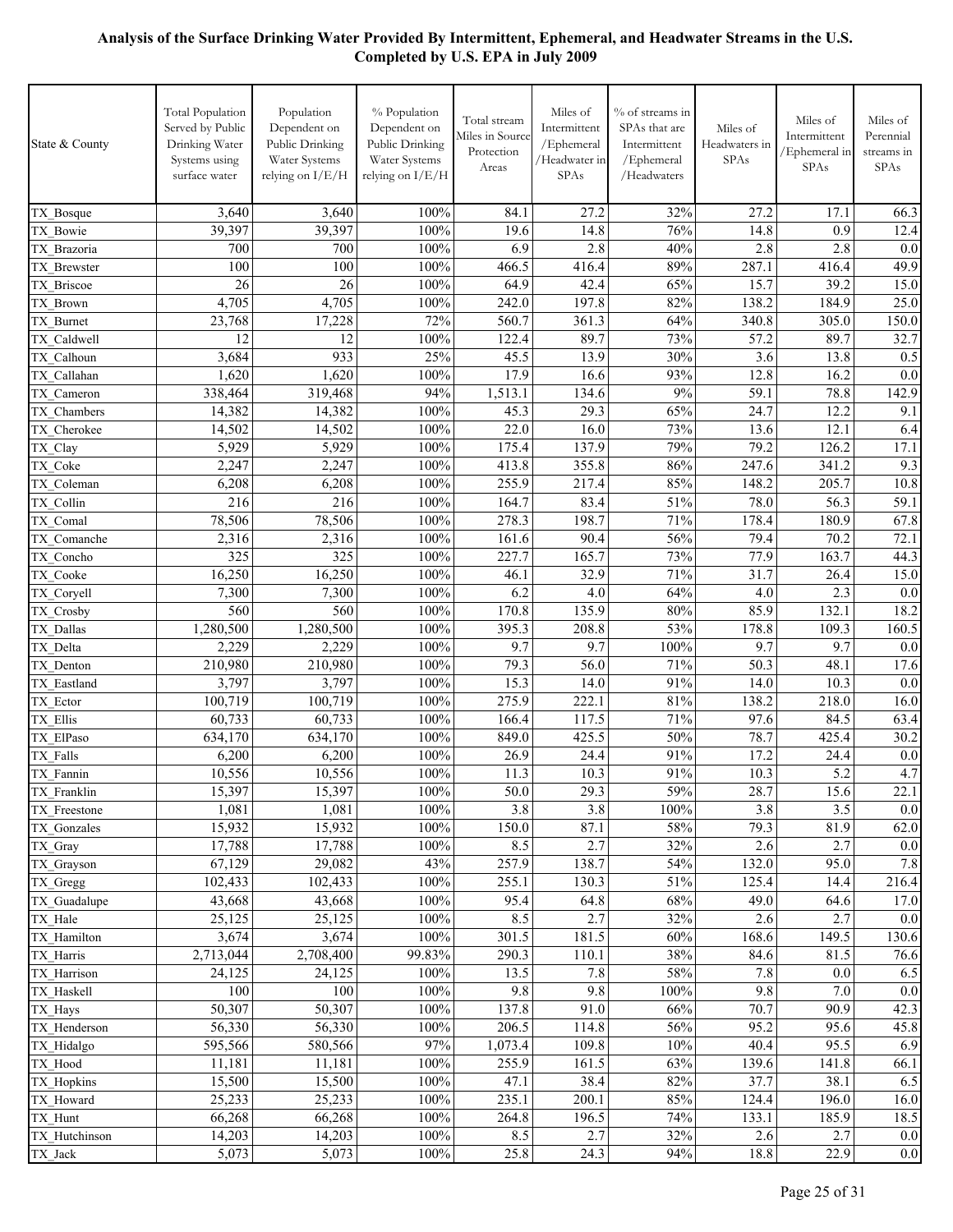| State & County             | <b>Total Population</b><br>Served by Public<br>Drinking Water<br>Systems using<br>surface water | Population<br>Dependent on<br>Public Drinking<br>Water Systems<br>relying on I/E/H | % Population<br>Dependent on<br>Public Drinking<br>Water Systems<br>relying on I/E/H | Total stream<br>Miles in Source<br>Protection<br>Areas | Miles of<br>Intermittent<br>/Ephemeral<br>/Headwater in<br>SPAs | % of streams in<br>SPAs that are<br>Intermittent<br>/Ephemeral<br>/Headwaters | Miles of<br>Headwaters in<br><b>SPAs</b> | Miles of<br>Intermittent<br>/Ephemeral in<br><b>SPAs</b> | Miles of<br>Perennial<br>streams in<br><b>SPAs</b> |
|----------------------------|-------------------------------------------------------------------------------------------------|------------------------------------------------------------------------------------|--------------------------------------------------------------------------------------|--------------------------------------------------------|-----------------------------------------------------------------|-------------------------------------------------------------------------------|------------------------------------------|----------------------------------------------------------|----------------------------------------------------|
| TX Jefferson               | 235,805                                                                                         | 235,805                                                                            | 100%                                                                                 | 505.2                                                  | 218.0                                                           | 43%                                                                           | 152.0                                    | 175.8                                                    | 108.7                                              |
| TX JimWells                | 19,744                                                                                          | 19,744                                                                             | 100%                                                                                 | 59.8                                                   | 55.2                                                            | 92%                                                                           | 22.9                                     | 54.6                                                     | 0.0                                                |
| TX Johnson                 | 31,928                                                                                          | 31,928                                                                             | 100%                                                                                 | 62.0                                                   | 51.3                                                            | 83%                                                                           | 49.2                                     | 48.0                                                     | 7.6                                                |
| TX Jones                   | 8,408                                                                                           | 8,408                                                                              | 100%                                                                                 | 74.3                                                   | 54.1                                                            | 73%                                                                           | 37.4                                     | 48.9                                                     | 0.0                                                |
| TX Kaufman                 | 31,000                                                                                          | 31,000                                                                             | 100%                                                                                 | 166.0                                                  | 109.1                                                           | 66%                                                                           | 83.4                                     | 97.1                                                     | 33.0                                               |
| TX Kendall                 | 11,667                                                                                          | 11,667                                                                             | 100%                                                                                 | 108.7                                                  | 72.3                                                            | 67%                                                                           | 63.2                                     | 69.0                                                     | 38.0                                               |
| TX Kerr                    | 22,402                                                                                          | 22,402                                                                             | 100%                                                                                 | 192.5                                                  | 138.6                                                           | 72%                                                                           | 111.5                                    | 135.4                                                    | 43.7                                               |
| TX Kimble                  | 2,645                                                                                           | 2,645                                                                              | 100%                                                                                 | 147.1                                                  | 111.7                                                           | 76%                                                                           | 88.6                                     | 107.9                                                    | 35.8                                               |
| TX Knox                    | 189                                                                                             | 189                                                                                | 100%                                                                                 | 91.2                                                   | 84.9                                                            | 93%                                                                           | 49.3                                     | 82.7                                                     | 0.0                                                |
| TX Lamar                   | 26,136<br>2,949                                                                                 | 26,136<br>2,949                                                                    | 100%<br>100%                                                                         | 123.8<br>250.1                                         | 87.6<br>177.4                                                   | 71%<br>71%                                                                    | 67.5<br>135.4                            | 80.7<br>167.4                                            | 21.5<br>75.4                                       |
| TX Lampasas                | 6,394                                                                                           | 6,394                                                                              | 100%                                                                                 | 248.2                                                  | 185.4                                                           | 75%                                                                           | 145.2                                    | 139.3                                                    | 92.9                                               |
| TX Limestone<br>TX LiveOak | 2,570                                                                                           | 2,570                                                                              | 100%                                                                                 | 242.3                                                  | 173.6                                                           | 72%                                                                           | 137.4                                    | 156.5                                                    | 34.2                                               |
| TX Llano                   | 20,350                                                                                          | 20,350                                                                             | 100%                                                                                 | 865.7                                                  | 626.5                                                           | 72%                                                                           | 522.4                                    | 574.7                                                    | 180.4                                              |
| TX Lubbock                 | 212,365                                                                                         | 212,365                                                                            | 100%                                                                                 | 8.5                                                    | 2.7                                                             | 32%                                                                           | 2.6                                      | 2.7                                                      | 0.0                                                |
| TX Martin                  | 2,265                                                                                           | 2,265                                                                              | 100%                                                                                 | 235.1                                                  | 200.1                                                           | 85%                                                                           | 124.4                                    | 196.0                                                    | 16.0                                               |
| TX Maverick                | 36,447                                                                                          | 36,447                                                                             | 100%                                                                                 | 259.3                                                  | 74.5                                                            | 29%                                                                           | 54.5                                     | 62.0                                                     | 52.5                                               |
| TX McLennan                | 124,004                                                                                         | 124,004                                                                            | 100%                                                                                 | 318.8                                                  | 180.1                                                           | 56%                                                                           | 173.4                                    | 154.3                                                    | 103.6                                              |
| TX McMullen                | 632                                                                                             | 632                                                                                | 100%                                                                                 | 213.2                                                  | 161.2                                                           | 76%                                                                           | 128.9                                    | 150.3                                                    | 27.8                                               |
| TX Midland                 | 100,387                                                                                         | 100,387                                                                            | 100%                                                                                 | 235.1                                                  | 200.1                                                           | 85%                                                                           | 124.4                                    | 196.0                                                    | 16.0                                               |
| TX Milam                   | 6,624                                                                                           | 6,624                                                                              | 100%                                                                                 | 185.1                                                  | 114.8                                                           | 62%                                                                           | 90.7                                     | 106.5                                                    | 69.0                                               |
| TX Mills                   | 2,219                                                                                           | 2,219                                                                              | 100%                                                                                 | 258.1                                                  | 185.5                                                           | 72%                                                                           | 126.2                                    | 184.1                                                    | 72.3                                               |
| TX Montague                | 8,618                                                                                           | 8,618                                                                              | 100%                                                                                 | 171.6                                                  | 153.8                                                           | 90%                                                                           | 112.8                                    | 148.7                                                    | 7.5                                                |
| TX Nacogdoches             | 31,135                                                                                          | 31,135                                                                             | 100%                                                                                 | 54.5                                                   | 33.4                                                            | 61%                                                                           | 33.4                                     | 7.8                                                      | 37.1                                               |
| TX Navarro                 | 29,331                                                                                          | 29,331                                                                             | 100%                                                                                 | 188.8                                                  | 135.9                                                           | 72%                                                                           | 104.9                                    | 126.2                                                    | 41.4                                               |
| TX Nueces                  | 291,621                                                                                         | 291,621                                                                            | 100%                                                                                 | 221.3                                                  | 100.7                                                           | 46%                                                                           | 80.1                                     | 86.9                                                     | 76.9                                               |
| TX Orange                  | 2,983                                                                                           | 2,983                                                                              | 100%                                                                                 | 38.7                                                   | 19.2                                                            | 50%                                                                           | 17.2                                     | 16.5                                                     | 15.5                                               |
| TX PaloPinto               | 24,642                                                                                          | 24,642                                                                             | 100%                                                                                 | 376.0                                                  | 260.2<br>55.7                                                   | 69%                                                                           | 201.1                                    | 241.6                                                    | 49.3                                               |
| TX Panola<br>TX Parker     | 6,604<br>45,998                                                                                 | 6,604<br>19,492                                                                    | 100%<br>42%                                                                          | 80.1<br>136.4                                          | 93.3                                                            | 70%<br>68%                                                                    | 55.7<br>69.6                             | 5.5<br>87.1                                              | 62.0<br>20.1                                       |
| TX Potter                  | 187,609                                                                                         | 187,609                                                                            | 100%                                                                                 | 8.5                                                    | 2.7                                                             | 32%                                                                           | 2.6                                      | 2.7                                                      | 0.0                                                |
| TX Rains                   | 4,630                                                                                           | 4,630                                                                              | 100%                                                                                 | 39.8                                                   | 31.7                                                            | 80%                                                                           | 24.4                                     | 30.5                                                     | $0.0\,$                                            |
| TX_Randall                 | 1,300                                                                                           | 1,300                                                                              | 100%                                                                                 | 8.5                                                    | 2.7                                                             | $32\frac{6}{6}$                                                               | 2.6                                      | 2.7                                                      | $0.0\,$                                            |
| TX Real                    | 1,377                                                                                           | 1,377                                                                              | 100%                                                                                 | 237.3                                                  | 162.5                                                           | 69%                                                                           | 141.2                                    | 151.8                                                    | 84.3                                               |
| TX RedRiver                | 3,530                                                                                           | 3,530                                                                              | 100%                                                                                 | 1.0                                                    | 1.0                                                             | 100%                                                                          | 1.0                                      | 0.0                                                      | 0.0                                                |
| TX Reeves                  | 127                                                                                             | 127                                                                                | 100%                                                                                 | 40.7                                                   | 40.1                                                            | 98%                                                                           | 26.1                                     | 40.1                                                     | 0.0                                                |
| TX Runnels                 | 7,123                                                                                           | 7,123                                                                              | 100%                                                                                 | 101.8                                                  | 86.2                                                            | 85%                                                                           | 60.9                                     | 86.0                                                     | 11.3                                               |
| TX Rusk                    | 11,684                                                                                          | 11,684                                                                             | 100%                                                                                 | 66.1                                                   | 22.8                                                            | 34%                                                                           | 22.7                                     | 0.1                                                      | 64.3                                               |
| TX Sabine                  | 2,979                                                                                           | 2,979                                                                              | 100%                                                                                 | 286.7                                                  | 150.8                                                           | 53%                                                                           | 150.8                                    | 26.4                                                     | 115.9                                              |
| TX SanAugustine            | 2,475                                                                                           | 2,475                                                                              | $100\%$                                                                              | 0.7                                                    | 0.7                                                             | 100%                                                                          | 0.7                                      | 0.0                                                      | 0.7                                                |
| TX SanJacinto              | 409                                                                                             | 409                                                                                | 100%                                                                                 | 389.4                                                  | 215.0                                                           | 55%                                                                           | 204.6                                    | 150.8                                                    | 137.5                                              |
| TX_SanPatricio             | 6,009                                                                                           | 6,009                                                                              | $100\%$                                                                              | 285.9                                                  | 202.3                                                           | 71%                                                                           | 154.6                                    | 174.2                                                    | 54.0                                               |
| TX_Scurry                  | 10,567                                                                                          | 10,567                                                                             | 100%                                                                                 | 1.8                                                    | $0.0\,$                                                         | $0\%$                                                                         | $0.0\,$                                  | 0.0                                                      | 0.0                                                |
| TX Shackelford             | 2,200                                                                                           | 2,200                                                                              | $100\%$                                                                              | 100.9                                                  | 79.5                                                            | 79%                                                                           | 60.2                                     | 75.0                                                     | $0.0\,$                                            |
| TX_Shelby                  | 11,514                                                                                          | 11,514                                                                             | 100%                                                                                 | 234.2                                                  | 124.0                                                           | 53%                                                                           | 120.5                                    | 47.0                                                     | 125.6                                              |
| TX_Smith                   | 96,981<br>45,926                                                                                | 96,981<br>45,926                                                                   | $100\%$<br>100%                                                                      | 173.1<br>438.9                                         | 100.9<br>296.9                                                  | 58%<br>68%                                                                    | 97.8<br>172.8                            | 69.0<br>279.4                                            | 58.5                                               |
| TX_Starr<br>TX_Stephens    | 5,868                                                                                           | 5,868                                                                              | 100%                                                                                 | 64.7                                                   | 46.1                                                            | 71%                                                                           | 29.3                                     | 42.5                                                     | 1.0<br>$0.0\,$                                     |
| TX_Tarrant                 | 1,213,202                                                                                       | 1,213,202                                                                          | 100%                                                                                 | 722.9                                                  | 407.8                                                           | 56%                                                                           | 352.3                                    | 296.5                                                    | 294.1                                              |
| TX_Taylor                  | 117,312                                                                                         | 117,312                                                                            | 100%                                                                                 | 469.1                                                  | 367.3                                                           | $78\%$                                                                        | 264.3                                    | 357.0                                                    | 60.3                                               |
| TX Throckmorton            | 905                                                                                             | 905                                                                                | 100%                                                                                 | 10.2                                                   | 8.7                                                             | 85%                                                                           | 8.6                                      | 8.7                                                      | $0.0\,$                                            |
| TX Titus                   | 15,090                                                                                          | 15,090                                                                             | 100%                                                                                 | 115.7                                                  | 67.5                                                            | 58%                                                                           | 66.4                                     | 47.6                                                     | 35.3                                               |
| TX_TomGreen                | 87,500                                                                                          | 87,500                                                                             | 100%                                                                                 | 221.6                                                  | 147.3                                                           | 66%                                                                           | 109.1                                    | 143.2                                                    | 21.9                                               |
|                            |                                                                                                 |                                                                                    |                                                                                      |                                                        |                                                                 |                                                                               |                                          |                                                          |                                                    |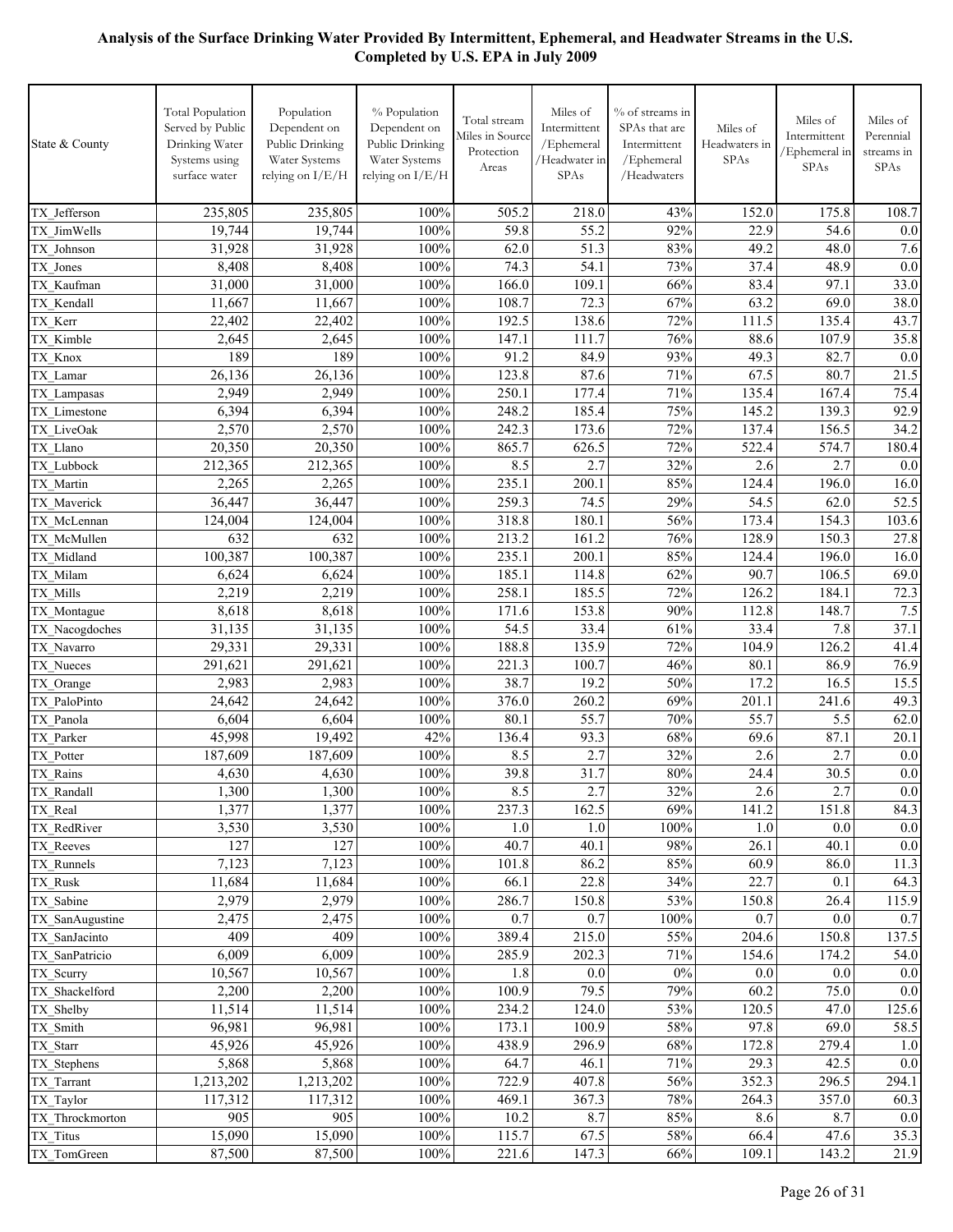| State & County | <b>Total Population</b><br>Served by Public<br>Drinking Water<br>Systems using<br>surface water | Population<br>Dependent on<br>Public Drinking<br>Water Systems<br>relying on I/E/H | % Population<br>Dependent on<br>Public Drinking<br>Water Systems<br>relying on I/E/H | Total stream<br>Miles in Source<br>Protection<br>Areas | Miles of<br>Intermittent<br>/Ephemeral<br>/Headwater in<br>SPAs | % of streams in<br>SPAs that are<br>Intermittent<br>/Ephemeral<br>/ $Headwaters$ | Miles of<br>Headwaters in<br>SPAs | Miles of<br>Intermittent<br>/Ephemeral in<br>SPAs | Miles of<br>Perennial<br>streams in<br><b>SPAs</b> |
|----------------|-------------------------------------------------------------------------------------------------|------------------------------------------------------------------------------------|--------------------------------------------------------------------------------------|--------------------------------------------------------|-----------------------------------------------------------------|----------------------------------------------------------------------------------|-----------------------------------|---------------------------------------------------|----------------------------------------------------|
| TX Travis      | 864,207                                                                                         | 864,207                                                                            | 100%                                                                                 | 490.6                                                  | 301.0                                                           | 61%                                                                              | 266.1                             | 270.7                                             | 79.7                                               |
| TX Trinity     | 2,502                                                                                           | 2,502                                                                              | 100%                                                                                 | 149.6                                                  | 91.8                                                            | 61%                                                                              | 85.0                              | 61.1                                              | 68.0                                               |
| TX Upshur      | 300                                                                                             | 300                                                                                | 100%                                                                                 | 82.3                                                   | 43.4                                                            | 53%                                                                              | 43.4                              | 4.8                                               | 75.2                                               |
| TX VanZandt    | 21,617                                                                                          | 17,204                                                                             | 80%                                                                                  | 16.7                                                   | 12.7                                                            | 76%                                                                              | 12.7                              | 4.1                                               | 4.7                                                |
| TX Victoria    | 62,169                                                                                          | 62,169                                                                             | 100%                                                                                 | 55.6                                                   | 21.0                                                            | 38%                                                                              | 12.0                              | 21.0                                              | 33.1                                               |
| TX_Washington  | 13,507                                                                                          | 13,507                                                                             | 100%                                                                                 | 156.1                                                  | 101.6                                                           | 65%                                                                              | 87.9                              | 87.9                                              | 38.8                                               |
| TX Webb        | 206,455                                                                                         | 206,455                                                                            | 100%                                                                                 | 500.6                                                  | 394.5                                                           | 79%                                                                              | 272.0                             | 385.5                                             | 8.2                                                |
| TX Wichita     | 111,760                                                                                         | 111,760                                                                            | 100%                                                                                 | 247.3                                                  | 172.9                                                           | 70%                                                                              | 121.7                             | 156.1                                             | 20.2                                               |
| TX_Willacy     | 11,530                                                                                          | 11,530                                                                             | 100%                                                                                 | 805.3                                                  | 54.9                                                            | 7%                                                                               | 0.0                               | 54.9                                              | 2.4                                                |
| TX Williamson  | 184,976                                                                                         | 184,976                                                                            | 100%                                                                                 | 142.9                                                  | 106.0                                                           | 74%                                                                              | 86.9                              | 104.6                                             | 24.1                                               |
| TX Wise        | 18,384                                                                                          | 18,384                                                                             | 100%                                                                                 | 170.8                                                  | 128.9                                                           | 75%                                                                              | 81.1                              | 124.7                                             | 10.3                                               |
| TX_Wood        | 6,319                                                                                           | 6,319                                                                              | 100%                                                                                 | 191.9                                                  | 93.8                                                            | 49%                                                                              | 87.5                              | 65.0                                              | 27.7                                               |
| TX Young       | 12,296                                                                                          | 12,296                                                                             | 100%                                                                                 | 194.0                                                  | 161.3                                                           | 83%                                                                              | 112.3                             | 157.7                                             | 7.9                                                |
| TX_Zapata      | 11,930                                                                                          | 11,930                                                                             | 100%                                                                                 | 256.8                                                  | 172.2                                                           | 67%                                                                              | 111.0                             | 163.8                                             | 1.5                                                |
| UT Beaver      | 4,020                                                                                           | 4,020                                                                              | 100%                                                                                 | 14.6                                                   | 9.8                                                             | 67%                                                                              | 9.8                               | 5.5                                               | 8.5                                                |
| UT BoxElder    | 49,980                                                                                          | 49,980                                                                             | 100%                                                                                 | 202.7                                                  | 96.3                                                            | 48%                                                                              | 20.3                              | 89.4                                              | 75.6                                               |
| UT Cache       | 92,485                                                                                          | 86,287                                                                             | 93%                                                                                  | 125.7                                                  | 49.3                                                            | 39%                                                                              | 21.1                              | 41.4                                              | 53.8                                               |
| UT Carbon      | 18,889                                                                                          | 18,889                                                                             | 100%                                                                                 | 239.4                                                  | 156.0                                                           | 65%                                                                              | 150.5                             | 112.9                                             | 117.2                                              |
| UT_Daggett     | 210                                                                                             | 210                                                                                | 100%                                                                                 | 315.4                                                  | 185.9                                                           | 59%                                                                              | 171.1                             | 124.0                                             | 100.7                                              |
| UT Davis       | 59,153                                                                                          | 59,153                                                                             | 100%                                                                                 | 220.4                                                  | 97.0                                                            | 44%                                                                              | 9.2                               | 95.4                                              | 44.8                                               |
| UT Duchesne    | 3,430                                                                                           | 3,230                                                                              | 94%                                                                                  | 34.8                                                   | 23.5                                                            | 68%                                                                              | 18.3                              | 22.4                                              | 6.8                                                |
| UT Emery       | 7,728                                                                                           | 7,656                                                                              | 99%                                                                                  | 997.8                                                  | 747.9                                                           | 75%                                                                              | 593.8                             | 631.7                                             | 255.9                                              |
| UT Garfield    | 4,314                                                                                           | 4,314                                                                              | 100%                                                                                 | 28.8                                                   | 18.3                                                            | 64%                                                                              | 12.2                              | 8.8                                               | 19.2                                               |
| UT Grand       | 4,935                                                                                           | 4,935                                                                              | 100%                                                                                 | 464.0                                                  | 344.9                                                           | 74%                                                                              | 213.2                             | 340.8                                             | 51.7                                               |
| UT Iron        | 26,373                                                                                          | 24,448                                                                             | 93%                                                                                  | 43.5                                                   | 19.2                                                            | 44%                                                                              | 8.9                               | 16.1                                              | 19.1                                               |
| UT Juab        | 7,866                                                                                           | 7,866                                                                              | 100%                                                                                 | 43.6                                                   | 26.1                                                            | 60%                                                                              | 10.7                              | 23.8                                              | 14.7                                               |
| UT Kane        | 5,005                                                                                           | 5,005                                                                              | 100%                                                                                 | 18.2                                                   | 15.5                                                            | 85%                                                                              | 9.6                               | 15.5                                              | 2.7                                                |
| UT Millard     | 4,860                                                                                           | 4,860                                                                              | 100%                                                                                 | 22.8                                                   | 19.4                                                            | 85%                                                                              | 9.2                               | 19.4                                              | 3.0                                                |
| UT_Morgan      | 4,109                                                                                           | 4,109                                                                              | 100%                                                                                 | 14.9                                                   | 10.5                                                            | 71%                                                                              | 8.4                               | 8.6                                               | 6.2                                                |
| UT Piute       | 1,272                                                                                           | 1,272                                                                              | 100%                                                                                 | 13.0                                                   | 12.5                                                            | 96%                                                                              | 10.7                              | 12.5                                              | 0.5                                                |
| UT Rich        | 1,197                                                                                           | 709                                                                                | 59%                                                                                  | 10.1                                                   | 9.8                                                             | 97%                                                                              | 8.2                               | 9.8                                               | 0.4                                                |
| UT_SaltLake    | 491,043                                                                                         | 489,858                                                                            | 99.76%                                                                               | 522.6                                                  | 323.1                                                           | 62%                                                                              | 262.3                             | 227.5                                             | 216.4                                              |
| UT SanJuan     | 5,312                                                                                           | 5,312                                                                              | 100%                                                                                 | 420.7                                                  | 331.2                                                           | 79%                                                                              | 226.4                             | 315.0                                             | 16.5                                               |
| UT_Sanpete     | 15,499                                                                                          | 15,499                                                                             | 100%                                                                                 | 91.9                                                   | 44.6                                                            | 49%                                                                              | 29.9                              | 20.2                                              | 46.9                                               |
| UT Sevier      | 14,274                                                                                          | 6,718                                                                              | 47%                                                                                  | 42.4                                                   | 30.6                                                            | 72%                                                                              | 28.4                              | 22.3                                              | 16.1                                               |
| UT Summit      | 33,813                                                                                          | 32,062                                                                             | 95%                                                                                  | 342.7                                                  | 215.8                                                           | 63%                                                                              | 201.2                             | 105.0                                             | 209.3                                              |
| UT Tooele      | 32,680                                                                                          | 32,680                                                                             | 100%                                                                                 | 205.6                                                  | 148.4                                                           | 72%                                                                              | 24.1                              | 124.4                                             | 18.7                                               |
| UT Uintah      | 10,169                                                                                          | 10,169                                                                             | 100%                                                                                 | 1,195.2                                                | 947.2                                                           | 79%                                                                              | 678.7                             | 893.1                                             | 175.6                                              |
| UT Utah        | 414,308                                                                                         | 383,624                                                                            | 93%                                                                                  | 449.9                                                  | 254.9                                                           | 57%                                                                              | 219.1                             | 169.8                                             | 208.4                                              |
| UT Wasatch     | 26,417                                                                                          | 14,533                                                                             | 55%                                                                                  | 111.1                                                  | 63.1                                                            | 57%                                                                              | 57.9                              | 23.9                                              | 65.9                                               |
| UT Washington  | 26,687                                                                                          | 26,557                                                                             | 99.51%                                                                               | 240.2                                                  | 161.8                                                           | 67%                                                                              | 125.8                             | 157.5                                             | 81.5                                               |
| UT Wayne       | 1,561                                                                                           | 1,561                                                                              | $100\%$                                                                              | 42.6                                                   | 27.8                                                            | 65%                                                                              | 17.8                              | 21.2                                              | 13.2                                               |
| UT Weber       | 123,111                                                                                         | 122,934                                                                            | 99.86%                                                                               | 647.2                                                  | 378.8                                                           | 59%                                                                              | 238.0                             | 318.1                                             | 184.6                                              |
| VA Albemarle   | 150                                                                                             | 150                                                                                | 100%                                                                                 | 320.8                                                  | 169.3                                                           | 53%                                                                              | 168.7                             | 71.1                                              | 227.4                                              |
| VA Alleghany   | 1,867                                                                                           | 92                                                                                 | $5\%$                                                                                | 4.3                                                    | $0.0\,$                                                         | $0\%$                                                                            | $0.0\,$                           | $0.0\,$                                           | 4.3                                                |
| VA Amherst     | 18,414                                                                                          | 18,414                                                                             | $100\%$                                                                              | 200.2                                                  | 125.9                                                           | 63%                                                                              | 123.5                             | 83.7                                              | 112.9                                              |
| VA_Augusta     | 24,410                                                                                          | 22,258                                                                             | 91%                                                                                  | 3.9                                                    | 2.8                                                             | 74%                                                                              | 2.8                               | 0.6                                               | 3.0                                                |
| VA_Bath        | 1,887                                                                                           | 1,887                                                                              | 100%                                                                                 | 5.5                                                    | 3.5                                                             | 63%                                                                              | 3.5                               | 0.1                                               | 5.4                                                |
| VA Bedford     | 1,648                                                                                           | 1,648                                                                              | 100%                                                                                 | 107.0                                                  | 58.5                                                            | 55%                                                                              | 55.7                              | 35.3                                              | 33.2                                               |
| VA Bland       | 750                                                                                             | 750                                                                                | 100%                                                                                 | 146.3                                                  | 93.2                                                            | 64%                                                                              | 92.5                              | 63.0                                              | 83.2                                               |
| VA Botetourt   | 332                                                                                             | 332                                                                                | 100%                                                                                 | 1.4                                                    | 1.4                                                             | $100\%$                                                                          | 1.4                               | 1.4                                               | 0.0                                                |
| VA Brunswick   | 4,806                                                                                           | 4,806                                                                              | 100%                                                                                 | 164.4                                                  | 77.0                                                            | 47%                                                                              | 74.2                              | 43.9                                              | 119.7                                              |
| VA Buckingham  | 5,763                                                                                           | $\overline{5,763}$                                                                 | 100%                                                                                 | 10.8                                                   | 6.6                                                             | 62%                                                                              | 6.6                               | 3.6                                               | 5.8                                                |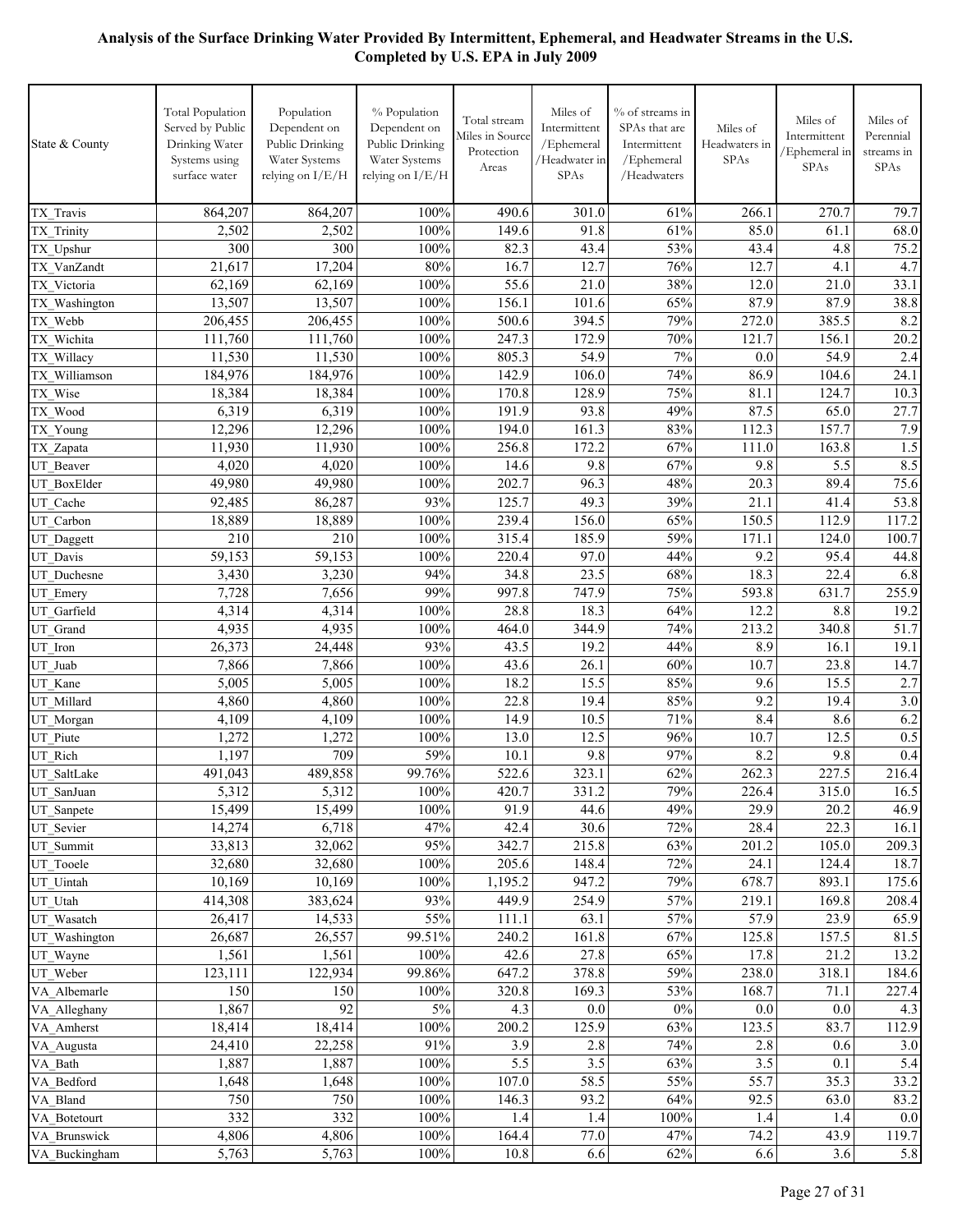| State & County     | <b>Total Population</b><br>Served by Public<br>Drinking Water<br>Systems using<br>surface water | Population<br>Dependent on<br>Public Drinking<br>Water Systems<br>relying on I/E/H | % Population<br>Dependent on<br>Public Drinking<br>Water Systems<br>relying on I/E/H | Total stream<br>Miles in Source<br>Protection<br>Areas | Miles of<br>Intermittent<br>/Ephemeral<br>/Headwater in<br>SPAs | % of streams in<br>SPAs that are<br>Intermittent<br>/Ephemeral<br>/Headwaters | Miles of<br>Headwaters in<br><b>SPAs</b> | Miles of<br>Intermittent<br>Ephemeral in<br>SPAs | Miles of<br>Perennial<br>streams in<br>SPAs |
|--------------------|-------------------------------------------------------------------------------------------------|------------------------------------------------------------------------------------|--------------------------------------------------------------------------------------|--------------------------------------------------------|-----------------------------------------------------------------|-------------------------------------------------------------------------------|------------------------------------------|--------------------------------------------------|---------------------------------------------|
| VA Campbell        | 25,350                                                                                          | 25,350                                                                             | 100%                                                                                 | 422.0                                                  | 237.8                                                           | 56%                                                                           | 236.4                                    | 116.1                                            | 270.0                                       |
| VA Caroline        | 3,370                                                                                           | 3,370                                                                              | 100%                                                                                 | 10.6                                                   | 7.6                                                             | 71%                                                                           | 7.3                                      | 1.1                                              | 5.2                                         |
| VA Carroll         | 2,849                                                                                           | 2,849                                                                              | 100%                                                                                 | 28.6                                                   | 18.2                                                            | 64%                                                                           | 18.2                                     | 7.3                                              | 21.3                                        |
| VA Charlotte       | 2,775                                                                                           | 2,775                                                                              | 100%                                                                                 | 4.0                                                    | 3.7                                                             | 94%                                                                           | 3.6                                      | $\overline{3.7}$                                 | 0.0                                         |
| VA Chesterfield    | 281,989                                                                                         | 281,989                                                                            | 100%                                                                                 | 264.5                                                  | 162.3                                                           | 61%                                                                           | 159.4                                    | 85.0                                             | 140.4                                       |
| VA Clarke          | 3,015                                                                                           | 3,015                                                                              | 100%                                                                                 | 191.9                                                  | 103.6                                                           | 54%                                                                           | 98.8                                     | 58.0                                             | 95.7                                        |
| VA Craig           | 200                                                                                             | 200                                                                                | 100%                                                                                 | 1.2                                                    | 0.7                                                             | 54%                                                                           | 0.0                                      | 0.6                                              | 0.6                                         |
| VA_Culpeper        | 14,200                                                                                          | 14,200                                                                             | 100%                                                                                 | 27.8                                                   | 20.1                                                            | 72%                                                                           | 20.1                                     | 5.2                                              | 17.4                                        |
| VA Dickenson       | $\theta$                                                                                        | $\Omega$                                                                           | $0\%$                                                                                | 116.7                                                  | 73.4                                                            | 63%                                                                           | 65.1                                     | 71.5                                             | 25.0                                        |
| VA Fairfax         | 823,216                                                                                         | 823,216                                                                            | 100%                                                                                 | 732.2                                                  | 407.6                                                           | 56%                                                                           | 404.4                                    | 219.4                                            | 394.3                                       |
| VA Fauquier        | 11,160                                                                                          | 11,160                                                                             | 100%                                                                                 | 16.2                                                   | 12.0                                                            | 74%                                                                           | 12.0                                     | 1.7                                              | 12.4                                        |
| VA Floyd           | 100                                                                                             | 100                                                                                | 100%                                                                                 | 2.7                                                    | 2.7                                                             | 99.65%                                                                        | 2.7                                      | 0.0                                              | 2.7                                         |
| VA Fluvanna        | 12,383                                                                                          | 12,383                                                                             | 100%                                                                                 | 250.3                                                  | 156.2                                                           | 62%                                                                           | 154.4                                    | 75.7                                             | 160.5                                       |
| VA Franklin        | 6,039                                                                                           | 6,039                                                                              | 100%                                                                                 | 84.0                                                   | 44.9                                                            | 53%                                                                           | 38.8                                     | 43.0                                             | 40.8                                        |
| VA_Frederick       | 34,559                                                                                          | 34,559                                                                             | 100%                                                                                 | 8.7                                                    | 8.7                                                             | 100%                                                                          | 6.5                                      | 2.1                                              | 6.3                                         |
| VA Gloucester      | 9,280                                                                                           | 9,280                                                                              | 100%                                                                                 | 2.1                                                    | 2.1                                                             | 99.60%                                                                        | 2.1                                      | 1.2                                              | 0.9                                         |
| VA Goochland       | 8,073                                                                                           | 8,073                                                                              | 100%                                                                                 | 358.3                                                  | 200.3                                                           | 56%                                                                           | 194.2                                    | 127.1                                            | 180.8                                       |
| VA Grayson         | 694                                                                                             | 694                                                                                | 100%                                                                                 | 5.1                                                    | 5.1                                                             | 100%                                                                          | 5.1                                      | 2.5                                              | 2.6                                         |
| VA Greene          | 6,793                                                                                           | 6,793                                                                              | 100%                                                                                 | 107.5                                                  | 68.8                                                            | 64%                                                                           | 68.5                                     | 26.1                                             | 81.0                                        |
| VA Greensville     | 7,190                                                                                           | 7,190                                                                              | 100%                                                                                 | 115.7                                                  | 56.6                                                            | 49%                                                                           | 56.6                                     | 25.5                                             | 89.2                                        |
| VA Halifax         | 11,115                                                                                          | 11,115                                                                             | 100%                                                                                 | 523.7                                                  | 301.9                                                           | 58%                                                                           | 299.5                                    | 180.9                                            | 294.7                                       |
| VA Hanover         | 71,000                                                                                          | 71,000                                                                             | 100%                                                                                 | 137.3                                                  | 81.6                                                            | 59%                                                                           | 80.6                                     | 55.0                                             | 79.0                                        |
| VA Henrico         | 289,000                                                                                         | 289,000                                                                            | 100%<br>100%                                                                         | 441.0                                                  | 259.4<br>23.1                                                   | 59%                                                                           | 249.7<br>23.1                            | 147.1                                            | 225.0                                       |
| VA_Henry<br>VA Lee | 24,698<br>5,643                                                                                 | 24,698<br>5,643                                                                    | 100%                                                                                 | 74.6<br>60.2                                           | 34.0                                                            | 31%<br>56%                                                                    | 34.0                                     | 4.2<br>3.4                                       | 43.2<br>56.8                                |
| VA Loudoun         | 43,300                                                                                          | 43,300                                                                             | 100%                                                                                 | 501.4                                                  | 283.0                                                           | 56%                                                                           | 280.1                                    | 135.6                                            | 272.3                                       |
| VA Louisa          | 5,177                                                                                           | 5,177                                                                              | 100%                                                                                 | 18.7                                                   | 13.7                                                            | 74%                                                                           | 13.7                                     | 3.9                                              | 14.5                                        |
| VA Lunenburg       | 3,300                                                                                           | 3,300                                                                              | 100%                                                                                 | 109.2                                                  | 67.3                                                            | 62%                                                                           | 67.3                                     | 19.1                                             | 87.1                                        |
| VA_Madison         | 778                                                                                             | 778                                                                                | 100%                                                                                 | 12.2                                                   | 6.9                                                             | 57%                                                                           | 6.9                                      | 4.2                                              | 7.3                                         |
| VA_Mecklenburg     | 1,605                                                                                           | 1,605                                                                              | 100%                                                                                 | 279.9                                                  | 120.3                                                           | 43%                                                                           | 118.7                                    | 39.0                                             | 97.1                                        |
| VA_Montgomery      | 9,680                                                                                           | 9,680                                                                              | 100%                                                                                 | 190.8                                                  | 104.1                                                           | 55%                                                                           | $95.\overline{2}$                        | 82.5                                             | 59.3                                        |
| VA_Nelson          | 9,695                                                                                           | 9,695                                                                              | 100%                                                                                 | 22.3                                                   | 17.0                                                            | 76%                                                                           | 15.9                                     | 13.5                                             | 7.2                                         |
| VA_Nottoway        | 7,370                                                                                           | 7,370                                                                              | 100%                                                                                 | 163.6                                                  | 83.8                                                            | 51%                                                                           | 83.6                                     | 36.6                                             | 115.2                                       |
| VA Orange          | 15,831                                                                                          | 15,831                                                                             | 100%                                                                                 | 256.5                                                  | 139.1                                                           | 54%                                                                           | 138.7                                    | 63.5                                             | 190.3                                       |
| VA_Page            | 5,255                                                                                           | 5,255                                                                              | 100%                                                                                 | 39.7                                                   | 33.3                                                            | 84%                                                                           | 33.3                                     | 1.4                                              | 38.3                                        |
| VA_Patrick         | 1,500                                                                                           | 1,500                                                                              | $100\%$                                                                              | 18.1                                                   | 12.1                                                            | 67%                                                                           | 12.1                                     | 2.5                                              | 15.6                                        |
| VA Pittsylvania    | 5,000                                                                                           | 5,000                                                                              | 100%                                                                                 | 36.3                                                   | 21.2                                                            | 59%                                                                           | 21.2                                     | 4.1                                              | 27.8                                        |
| VA PrinceEdward    | 7,011                                                                                           | 7,011                                                                              | 100%                                                                                 | 74.8                                                   | 36.6                                                            | 49%                                                                           | 36.6                                     | 17.4                                             | 56.1                                        |
| VA PrinceWilliam   | 14,525                                                                                          | 14,525                                                                             | 100%                                                                                 | 21.9                                                   | 16.9                                                            | 77%                                                                           | 16.9                                     | 2.5                                              | 18.0                                        |
| VA Pulaski         | 19,156                                                                                          | 19,156                                                                             | 100%                                                                                 | 254.2                                                  | 147.2                                                           | 58%                                                                           | 137.6                                    | 115.6                                            | 90.8                                        |
| VA Roanoke         | 155,000                                                                                         | 155,000                                                                            | 100%                                                                                 | 284.7                                                  | 203.2                                                           | 71%                                                                           | 188.5                                    | 176.0                                            | 101.8                                       |
| VA Rockbridge      | 400                                                                                             | 400                                                                                | 100%                                                                                 | 230.9                                                  | 146.3                                                           | 63%                                                                           | 143.3                                    | 115.8                                            | 111.7                                       |
| VA Rockingham      | 15,053                                                                                          | 14,153                                                                             | 94%                                                                                  | 402.9                                                  | 224.3                                                           | 56%                                                                           | 216.2                                    | 65.1                                             | 331.8                                       |
| VA Russell         | 3,458                                                                                           | 3,458                                                                              | 100%                                                                                 | 102.5                                                  | 69.2                                                            | 67%                                                                           | 68.8                                     | 37.9                                             | 64.2                                        |
| VA_Scott           | 9,950                                                                                           | 9,950                                                                              | 100%                                                                                 | 77.5                                                   | 39.2                                                            | 51%                                                                           | 39.2                                     | 0.0                                              | 77.5                                        |
| VA_Shenandoah      | 8,876                                                                                           | 8,792                                                                              | 99%                                                                                  | 143.8                                                  | 65.3                                                            | 45%                                                                           | 61.0                                     | 9.2                                              | 133.6                                       |
| VA_Smyth           | 14,776                                                                                          | 14,776                                                                             | 100%                                                                                 | 196.2                                                  | 131.4                                                           | 67%                                                                           | 130.6                                    | 80.0                                             | 116.2                                       |
| VA_Spotsylvania    | 79,316                                                                                          | 79,316                                                                             | 100%                                                                                 | 265.6                                                  | 147.1                                                           | 55%                                                                           | 147.1                                    | 31.2                                             | 208.9                                       |
| VA_Stafford        | 93,669                                                                                          | 93,669                                                                             | 100%                                                                                 | 90.5                                                   | 58.9                                                            | 65%                                                                           | 57.5                                     | 23.2                                             | 61.9                                        |
| VA_Tazewell        | 14,530                                                                                          | 14,530                                                                             | 100%                                                                                 | 299.8                                                  | 165.8                                                           | 55%                                                                           | 147.6                                    | 87.0                                             | 211.8                                       |
| VA_Warren          | 14,047                                                                                          | 14,047                                                                             | 100%                                                                                 | 89.4                                                   | 44.9                                                            | 50%                                                                           | 44.9                                     | 3.8                                              | 53.9                                        |
| VA_Washington      | 49,612                                                                                          | 49,612                                                                             | $100\%$                                                                              | 121.3                                                  | 66.4                                                            | 55%                                                                           | 65.7                                     | 39.8                                             | 78.8                                        |
| VA_Wise            | 34,615                                                                                          | 34,615                                                                             | $100\%$                                                                              | 226.9                                                  | 131.9                                                           | 58%                                                                           | 128.7                                    | 20.1                                             | 173.9                                       |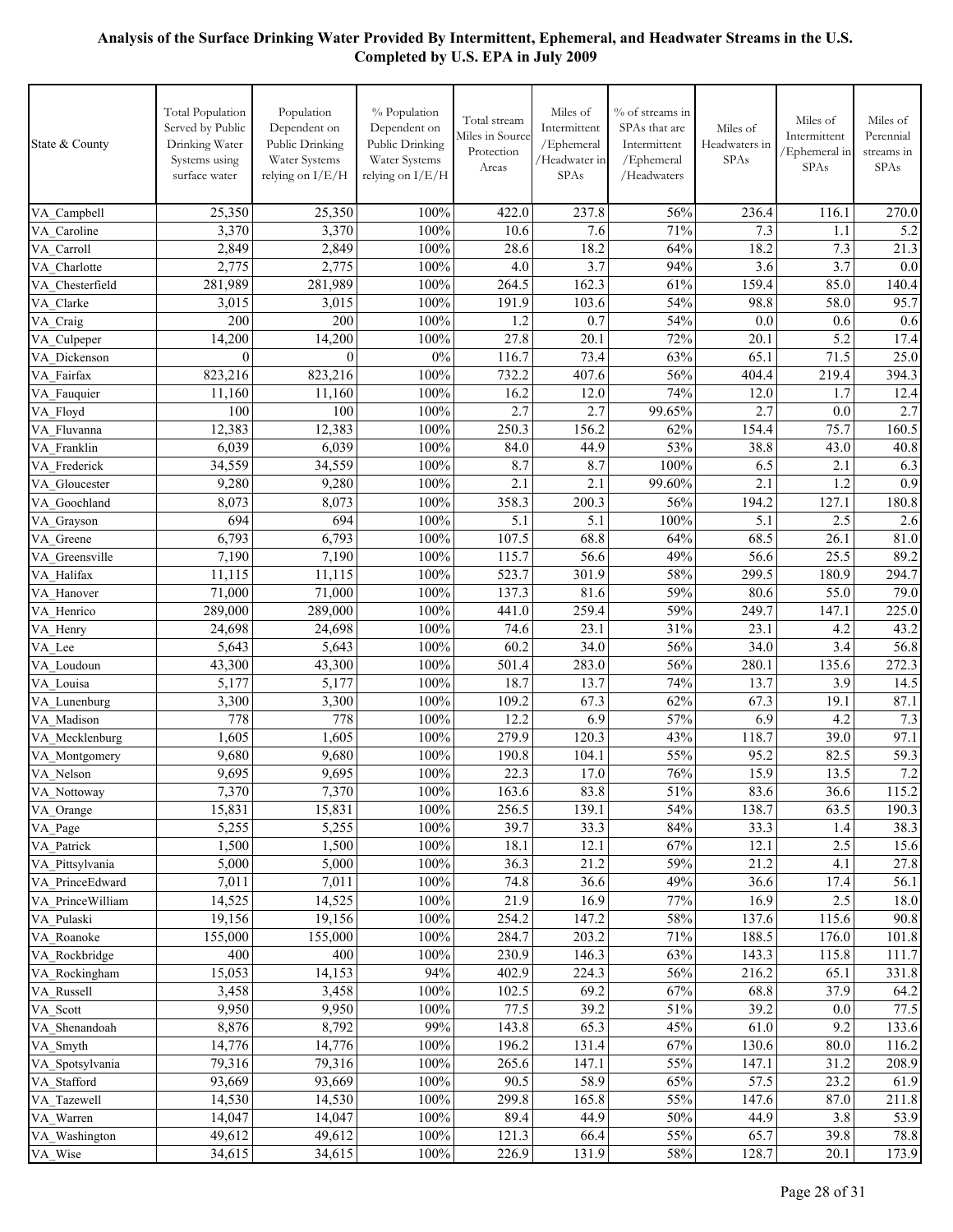| State & County         | <b>Total Population</b><br>Served by Public<br>Drinking Water<br>Systems using<br>surface water | Population<br>Dependent on<br>Public Drinking<br>Water Systems<br>relying on I/E/H | % Population<br>Dependent on<br>Public Drinking<br>Water Systems<br>relying on I/E/H | Total stream<br>Miles in Source<br>Protection<br>Areas | Miles of<br>Intermittent<br>/Ephemeral<br>/Headwater in<br>SPAs | % of streams in<br>SPAs that are<br>Intermittent<br>/Ephemeral<br>/Headwaters | Miles of<br>Headwaters in<br>SPAs | Miles of<br>Intermittent<br>Ephemeral in<br>SPAs | Miles of<br>Perennial<br>streams in<br><b>SPAs</b> |
|------------------------|-------------------------------------------------------------------------------------------------|------------------------------------------------------------------------------------|--------------------------------------------------------------------------------------|--------------------------------------------------------|-----------------------------------------------------------------|-------------------------------------------------------------------------------|-----------------------------------|--------------------------------------------------|----------------------------------------------------|
| VA Wythe               | 12,417                                                                                          | 12,417                                                                             | 100%                                                                                 | 430.1                                                  | 218.1                                                           | 51%                                                                           | 216.1                             | 118.9                                            | 278.1                                              |
| VT Addison             | 9,230                                                                                           | 9,230                                                                              | 100%                                                                                 | 166.7                                                  | 83.6                                                            | 50%                                                                           | 83.6                              | 0.0                                              | 103.4                                              |
| VT Bennington          | 14,140                                                                                          | 14,140                                                                             | 100%                                                                                 | 17.1                                                   | 13.3                                                            | 78%                                                                           | 13.3                              | 0.0                                              | 16.5                                               |
| VT Caledonia           | 5,200                                                                                           | 5,200                                                                              | 100%                                                                                 | 279.0                                                  | 140.4                                                           | 50%                                                                           | 140.1                             | 2.8                                              | 216.1                                              |
| VT Chittenden          | 49,549                                                                                          | 49,549                                                                             | 100%                                                                                 | 93.4                                                   | 44.4                                                            | 48%                                                                           | 44.4                              | 0.0                                              | 59.6                                               |
| VT Essex               | 2,482                                                                                           | 2,482                                                                              | 100%                                                                                 | 6.3                                                    | 6.3                                                             | 100%                                                                          | 6.3                               | 0.0                                              | 6.3                                                |
| VT Franklin            | 15,744                                                                                          | 15,744                                                                             | 100%                                                                                 | 191.1                                                  | 99.8                                                            | 52%                                                                           | 99.8                              | 0.0                                              | 143.3                                              |
| VT GrandIsle           | 5,850                                                                                           | 5,850                                                                              | 100%                                                                                 | 589.9                                                  | 255.7                                                           | 43%                                                                           | 255.7                             | 3.6                                              | 295.6                                              |
| VT Lamoille            | 4,511                                                                                           | 4,511                                                                              | 100%                                                                                 | 14.8                                                   | 12.4                                                            | 84%                                                                           | 12.4                              | 0.0                                              | 14.6                                               |
| VT Orange              | 480                                                                                             | 480                                                                                | 100%                                                                                 | 216.0                                                  | 109.8                                                           | 51%                                                                           | 109.8                             | 2.5                                              | 175.4                                              |
| VT Orleans             | 2,030                                                                                           | 2,030                                                                              | 100%                                                                                 | 4.5                                                    | 4.5                                                             | 100%                                                                          | 4.5                               | 0.0                                              | 3.5                                                |
| VT Rutland             | 23,600                                                                                          | 23,600                                                                             | 100%                                                                                 | 19.5                                                   | 14.2                                                            | 73%                                                                           | 14.2                              | 3.5                                              | 14.8                                               |
| VT Washington          | 28,120                                                                                          | 28,120                                                                             | 100%                                                                                 | 43.9                                                   | 32.5                                                            | 74%                                                                           | $32.\overline{5}$                 | 0.0                                              | 40.3                                               |
| VT Windham             | 17,300                                                                                          | 17,300                                                                             | 100%                                                                                 | 4.3                                                    | 3.2                                                             | 76%                                                                           | 3.2                               | 0.0                                              | 3.4                                                |
| VT Windsor             | 2,990                                                                                           | 2,990                                                                              | 100%                                                                                 | 355.1                                                  | 215.0                                                           | 61%                                                                           | 215.0                             | 33.2                                             | 307.2                                              |
| WA Adams               | 250                                                                                             | 250                                                                                | 100%                                                                                 | 0.3                                                    | 0.3                                                             | 100%                                                                          | 0.0                               | 0.3                                              | 0.0                                                |
| WA Asotin              | 344                                                                                             | 344                                                                                | 100%                                                                                 | 0.7                                                    | 0.0                                                             | 2%                                                                            | 0.0                               | 0.0                                              | 0.7                                                |
| WA Benton<br>WA Chelan | 118,257<br>20,699                                                                               | 118,257<br>20,597                                                                  | 100%<br>99.51%                                                                       | 1,526.1<br>1,472.4                                     | 521.9<br>906.6                                                  | 34%<br>62%                                                                    | 219.0<br>808.2                    | 508.2<br>483.3                                   | 52.6<br>792.0                                      |
| WA Clallam             | 12,626                                                                                          | 12,421                                                                             | 98%                                                                                  | 165.4                                                  | 107.2                                                           | 65%                                                                           | 107.2                             | 13.8                                             | 133.6                                              |
| WA Clark               | 24,240                                                                                          | 24,150                                                                             | 99.63%                                                                               | 9.8                                                    | 5.1                                                             | 52%                                                                           | 5.1                               | 0.0                                              | 9.8                                                |
| WA Columbia            | 661                                                                                             | 532                                                                                | 80%                                                                                  | 2.6                                                    | 1.5                                                             | 57%                                                                           | 1.5                               | 1.5                                              | 1.1                                                |
| WA Cowlitz             | 56,350                                                                                          | 56,350                                                                             | 100%                                                                                 | 476.8                                                  | 273.2                                                           | 57%                                                                           | 273.2                             | 13.1                                             | 389.9                                              |
| WA Ferry               | 277                                                                                             | 277                                                                                | 100%                                                                                 | 280.1                                                  | 158.0                                                           | 56%                                                                           | 137.5                             | 67.5                                             | 209.8                                              |
| WA Franklin            | 42,417                                                                                          | 42,417                                                                             | 100%                                                                                 | 1,334.4                                                | 367.4                                                           | 28%                                                                           | 139.5                             | 357.6                                            | 46.3                                               |
| WA Garfield            | 1,520                                                                                           | 1,520                                                                              | 100%                                                                                 | 3.3                                                    | 0.1                                                             | 3%                                                                            | 0.1                               | 0.0                                              | 3.3                                                |
| WA Grant               | 3,659                                                                                           | 2,610                                                                              | 71%                                                                                  | 382.7                                                  | 258.5                                                           | 68%                                                                           | 233.0                             | 209.4                                            | 63.6                                               |
| WA_GraysHarbor         | 26,012                                                                                          | 26,012                                                                             | 100%                                                                                 | 33.1                                                   | 24.1                                                            | 73%                                                                           | 24.1                              | 0.0                                              | 32.5                                               |
| WA Jefferson           | 17,882                                                                                          | 17,882                                                                             | 100%                                                                                 | 89.2                                                   | 51.9                                                            | 58%                                                                           | 48.9                              | 5.4                                              | 80.8                                               |
| WA_King                | 734,110                                                                                         | 669,877                                                                            | 91%                                                                                  | 244.5                                                  | 101.6                                                           | 42%                                                                           | 101.6                             | 12.5                                             | 184.7                                              |
| WA_Kitsap              | 53,794                                                                                          | 50,978                                                                             | 95%                                                                                  | 26.0                                                   | 7.8                                                             | 30%                                                                           | 7.8                               | 0.0                                              | 10.1                                               |
| WA Kittitas            | 6,430                                                                                           | 4,479                                                                              | 70%                                                                                  | 384.2                                                  | 199.8                                                           | 52%                                                                           | 194.6                             | 56.8                                             | 284.9                                              |
| WA_Klickitat           | 12,846                                                                                          | 11,164                                                                             | 87%                                                                                  | 872.3                                                  | 651.3                                                           | $75\%$                                                                        | 360.9                             | 626.4                                            | 108.3                                              |
| WA Lewis               | 16,193                                                                                          | 16,053                                                                             | 99%                                                                                  | 817.7                                                  | 467.0                                                           | 57%                                                                           | 463.1                             | 39.0                                             | 741.4                                              |
| WA Lincoln<br>WA Mason | 1,435<br>10,578                                                                                 | 1,435                                                                              | $100\%$<br>97%                                                                       | 7.1                                                    | 0.2<br>5.0                                                      | $3\%$<br>20%                                                                  | 0.2<br>5.0                        | 0.0                                              | $0.0\,$<br>6.5                                     |
| WA Okanogan            | 4,298                                                                                           | 10,285<br>1,813                                                                    | 42%                                                                                  | 24.8<br>386.6                                          | 228.1                                                           | 59%                                                                           | 199.3                             | 0.0<br>113.1                                     | 262.8                                              |
| WA Pacific             | 20,850                                                                                          | 20,850                                                                             | 100%                                                                                 | 135.2                                                  | 92.8                                                            | 69%                                                                           | 92.8                              | 2.7                                              | 128.7                                              |
| WA PendOreille         | 2,132                                                                                           | 2,092                                                                              | 98%                                                                                  | 834.5                                                  | 480.8                                                           | 58%                                                                           | 428.5                             | 259.6                                            | 456.1                                              |
| WA Pierce              | 391,446                                                                                         | 369,091                                                                            | 94%                                                                                  | 407.2                                                  | 216.7                                                           | 53%                                                                           | 216.7                             | 8.3                                              | 372.5                                              |
| WA SanJuan             | 14,231                                                                                          | 13,544                                                                             | 95%                                                                                  | 114.1                                                  | 15.2                                                            | 13%                                                                           | 14.2                              | 5.2                                              | $7.0\,$                                            |
| WA_Skagit              | 82,165                                                                                          | 81,250                                                                             | 99%                                                                                  | 181.9                                                  | 81.1                                                            | 45%                                                                           | 76.0                              | 32.3                                             | 100.1                                              |
| WA Skamania            | 8,452                                                                                           | 8,240                                                                              | 97%                                                                                  | 183.3                                                  | 114.4                                                           | 62%                                                                           | 102.4                             | 75.0                                             | 82.5                                               |
| WA Snohomish           | 174,023                                                                                         | 167,883                                                                            | 96%                                                                                  | 317.8                                                  | 163.5                                                           | 51%                                                                           | 160.5                             | 12.8                                             | 248.0                                              |
| WA Spokane             | 3,207                                                                                           | 3,079                                                                              | 96%                                                                                  | 91.3                                                   | 69.6                                                            | $76\%$                                                                        | 25.6                              | 63.0                                             | 22.4                                               |
| WA_Stevens             | 6,743                                                                                           | 6,743                                                                              | 100%                                                                                 | 934.9                                                  | 533.6                                                           | 57%                                                                           | 448.6                             | 334.1                                            | 488.6                                              |
| WA Thurston            | 55,523                                                                                          | 55,154                                                                             | 99%                                                                                  | 23.0                                                   | $2.0$                                                           | 9%                                                                            | $2.0\,$                           | 0.0                                              | 14.9                                               |
| WA_Wahkiakum           | 1,950                                                                                           | 1,950                                                                              | 100%                                                                                 | 72.2                                                   | 43.0                                                            | $60\%$                                                                        | 43.0                              | 1.1                                              | 71.1                                               |
| WA WallaWalla          | 1,985                                                                                           | 700                                                                                | 35%                                                                                  | 1,661.3                                                | 655.8                                                           | 39%                                                                           | 294.7                             | 642.6                                            | 36.8                                               |
| WA Whatcom             | 117,643                                                                                         | 117,311                                                                            | 99.72%                                                                               | 461.9                                                  | 206.1                                                           | 45%                                                                           | 186.2                             | 80.6                                             | 241.9                                              |
| WA Yakima              | 65,262                                                                                          | 65,243                                                                             | 99.97%                                                                               | 286.5                                                  | 141.8                                                           | 49%                                                                           | 96.0                              | 124.6                                            | 118.8                                              |
| WI Ashland             | 9,115                                                                                           | 9,115                                                                              | 100%                                                                                 | 3.5                                                    | 3.5                                                             | 99.82%                                                                        | $3.5$                             | 3.5                                              | 0.0                                                |
| WI Brown               | 103,018                                                                                         | 103,018                                                                            | 100%                                                                                 | 2.1                                                    | 0.0                                                             | $0\%$                                                                         | 0.0                               | 0.0                                              | 0.0                                                |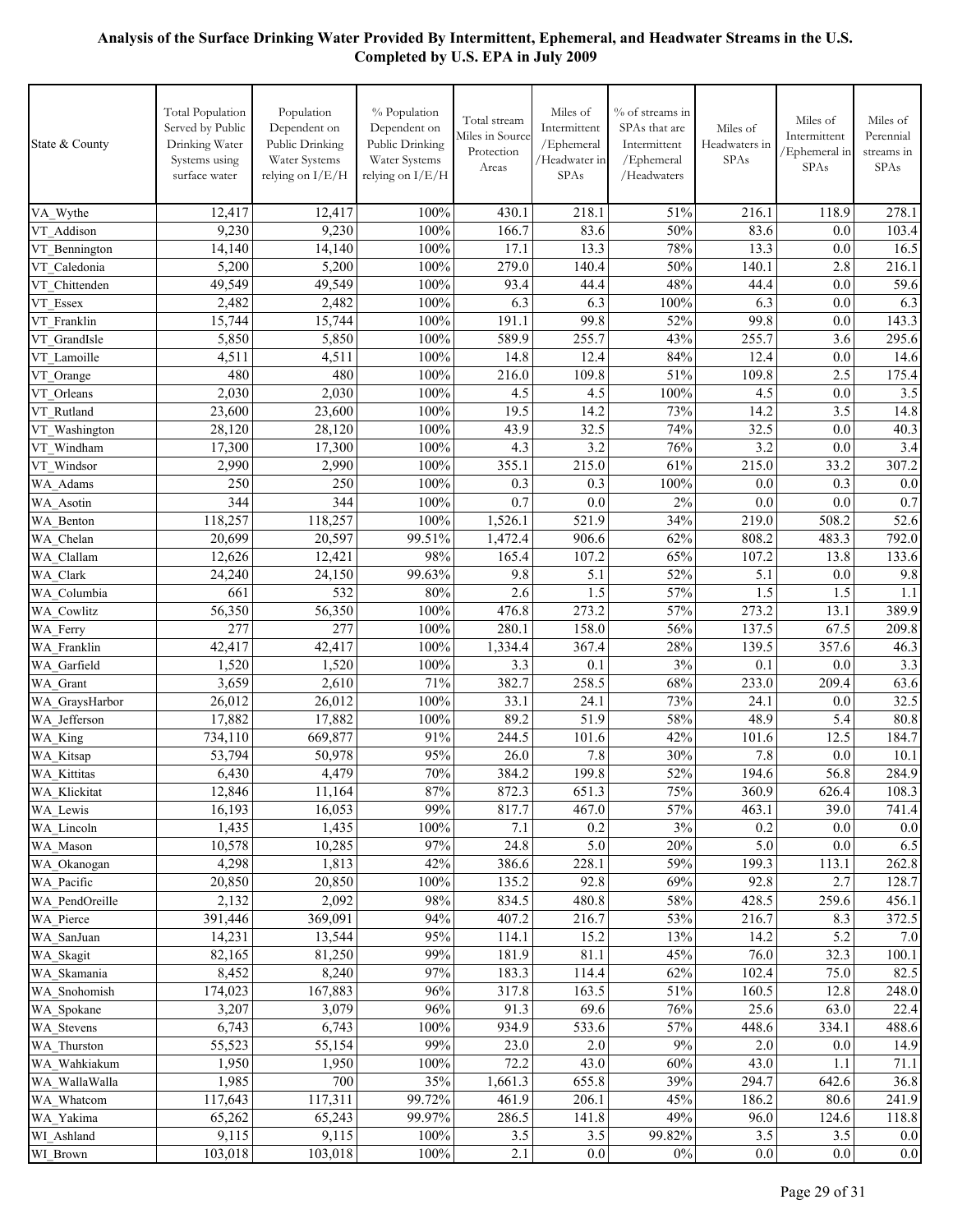| State & County         | <b>Total Population</b><br>Served by Public<br>Drinking Water<br>Systems using<br>surface water | Population<br>Dependent on<br>Public Drinking<br>Water Systems<br>relying on I/E/H | % Population<br>Dependent on<br>Public Drinking<br>Water Systems<br>relying on I/E/H | Total stream<br>Miles in Source<br>Protection<br>Areas | Miles of<br>Intermittent<br>/Ephemeral<br>/Headwater in<br>SPAs | % of streams in<br>SPAs that are<br>Intermittent<br>/Ephemeral<br>/Headwaters | Miles of<br>Headwaters in<br><b>SPAs</b> | Miles of<br>Intermittent<br>/Ephemeral in<br>SPAs | Miles of<br>Perennial<br>streams in<br><b>SPAs</b> |
|------------------------|-------------------------------------------------------------------------------------------------|------------------------------------------------------------------------------------|--------------------------------------------------------------------------------------|--------------------------------------------------------|-----------------------------------------------------------------|-------------------------------------------------------------------------------|------------------------------------------|---------------------------------------------------|----------------------------------------------------|
| WI_Douglas             | 29,571                                                                                          | $\mathbf{0}$                                                                       | 0%                                                                                   | 0.3                                                    | 0.0                                                             | 0%                                                                            | 0.0                                      | 0.0                                               | 0.0                                                |
| WI Kenosha             | 93,000                                                                                          | $\theta$                                                                           | 0%                                                                                   | 1.0                                                    | 0.0                                                             | 0%                                                                            | 0.0                                      | 0.0                                               | 0.0                                                |
| WI Manitowoc           | 47,854                                                                                          | 13,354                                                                             | 28%                                                                                  | 5.4                                                    | 0.0                                                             | 0%                                                                            | 0.0                                      | 0.0                                               | 0.0                                                |
| WI Marinette           | 12,696                                                                                          | 12,696                                                                             | 100%                                                                                 | 5.3                                                    | 0.0                                                             | 0%                                                                            | 0.0                                      | 0.0                                               | 0.0                                                |
| WI Milwaukee           | 754,384                                                                                         | 67,095                                                                             | 9%                                                                                   | 40.4                                                   | 14.2                                                            | 35%                                                                           | 14.2                                     | 7.8                                               | 13.4                                               |
| WI_Outagamie           | 72,000                                                                                          | 72,000                                                                             | 100%                                                                                 | 7.9                                                    | 7.9                                                             | 99.51%                                                                        | 6.6                                      | 3.3                                               | 0.0                                                |
| WI Ozaukee             | 10,785                                                                                          | 10,785                                                                             | 100%                                                                                 | 2.9                                                    | 0.0                                                             | $0\%$                                                                         | 0.0                                      | 0.0                                               | 0.0                                                |
| WI Racine              | 105,100                                                                                         | $\boldsymbol{0}$                                                                   | $0\%$                                                                                | 0.1                                                    | 0.0                                                             | 0%                                                                            | 0.0                                      | 0.0                                               | 0.0                                                |
| WI_Sheboygan           | 51,709                                                                                          | $\mathbf{0}$                                                                       | 0%                                                                                   | 4.2                                                    | 0.0                                                             | 0%                                                                            | 0.0                                      | 0.0                                               | 0.0                                                |
| WI Waupaca             | 1,240                                                                                           | 1,240                                                                              | 100%                                                                                 | 0.5                                                    | 0.5                                                             | 100%                                                                          | 0.5                                      | 0.0                                               | 0.0                                                |
| WI Winnebago           | 102,228                                                                                         | 102,228                                                                            | 100%                                                                                 | 438.5                                                  | 235.6                                                           | 54%                                                                           | 210.3                                    | 126.1                                             | 48.5                                               |
| WV Barbour             | 5,812                                                                                           | 5,812                                                                              | 100%                                                                                 | 371.2                                                  | 203.1                                                           | 55%                                                                           | 201.7                                    | 127.6                                             | 220.7                                              |
| <b>WV</b> Berkelev     | 43,094                                                                                          | 43,094                                                                             | 100%                                                                                 | 286.6                                                  | 114.1                                                           | 40%                                                                           | 111.8                                    | 26.9                                              | 181.5                                              |
| WV Boone               | 1,317                                                                                           | 1,317                                                                              | 100%                                                                                 | 155.7                                                  | 83.6                                                            | 54%                                                                           | 83.6                                     | 45.1                                              | 110.5                                              |
| <b>WV</b> Braxton      | 8,346                                                                                           | 8,346                                                                              | 100%                                                                                 | 340.9                                                  | 187.6                                                           | 55%                                                                           | 186.0                                    | 137.0                                             | 178.6                                              |
| WV Brooke              | 29,271                                                                                          | 29,271                                                                             | 100%                                                                                 | 814.7                                                  | 480.2                                                           | 59%                                                                           | 442.4                                    | 338.6                                             | 392.6                                              |
| WV Cabell              | 91,412                                                                                          | 91,412                                                                             | 100%                                                                                 | 737.8                                                  | 379.7                                                           | 51%                                                                           | 374.2                                    | 85.2                                              | 537.7                                              |
| Calhoun<br>WV          | 935                                                                                             | 935                                                                                | 100%                                                                                 | 259.5                                                  | 139.6                                                           | 54%                                                                           | 139.6                                    | 93.2                                              | 166.1                                              |
| WV Clay                | 2,060                                                                                           | 2,060                                                                              | 100%                                                                                 | 291.1                                                  | 156.9                                                           | 54%                                                                           | 156.3                                    | 70.8                                              | 184.1                                              |
| WV Doddridge           | 1,448                                                                                           | 1,448                                                                              | 100%                                                                                 | 104.2                                                  | 55.8                                                            | 54%                                                                           | 55.8                                     | 34.1                                              | 70.1                                               |
| WV Fayette             | 38,649                                                                                          | 38,649                                                                             | 100%                                                                                 | 717.4                                                  | 420.5                                                           | 59%                                                                           | 414.7                                    | 213.3                                             | 415.3                                              |
| WV Gilmer              | 2,680                                                                                           | 2,680                                                                              | 100%                                                                                 | 174.4                                                  | 94.2                                                            | 54%                                                                           | 93.1                                     | 71.0                                              | 101.8                                              |
| WV Grant               | 4,884                                                                                           | 4,884                                                                              | 100%                                                                                 | 171.3                                                  | 104.0                                                           | 61%                                                                           | 103.4                                    | 59.3                                              | 110.9                                              |
| WV Greenbrier          | 15,149                                                                                          | 15,149                                                                             | 100%                                                                                 | 481.4                                                  | 288.0                                                           | 60%                                                                           | 256.7                                    | 226.0                                             | 198.5                                              |
| WV Hampshire           | 1,935                                                                                           | 1,935                                                                              | 100%                                                                                 | 378.3                                                  | 236.1                                                           | 62%                                                                           | 231.7                                    | 155.4                                             | 189.8                                              |
| WV Hancock             | 4,986                                                                                           | 4,986                                                                              | 100%                                                                                 | 1,026.7                                                | 610.3                                                           | 59%                                                                           | 570.9                                    | 470.5                                             | 438.4                                              |
| WV Hardy               | 3,250                                                                                           | 3,250                                                                              | 100%                                                                                 | 424.1                                                  | 261.5                                                           | 62%                                                                           | 259.0                                    | 129.2                                             | 282.7                                              |
| WV Harrison            | 27,050                                                                                          | 27,050                                                                             | 100%                                                                                 | 229.3                                                  | 114.9                                                           | 50%                                                                           | 114.9                                    | 41.3                                              | 150.0                                              |
| WV Jackson             | 5,078<br>20,487                                                                                 | 5,078<br>20,487                                                                    | 100%<br>100%                                                                         | 59.9<br>385.7                                          | 24.9                                                            | 42%                                                                           | 24.2<br>193.2                            | 15.5<br>85.4                                      | 44.4                                               |
| WV Jefferson           | 233,427                                                                                         |                                                                                    | 100%                                                                                 | 1,238.6                                                | 196.1<br>704.2                                                  | 51%<br>57%                                                                    | 701.4                                    | 393.9                                             | 190.5<br>711.2                                     |
| WV Kanawha<br>WV_Lewis | 13,615                                                                                          | 233,427<br>13,615                                                                  | 100%                                                                                 | 203.1                                                  | 115.2                                                           | 57%                                                                           | 114.3                                    | 78.3                                              | 119.1                                              |
| WV_Lincoln             | 6,857                                                                                           | 6,857                                                                              | 100%                                                                                 | 323.9                                                  | 182.4                                                           | 56%                                                                           | 182.0                                    | 96.9                                              | 200.2                                              |
| WV_Logan               | 28,334                                                                                          | 28,334                                                                             | 100%                                                                                 | 447.7                                                  | 252.0                                                           | 56%                                                                           | 248.8                                    | 164.7                                             | 224.9                                              |
| WV_Marion              | 38,248                                                                                          | 38,248                                                                             | 100%                                                                                 | 168.1                                                  | 85.9                                                            | 51%                                                                           | 85.9                                     | 32.5                                              | 99.4                                               |
| WV Marshall            | 2,258                                                                                           | 2,258                                                                              | 100%                                                                                 | 6.0                                                    | 6.0                                                             | 100%                                                                          | 6.0                                      | 0.0                                               | 6.0                                                |
| WV McDowell            | 1,317                                                                                           | 872                                                                                | 66%                                                                                  | 11.5                                                   | 3.9                                                             | 34%                                                                           | 3.4                                      | 1.9                                               | 9.6                                                |
| WV Mercer              | 32,830                                                                                          | 32,769                                                                             | 99.81%                                                                               | 111.5                                                  | 61.5                                                            | 55%                                                                           | 57.6                                     | 28.5                                              | 81.5                                               |
| WV Mineral             | 6,119                                                                                           | 6,119                                                                              | 100%                                                                                 | 127.2                                                  | $80.8\,$                                                        | 64%                                                                           | 79.8                                     | 1.6                                               | 120.2                                              |
| WV Mingo               | 13,233                                                                                          | 13,233                                                                             | 100%                                                                                 | 761.7                                                  | 422.9                                                           | 56%                                                                           | 417.1                                    | 233.6                                             | 500.2                                              |
| WV Monongalia          | 55,138                                                                                          | 55,138                                                                             | 100%                                                                                 | 257.5                                                  | 127.2                                                           | 49%                                                                           | 127.2                                    | 38.6                                              | 174.7                                              |
| WV Monroe              | 5,692                                                                                           | 5,692                                                                              | 100%                                                                                 | 40.0                                                   | 25.7                                                            | 64%                                                                           | 25.7                                     | 18.5                                              | 21.3                                               |
| WV Morgan              | 4,077                                                                                           | 4,077                                                                              | 100%                                                                                 | 487.0                                                  | 273.8                                                           | 56%                                                                           | 263.9                                    | 120.2                                             | 282.0                                              |
| WV Nicholas            | 20,468                                                                                          | 20,468                                                                             | 100%                                                                                 | 359.4                                                  | 220.0                                                           | 61%                                                                           | 218.2                                    | 129.0                                             | 229.0                                              |
| WV Ohio                | 31,169                                                                                          | 31,169                                                                             | 100%                                                                                 | 575.6                                                  | 324.8                                                           | 56%                                                                           | 308.0                                    | 178.9                                             | 333.2                                              |
| WV Pendleton           | 2,786                                                                                           | 2,786                                                                              | 100%                                                                                 | 105.6                                                  | 72.6                                                            | 69%                                                                           | 72.6                                     | 21.6                                              | 82.2                                               |
| WV Pocahontas          | 4,555                                                                                           | 4,555                                                                              | 100%                                                                                 | 256.7                                                  | 155.3                                                           | 61%                                                                           | 145.0                                    | 84.3                                              | 144.5                                              |
| WV_Preston             | 9,003                                                                                           | 9,003                                                                              | 100%                                                                                 | 179.3                                                  | 111.5                                                           | 62%                                                                           | 111.5                                    | 2.2                                               | 146.8                                              |
| WV_Putnam              | 29,962                                                                                          | 29,962                                                                             | 100%                                                                                 | 9.1                                                    | 8.6                                                             | 94%                                                                           | 8.6                                      | 3.9                                               | 4.5                                                |
| WV Raleigh             | 50,500                                                                                          | 50,500                                                                             | 100%                                                                                 | 36.6                                                   | 24.3                                                            | 66%                                                                           | 23.2                                     | 15.0                                              | 13.8                                               |
| WV_Randolph            | 13,528                                                                                          | 12,612                                                                             | 93%                                                                                  | 322.6                                                  | 199.9                                                           | 62%                                                                           | 196.7                                    | 130.1                                             | 191.7                                              |
| WV_Roane               | 6,958                                                                                           | 6,958                                                                              | 100%                                                                                 | 79.2                                                   | 48.4                                                            | 61%                                                                           | 48.4                                     | 32.7                                              | 44.2                                               |
| WV_Summers             | 27,738                                                                                          | 27,738                                                                             | 100%                                                                                 | 505.6                                                  | 274.2                                                           | 54%                                                                           | 243.6                                    | 226.5                                             | 208.0                                              |